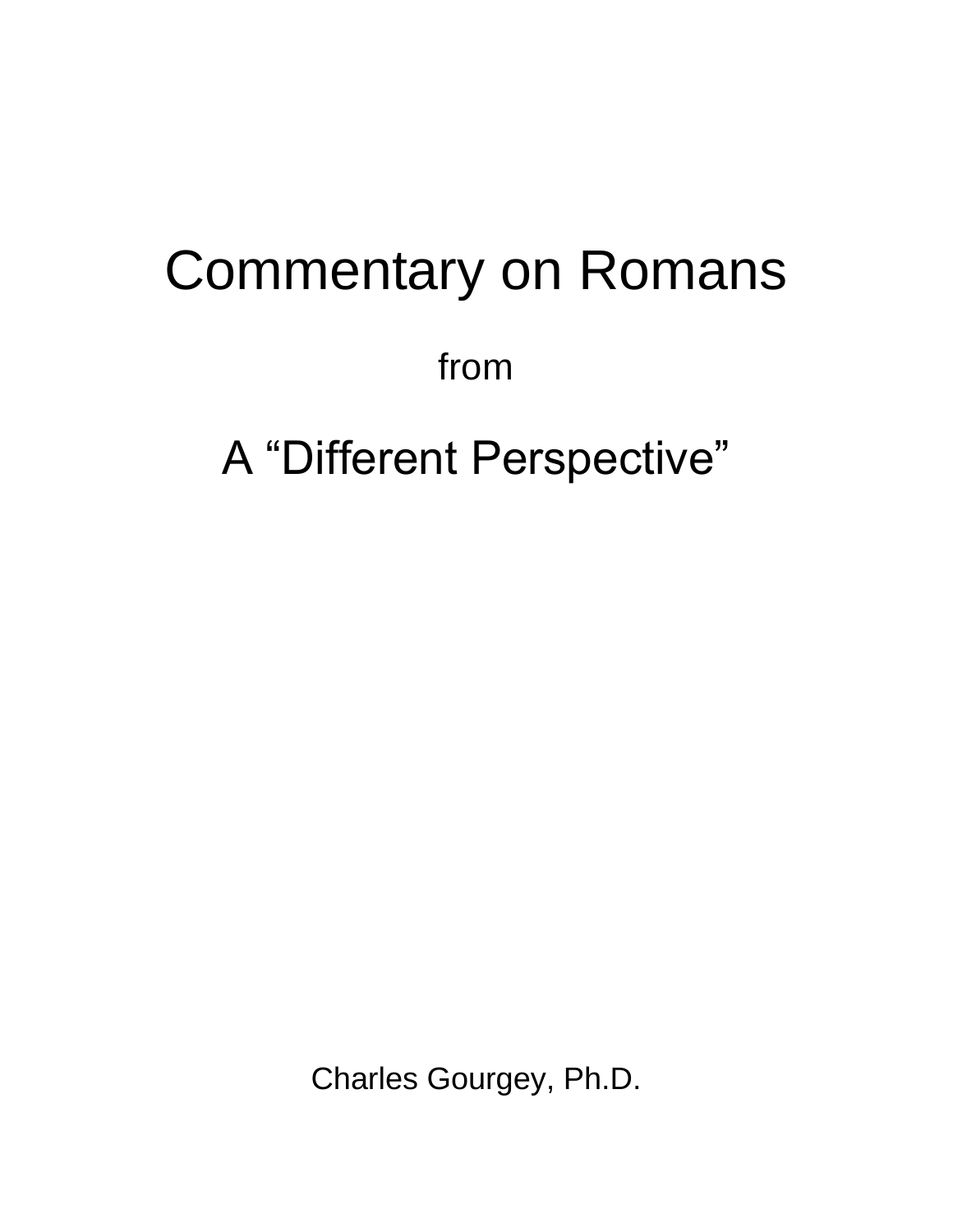© 2009/2018 Charles Gourgey *All Rights Reserved*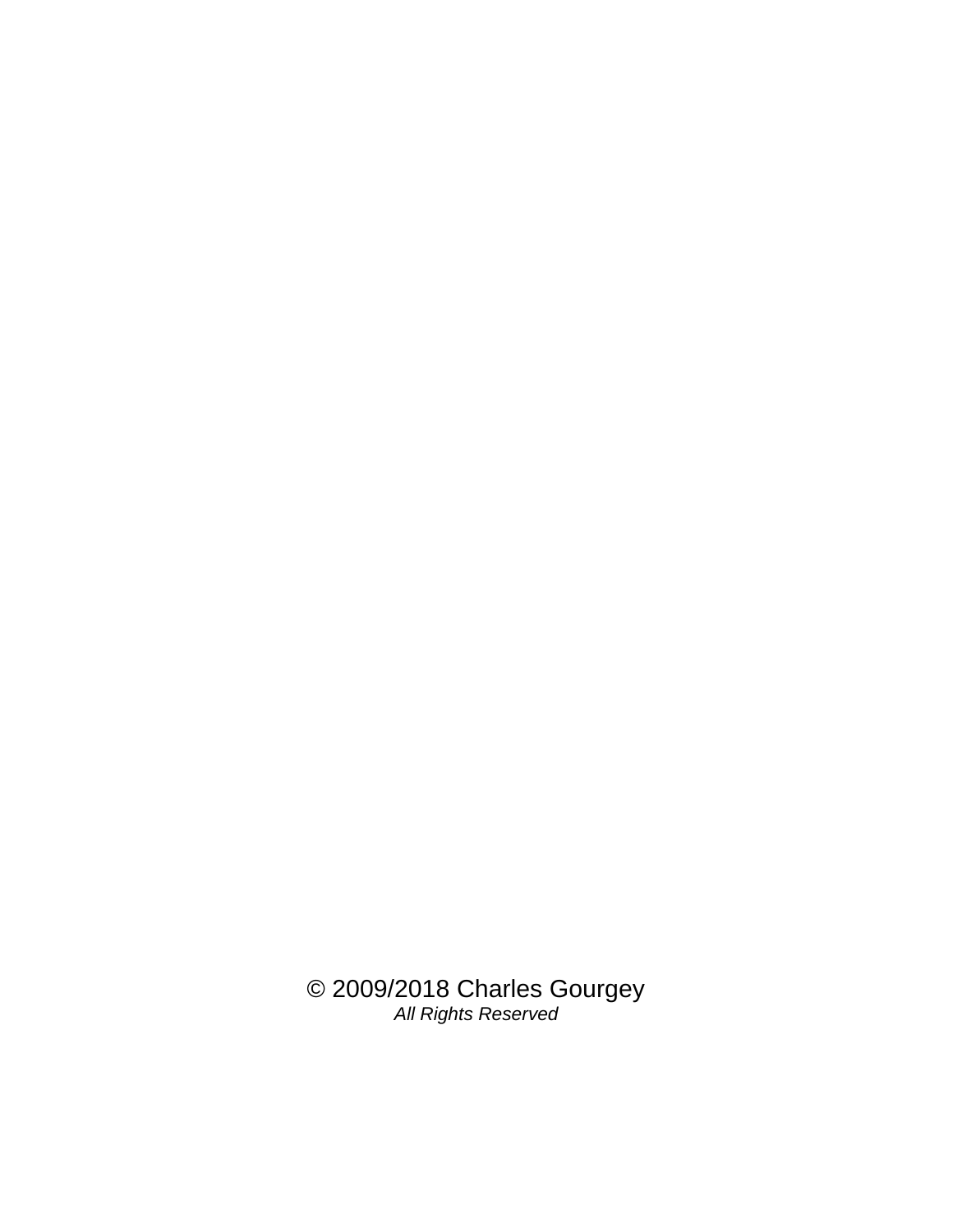# **Commentary on Romans** from "A Different Perspective"

### **Contents**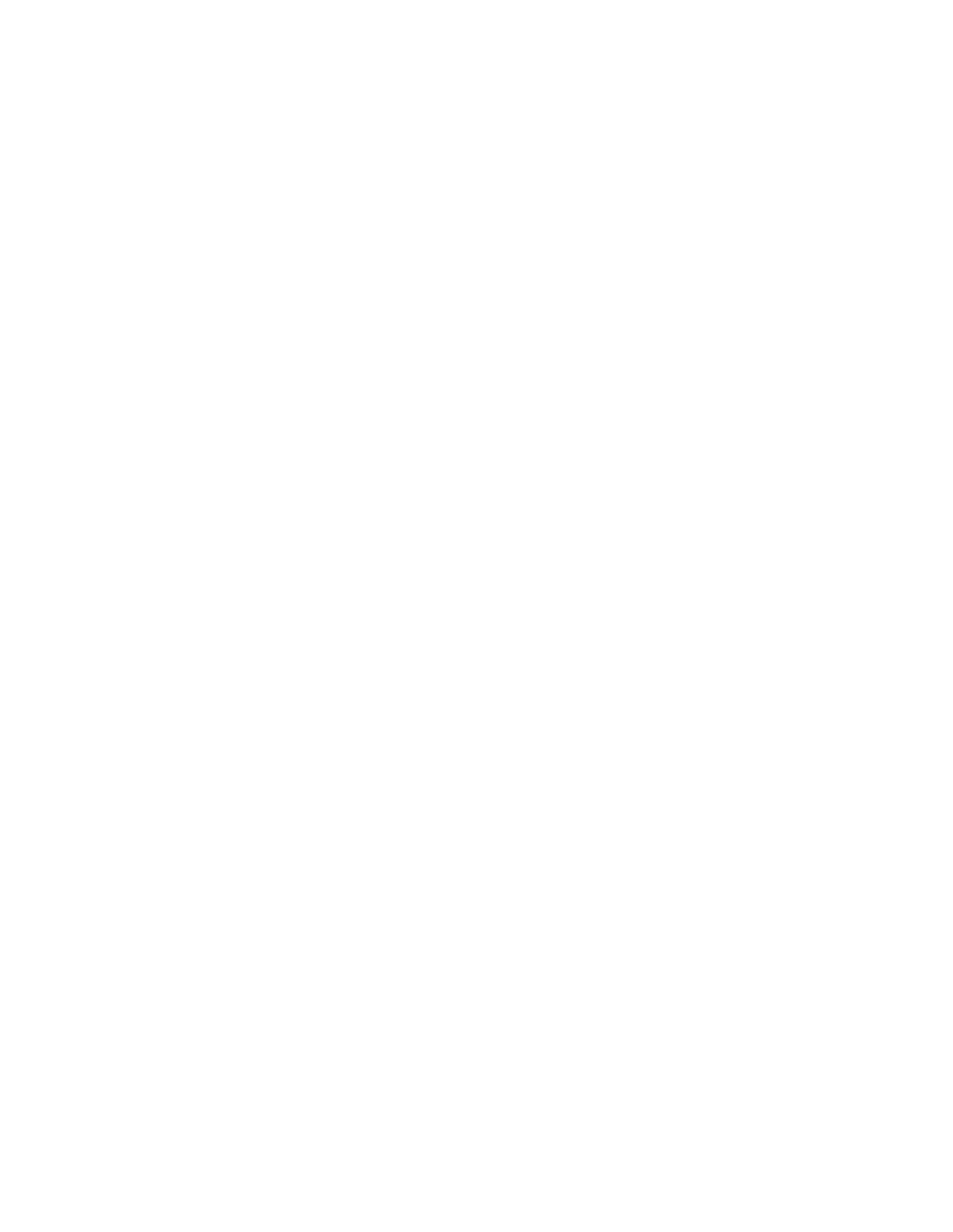# Commentary on Romans from "A Different Perspective"

### **Introduction**

Paul's Letter to the Romans appears first in the biblical order of his letters, but it is one of the latest and certainly the most complex. Even today there is still no scholarly consensus on what Paul actually meant. This letter has been the subject of many great and lengthy commentaries far exceeding the scope of this very short one. Yet this one is different, and I believe worth presenting.

It is admittedly presumptuous for someone like me, who is not a Bible scholar, to offer a commentary on this letter, but this commentary has an unusual history, which I will soon explain.

I see the Letter to the Romans comprising three major sections:

- Part 1: The faith of the covenant community (chapters 1-8)
- Part 2: The membership of the covenant community (chapters 9- 11)
- Part 3: The life of the covenant community (chapters 12-16)

As scholars have pointed out, all three are important and part of an organic whole. Some differ, however, on the relative weight each section deserves. The traditional view (called by some the "Old Perspective"), associated primarily with Martin Luther and subsequent reformers, places great emphasis on Part 1 and claims Paul demonstrates that salvation is through "faith alone" *(sola fide)* and not through "works." Scholars of the "New Perspective," a modern approach, believe that the magnificent language of Part 1 has overshadowed the greater significance of Part 2, and they wish to correct that. Krister Stendahl states that Part 2, dealing explicitly with Paul's mission to the Gentiles, is "the real center of gravity in Romans" and that Part 1 is merely a "preface" (Krister Stendahl, *Paul Among Jews and Gentiles* [Fortress, 1976], pp. 28, 29). N. T. Wright, another New Perspective scholar whom we shall visit later, also emphasizes the mission to the Gentiles as this letter's overriding concern.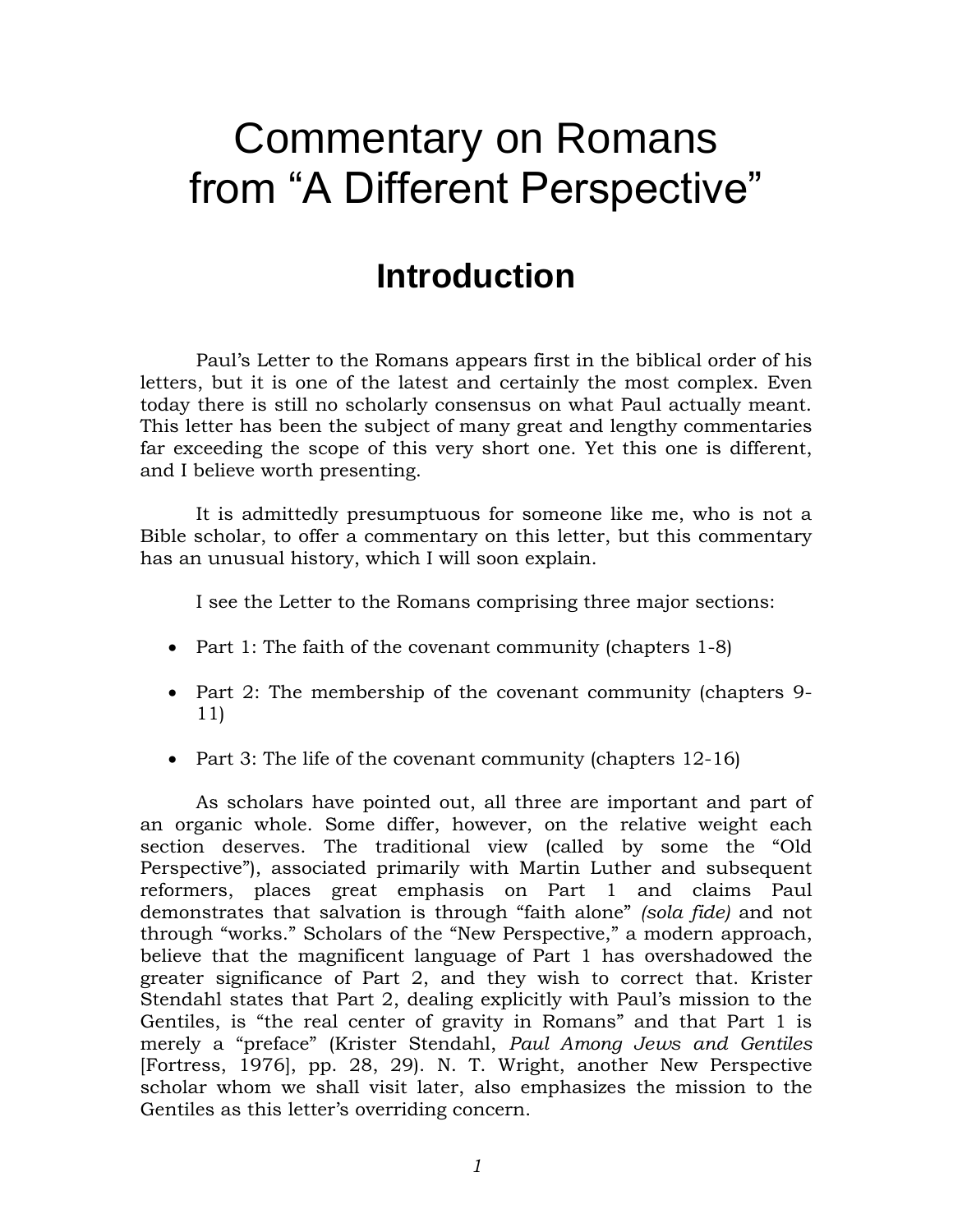While I agree about treating the entire letter as one complete whole, for me its heart has always been the first eight chapters, which tell us exactly what the faith is by which we are presumed to be "justified" and that serves as the basis for Paul's inclusive mission to the Gentiles described in Part 2. I was always more interested in the content of this faith than in the history of its propagation. I tried for years to understand what those first eight chapters meant and how Paul arrived at the faith he describes.

One night in 1996 I was unable to sleep because words kept pouring through my head. I spent the entire night writing those words down. I had no choice; there was no other way I was going to get any rest. The words turned out to be a commentary on the first eight chapters of Romans. And they gave me answers to questions I had been asking for years about the faith of which Paul speaks, what it is, and how it heals us.

I have kept the message of this commentary with me over the years, but hadn't thought of setting it down in a form to be read by others. Now I feel it may be the time.

Why? Because I have been exploring Paul in the work of established Bible scholars, trying to understand through their knowledge and expertise the meaning of Paul's writings. And the more I read, the more confused I became. I discovered the "Old Perspective" on Paul, the traditional Protestant understanding according to which the righteousness of Christ is imputed to us simply by our believing in him, and only by such faith are we saved. I discovered the "New Perspective," according to which Paul was not really concerned with the spiritual struggle of the individual believer but rather with winning the Gentile world for Christ.

I found both perspectives unsatisfying: the "old" (but still dominant) one leading to an intolerant faith that challenges moral sensibility as well as the notion of a God who loves all people equally, and the "new" one minimizing Paul's spiritual concerns. I felt that neither of these two "perspectives" could be right, or that if one if them were right, then Paul couldn't be right. In neither of these two perspectives could I find the Paul who drew me so strongly that I lost an entire night of sleep captured by his words.

As a result of all this study I began to lose sight of what first attracted me to Paul. The "Old Perspectivists" seemed to want to convince me that only one kind of narrowly defined faith will save people from their deserved destruction by a wrathful God. The "New Perspectivists"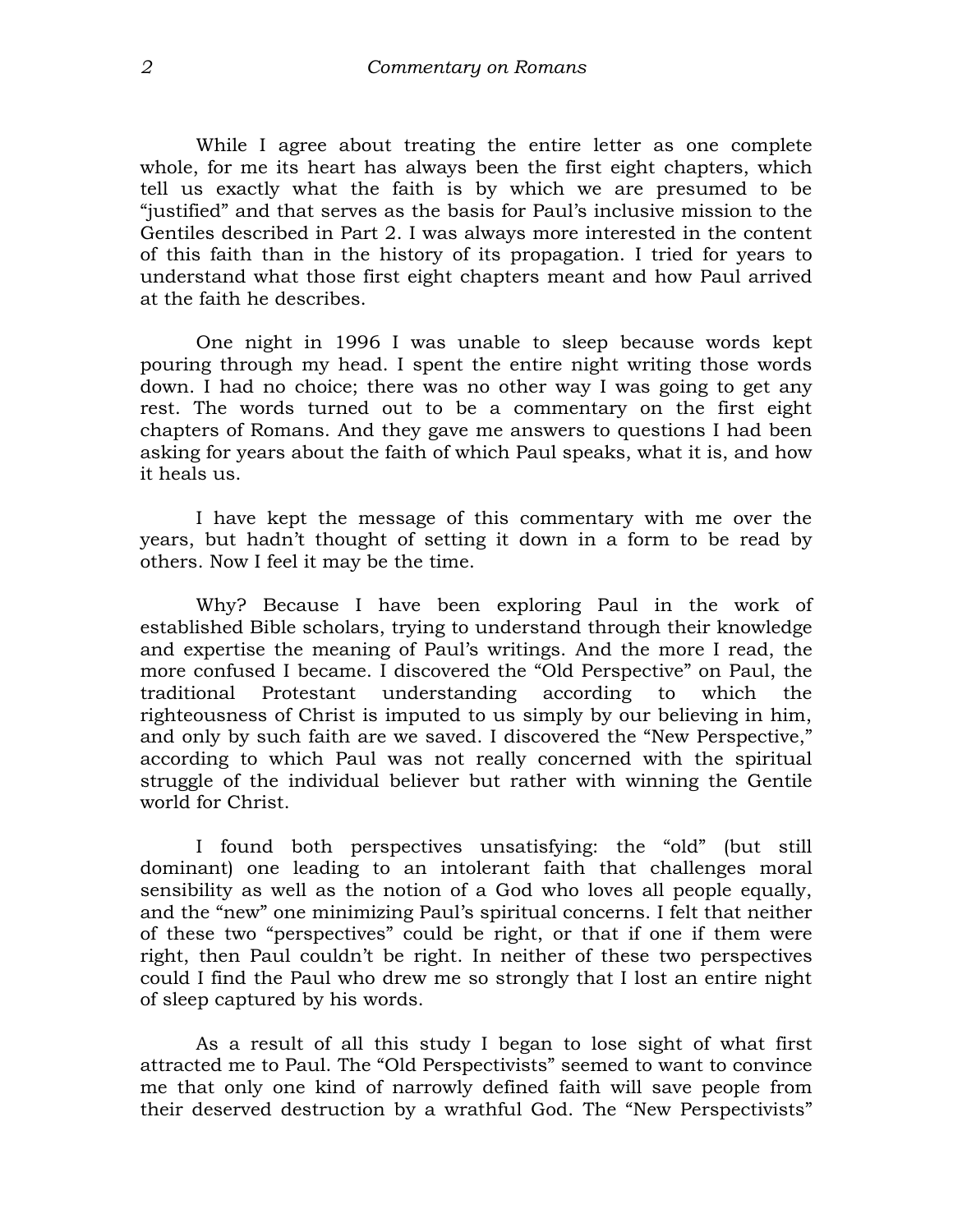#### *Introduction 3*

seemed to want me to disregard what appears plainly obvious when reading the text itself: that Paul really is addressing the struggle for faith that those who are not born to faith must go through. With all this running through my head, I found myself unable to retrieve the Paul who once inspired me. And so I returned to this commentary, which I recorded thirteen years before the present writing, to renew my relationship with Paul and refresh my understanding of the faith he expounded. Had I not received it then, the message it contains most probably would have become lost to me.

I suspect I am not alone in my confusion. It has been two millennia since Paul lived and wrote, yet today books are still published with titles like "What Paul Meant" and "What Saint Paul Really Said." People who are far more learned than I still sharply disagree, not just about details but about the actual substance of Paul's message. This leads me to two possible conclusions: First, Paul was not a very good writer, or at least not a clear one. Second, what Paul himself consciously intended may be unrecoverable. And it also may not matter. The finished product may well be different and much greater than the author's original concept.

There is biblical support for the first conclusion, ostensibly from no less an authority than Peter himself: "So also our beloved brother Paul wrote to you according to the wisdom given him, speaking of this as he does in all his letters. There are some things in them hard to understand, which the ignorant and unstable twist to their own destruction" (2 Peter 3:15-16). If even Peter (or the author of Peter) had trouble understanding Paul, our own difficulty should not reflect badly on us. But just who are the "ignorant and unstable"? Given the obscurity of Paul's writing, there may be no way to tell.

So what criterion shall we use to detect the inspiration of the Spirit in the writings of Paul? Writing may be considered inspired if it is consistent with the Gospel message of non-self-interested love (on the latter, see my book *Judeochristianity: The Meaning and Discovery of Faith*). I believe there is a way of reading Romans that reveals such inspiration. Is it what Paul originally and consciously intended? Possibly. I have no access to Paul's mind or to his heart. But for me that is not the most important question. The following example will explain why.

I happen to love Gregorian chant, and consider it among the greatest musical and spiritual creations of all time. Its sound and spirit put me in a contemplative mood and make me feel close to God. The other night I was listening to some responsories for Easter and feeling greatly at peace. But when I glanced at the English translation of the Latin text I found phrases like these: "It became dark when the Jews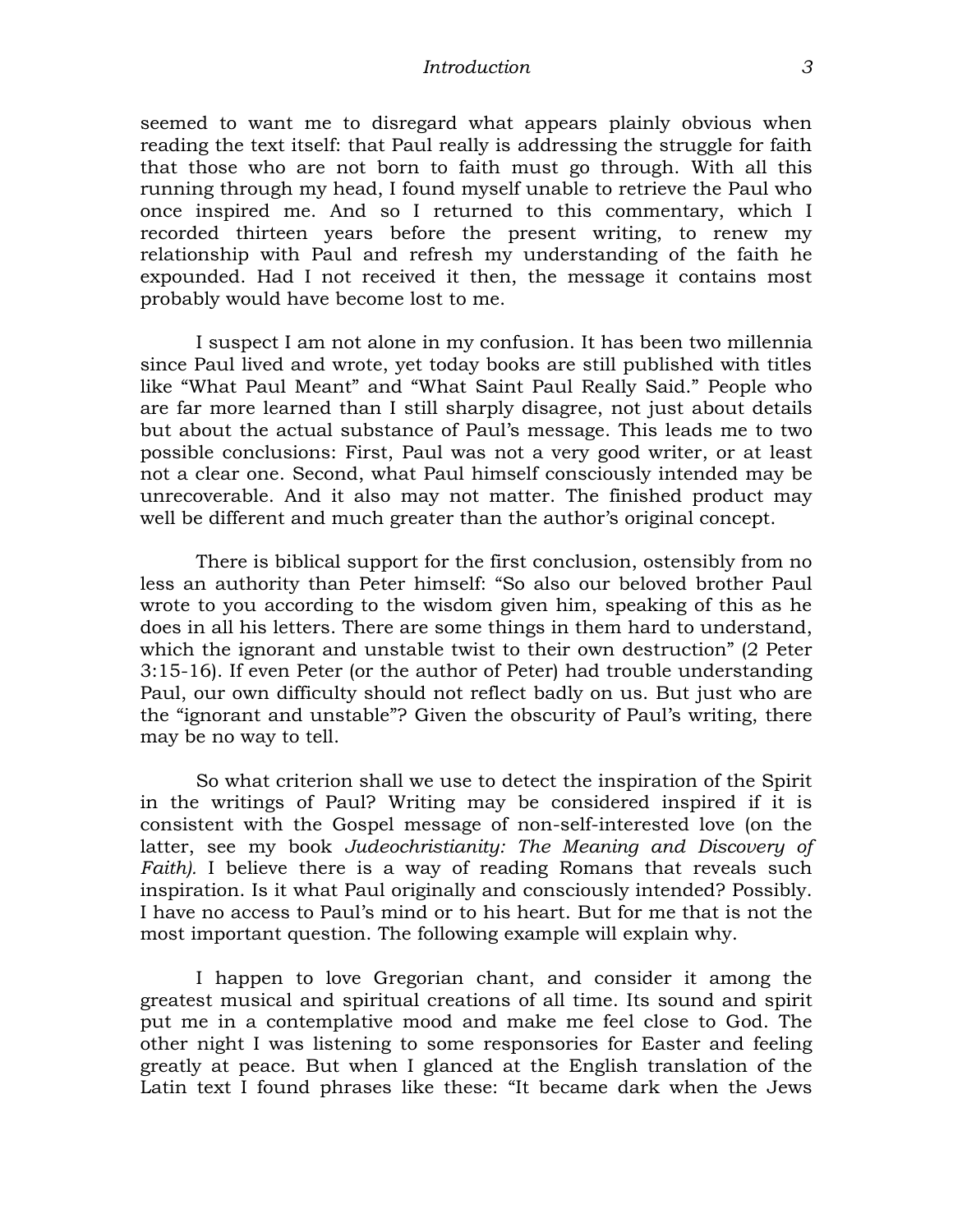crucified Jesus." "Let the Jews now explain how the soldiers guarding the tomb lost the King."

There are certainly historical inaccuracies here. Jews did not crucify anyone; crucifixion was a Roman form of execution. And *some* Jewish *leaders* may have colluded with the Romans to hand Jesus over for death, but not "the Jews" as a people, many of whom accepted Jesus while he lived (the Gospels tell us that "crowds" of people followed him). As I read the text, I wondered how Christians could recite prayers like these on a regular basis and not feel hatred for Jews. Well, many of them couldn't recite those phrases dispassionately and still can't. Indeed, such prayers cannot be considered apart from the long tradition of Christian anti-Semitism and anti-Jewish violence.

At the same time, the music isn't any less beautiful for knowing that. There are flaws in the tradition from which the music comes; there is a dark side. Yet the music transcends it; it expresses something greater than its tradition with all its light and its darkness, something that may even lie far beyond the consciousness of the one who chants the words and the one who first set them to music. To throw the music out because of imperfections in the text would be to deny the spiritual reality accessible through the experience as a whole.

*The creation may transcend the creator.* It may carry truth and wisdom of which the creator is not aware. Often when we study the biography of a great author or composer, we find personal flaws that seem to fall far short of the magnificence of the creation. We might conclude that the person is a hypocrite or a phony, but that would not be fair. A truly inspired creation comes, at least in part, from a place beyond the author's own consciousness. The very best inspired works tap into the eternal and make it visible or audible in time. To be sure, strata of the author's limited human thinking may still be present, alongside moments of transcendence. Discerning the difference is a formidable and sometimes even impossible challenge. Nevertheless, it is always helpful to remember that the creation is greater than its creator; the work is greater than the worker.

So while I am not qualified to say to what extent Paul had the following interpretations in mind, I believe these layers of meaning are present in the words themselves. Perhaps Paul intended it or something like it, or perhaps it was the intention of the angel who guided Paul's hand. All I can say is that only through the interpretation that follows has Paul's great letter come to make sense to me. Did I say Paul was not a good writer? If the following commentary's assessment of Paul's writing comes even a little close to identifying Paul's intention, then Paul was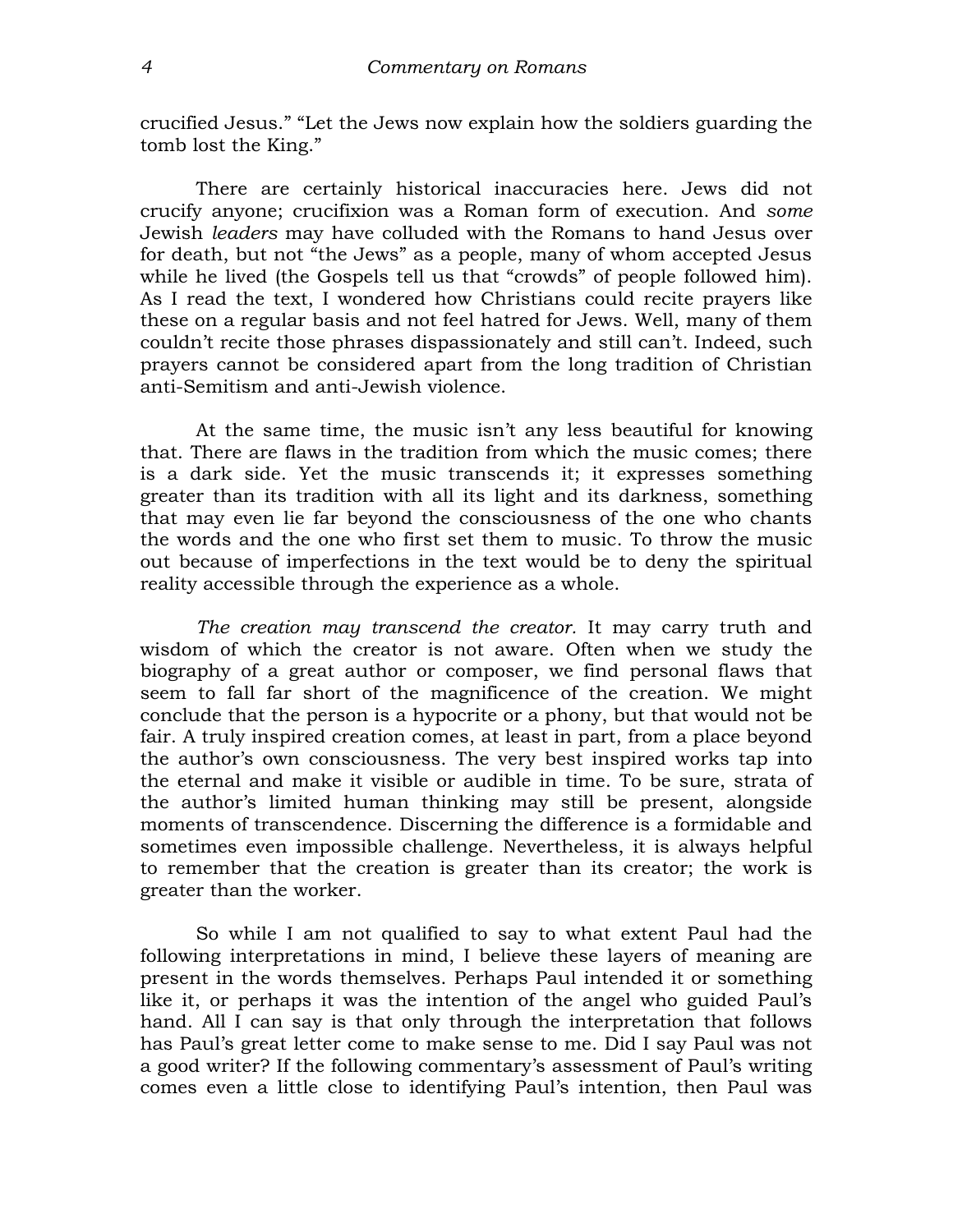#### *Introduction 5*

indeed a great writer who authored a timeless classic of spiritual transformation. That is what Paul's words have come to mean for me.

I expect some will take issue with what follows on theological or exegetical grounds. I can only say that in the process of working with Romans and writing down this commentary I encountered insights in Paul's text that I could not have discovered without it, that they have come to make a major difference in my life, and that I hope they may benefit others also. The commentary on the first eight chapters in particular may be used as devotional material, and has helped me in this way as well. For me this is the living Paul, bearing life not found in the rigid interpretations of outworn theologies or the often-dry renderings of strict textual criticism. If this is not what Paul consciously intended, then the only conclusion I can draw is that Paul was greater than he himself knew.

In the following pages you will find the commentary on the first eight chapters exactly as I received it in 1996, with additional comments placed in brackets.\* I don't even feel that I wrote this part myself but rather that it was given to me. This is the heart of the project. It is followed by some newly written comments on Parts 2 and 3 of Romans, whose purpose is to present the entire spiritual context of the letter and to work out some prickly problems (such as, is Romans 9-11 really anti-Jewish?). The presentation ends with a discussion of the commentary in the context of contemporary scholarship, outlining what I've called a "Different Perspective."

The work as a whole has provided me with much needed clarity on this frustratingly complex book of the Bible. I hope the reader will find it in some measure rewarding as well.

*(Written in 2009)*

 $\overline{a}$ 

<sup>\*</sup> Bracketed notes with no date are from 2009. Notes added later are marked 2018.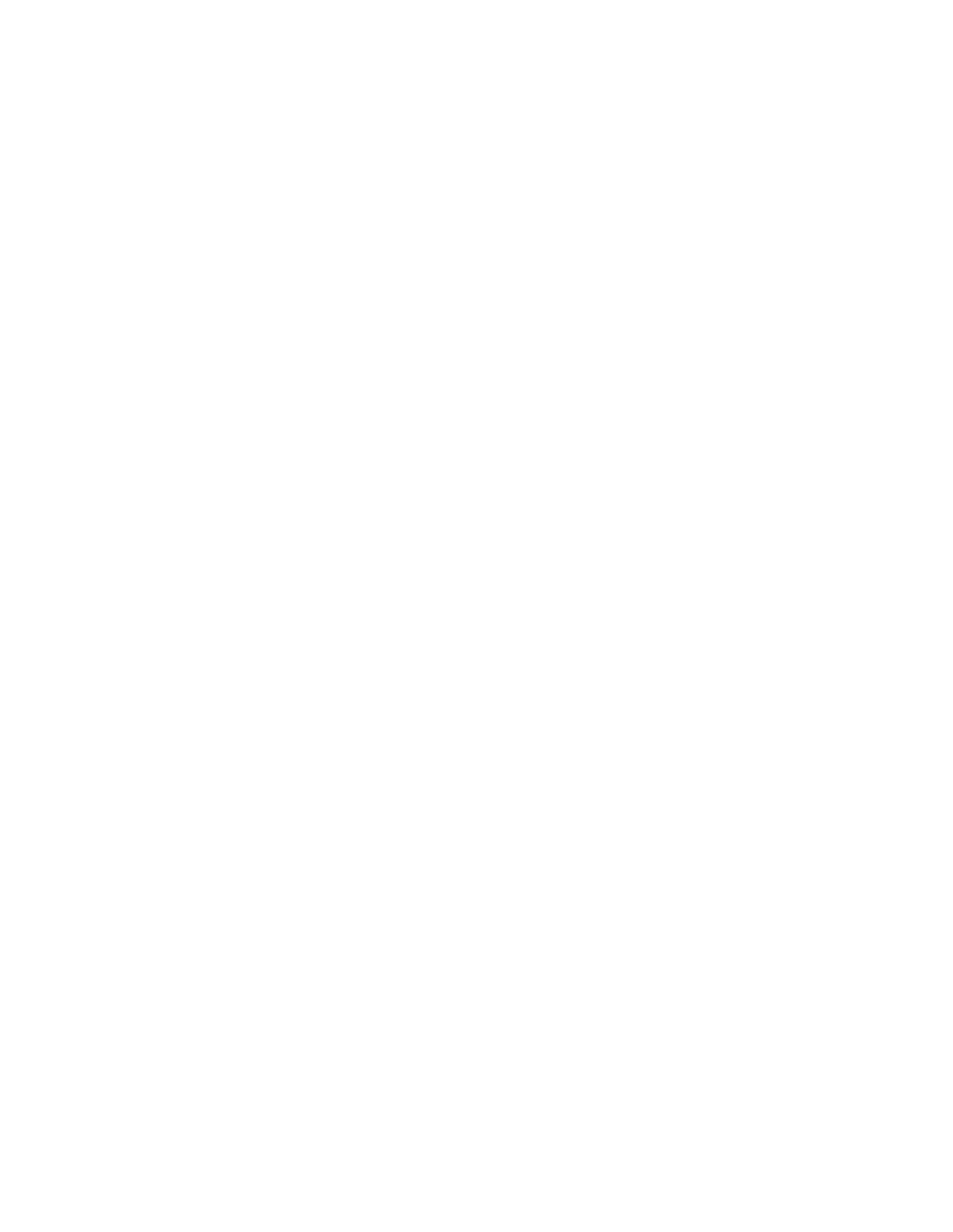## Brief Chapter Summary

### Romans 1-8

Following is a very brief summary of the significance of each of the first eight chapters (the chapters whose commentary I received). A more detailed exposition follows.

#### Romans 1

Evil is real. It also serves a function: the destructiveness of evil ironically demonstrates the reality of God. By experiencing the destructiveness of evil we discover that it is wrong, and this turns us to God. This is why God seems not to intervene: this process of unfolding awareness must be allowed to take place.

#### Romans 2

The law indicates what is good, but it does not change human nature. It does not keep people from turning to evil. Knowing what is right does not mean doing what is right. To do what is right, to become "righteous," we require a transformation of the heart. This may come to us through Christ.

#### Romans 3

Knowledge of sin comes through the law, which tells us what is good. All fall short of the ideal of goodness, and are under the power of sin. We all require redemption through a power greater than ourselves. In this Jesus was a model, for he died maintaining his innocence in a corrupt environment. This was a radical demonstration of faith. The same faith that saved Jesus saves us also, and makes us righteous ("justifies" us).

#### Romans 4

Abraham too was an example for us. His faith, not simply the fact that he did good things, was the source of his goodness. We need the same faith, but since we are not as strong as he was, we need help in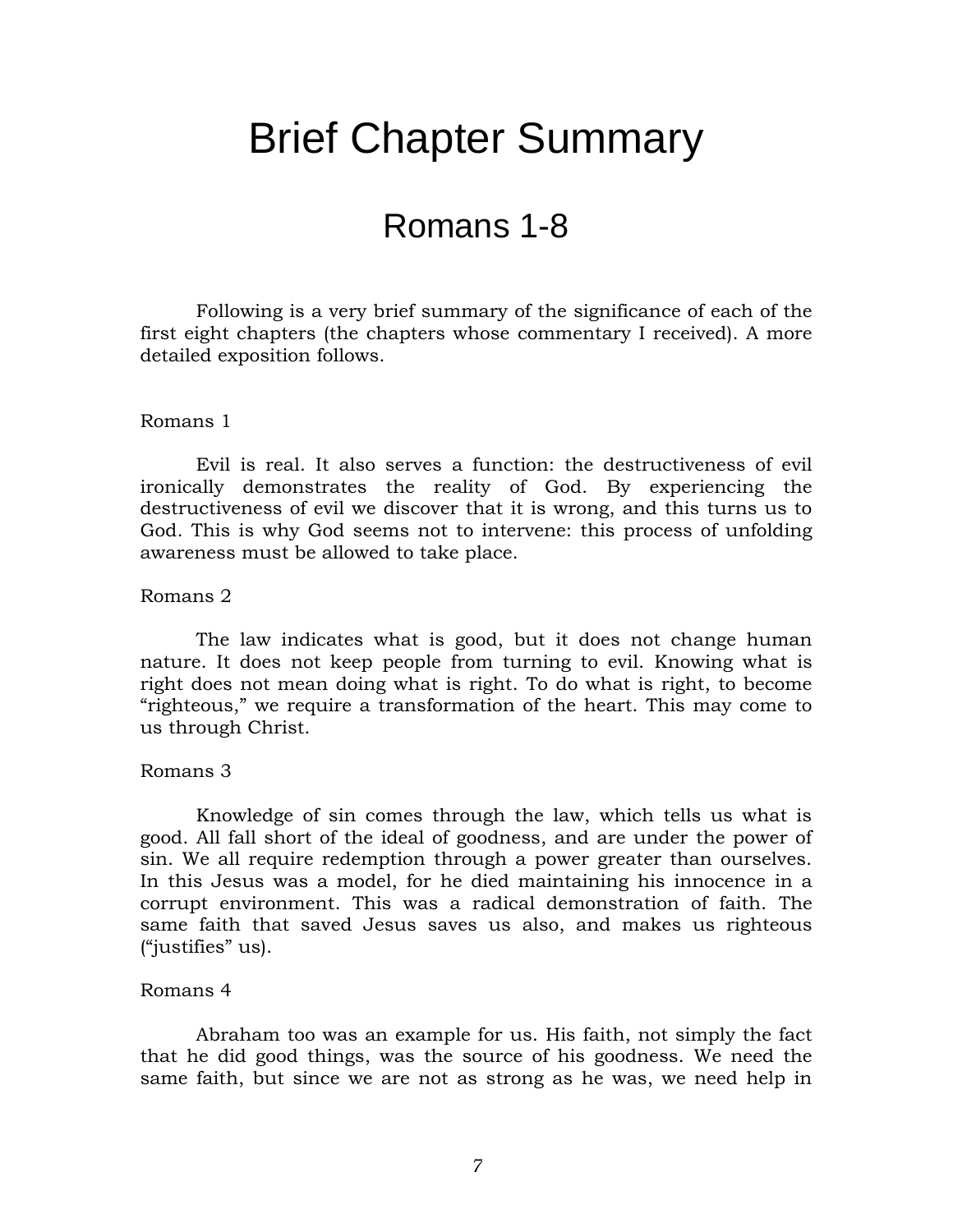attaining it. This help comes through the Christ event, as we witness Jesus's faith in the face of destruction, and his overcoming even of death.

#### Romans 5

We gain access to faith through the Christ event. Through faith our sufferings are transformed into blessings; they shape us, change us, and form our character. This gives us hope, which is fulfilled in God's coming to meet us through God's Spirit. God reaches out to us even in our lack of faith. Sin corrupts us and brings us close to death, but God's love working through faith counteracts the power of sin.

#### Romans 6

We may have to pay a price for our redemption. We take a stand with Christ, and like him, side with the good. This makes us vulnerable to the attack of sin, which seeks to destroy the good. But if we hold fast to our faith, then like Christ we too shall be delivered from destruction. The horrors of death are overcome in the triumph of our destiny.

#### Romans 7

We still go through an inner struggle. When we receive the law, we know that the law stands for what is good, but our natural impulses resist the good. I am at odds with myself, since something within me opposes what I know is right. This is the impulse to sin. Through our own strength alone, we are powerless against it.

#### Romans 8

There is a way out of this impasse. It is to be overcome and overwhelmed by the power of the Christ event. The Christ represents God's love reaching out to human beings. This divine love is a new law and new motivation, replacing the law of the sinful impulses that dwell within the human being. We must recognize the working of the Christ and dwell on it; then we become permeated by its power. We become ready to receive God's spirit, which is already reaching out to us.

Human life is nevertheless a struggle. We face challenges and sufferings every day. This must be; the Creator has arranged it this way, so that out of the futility of human existence we can discover the hope that comes only through faith. We are therefore not left alone to our own devices; the spirit resonates deeply within us even when we are totally at a loss in prayer. God, who has brought us this far, will lead us the rest of the way. With our hearts changed, as we seek God in earnest, nothing in all creation can stand against us.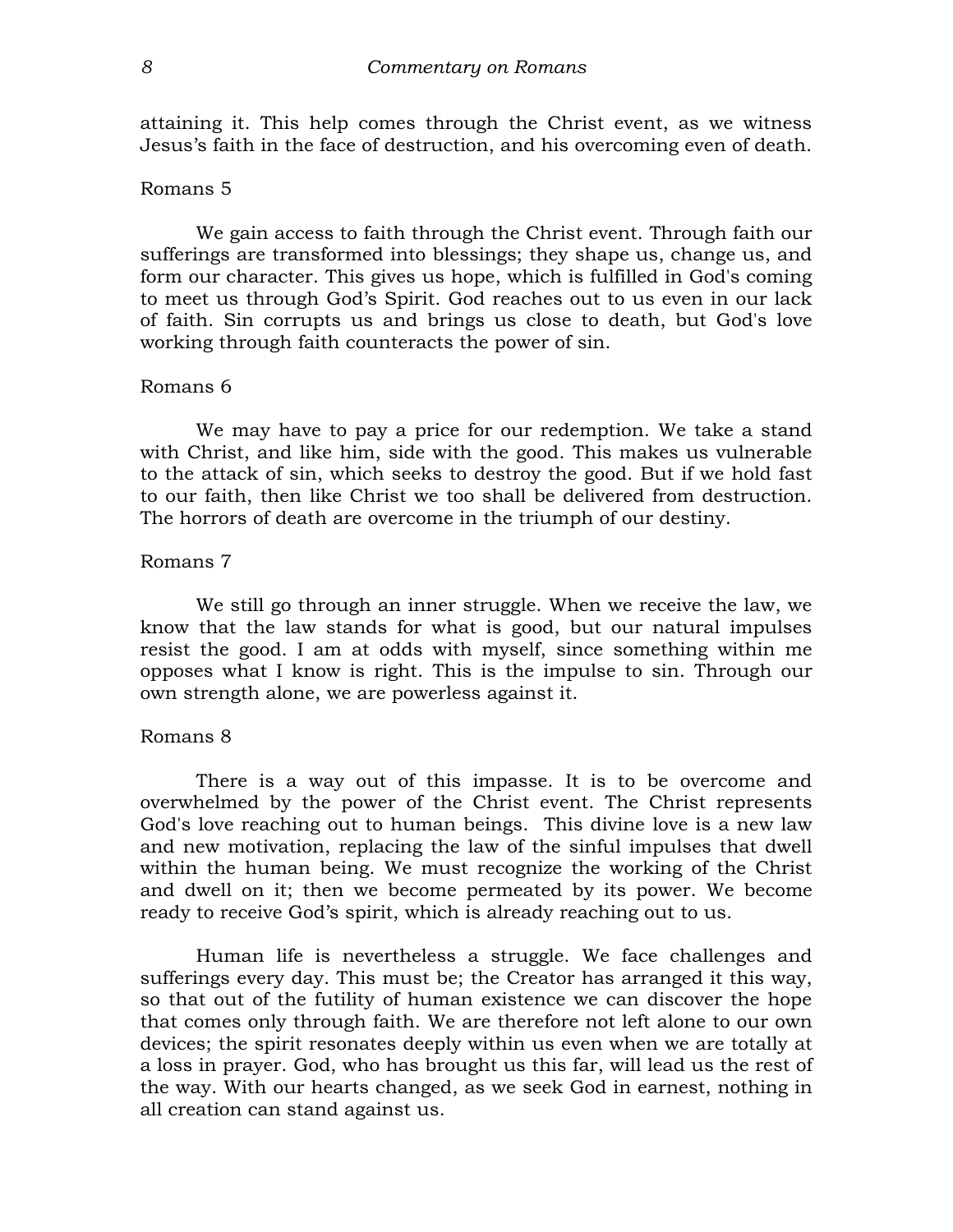### Romans 1

*(Note: The translation used in this commentary is the New Revised Standard Version.)*

*Paul, a servant of Jesus Christ, called to be an apostle, set apart for the gospel of God, which he promised beforehand through his prophets in the holy scriptures, the gospel concerning his Son, who was descended from David according to the flesh and was declared to be Son of God with power according to the spirit of holiness by resurrection from the dead, Jesus Christ our Lord. (1:1- 4)*

The resurrection is pivotal in establishing Jesus's status as son of God.

#### *For the wrath of God is revealed from heaven against all ungodliness and wickedness of those who by their wickedness suppress the truth. (1:18)*

The self-destructiveness of evil. The "wrath of God" is the unintended destructive consequences of all evil.

#### *For what can be known about God is plain to them, because God has shown it to them. (1:19)*

"What can be known about God is plain": our first evidence that God exists is the very fact that evil is destructive. This is how we first know it. If evil did not destroy, God would remain invisible. (This is a subtle point, which is found also in Isaiah: the fact that evil has destructive consequences *identifies* it as foreign to goodness, which is God's essence. In particular, the *self*-destructiveness of evil is seen as the work of the good vindicating itself.)

*Ever since the creation of the world his eternal power and divine nature, invisible though they are, have been understood and seen through the things he has made. So they are without excuse. (1:20)*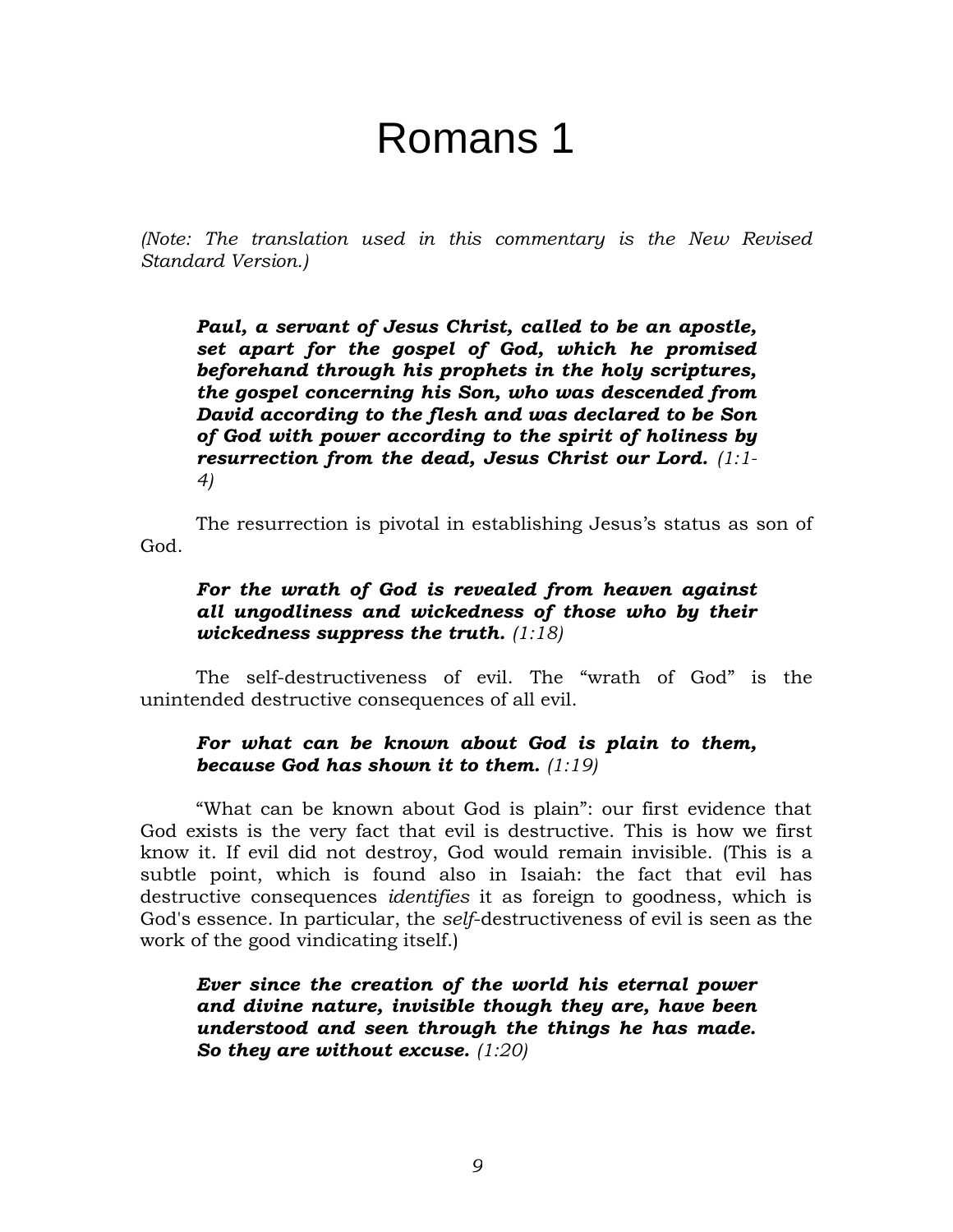The divine order is self-evident. We know that good enriches and that evil destroys. So we have no excuse for indulging in evil (cf. *re'eh* [Deuteronomy 11:26-28]).

#### *For though they knew God, they did not honor him as God or give thanks to him, but they became futile in their thinking, and their senseless minds were darkened. (1:21)*

We did not act on the knowledge of God available to us, but allowed our darkness to take over, obliterating our consciousness.

#### *Claiming to be wise, they became fools; (1:22)*

The human perspective is distorted. We are not only ignorant, unconscious, but we are arrogant in our unconsciousness. We close the door to the spirit.

#### *and they exchanged the glory of the immortal God for images resembling a mortal human being or birds or four-footed animals or reptiles. (1:23)*

Idolatrous images replace the image of the true God. What we are really concerned about, what we really care about, are things of our own creation. Again, we make God's intervention in our lives all but impossible. (And then we complain, "Where is God?")

#### *Therefore God gave them up in the lusts of their hearts to impurity, to the degrading of their bodies among themselves, (1:24)*

Thus God allows us to indulge ourselves, does not intervene, does not prevent us, allows us to degrade ourselves. God is there, but does not intrude. We work out our own path.

#### *because they exchanged the truth about God for a lie and worshiped and served the creature rather than the Creator, who is blessed forever! Amen. (1:25)*

The essence of idolatry. We ignore the creator; are interested only in self-gratification. Our material existence is all there is. This basic belief is the foundation of evil.

*For this reason God gave them up to degrading passions. Their women exchanged natural intercourse*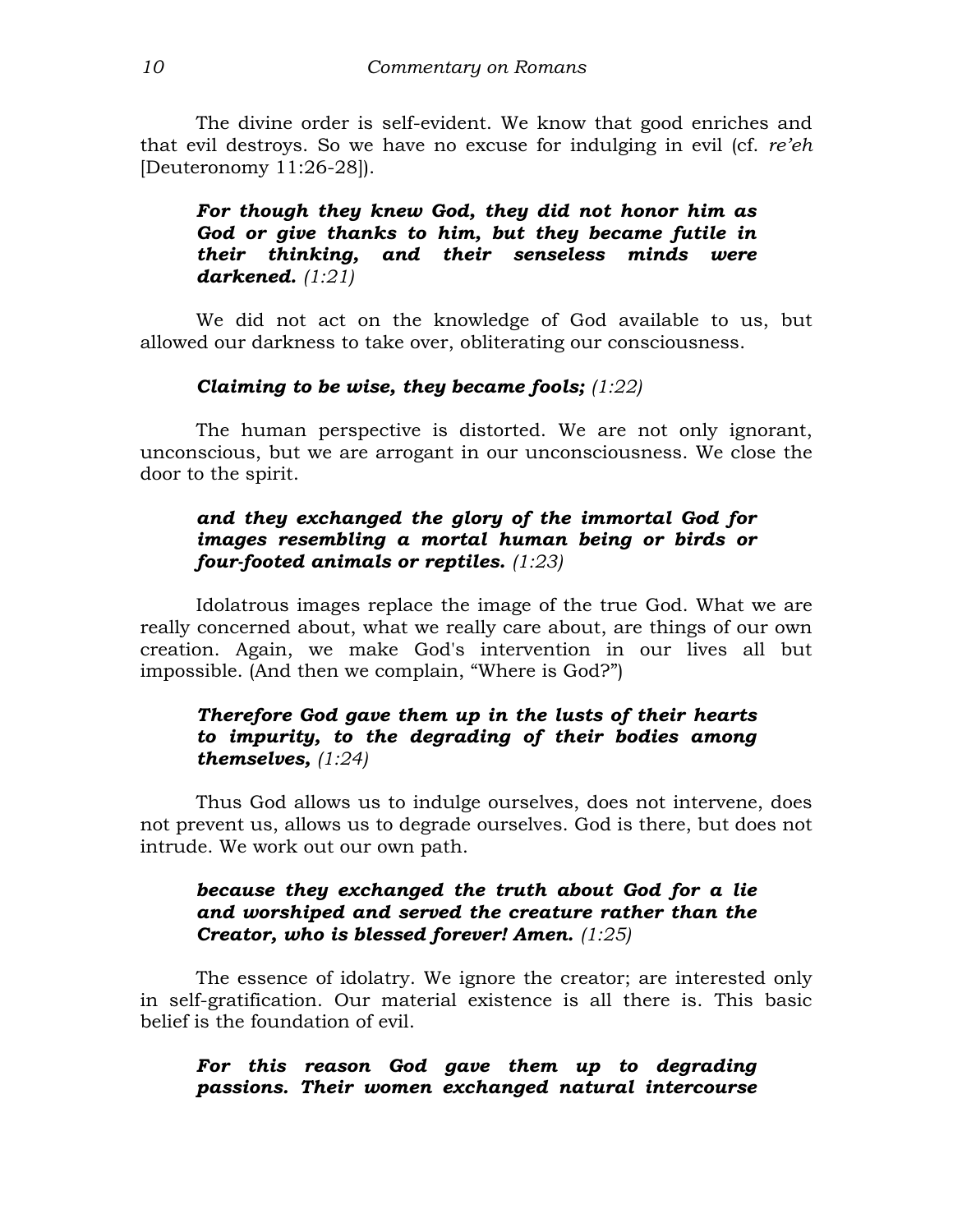#### *Romans 1 11*

*for unnatural, and in the same way also the men, giving up natural intercourse with women, were consumed with passion for one another. Men committed shameless acts with men and received in their own persons the due penalty for their error. (1:26-27)*

Our passions become deflected. Instead of thirsting after righteousness and truth, our thirst is to stamp out our consciousness by indulging every desire. The "shameless acts" are sexual acting out devoid of love, experimentation for the sake of it, leaving the soul behind, leaving consciousness behind.

[This passage is controversial and disturbing to those who are sensitive to the rights of gay people. Trying to parse Paul's words to make him sound like he wasn't really talking about homosexuality is fruitless. We need to understand that Paul was a man of his times, that he had no concept of sexual orientation or sexual identity nor knowledge of modern science, and we cannot expect him to have adopted a modern perspective. Paul's purpose here is not to condemn people for who they are, but to highlight the dangers of passion overcoming judgment. Paul seizes on promiscuous sexual activity as an example because he had just mentioned serving false gods and such behavior was often associated with pagan worship. (2018)]

#### *And since they did not see fit to acknowledge God, God gave them up to a debased mind and to things that should not be done. (1:28)*

The non-acknowledgment of God is a hypnotic state, unawareness. This is the root of evil. A debased *mind.* God allows this debased mind to play itself out, to reveal its evil results: *for only in this way could God be shown to be God.* If not, then our unawareness and extreme self-interest would be self-validating. *This – not "freedom" – is why God refrains from intervention.* [The debased, or unaware mind leads one to suffering, which reveals the error and leads to the discovery of God.]

*They were filled with every kind of wickedness, evil, covetousness, malice. Full of envy, murder, strife, deceit, craftiness, they are gossips, slanderers, Godhaters, insolent, haughty, boastful, inventors of evil, rebellious toward parents, foolish, faithless, heartless, ruthless. (1:29-31)*

Every *specific* evil results from this debasement of our mind, our consciousness, the instrument we are given through which to know God.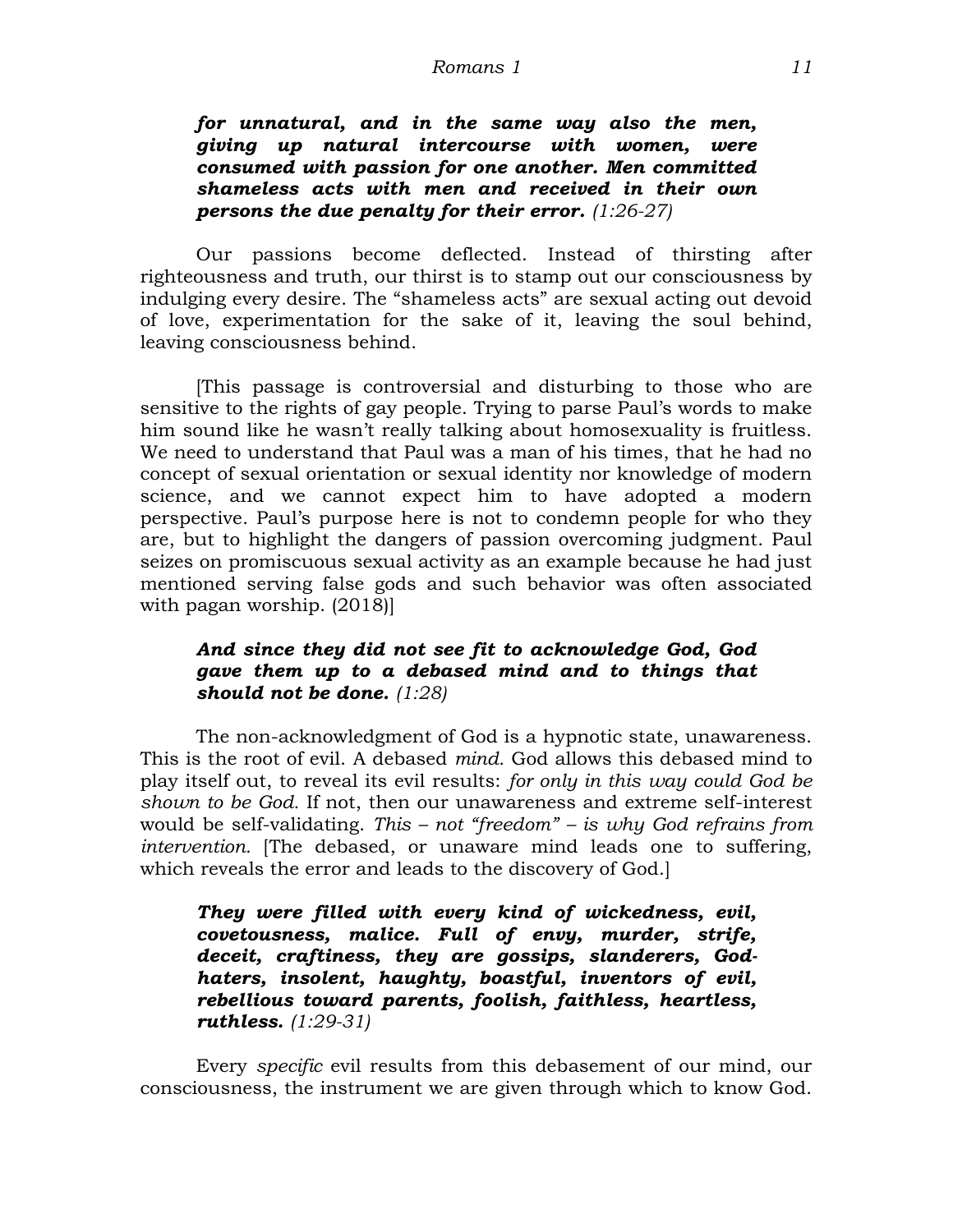All the specifics come from this central cause. Through the infiltration of radical self-interest ("sin came in"), our consciousness becomes obliterated, and we fall into a *self-perpetuating cycle of sin.* [Unawareness leads to egotism, which leads to sin, which leads to self-destruction, which leads to the revelation of God through the identification of error as error.]

#### *They know God's decree, that those who practice such things deserve to die — yet they not only do them but even applaud others who practice them. (1:32)*

Yet on some level we do know that wrong is wrong – but we give in to our self-interest, to our impulses, anyway. But when we have fallen into a "debased mind," we do not care. It makes no difference to us – we become indifferent to the dictates of conscience, to the voice of our better nature, to the voice of our fellow human beings, to the voice of God. "Those who are in the flesh cannot please God" – the debased mind – the unconscious soul – is cut off from God, because it is cut off from its own awareness. We know that what we do is wrong, but we do not care.

This is how evil begins and perpetuates itself. By allowing the free reign of impulse, our mind is degraded, and before we know it, we are "slaves of sin." *We do not even know that this process has taken place.* The *only* way we can know is through the destructive and self-destructive consequences of sin. *This* is why God cannot intervene. (We may not like it, but theodicies should not be designed for our comfort.)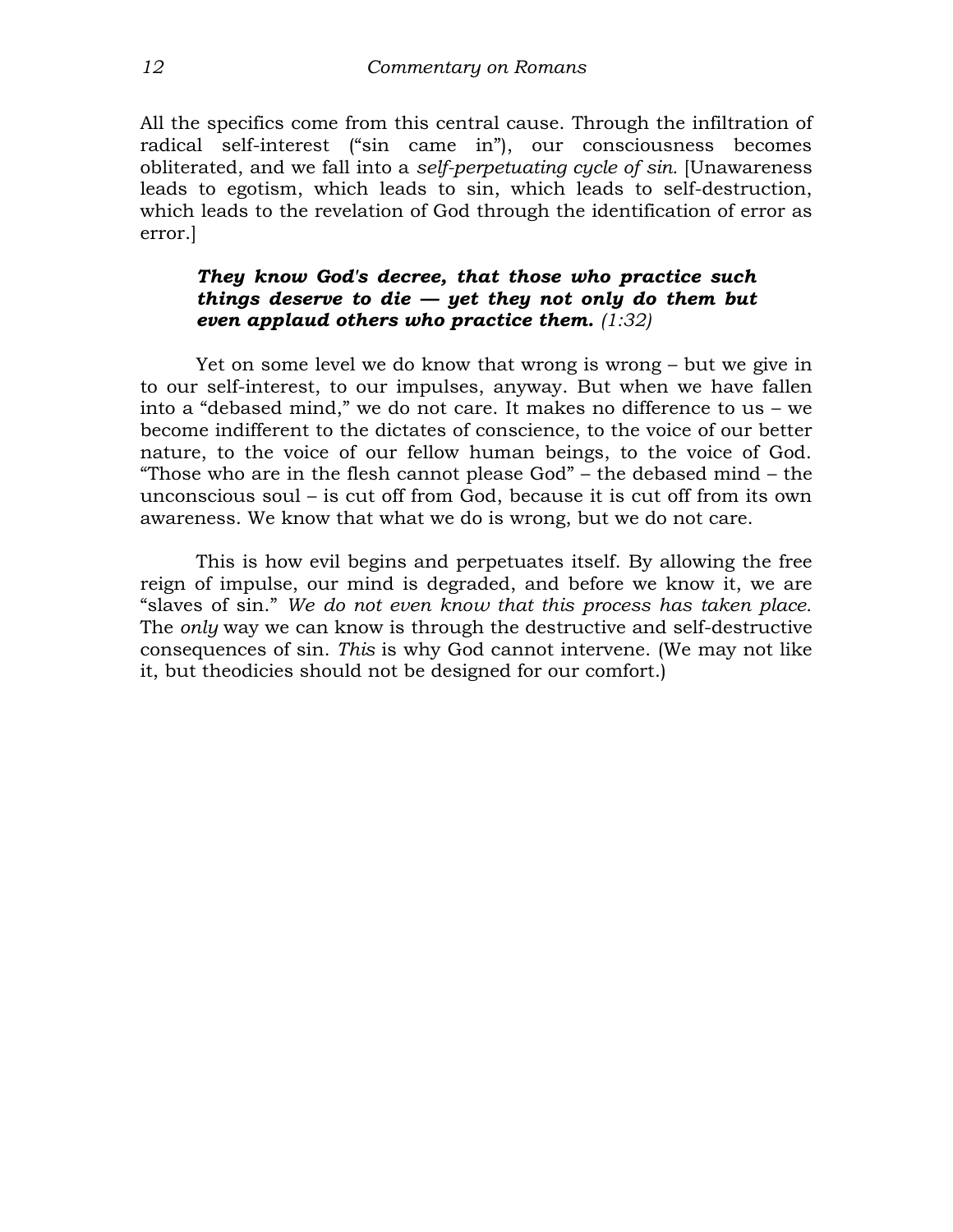## Romans 2

*Therefore you have no excuse, whoever you are, when you judge others; for in passing judgment on another you condemn yourself, because you, the judge, are doing the very same things. You say, "We know that God's judgment on those who do such things is in accordance with truth." Do you imagine, whoever you are, that when you judge those who do such things and yet do them yourself, you will escape the judgment of God? (2:1-3)*

*Whoever you are* – this is not for Jew or gentile only. Since evil results from a constricted awareness, we ourselves fail to see the degree to which we are enslaved to it.

#### *Or do you despise the riches of his kindness and forbearance and patience? Do you not realize that God's kindness is meant to lead you to repentance? (2:4)*

We *do not* immediately experience the consequences of our evil impulses. Retribution is not always swift. The window of time – the opportunity for enjoyment – the "silent" period – has a purpose. It is meant to allow us time to repent, to find our way back to God. It is kindness on God's part.

#### *But by your hard and impenitent heart you are storing up wrath for yourself on the day of wrath, when God's righteous judgment will be revealed. (2:5)*

The heart is hard when it is closed to awareness of what is beyond our personal existence. The forces of impulse exert pressure against this awareness. But there are inevitable consequences – the divine order of the universe is not obliterated by God's kindness in allowing us time between the deed and the consequence. The order – or law – of the universe is unbreakable.

#### *For he will repay according to each one's deeds: (2:6)*

This is also called karma.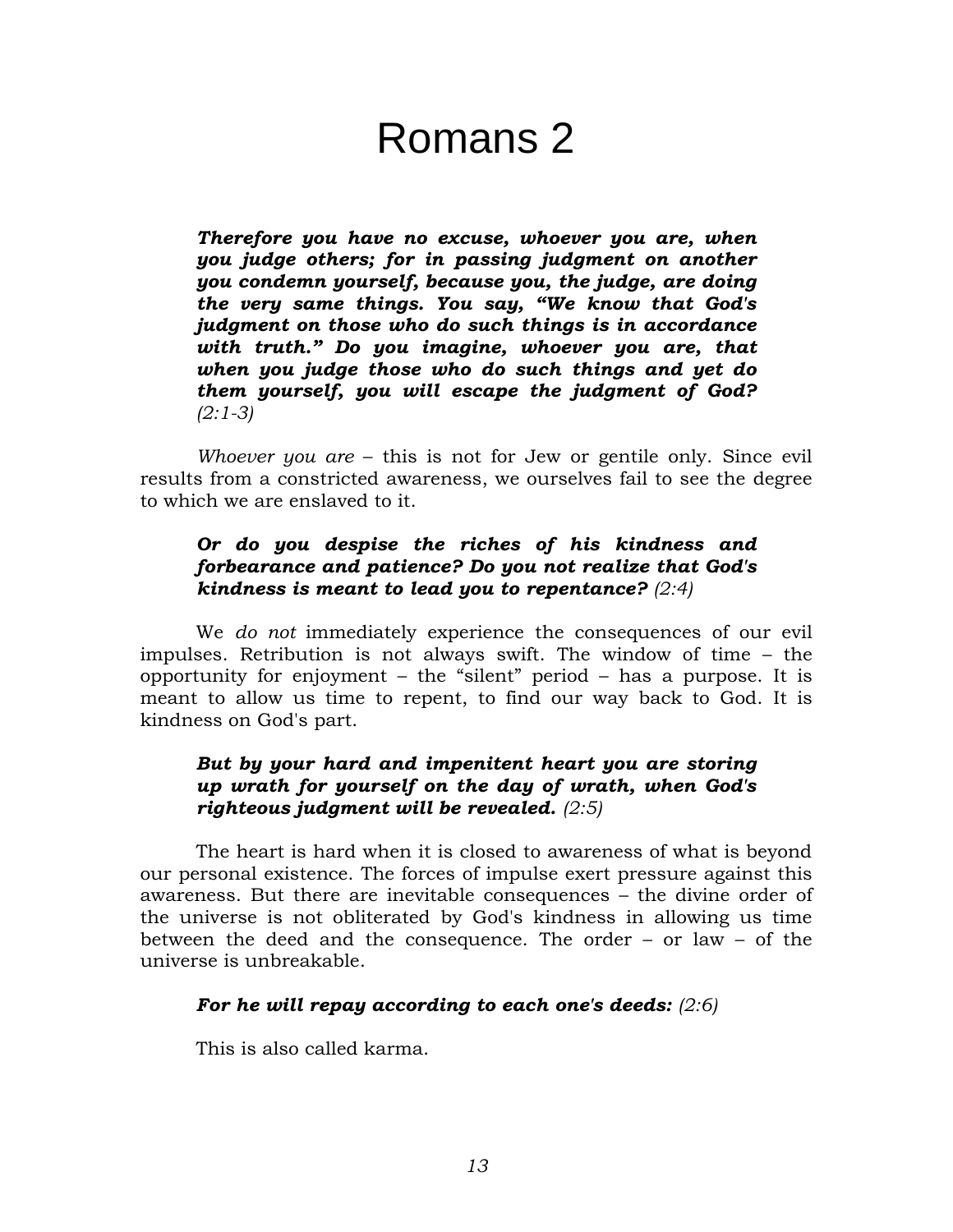*to those who by patiently doing good seek for glory and honor and immortality, he will give eternal life; while for those who are self-seeking and who obey not the truth but wickedness, there will be wrath and fury. (2:7- 8)*

Here it is: to be *self-seeking* is to obey wickedness rather than the truth. It is the self-interested impulse that remains unquestioned, that leads us inexorably into evil. It is built into human existence.

#### *There will be anguish and distress for everyone who does evil, the Jew first and also the Greek. (2:9)*

The Jew first – because the Jew has been given the law. But the non-Jew is no more free than the Jew from the demands of the divine order.

#### *But glory and honor and peace for everyone who does good, the Jew first and also the Greek. For God shows no partiality. All who have sinned apart from the law will also perish apart from the law, and all who have sinned under the law will be judged by the law. (2:10-12)*

Having received the law does not change human nature. The divine order always prevails. If we have not received the law – the verbal embodiment of conscience – the divine order still catches up with us. And if we have received it – as a Jew or through exposure to the legacy of the Jew – then we are judged by it even as we violate it. Unquestioned personal self-interest will lead us to evil – and thus to punishment – whether or not we have received instruction about the consequences of evil.

*For it is not the hearers of the law who are righteous in God's sight, but the doers of the law who will be justified. When Gentiles, who do not possess the law, do instinctively what the law requires, these, though not having the law, are a law to themselves. They show that what the law requires is written on their hearts, to which their own conscience also bears witness; and their conflicting thoughts will accuse or perhaps excuse them... (2:13-15)*

The *heart* can always respond. The law helps direct the heart, but it is through the heart – the internalization and valuing of the law's ideals – that one is changed.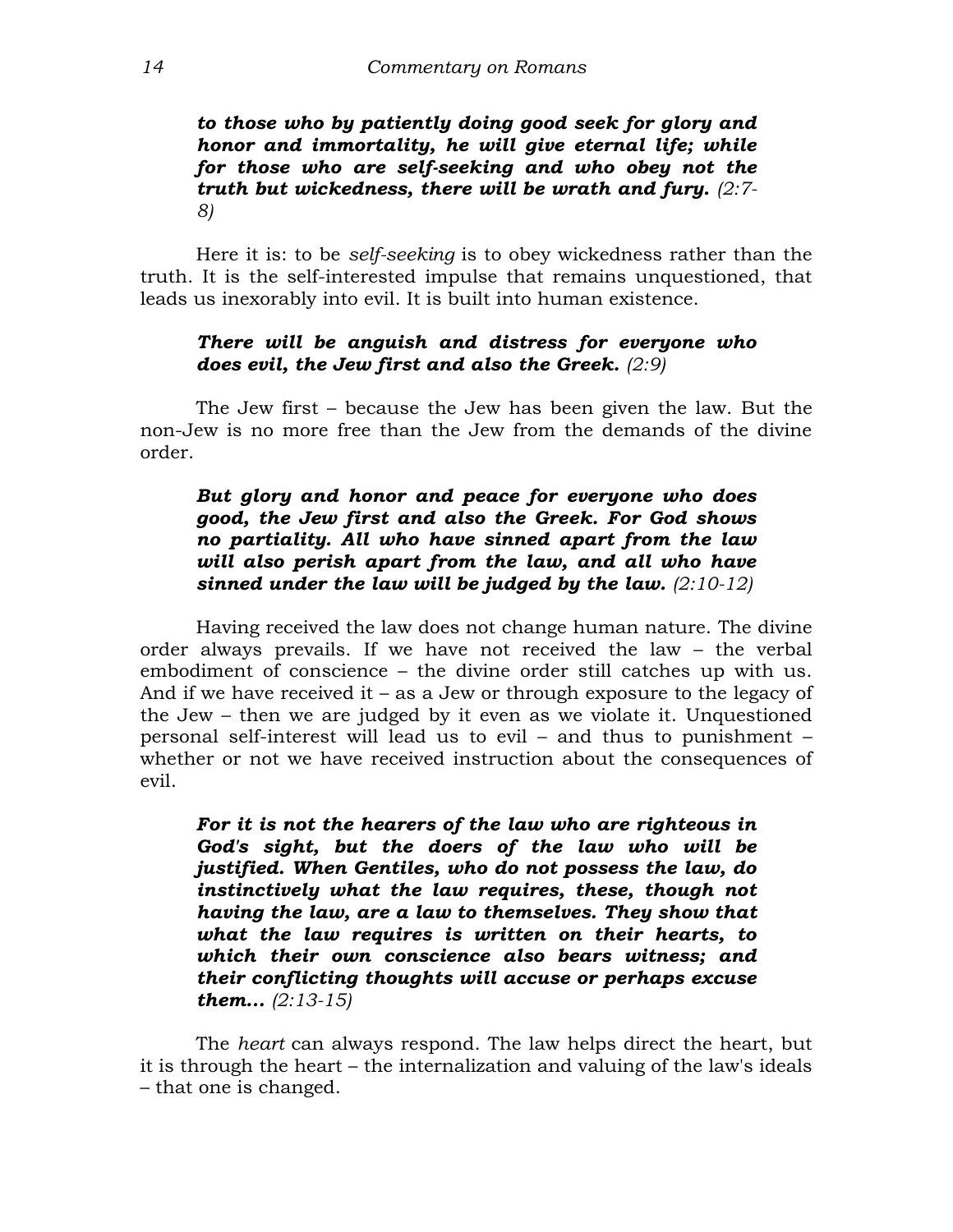[Verses 6-8 and 13 emphasize that our actions do affect our relationship with God, and so cannot be reconciled with the "Old Perspective" (Augustine/Calvin/Luther) according to which our "works" don't count. (2018)]

#### *...on the day when, according to my gospel, God, through Jesus Christ, will judge the secret thoughts of all. (2:16)*

And this brings us subject to *the Christ:* the light of the world that has come to illuminate the work of the heart and that gives us an entrance to the heart when the law itself gives us no power over our actions.

["Christ" literally means "anointed," the Greek equivalent of the Hebrew "Messiah." But when applied to Jesus it has come to mean much more: the "light of the world," the "bread of life," "God with us," the angelic presence, the agent of salvation (Isaiah 52:7). It is faith overcoming negativity. Some contemporary scholars believe we should consistently translate the word "Christ" literally as "Messiah," but that would lose much of the meaning that *the Christ* has come to symbolize. Thus "Christ" without an article refers to Jesus in his role as prophet and Messiah. "The Christ," with the definite article, points to the larger meaning just indicated. This distinction will become critical in everything that follows.]

The Christ shows us what, precisely through the limitations of our vision due to our self-interest, we cannot see. The Christ shows us the world beyond the self, and touches the heart to enable a response to it.

*But if you call yourself a Jew and rely on the law and boast of your relation to God and know his will and determine what is best because you are instructed in the law, and if you are sure that you are a guide to the blind, a light to those who are in darkness, a corrector of the foolish, a teacher of children, having in the law the embodiment of knowledge and truth, you, then, that teach others, will you not teach yourself? While you preach against stealing, do you steal? (2:17-21)*

Having received the written law can actually lull us into a false sense of confidence; herein lies its danger. *Knowing* what is right does not mean *doing* what is right. Just as before, our self-interested impulses exert pressure against doing the good. These impulses affect us on a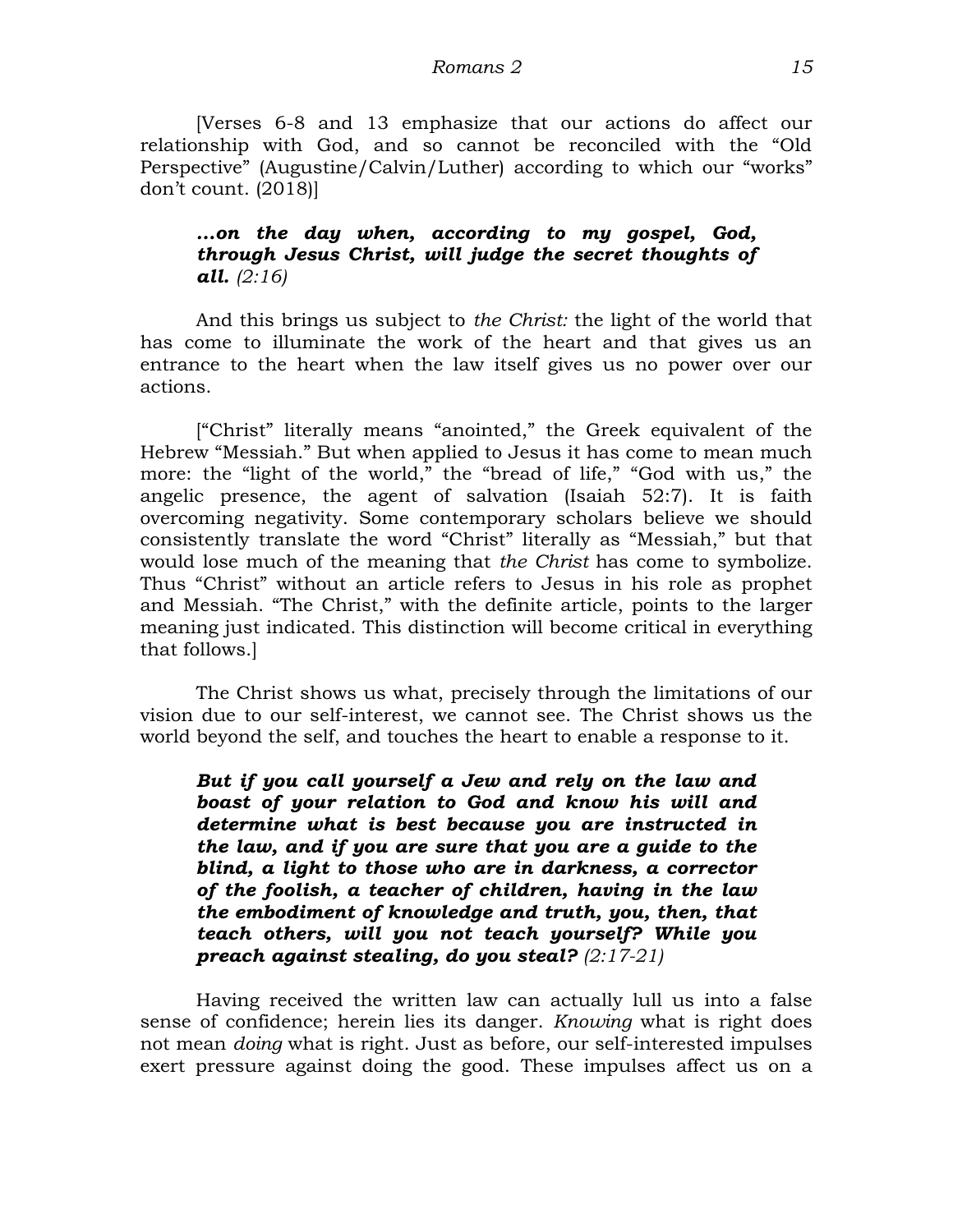deeper level than the "old written code," which does not penetrate to them.

*You that forbid adultery, do you commit adultery? You that abhor idols, do you rob temples? You that boast in the law, do you dishonor God by breaking the law? For, as it is written, "The name of God is blasphemed among the Gentiles because of you." Circumcision indeed is of value if you obey the law; but if you break the law, your circumcision has become uncircumcision. So, if those who are uncircumcised keep the requirements of the law, will not their uncircumcision be regarded as circumcision? Then those who are physically uncircumcised but keep the law will condemn you that have the written code and circumcision but break the law. For a person is not a Jew who is one outwardly, nor is true circumcision something external and physical. Rather, a person is a Jew who is one inwardly, and real circumcision is a matter of the heart — it is spiritual and not literal. Such a person receives praise not from others but from God. (2:22-29)*

It is a matter of the *heart.* It is an inward transformation that allows one freedom from automatic obedience to self-interested impulses (which [freedom] comes only from the Christ). This transformation may not be visible to others, especially others who have not experienced it themselves, but *it always elicits a response from God.*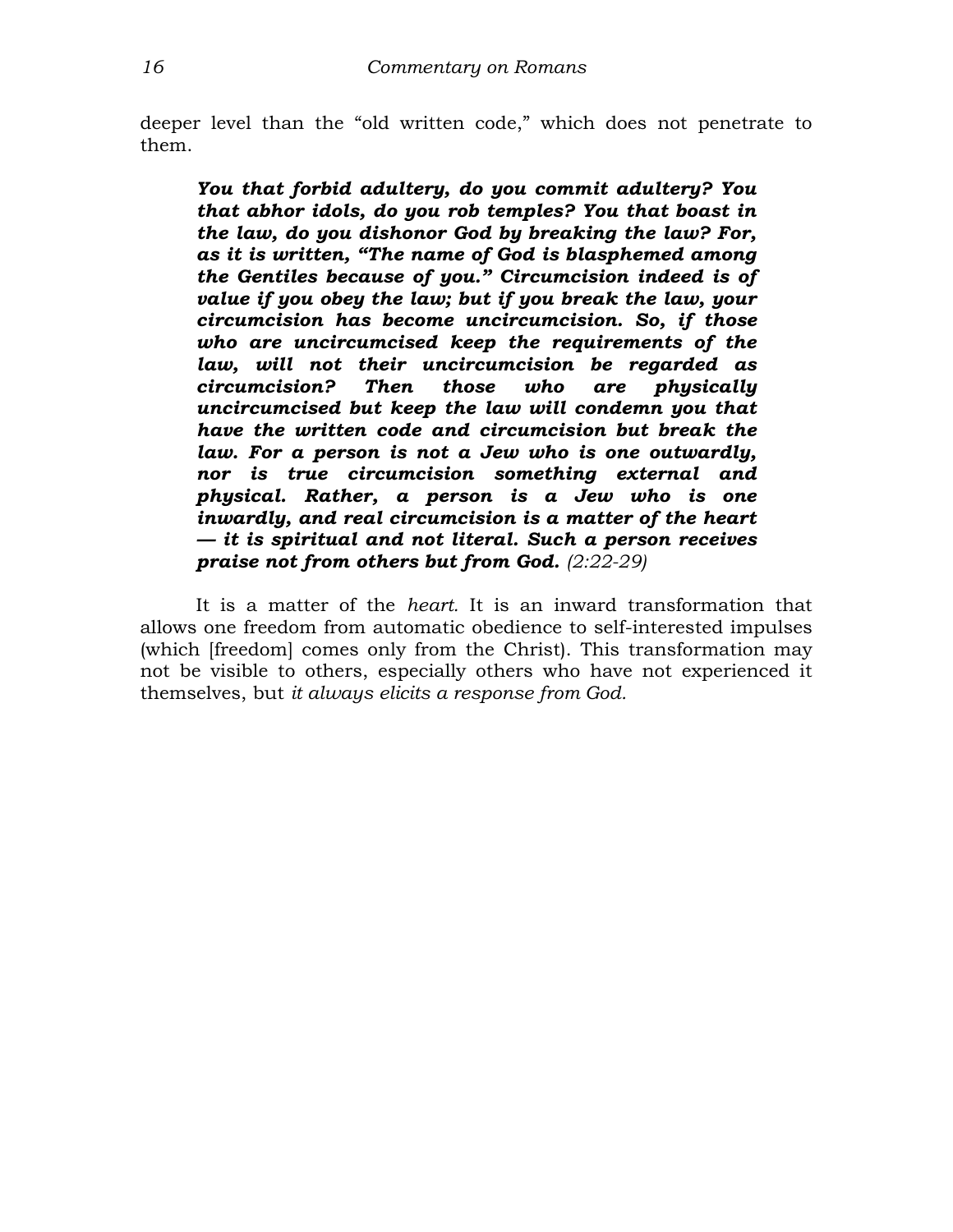## Romans 3

*Then what advantage has the Jew? Or what is the value of circumcision? Much, in every way. For in the first place the Jews were entrusted with the oracles of God. What if some were unfaithful? Will their faithlessness nullify the faithfulness of God? By no means! Although everyone is a liar, let God be proved true, as it is written, "So that you may be justified in your words, and prevail in your judging." But if our injustice serves to confirm the justice of God, what should we say? That God is unjust to inflict wrath on us? (I speak in a human way.) By no means! For then how could God judge the world? (3:1-6)*

Human injustice confirms the goodness of the law, by demonstrating the vital need for it. But God does not permit injustice simply to demonstrate the goodness of God's word – for if God were unjust, God would be disqualified as a judge.

*But if through my falsehood God's truthfulness abounds to his glory, why am I still being condemned as a sinner? And why not say (as some people slander us by saying that we say), "Let us do evil so that good may come"? Their condemnation is deserved!*

*What then? Are we any better off? No, not at all; for we have already charged that all, both Jews and Greeks, are under the power of sin, as it is written: "There is no one who is righteous, not even one; there is no one who has understanding, there is no one who seeks God. All have turned aside, together they have become worthless; there is no one who shows kindness, there is not even one." "Their throats are opened graves; they use their tongues to deceive." "The venom of vipers is under their lips." "Their mouths are full of cursing and bitterness." "Their feet are swift to shed blood; ruin and misery are in their paths, and the way of peace they have not known." "There is no fear of God before their eyes."*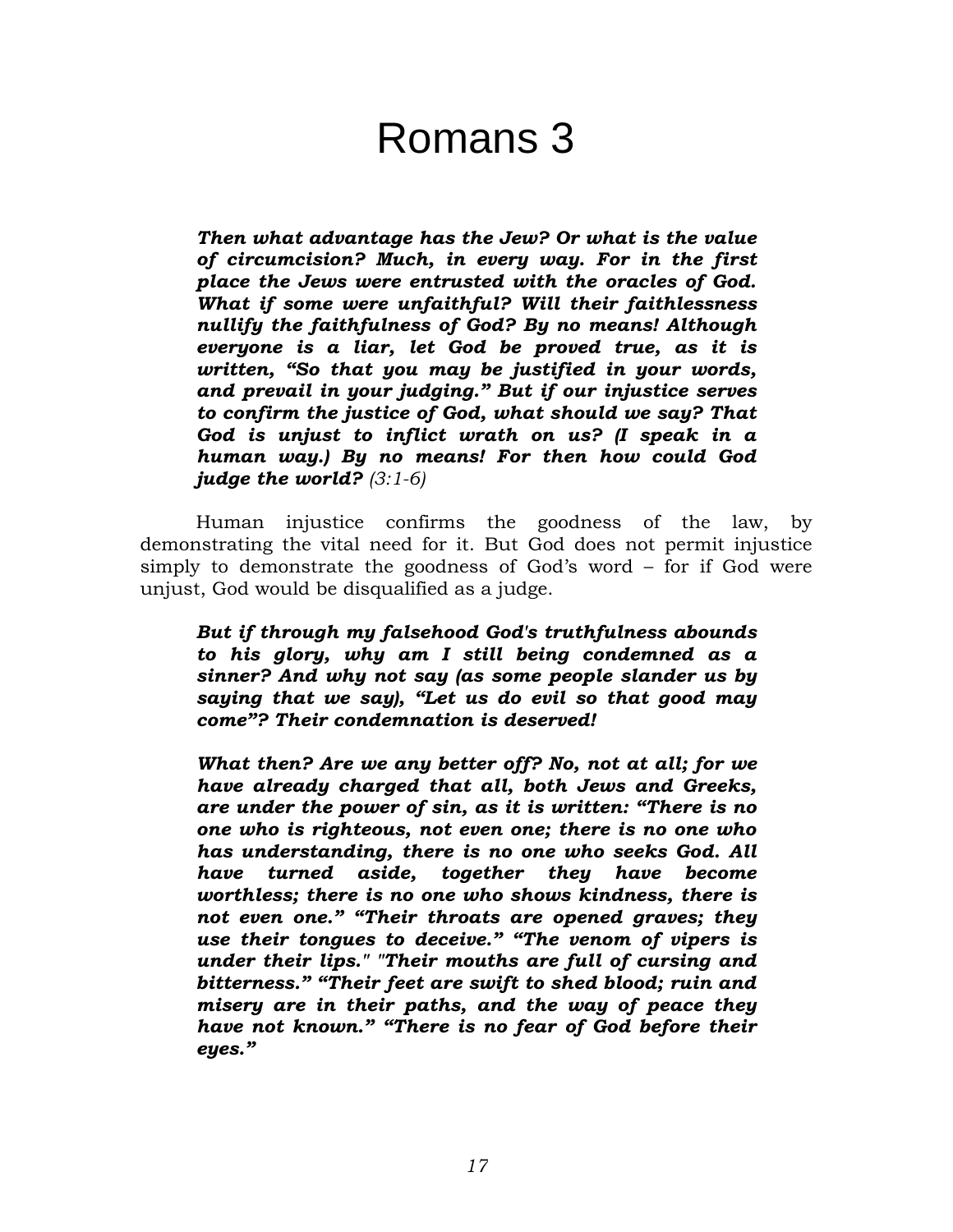*Now we know that whatever the law says, it speaks to those who are under the law, so that every mouth may be silenced, and the whole world may be held accountable to God. (3:7-19)*

The law plays no games: it stands for an ideal under which our frailties and sins are exposed, and we have no defense.

#### *For "no human being will be justified in his sight" by deeds prescribed by the law, for through the law comes the knowledge of sin. (3:20)*

The ideal of the law, through its inherent goodness, exposes our sinfulness by contrast. Thus "through the law comes knowledge of sin": sin is experienced as sinful only in contrast to some idea of what is good. Thus deeds prescribed by the law cannot make us righteous, since we are constantly falling short of the prescription, as the psalm just quoted describes. (This is clearly the sense of Psalm 143:2, upon which this verse is based.)

#### *But now, apart from law, the righteousness of God has been disclosed, and is attested by the law and the prophets, (3:21)*

The law therefore reveals the ideal of righteousness, but does not lead us to it. It is thus not ultimate in itself, but points toward a higher truth, as also do the prophets.

#### *the righteousness of God through faith in Jesus Christ for all who believe. (3:22)*

This higher truth is the righteousness that comes about through faith in Christ.

#### *For there is no distinction, since all have sinned and fall short of the glory of God; (3:22-23)*

Again, we have all sinned and require the salvation of a power greater than ourselves. The law is not a power; it is only a measuring stick demonstrating our failure.

#### *they are now justified by his grace as a gift, through the redemption that is in Christ Jesus, (3:24)*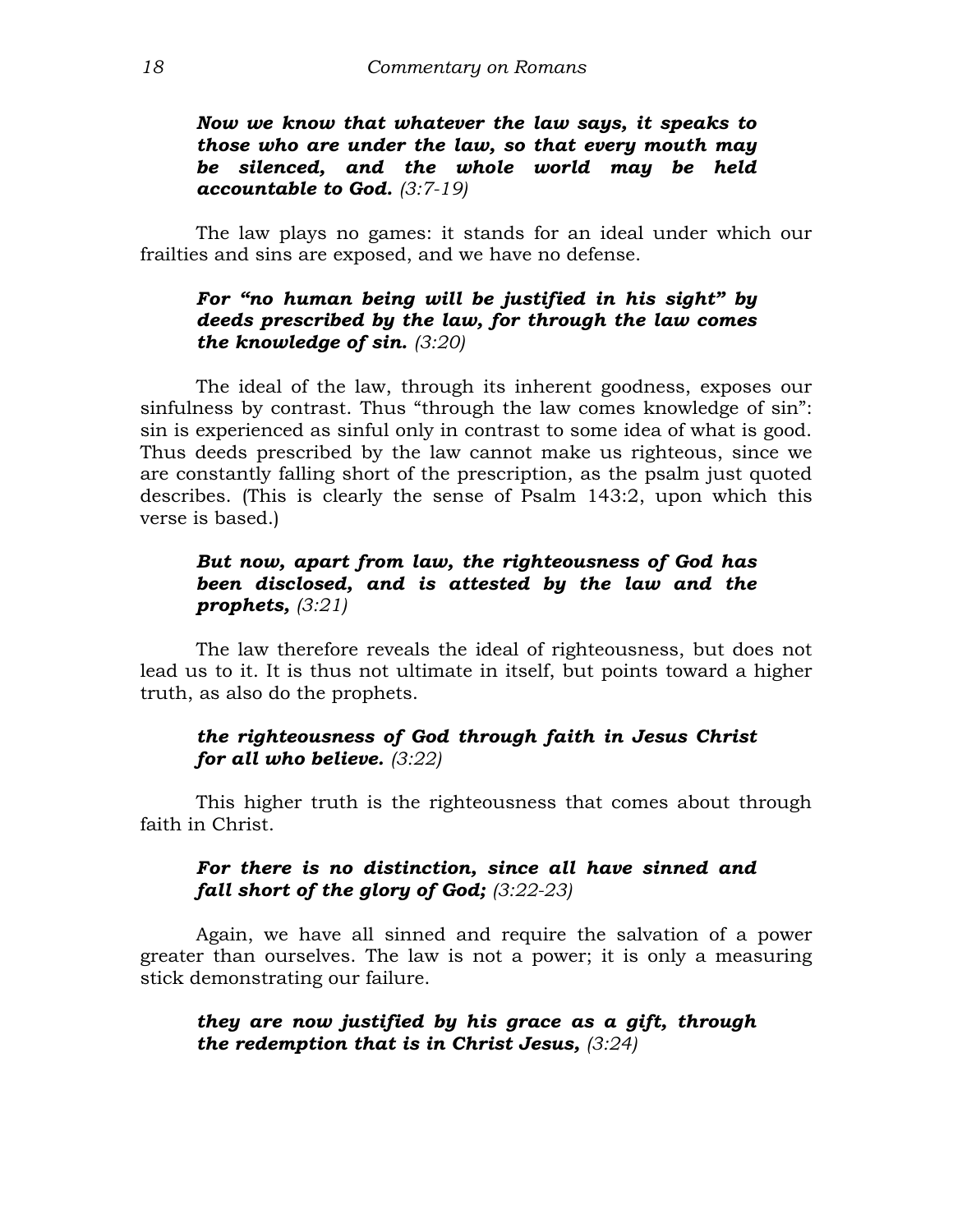#### *Romans 3 19*

There is still a way out, freedom from the condemnation of our sinfulness. This is the grace  $-$  i.e., the gift initiated by God  $-$  of redemption through the Christ as manifest in the man Jesus.

#### *whom God put forward as a sacrifice of atonement by his blood, effective through faith. He did this to show his righteousness, because in his divine forbearance he had passed over the sins previously committed; (3:25)*

Jesus died maintaining his innocence in a corrupt environment. His faith – his conviction of God's presence – enabled him to remain innocent and resist being corrupted by the world around him (even if only through hate). *Thus his death was a sacrifice* – had Jesus given in to temptation, he would already have lost his goodness; there would have been nothing left to sacrifice.

"In his forbearance he passed over:" as we have already seen in chapter 1, God must allow evil to work itself out in order to reveal the nature of goodness. But this was not enough. So goodness itself had to be sacrificed at the altar of corruption, to effect the most radical demonstration of all.

["Atoning sacrifice": Greek ἱλαστήριον originally meant that which restores our closeness to God. The same word is used in Hebrews 9:5 to refer to the "mercy seat" (translation of the Hebrew ת ֶרֹּפַּכ in Christian Bibles), the golden covering of the Ark of the Covenant in the sanctuary, serving as a symbolic space for the presence of God. The Hebrew for sacrifice,  $\mu$ also literally means that which brings us close to God. The radical sacrifice of goodness was needed to show how high a price we pay for sin, and finally that goodness cannot be destroyed. (2018)]

#### *it was to prove at the present time that he himself is righteous and that he justifies the one who has faith in Jesus.* (3:26)

Jesus's power was his faith, which remained with him because of his innocence. This applies also to us: (cf. alternate reading): *who have the faith of Jesus.* [In 1996 I knew nothing about the different "perspectives" on Paul or the controversy about *pistis christou;* but "faith of" is certainly an acceptable rendering and perhaps even a preferable one.]

*Then what becomes of boasting? It is excluded. By what law? By that of works? No, but by the law of faith. For*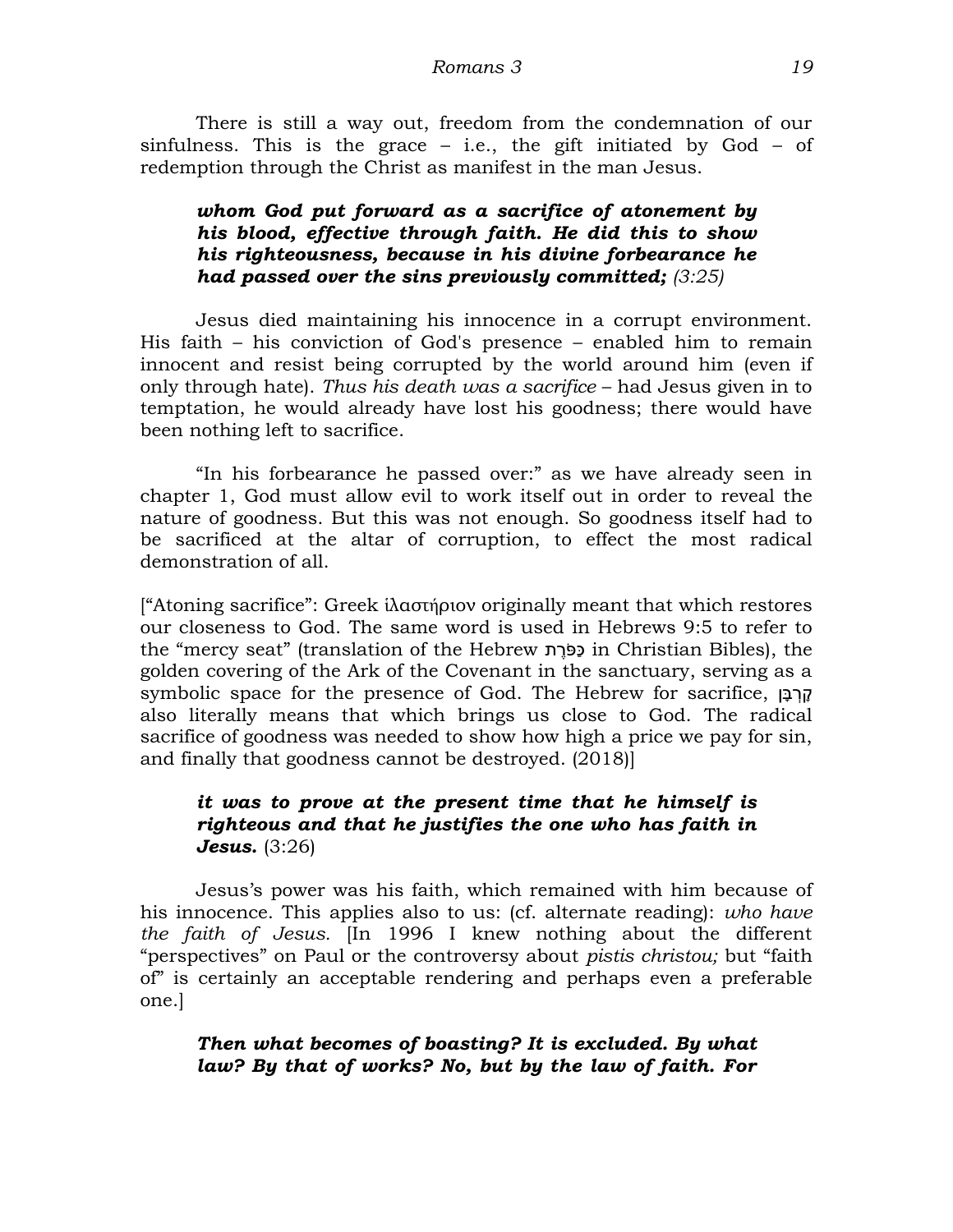#### *we hold that a person is justified by faith apart from works prescribed by the law. (3:27-28)*

*Justification by faith:* we are pulled out of the condemnation of our sinfulness not by trying to do the law, but by the same faith that saved Jesus (the faith that, through his innocence, which reflected the image of God, God's presence would not forsake him).

#### *Or is God the God of Jews only? Is he not the God of Gentiles also? Yes, of Gentiles also, since God is one; and he will justify the circumcised on the ground of faith and the uncircumcised through that same faith. Do we then overthrow the law by this faith? By no means! On the contrary, we uphold the law. (3:29-31)*

God is universal, and God's message, though originally carried through the Jews, is universal. And Jew and gentile will be saved for the same reason: on account of the faith that each possesses, the "same faith." [In this way the demands of the law are upheld: possessed by this faith, we know we are sustained by God's presence and held by God's love, and so the impulses – greed and fear – that lead us away from the law's ethical standards are naturally overcome.]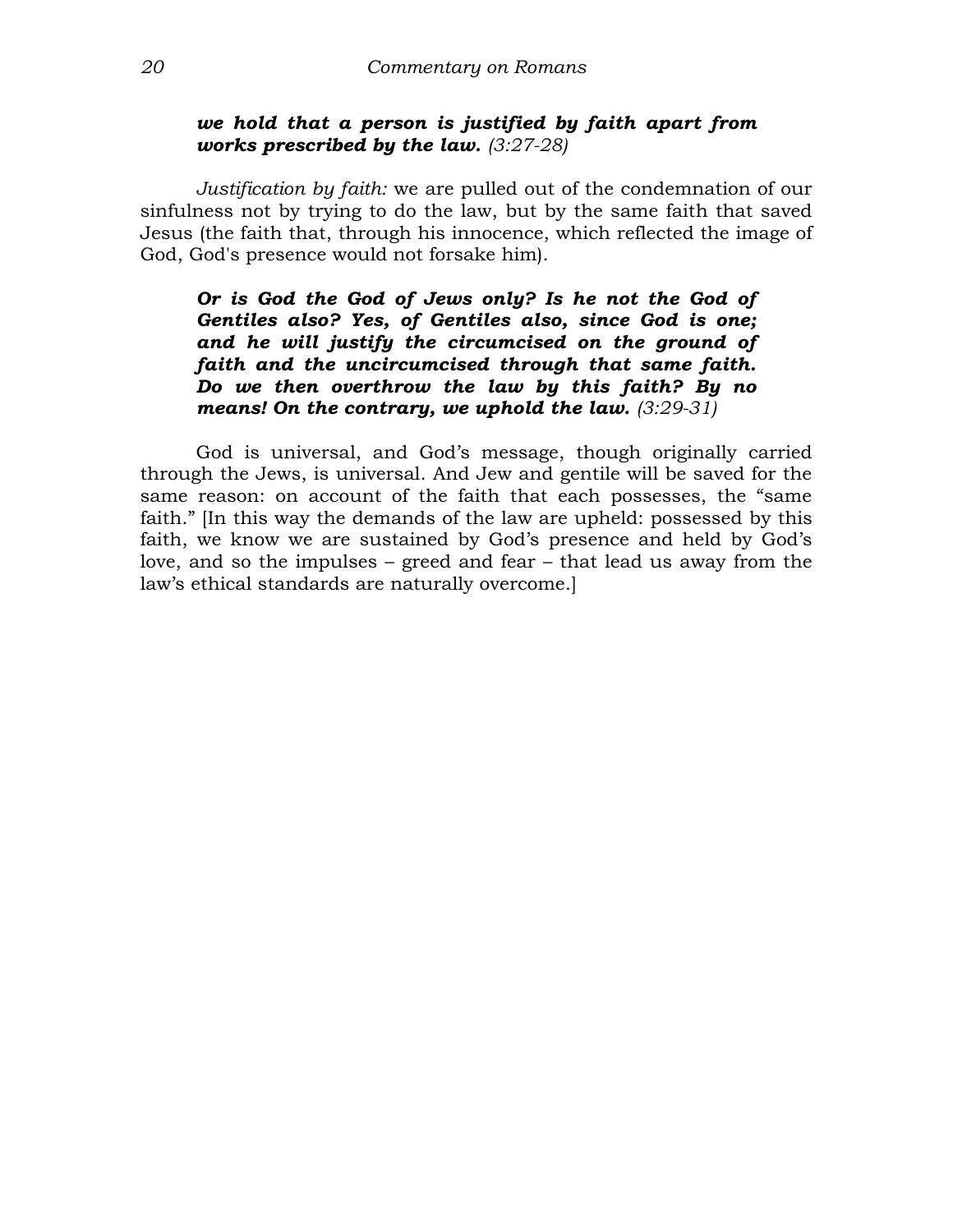### Romans 4

*What then are we to say was gained by Abraham, our ancestor according to the flesh? For if Abraham was justified by works, he has something to boast about, but not before God. For what does the scripture say? "Abraham believed God, and it was reckoned to him as righteousness." (4:1-3)*

Abraham's *faith* was the source of his goodness. [It is not the act that one performs, but the spirit in which one performs it, that demonstrates one's goodness. (Example: a philanthropist who gives to get his name on a building is not "justified," i.e. made righteous, by the supposedly generous act.) Also note while reading what follows: Abraham's goodness was his own and not attributed to him through the merit of another. (2018)]

#### *Now to one who works, wages are not reckoned as a gift but as something due. But to one who without works trusts him who justifies the ungodly, such faith is reckoned as righteousness. (4:4-5)*

Not simply the performance of an action, but a *transformation of the heart* is required ("trust"). [Here "trusts" (πιστεύοντι) is the verb form of πίστις, "faith." It is the one who is "in faith" who is made righteous or "justified." (2018)]

*So also David speaks of the blessedness of those to whom God reckons righteousness apart from works: "Blessed are those whose iniquities are forgiven, and whose sins are covered; blessed is the one against whom the Lord will not reckon sin." Is this blessedness, then, pronounced only on the circumcised, or also on the uncircumcised? We say, "Faith was reckoned to Abraham as righteousness." How then was it reckoned to him? Was it before or after he had been circumcised? It was not after, but before he was circumcised. He received the sign of circumcision as a seal of the righteousness that he had by faith while he was still uncircumcised. The purpose was to make him the ancestor of all who believe without being circumcised and who thus have righteousness reckoned to them, and likewise the ancestor of the circumcised who are*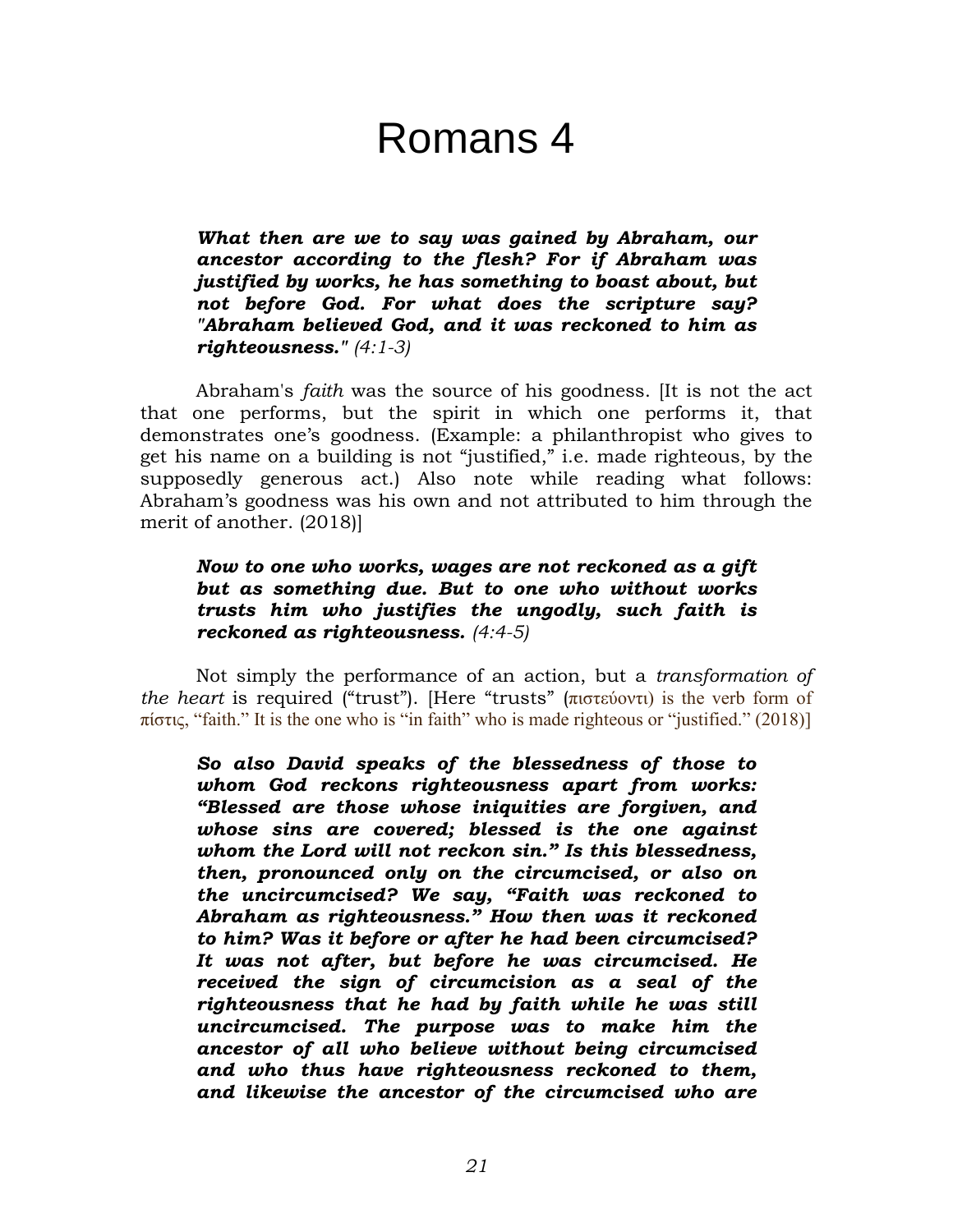*not only circumcised but who also follow the example of the faith that our ancestor Abraham had before he was circumcised. For the promise that he would inherit the world did not come to Abraham or to his descendants through the law but through the righteousness of faith. If it is the adherents of the law who are to be the heirs, faith is null and the promise is void. For the law brings wrath; but where there is no law, neither is there violation. (4:6-15)*

If one could become righteous through an external effort of the will, leaving the heart untouched, then faith would be valueless and meaningless. But the law itself – or efforts to conform to its ideals – does not make one righteous, but only condemns because it exposes our human shortcomings and failures to live up to it. *Without faith, we have nothing to counter the pressures of our self-centered impulses* (the "law of my mind"). These impulses come from a place deep within us. So does faith.

*For this reason it depends on faith, in order that the promise may rest on grace and be guaranteed to all his descendants, not only to the adherents of the law but also to those who share the faith of Abraham (for he is the father of all of us, as it is written, "I have made you the father of many nations") — in the presence of the God in whom he believed, who gives life to the dead and calls into existence the things that do not exist. (4:16- 17)* 

Righteousness based on faith *makes the covenant universal.* People who have not received the law cannot obey it, but all can turn to God in faith.

*Hoping against hope, he believed that he would become "the father of many nations," according to what was said, "So numerous shall your descendants be." He did not weaken in faith when he considered his own body, which was already as good as dead (for he was about a hundred years old), or when he considered the barrenness of Sarah's womb. No distrust made him waver concerning the promise of God, but he grew strong in his faith as he gave glory to God, being fully convinced that God was able to do what he had promised. (4:18-21)*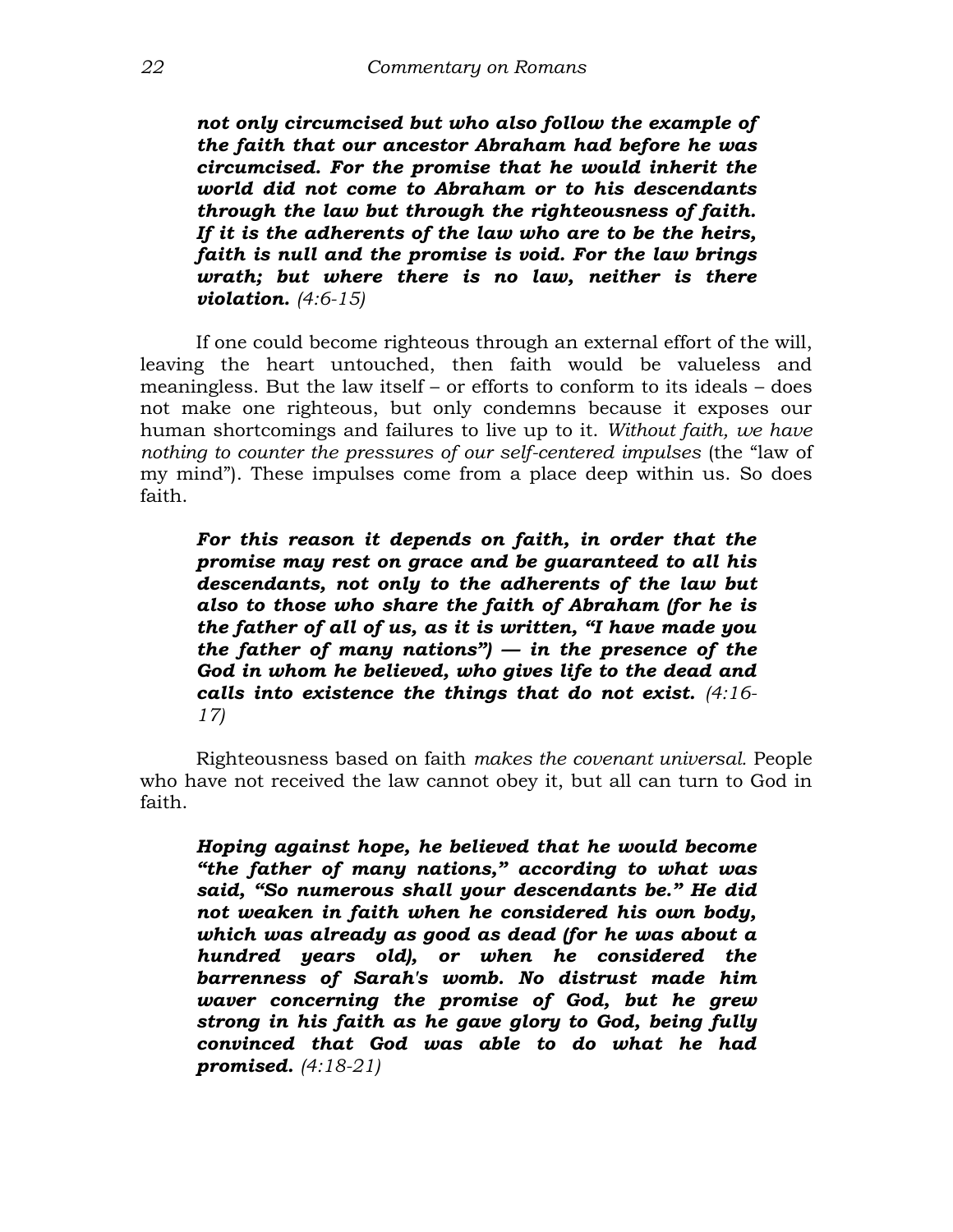Abraham's faith gave him courage, perseverance, and even physical strength.

*Therefore his faith "was reckoned to him as righteousness." Now the words, "it was reckoned to him," were written not for his sake alone, but for ours also. It will be reckoned to us who believe in him who raised Jesus our Lord from the dead, who was handed over to death for our trespasses and was raised for our justification. (4:22-25)*

We too need the faith that Abraham had. But we need help in obtaining it, since we are not as gifted as he was. Our help is through Christ Jesus: we can see the Christ manifest in him, see his innocence (he was handed over for *our* trespasses), and witness his resurrection, which is the continued activity of the Christ even after the physical death of Jesus.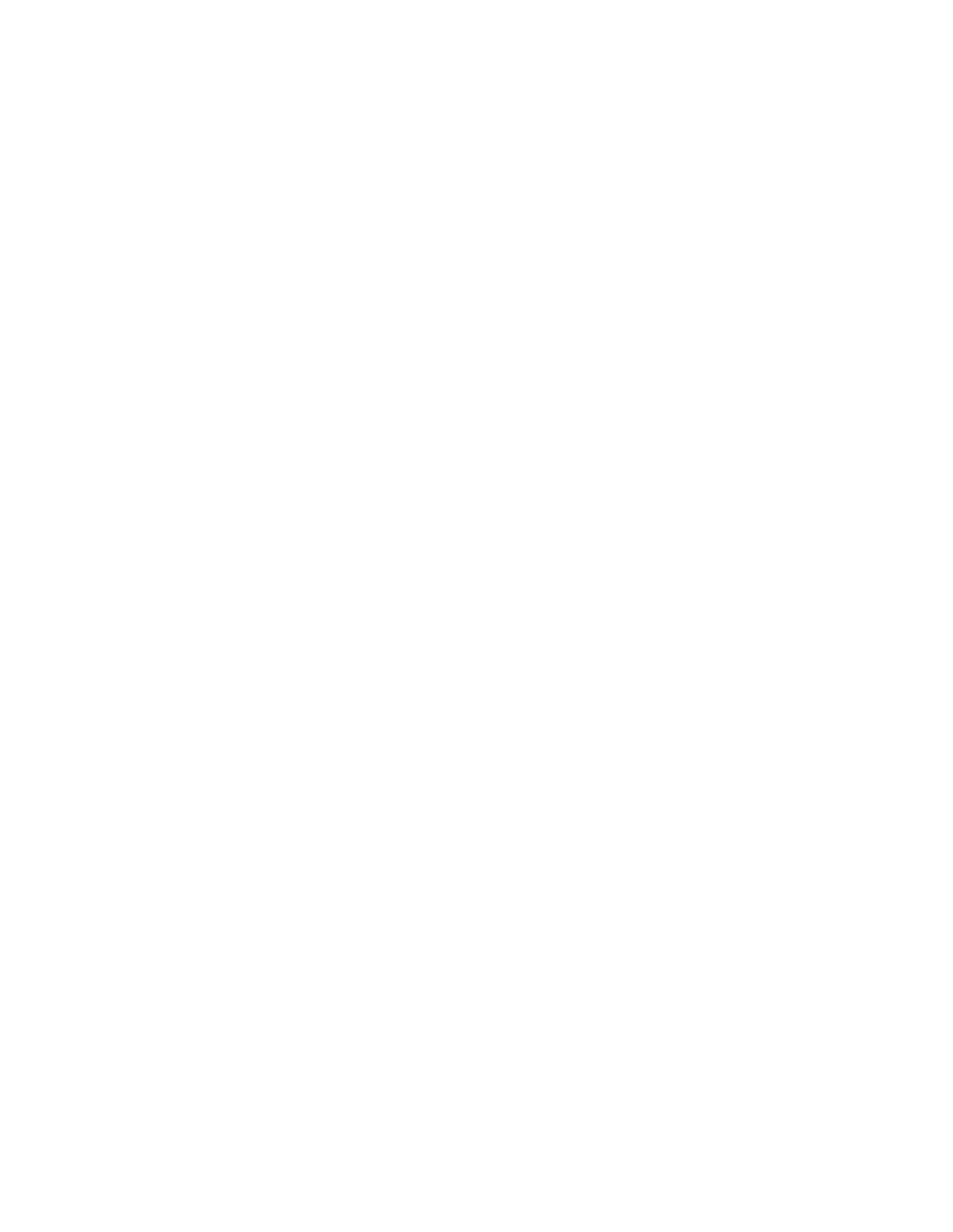### Romans 5

#### *Therefore, since we are justified by faith, we have peace with God through our Lord Jesus Christ, (5:1)*

We travel the route of faith, rather than vain attempts at selfimprovement without inner transformation. This is the basis of our justification.

#### *through whom we have obtained access to this grace in which we stand; and we boast in our hope of sharing the glory of God. (5:2)*

Our own route to faith is through the Christ event: this is what gives us "access" (see on 4:23-25). Since our own resources are lacking, we need this access. Through participation in the resurrection – the continued experience of the Christ after the death of Jesus – we too hope to share in the glory of God.

#### *And not only that, but we also boast in our sufferings, knowing that suffering produces endurance, and endurance produces character, and character produces hope, (5:3-4)*

Once we have reached this point, *we are liberated from bondage to our sufferings* – (including our resentment at having suffered them). Sufferings become no longer a curse but a blessing, since through our perseverance they strengthen us, transform our character, and thus give us hope.

#### *and hope does not disappoint us, because God's love has been poured into our hearts through the Holy Spirit that has been given to us. (5:5)*

This hope is not vain – it is fulfilled because there is something that comes to meet us (the Holy Spirit) [cf. Tillich, "Spiritual Presence"] that brings us witness of God's unfailing love. (In other words, we become co-participants in the experience of the Christ.)

*For while we were still weak, at the right time Christ died for the ungodly. Indeed, rarely will anyone die for a righteous person — though perhaps for a good person*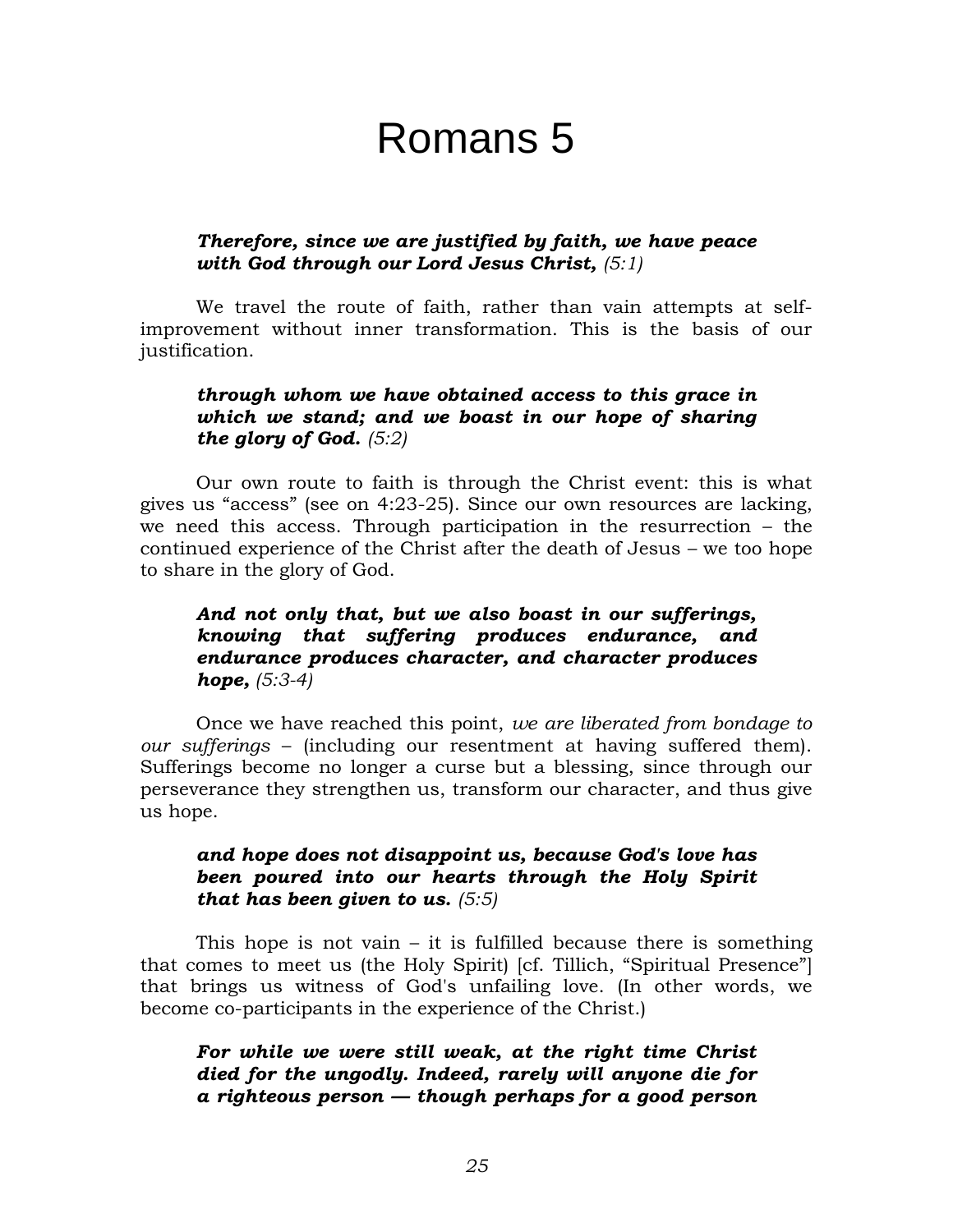#### *someone might actually dare to die. But God proves his love for us in that while we still were sinners Christ died for us. (5:6-8)*

"While we were still sinners" – i.e., *without faith,* since faith is the source of righteousness. God therefore reached out to us when we could not reach out to God. God sent us an individual, Jesus, in whom the transformation of faith was most complete, and who was therefore most transparent to the Christ, the emanation of divine love. He was its clearest demonstration. (Note carefully: God had sent us also every other divinely inspired prophet. This time, the type of prophet that Jesus was is what was needed most.)

#### *Much more surely then, now that we have been justified by his blood, will we be saved through him from the wrath of God. (5:9)*

We were justified by Jesus's "blood" since his death was necessary for us to witness the continued working of the Christ even in spite of death [cf. John 16:7]. Our need for faith was so great that this extreme a demonstration of faith became necessary. [It is faith that transforms us and conforms us to God's will, and mature faith could be fully realized only in the absence of the physical Jesus.]

*For if while we were enemies, we were reconciled to God through the death of his Son, much more surely, having been reconciled, will we be saved by his life. But more than that, we even boast in God through our Lord Jesus Christ, through whom we have now received reconciliation. (5:10-11)*

It was through Jesus's sacrifice that we came to witness the power of the Christ, and so this is the basis of our claim to faith.

#### *Therefore, just as sin came into the world through one man, and death came through sin, and so death spread to all because all have sinned — (5:12)*

As we experience it, death represents the power of sin. It is *destruction,* which is the trademark of sin. It is decay, abandonment, dissolution. It came "through one man" – i.e., it is part of our human nature. It is an inescapable aspect of being human.

*sin was indeed in the world before the law, but sin is not reckoned when there is no law. (5:13)*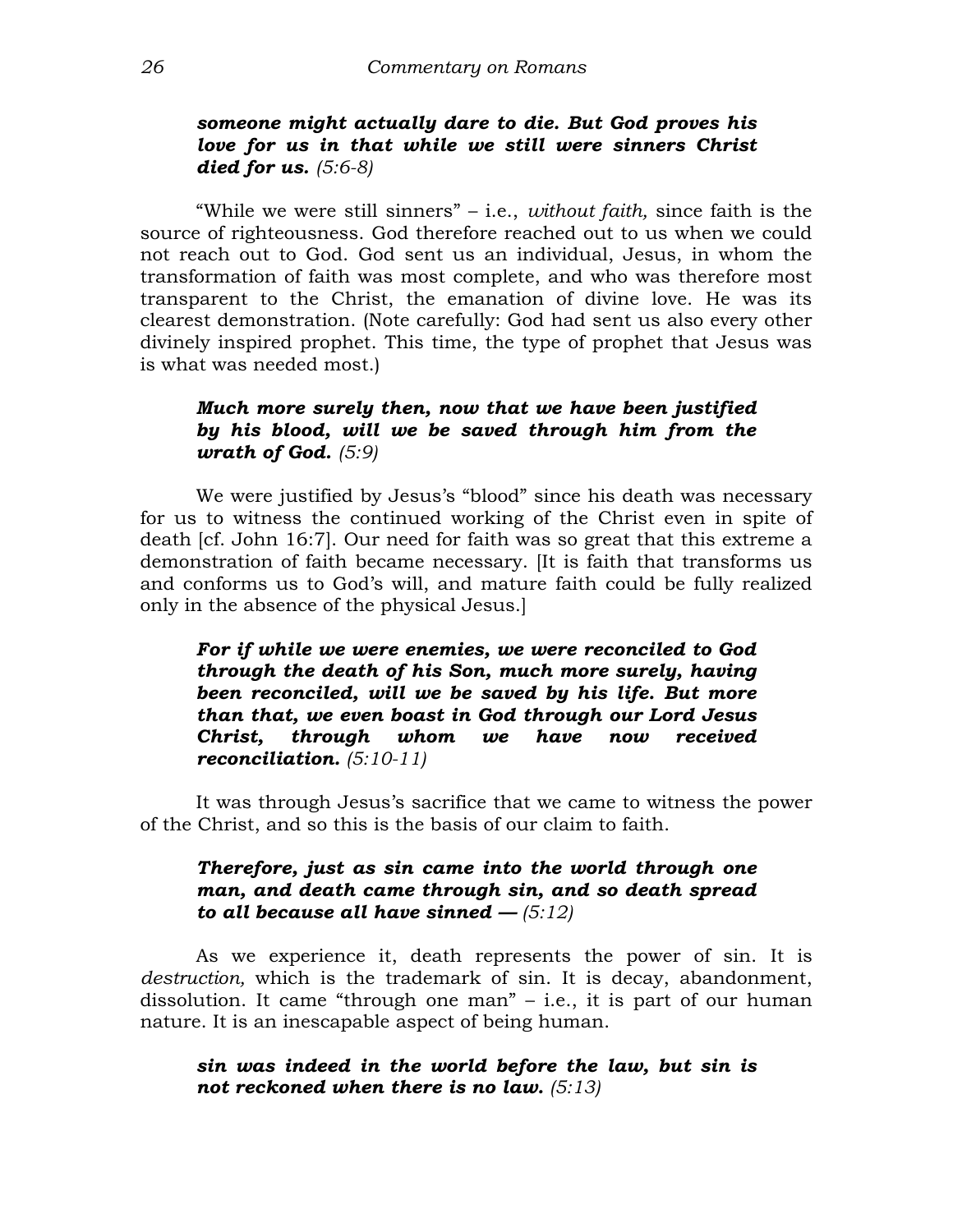Sin always was, but was in a sense "invisible" before the law came to contrast sin with the ideal of goodness. Before the dawning of that awareness, sin was the inevitable way things were.

#### *Yet death exercised dominion from Adam to Moses, even over those whose sins were not like the transgression of Adam, who is a type of the one who was to come. (5:14)*

The power of sin acting through death enveloped everyone, those whose sins were extreme as well as those whose sins were light. All were under the power of sin working through the condemnation of death.

#### *But the free gift is not like the trespass. For if the many died through the one man's trespass, much more surely have the grace of God and the free gift in the grace of the one man, Jesus Christ, abounded for the many. (5:15)*

But just as sin acting through death is inescapably part of human nature, so also is liberation from sin through the grace of God inevitably part of our legacy, brought immediately to us through the sacrifice of Jesus Christ.

#### *And the free gift is not like the effect of the one man's sin. For the judgment following one trespass brought condemnation, but the free gift following many trespasses brings justification. (5:16)*

The gift of grace through faith reverses the destructive direction of the power of sin. It brings us back from the decay of our limited condition, to conscious union with the divine.

["The free gift… brings justification," Greek: δικαίωμα, "just action," "righteousness." (2018)]

#### *If, because of the one man's trespass, death exercised dominion through that one, much more surely will those who receive the abundance of grace and the free gift of righteousness exercise dominion in life through the one man, Jesus Christ. (5:17)*

Thus we gain power over sin, which is reflected in the essential goodness ("justification") of our lives.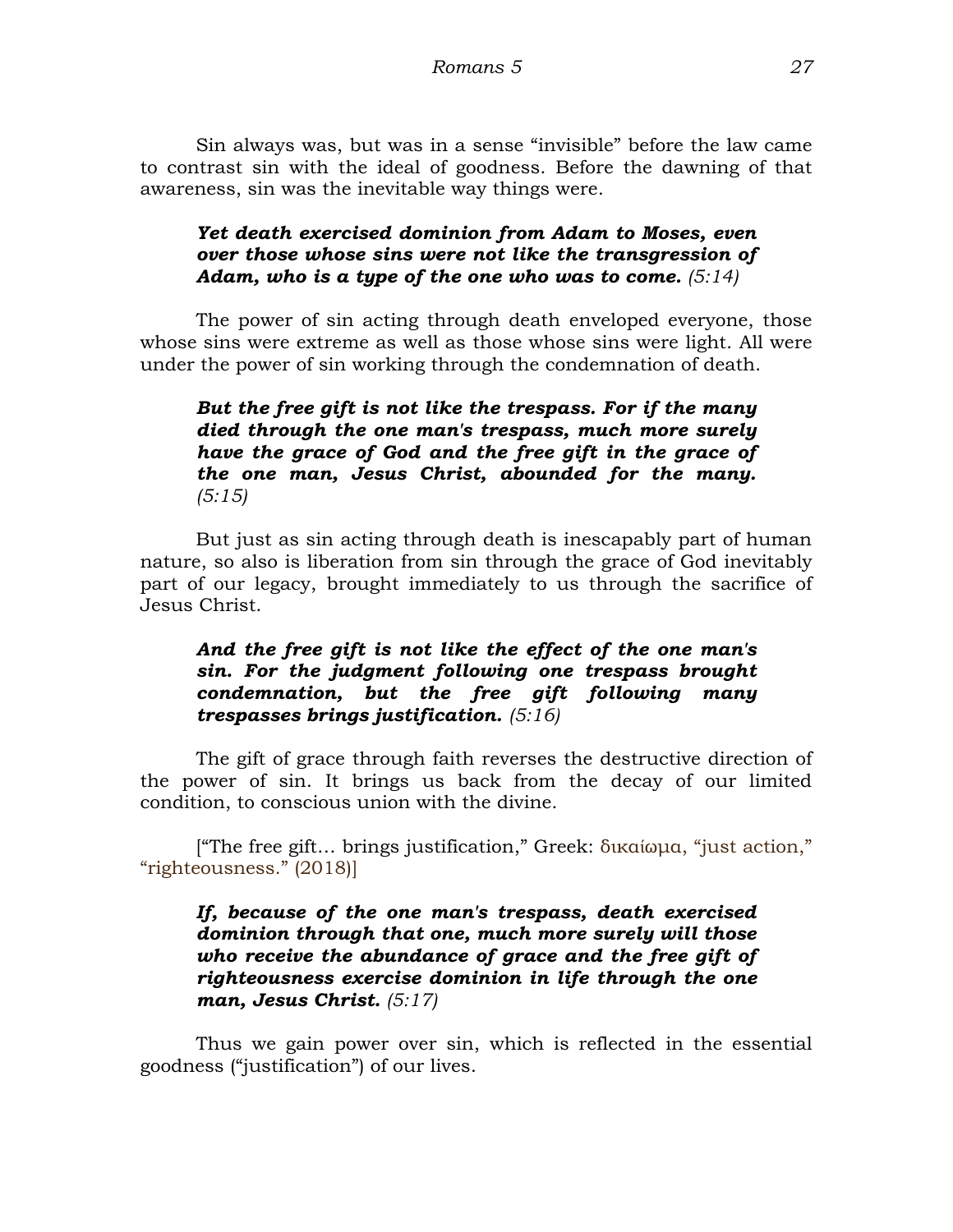*Therefore just as one man's trespass led to condemnation for all, so one man's act of righteousness leads to justification and life for all. For just as by the one man's disobedience the many were made sinners, so by the one man's obedience the many will be made righteous. (5:18-19)*

The Christ event is the answer and solution to the fall of humanity (which was described in detail in chapter 1: the "debased mind.")

["Many will be *made righteous":* Greek δίκαιοι κατασταθήσονται. The Greek δίκαιος ("just," "upright," "righteous") is etymologically related to δικαίωσις ("justification"). The distinction often made in this context between "justification" and "sanctification" is artificial. "Justification" in the Pauline sense means *being made just or righteous,* not just having righteousness "imputed." If it seems otherwise, it is because in English the verb "justify" and the adjective "righteous" are two different words. In Greek they are virtually the same word, and a better translation of "justification," if it existed in English, would be "being righteoused" (or "made upright"). Cf. James 2:14: faith without works is futile. The end of the journey Paul describes must be a real change, not an "imputed" one. (2018)]

#### *But law came in, with the result that the trespass multiplied; but where sin increased, grace abounded all the more, (5:20)*

The law, with its ideal of goodness, only highlighted the extent of human decay. (In addition, it "increased" the trespass through temptation of the human being to rebellion.)

#### *so that, just as sin exercised dominion in death, so grace might also exercise dominion through justification leading to eternal life through Jesus Christ our Lord. (5:21)*

As the power of sin is manifest in death, so the power of grace is manifest in "justification" = "righteousness" = essential goodness, that which we become capable of through the inner transformation wrought by faith. This "justification," or transformation into essential goodness, leads to eternal life: the conscious victory over the power of sin through death, just as the Christ works consciously even after the death of the one who bore it. It is [literally] "through Jesus Christ our Lord" since Jesus, or the Christ event, was our entrance ("access") to faith.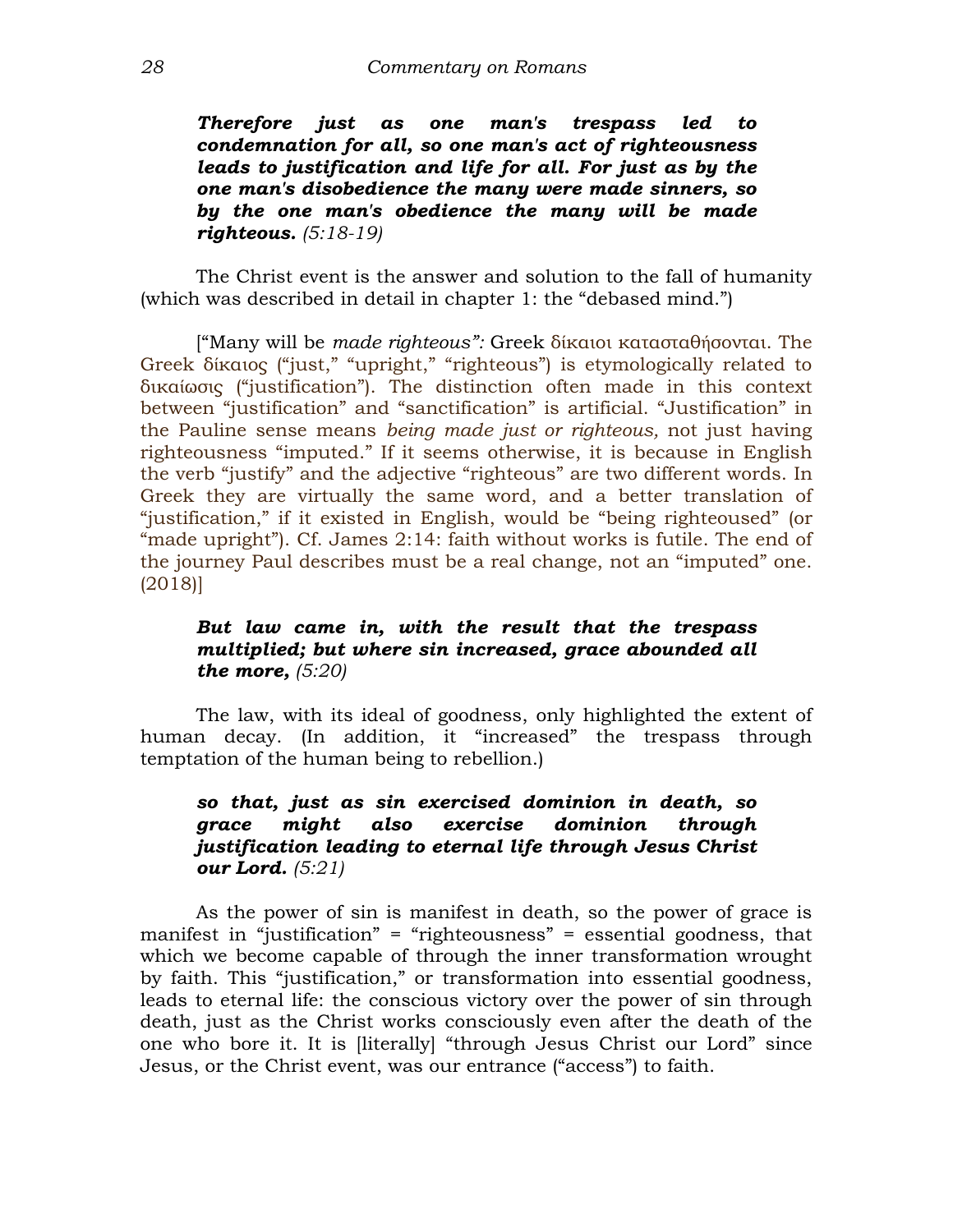[In Lutheran terms ("Old Perspective"), "justification by faith" can be understood as "being declared righteous even though still a sinner, through the imputed righteousness and sacrifice of Christ." According to the present perspective, a better rendering would be: "being made righteous through an inner transformation resulting from awareness of eternity." (2018)]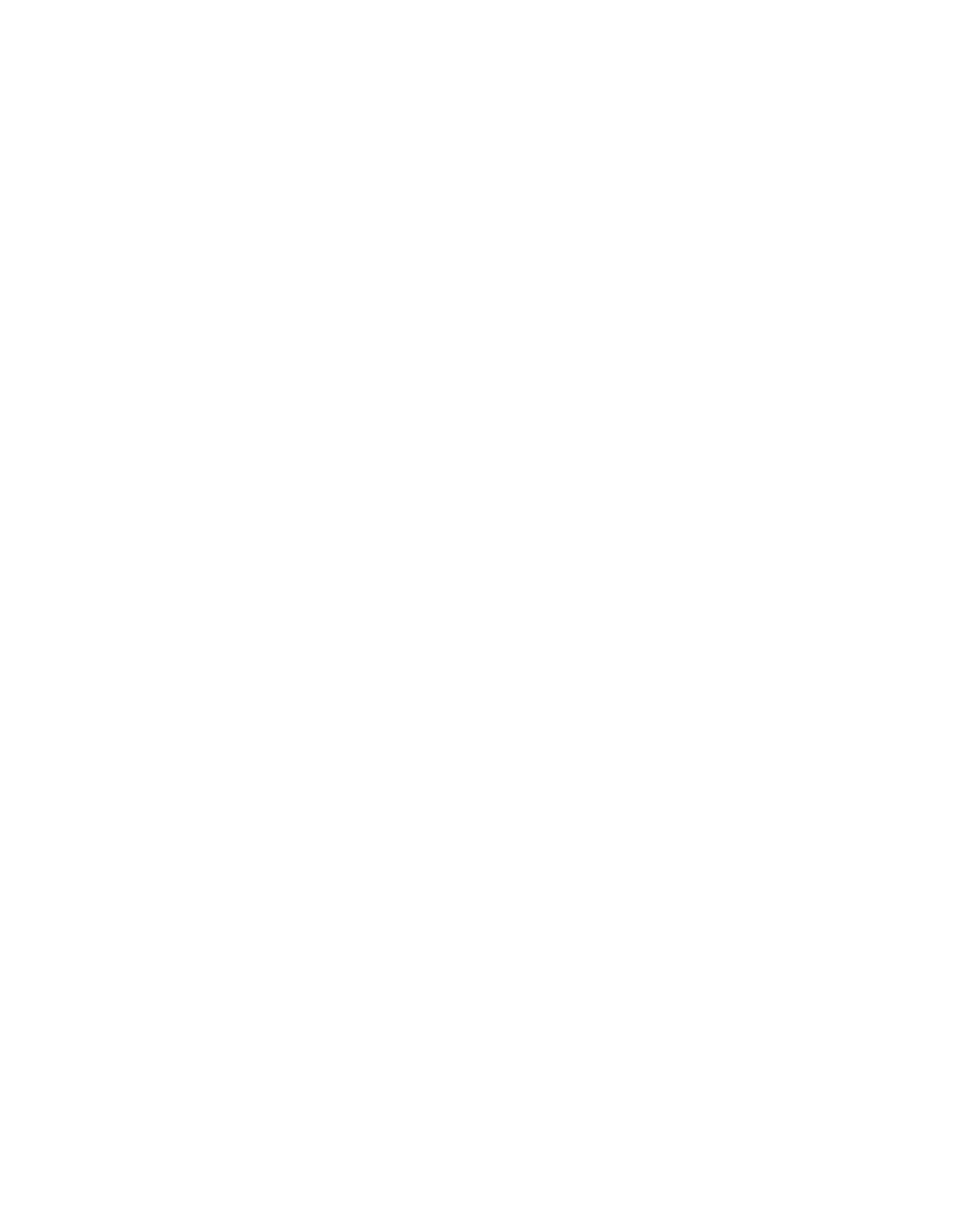### Romans 6

*What then are we to say? Should we continue in sin in order that grace may abound? By no means! How can we who died to sin go on living in it? Do you not know that all of us who have been baptized into Christ Jesus were baptized into his death? (6:1-3)*

When we cast our lot with Christ, we open ourselves to the same danger that he faced: that the good is always attacked by evil. But if we are grasped by the power of the Christ, we can hardly do otherwise. And in another sense, the light of the Christ kills the desire for sin within us.

[Just as Christ willingly embraced his suffering, we must be willing to embrace our own (Matthew 10:38, Luke 14:27). (2018)]

#### *Therefore we have been buried with him by baptism into death, so that, just as Christ was raised from the dead by the glory of the Father, so we too might walk in newness of life. (6:4)*

By taking a stand with the good, which only the power of the Christ working within us allows us to do, we suffer whenever goodness is attacked. This is our "crucifixion," the pain we share with Christ (Jesus). But the power of goodness does not yield, and carries us also to new life.

#### *For if we have been united with him in a death like his, we will certainly be united with him in a resurrection like his. (6:5)*

We are united in the death of Christ when we take upon ourselves the pain and destruction that evil inflicts upon the good. If we become willing to face this pain, we become ready and worthy to inherit the new life conferred through the power of the Christ.

["A death like his": Jesus willingly embraced the cross in faith that redemption would come. We too embrace the cross and abide with Christ, and do not fight reality. (2018)]

*We know that our old self was crucified with him so that the body of sin might be destroyed, and we might no longer be enslaved to sin. (6:6)*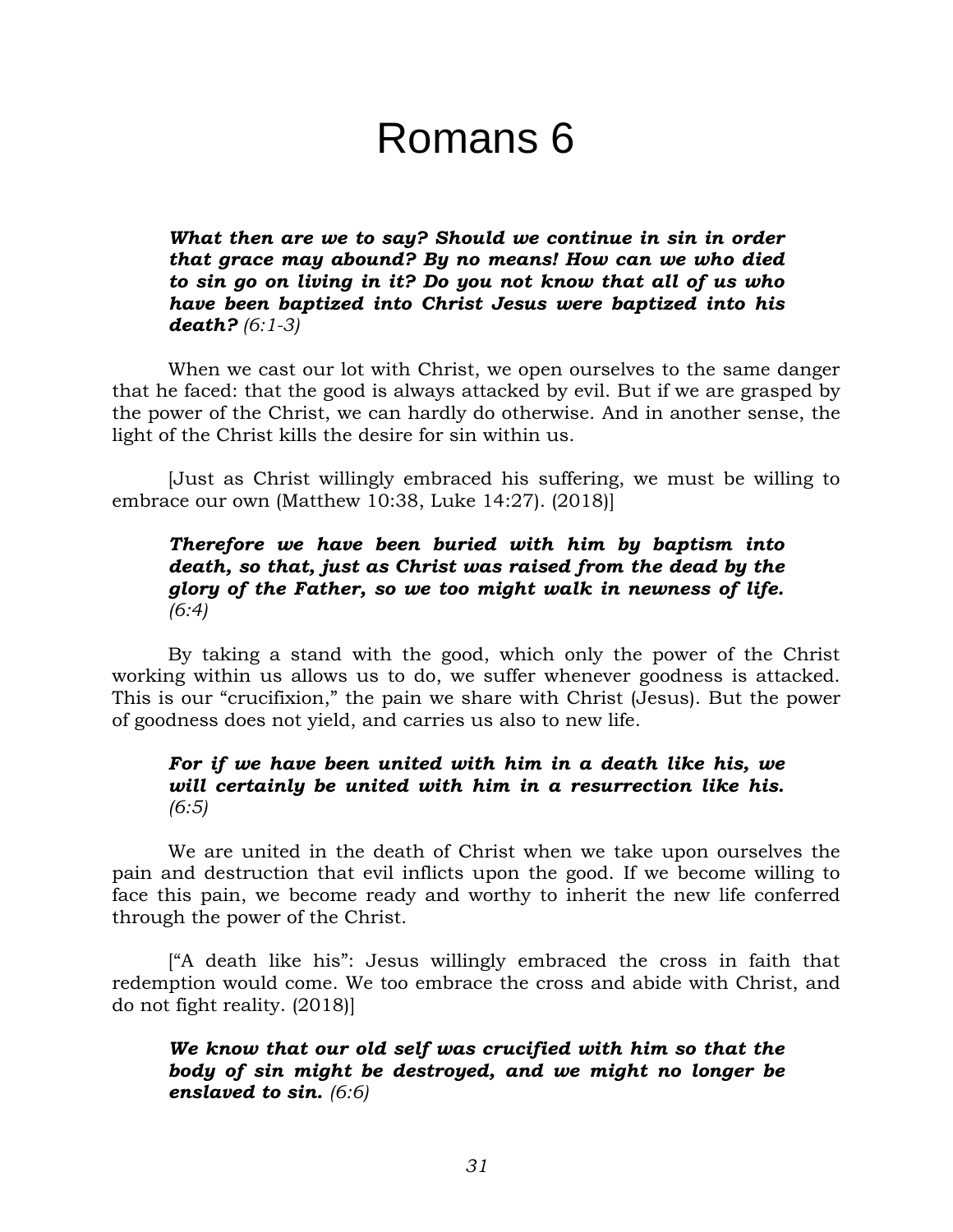This is meant literally: by casting our lot with Christ, we are lifted out of sin. This does not mean we are incapable of sin, but only that righteousness is within our grasp – the inevitably errant lower human nature (the "stupid human thing") no longer has total control over us. So while we may fall back into the temptation of sin, we have a way out: a light that draws us out of sinfulness and restores us to our better nature.

#### *For whoever has died is freed from sin. (6:7)*

In being with Christ, the human impulse dies (loses its power). This death frees us from (the inexorable power of) sin. [We subordinate our will to God's will, and so find freedom. (2018)]

#### *But if we have died with Christ, we believe that we will also live with him. (6:8)*

If we take the stand for goodness that Christ represents, then even when it is attacked we have *hope* of avoiding destruction, of prevailing, of seeing our destiny realized. [We also participate in the eternal life that Christ proclaimed, regardless of what happens to our bodies.]

#### *We know that Christ, being raised from the dead, will never die again; death no longer has dominion over him. (6:9)*

The resurrection represents the final victory of the power of goodness over evil. That is the root of our faith. Goodness, because of its inherent power through its very nature, cannot be ultimately conquered.

#### *The death he died, he died to sin, once for all; but the life he lives, he lives to God. (6:10)*

The presence of the Christ wipes out the tendency to sin. We then live for the sake of God, as witnesses to God's presence.

#### *So you also must consider yourselves dead to sin and alive to God in Christ Jesus. (6:11)*

This new life is not for Jesus only, but for all of us who would follow him as well. We are all capable of opening ourselves to the power of the Christ.

*Therefore, do not let sin exercise dominion in your mortal bodies, to make you obey their passions. No longer present your members to sin as instruments of wickedness, but present yourselves to God as those who have been brought*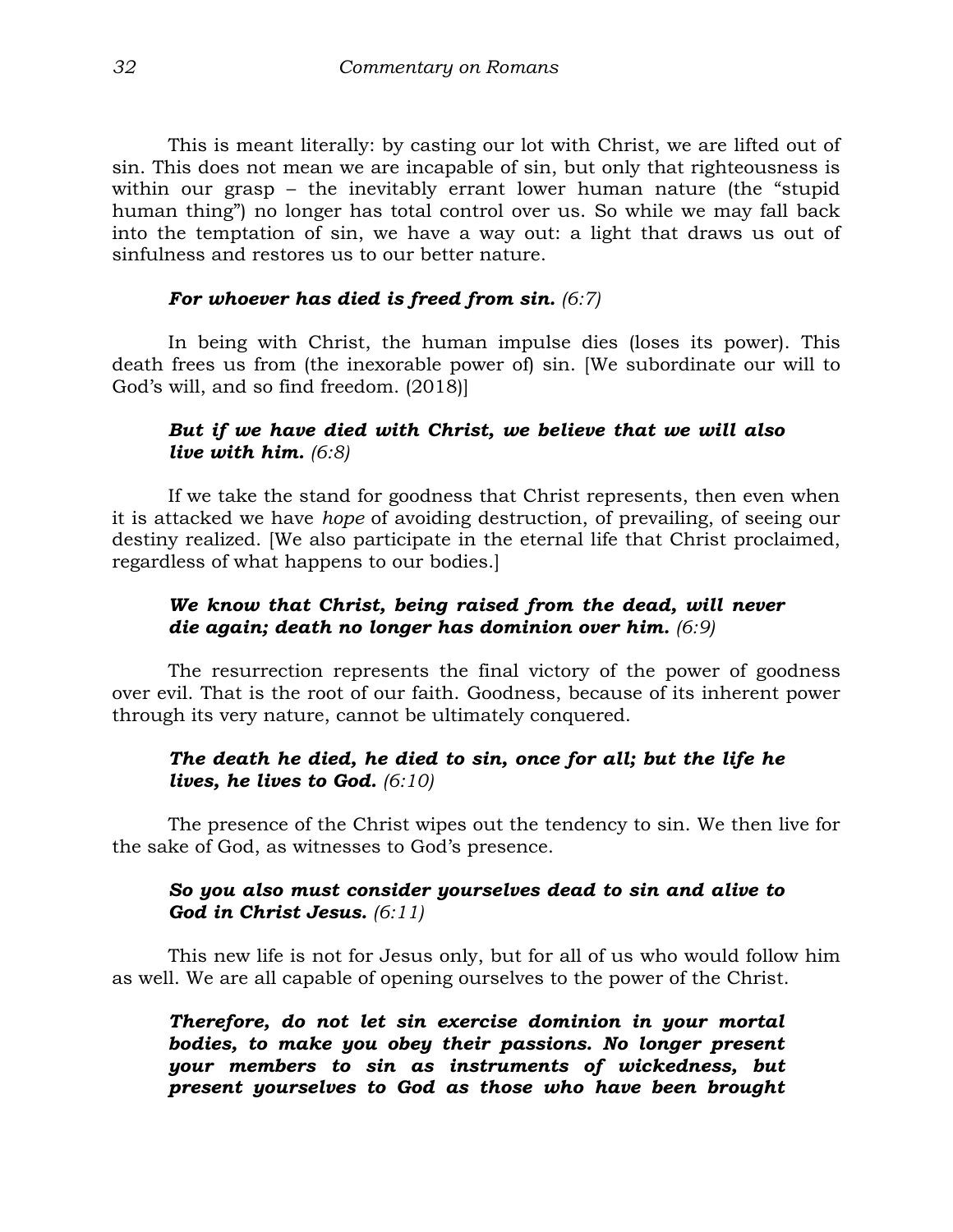*from death to life, and present your members to God as instruments of righteousness. For sin will have no dominion over you, since you are not under law but under grace. (6:12- 14)*

[Being "under grace" rather than "under law" does not mean we can discard the law and ignore its standards, as if we were a law unto ourselves. Rather, it means that through the transformation of our hearts in faith by the power of the Christ, our natural inclination will be to fulfill what the law requires instead of being drawn irresistibly by the human impulses of greed and fear.]

[Grace, χάρις represents beneficence, divine favor, or free gift. It is akin to the Hebrew הָםָה "steadfast love." Being "under grace" means that our life's direction is now determined by the guiding nature of God's love, rather than just our whims and poor choices. (2018)]

*What then? Should we sin because we are not under law but under grace? By no means! Do you not know that if you present yourselves to anyone as obedient slaves, you are slaves of the one whom you obey, either of sin, which leads to death, or of obedience, which leads to righteousness? (6:15- 16)*

It is a question of which power we choose to define our lives. We can remain a slave to our passions, or open ourselves to the light of the Christ, which balances them. Sin leads to the decay and despair of death. Obedience, true righteousness, leads to confidence even in the face of death, through the intimation of eternal life, which is an attribute of the power of goodness.

#### *But thanks be to God that you, having once been slaves of sin, have become obedient from the heart to the form of teaching to which you were entrusted, (6:17)*

Obedient *from the heart.* We can be transformed *from within,* to be taken out of the despair of sin's destructiveness.

### *and that you, having been set free from sin, have become slaves of righteousness. (6:18)*

Freedom from sin is not license to do whatever we want. It comes from serving another master, one whose power is greater than the power of sin.

*I am speaking in human terms because of your natural limitations. For just as you once presented your members as*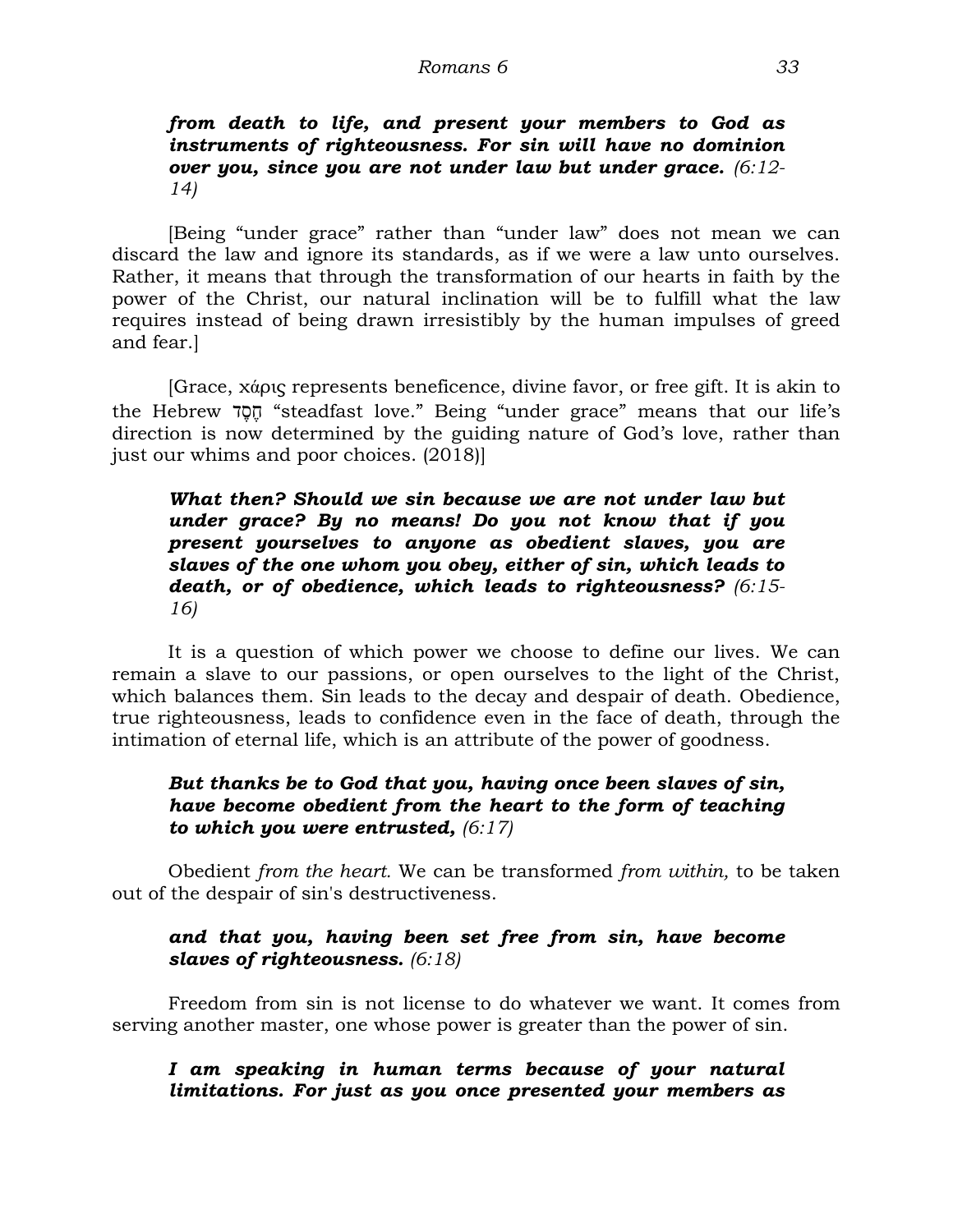#### *slaves to impurity and to greater and greater iniquity, so now present your members as slaves to righteousness for sanctification. (6:19)*

We can choose to direct our efforts toward righteousness and away from sin. We can "present ourselves": God through the Christ will have to do the rest.

### *When you were slaves of sin, you were free in regard to righteousness. (6:20)*

Living subject to our sinful impulses, we had the freedom to disregard the authority represented by the law.

### *So what advantage did you then get from the things of which you now are ashamed? The end of those things is death. (6:21)*

We gained nothing from that freedom but a heightened consciousness of death, destruction, decay, and hopelessness.

#### *But now that you have been freed from sin and enslaved to God, the advantage you get is sanctification. The end is eternal life. For the wages of sin is death, but the free gift of God is eternal life in Christ Jesus our Lord. (6:22-23)*

Choosing allegiance to God through the power of the Christ, we become liberated from the horror of death. We have hope and confidence in a higher destiny.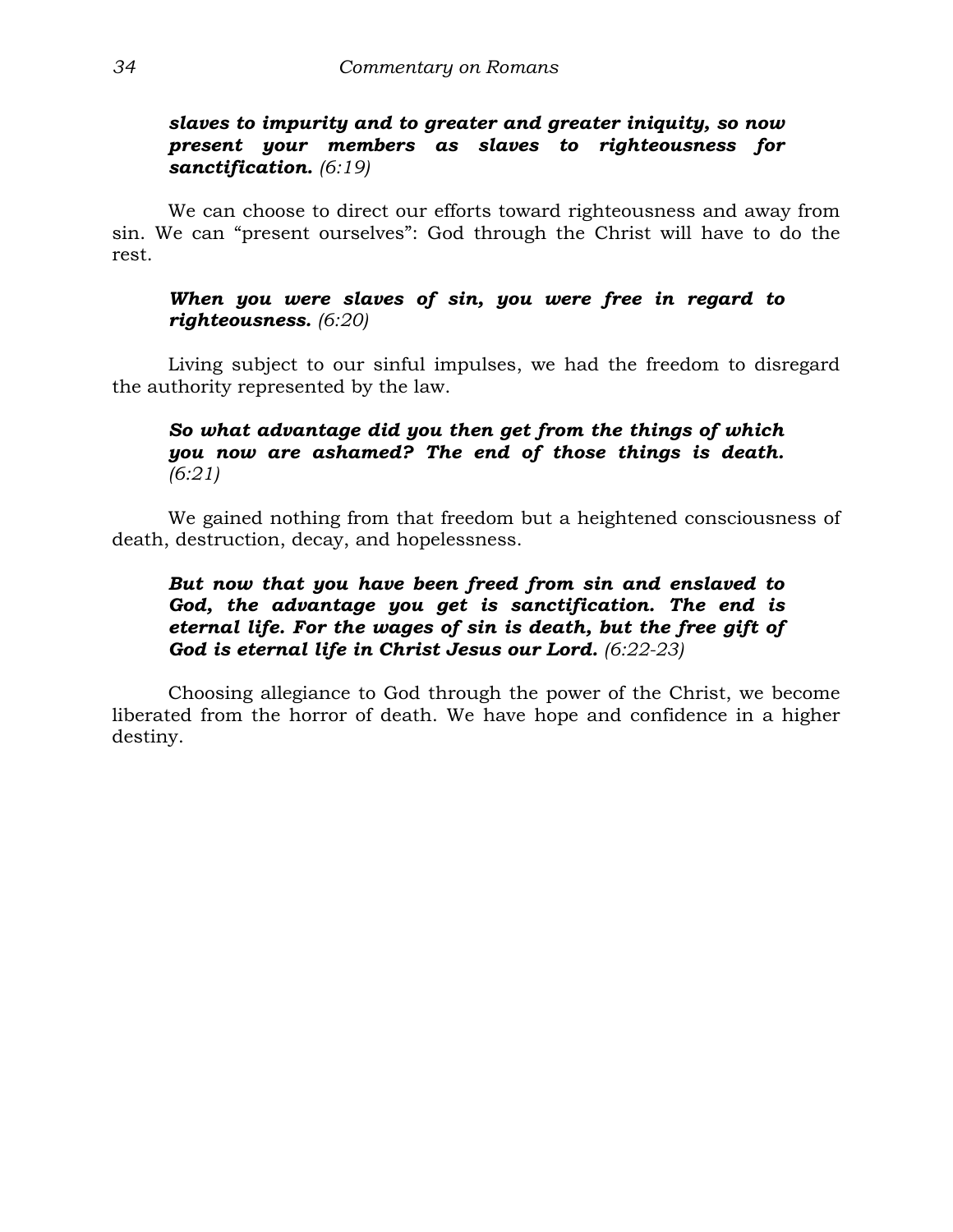# Romans 7

*Do you not know, brothers and sisters — for I am speaking to those who know the law — that the law is binding on a person only during that person's lifetime? Thus a married woman is bound by the law to her husband as long as he lives; but if her husband dies, she is discharged from the law concerning the husband. Accordingly, she will be called an adulteress if she lives with another man while her husband is alive. But if her husband dies, she is free from that law, and if she marries another man, she is not an adulteress. In the same way, my friends, you have died to the law through the body of Christ, so that you may belong to another, to him who has been raised from the dead in order that we may bear fruit for God. While we were living in the flesh, our sinful passions, aroused by the law, were at work in our members to bear fruit for death. (7:1-5)*

The "sinful passions" are the human impulses that resist our desire to do good. Being "in the flesh" means acting from human motivations only, without the Christ. In this state, the strictures of the law only stimulate our further resistance (like Adam, Eve, and the fruit that became tempting once it was forbidden). Living in this way, we have no defenses against the inexorable processes of decay and death.

#### *But now we are discharged from the law, dead to that which held us captive, so that we are slaves not under the old written code but in the new life of the Spirit. (7:6)*

To be "discharged from the law" means that the dictates of the law are no longer necessary to make us righteous. The *ideals* of the law are just as valid – but they cannot be attained by brute force, and they *are* accessible through the power of the Christ. "That which held us captive" is *not* the law, but our "sinful passions."

*What then should we say? That the law is sin? By no means! Yet, if it had not been for the law, I would not have known sin. I would not have known what it is to covet if the law had not said, "You shall not covet." (7:7)*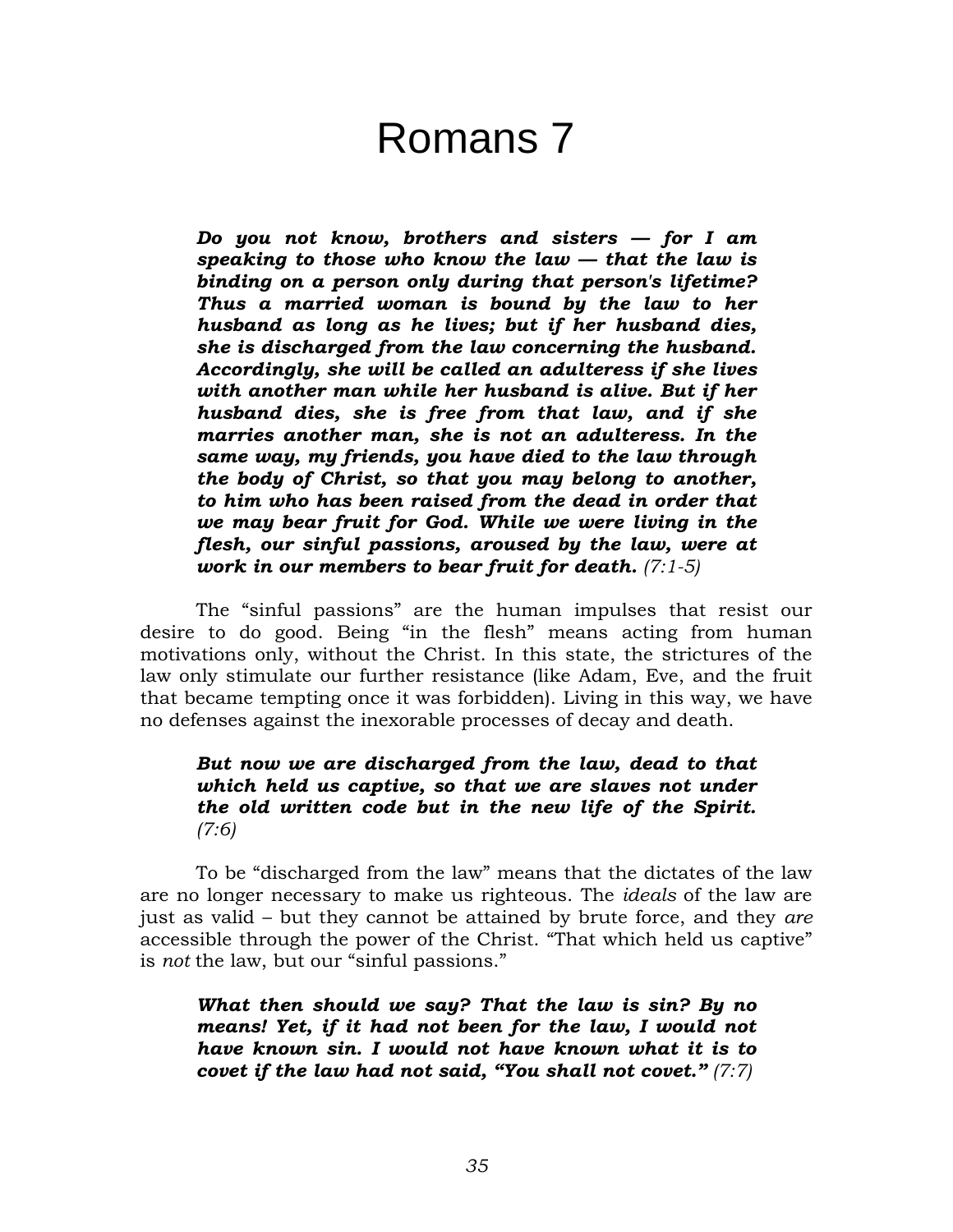Thus we cannot say that the law is bad or invalid. The ideals that it upholds will always be valid – it is just that knowledge of the law in itself will not make these ideals attainable. The law governs not only our actions but our impulses, our "passions." The law forbids coveting, or lust. To know that this is forbidden but to be unable to stop it only sets me against myself. I battle against myself, while my lust only grows stronger.

#### *But sin, seizing an opportunity in the commandment, produced in me all kinds of covetousness. Apart from the law sin lies dead. (7:8)*

The more forbidden, the more tempting. Trying to stop my coveting, it's all I ever think about. Without the law's prohibition I would still covet, but I would not recognize it as wrong, and so I would not be conscious of sin. I would also not be as concerned about it. It would seem far less important, and so would occupy a much smaller place in my soul.

#### *I was once alive apart from the law, but when the commandment came, sin revived and I died, and the very commandment that promised life proved to be death to me. (7:9-10)*

Like Adam and Eve before they were commanded, I was in blissful ignorance of the law's demands and of my own shortcomings. When I became conscious of right and wrong, I also became aware of my own inability to perfect myself. The result is a sense of futility and selfcondemnation.

#### *For sin, seizing an opportunity in the commandment, deceived me and through it killed me. (7:11)*

The deception was [the belief that] that through knowledge of the good alone I could become good. The law, by focusing my attention on good and evil, only gave me an increased consciousness of sin.

### *So the law is holy, and the commandment is holy and just and good. (7:12)*

But the law itself is still good, and the ideals it upholds are good. We cannot do without the law.

*Did what is good, then, bring death to me? By no means! It was sin, working death in me through what is good, in order that sin might be shown to be sin, and*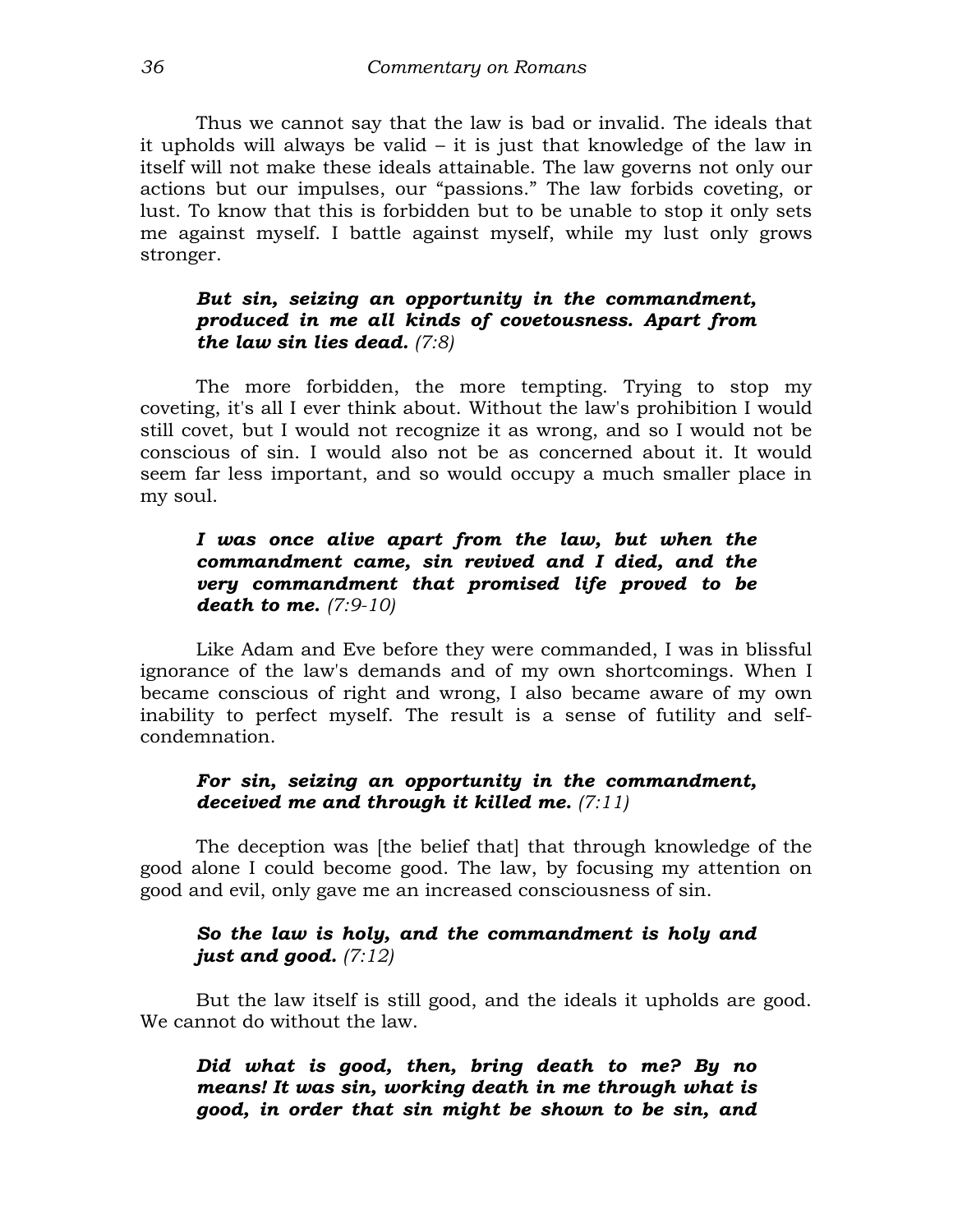#### *through the commandment might become sinful beyond measure. (7:13)*

The law itself then is not the problem, and it is not the law that has brought me a sense of decay and death. Rather, it is my own sinful impulses working within me, which only used the law to call attention to themselves and thus to become even greater. But this was necessary "that sin might be shown to be sin": in order for humanity to progress we need to have this consciousness of good and evil; without it there can be no receptivity to the Christ. (See note at end of Romans 1.)

#### *For we know that the law is spiritual; but I am of the flesh, sold into slavery under sin. (7:14)*

The law comes from a good place, from the spiritual. But it is not effective in transforming me because I am not spiritual, or at least not completely so: my human (carnal) nature resists the law at every turn. I am a slave to the power of my sinful nature.

#### *I do not understand my own actions. For I do not do what I want, but I do the very thing I hate. (7:15)*

I am at odds with myself, and this inner conflict is a result of having received the law. Because before having the law, I would not have recognized evil in order to resist it. But now, even recognizing evil, I still cannot resist it. So while I no longer side with my evil impulses, I condemn myself for still following their dictates.

#### *Now if I do what I do not want, I agree that the law is good. (7:16)*

Since I do not like what I do when I sin, I agree that the law is just and right.

#### *But in fact it is no longer I that do it, but sin that dwells within me. (7:17)*

In fact, since I myself disagree and disavow what I do when I sin, because I possess the consciousness of good and evil that the law bestows, it is then not that conscious "I" that sins – far from it. It is those sinful impulses within me, whose values I reject but whose power I cannot resist.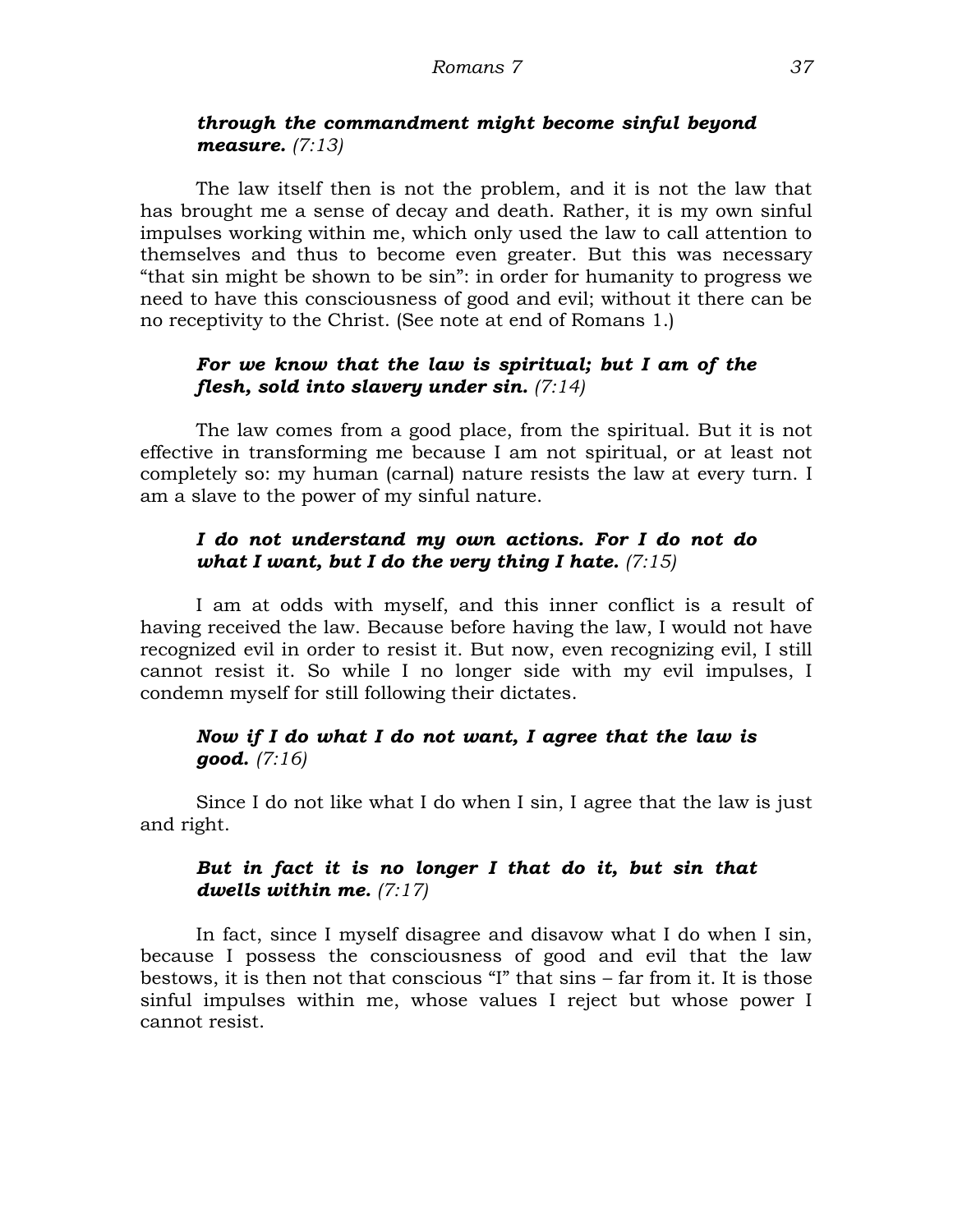#### *For I know that nothing good dwells within me, that is, in my flesh. I can will what is right, but I cannot do it. (7:18)*

The human nature is inherently sinful. It resists the good, even when recognizing it as good. Conscious will does not prevail against it.

#### *For I do not do the good I want, but the evil I do not want is what I do. (7:19)*

The inner split: I can side with the good, and will myself to do it, but my human nature defeats me. The law therefore does not provide a way out of sin; it only defines the problem.

### *Now if I do what I do not want, it is no longer I that do it, but sin that dwells within me. (7:20)*

Cf. v. 17: it is my sinful human nature, not my conscious will, that transgresses: but still, I cannot stop it.

#### *So I find it to be a law that when I want to do what is good, evil lies close at hand. (7:21)*

Sin therefore has its own law: you try to oppose it, and it reasserts itself even more strongly.

#### *For I delight in the law of God in my inmost self, (7:22)*

In my heart, I know that God's law is good and I revere it as good. By no means do I reject the law.

#### *but I see in my members another law at war with the law of my mind, making me captive to the law of sin that dwells in my members. (7:23)*

But sin has its own law that opposes the law of God (cf. on 4:15). This law is stronger than my conscious will.

#### *Wretched man that I am! Who will rescue me from this body of death? (7:24)*

I thus become bound to my frail human nature, which includes my physical frailty and consciousness of death. There seems to be no way out of this. The more I realize my human desires, the more I see that in the long run I am condemned to destruction; they will not save me from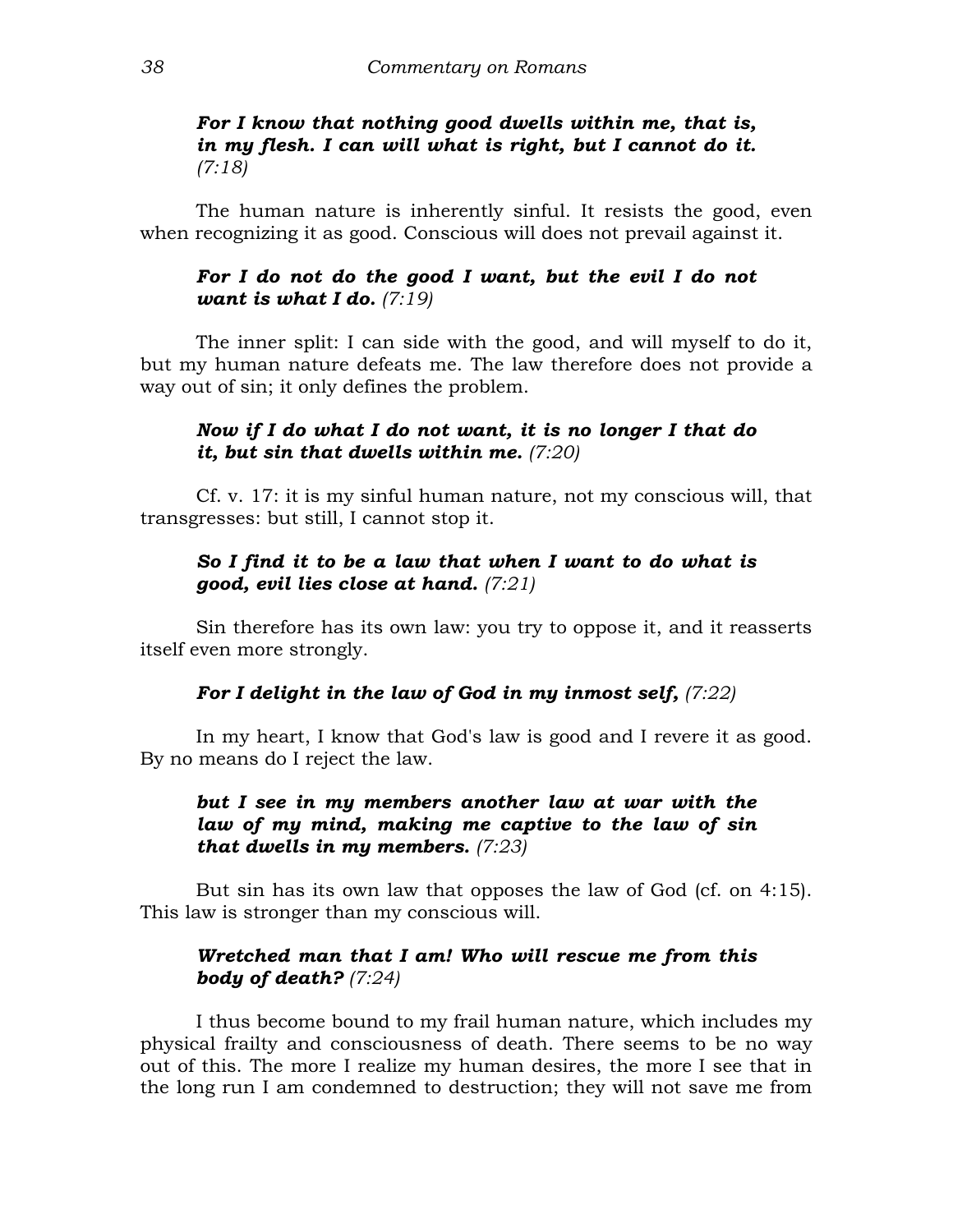sickness, infirmity, and the grave. I cannot accept this death sentence. There has to be a way out.

### *Thanks be to God through Jesus Christ our Lord! So then, with my mind I am a slave to the law of God, but with my flesh I am a slave to the law of sin. (7:25)*

There is a way out through consciousness of the Christ. Still, in my present condition, I worship the law of God with all my conscious intention, while through my human nature I am unable to realize the goodness of these intentions.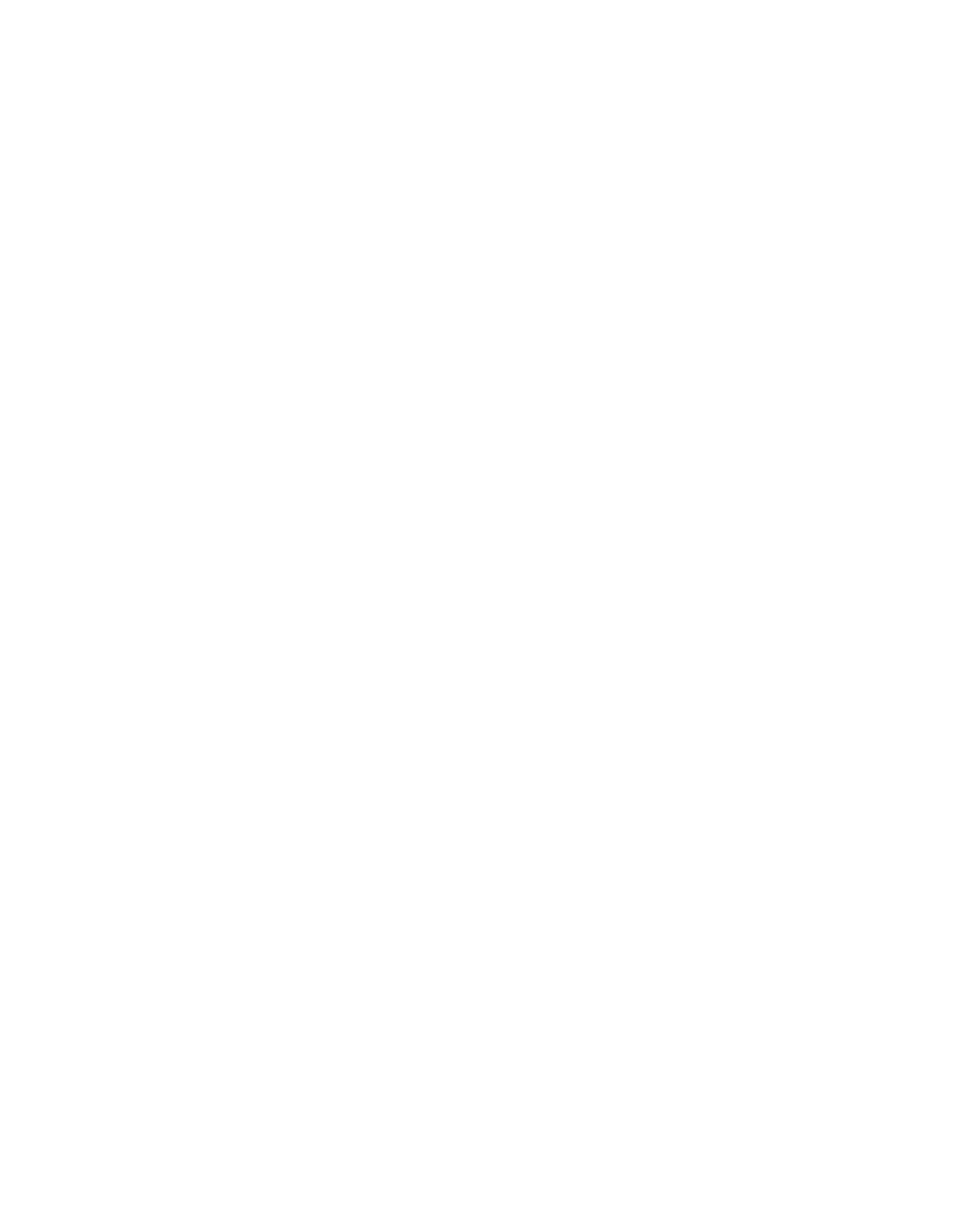# Romans 8

#### *There is therefore now no condemnation for those who are in Christ Jesus. (8:1)*

There is a way out of the inevitable condemnation – i.e., decay and death – of being creatures of the flesh. It is to be *in* Christ. It is to be permeated with the Christ-light, to be enveloped within it. This confers hope beyond the grave – a hope arising from the power of goodness itself.

#### *For the law of the Spirit of life in Christ Jesus has set you free from the law of sin and of death. (8:2)*

The Christ bears within itself a new law, which counters the law "of sin and death" – which is *not* the law of God, the written law, or the Torah. The "law of sin and death" is the binding of the human condition to inevitable sinfulness, destruction, decay, and death. While the law of God is good, this existential "law" is neither good nor evil; it is the way things are.

#### *For God has done what the law, weakened by the flesh, could not do: by sending his own Son in the likeness of sinful flesh, and to deal with sin, he condemned sin in the flesh, (8:3)*

God's own Son is *the Christ itself.* It is *not* Jesus [the man]. The "likeness of sinful flesh" in whom the Son was sent – that is Jesus. Sin was "condemned in the flesh" in that Jesus demonstrated that even as a human being, one still can have access to righteousness – not through one's own desire or will, but through the power of the Spirit.

[One way to describe the Christ is as *the angelic presence of pure love.* This comes directly from God; it is not part of the human personality. It is God's nature as human beings are able to discern it. Jesus was so open to God that he became a receptacle for this presence. The love that shone through him, and that he taught us to emulate, was divine. Those who were exposed to it experienced themselves as healed. We can also feel held by it as we meditate on Jesus's encounters with others. To be *in Christ* means to be infused with the consciousness and power of this love.]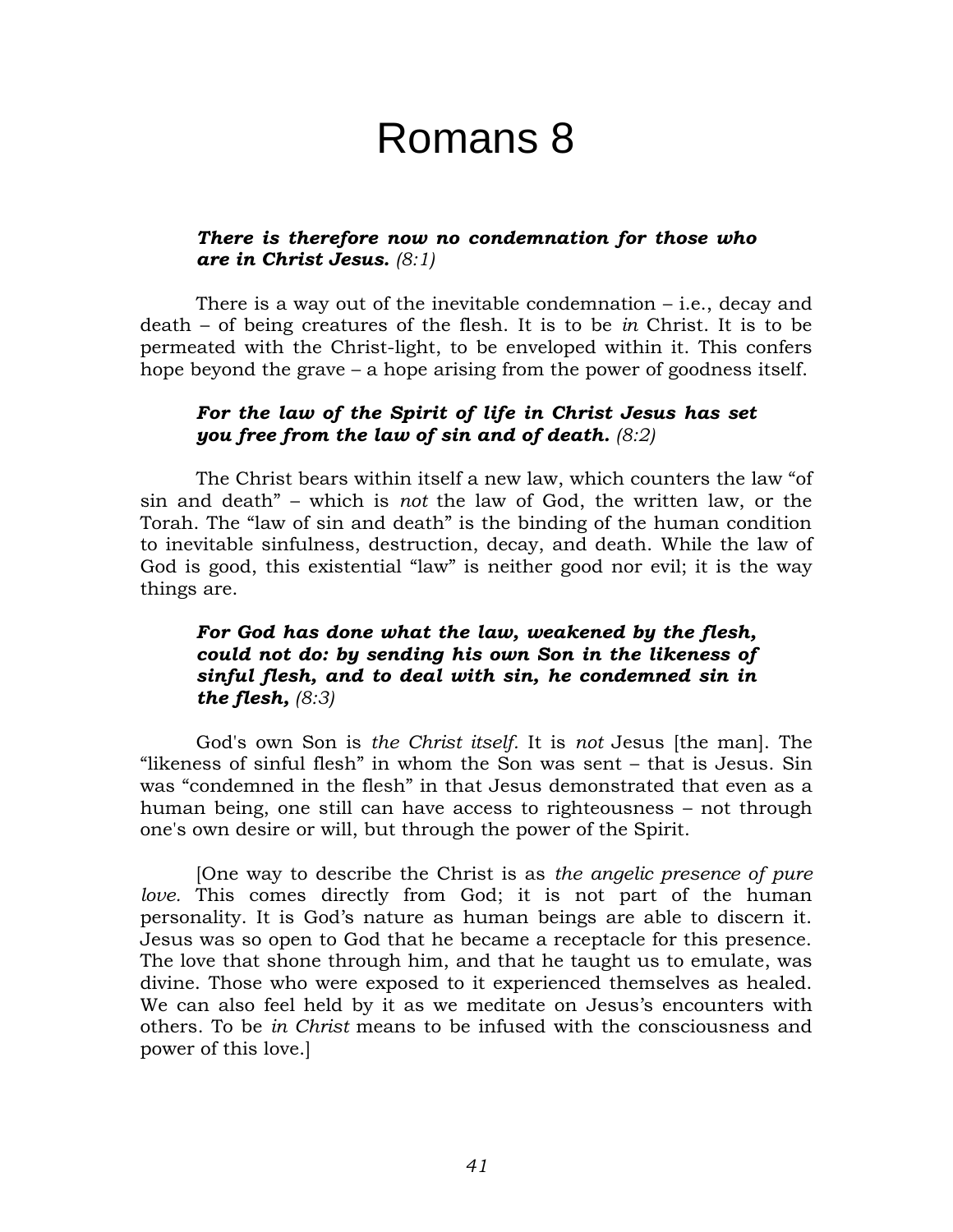[This Christology is more fully developed in my article "Jesus and the Christ Angel," available at [www.judeochristianity.org.](http://www.judeochristianity.org/) "Sending his own Son in the likeness of sinful flesh" is a way of saying that God's presence through the Holy Spirit (or "Christ Angel") was made manifest in the person of Jesus as the Christ. Jesus made it accessible to us, in a way we too can internalize and allow ourselves to be transformed by it. (2018)]

#### *so that the just requirement of the law might be fulfilled in us, who walk not according to the flesh but according to the Spirit. For those who live according to the flesh set their minds on the things of the flesh, but those who live according to the Spirit set their minds on the things of the Spirit. (8:4-5)*

This is how we become permeated with the Christ: we set our minds on it, we allow ourselves to be taken by its power, which is the power of goodness itself. Without the Christ, with only our own human nature active, we remain subject to futility. Our minds and intentions are focused on our desires. But through the power of the Christ, our attention changes, toward what the Spirit reveals to us.

#### *To set the mind on the flesh is death, but to set the mind on the Spirit is life and peace. (8:6)*

To remain determined by our human inclinations keeps us bound to the consciousness of death, but when we are focused on the Spirit – i.e., on that love which brings us beyond the limitations of self – we discover new life and peace. Dedicating ourselves to the good, we are sheltered by the power of the good.

[The *flesh* is the symbol of our natural impulses, especially our needs and desires. Preoccupation with these desires brings us frustration and heartache. But we have an alternative: we can bring the mind to an awareness of pure love, most clearly expressed by the presence of that love in Jesus as the Christ. His free and complete reception of that love made it tangible to those who were exposed to him, including us today who know of this love through a spiritual rather than direct experience of Christ's actual presence. The endeavor to bring ourselves into this presence is called *prayer.* We can prayerfully reflect on the examples of the love Jesus showed until their power begins to hold us and change us. In Paul's terms in the verses that follow, this means allowing the work of the Spirit.]

[The "things of the flesh" are that which is temporal, material, and perishable. These may include material goods and possessions, status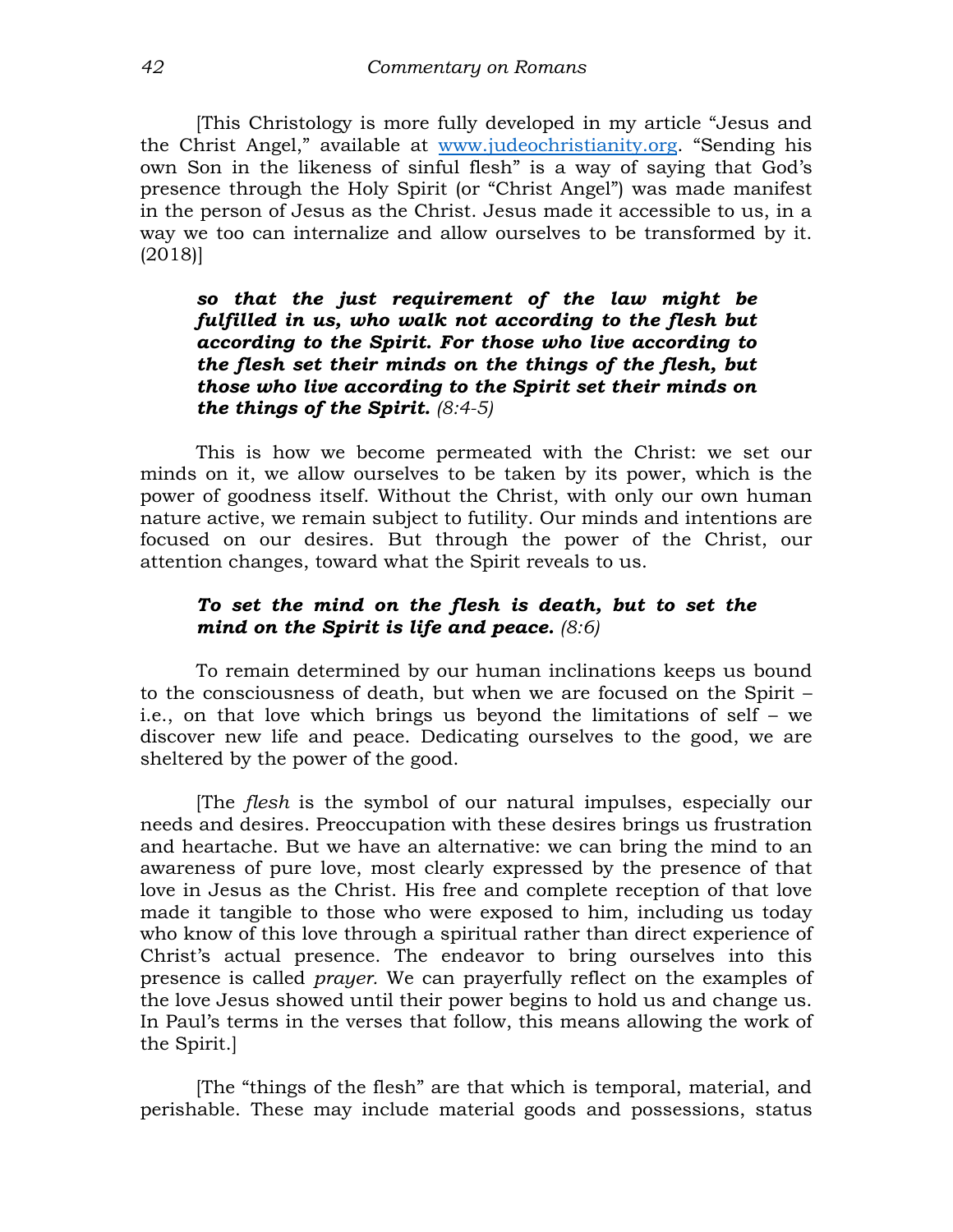symbols, pleasurable physical sensations, or anything that does not last. There are also unpleasant "things of the flesh" to whose focus we may seem driven: holding grudges, prejudices against groups other than our own, the desire for revenge, indignation at personal slights. But the "things of the spirit" are eternal and imperishable (Matthew 6:19-21), such as any expression of true compassion, loving appreciation of another, a deep meeting of two souls, forgiveness when required, or a sensing of the present of God's Spirit. To dwell in the former brings misery, while to dwell in the latter brings liberation, joy, and peace. (2018)]

#### *For this reason the mind that is set on the flesh is hostile to God; it does not submit to God's law – indeed it cannot, and those who are in the flesh cannot please God. (8:7-8)*

The mind set on human [i.e. self-oriented (2018)] desires cannot obey the law; it is wrapped up in itself, and therefore resists the divine. It has no power to do otherwise, as seen in the previous chapter. Therefore, such a one is excluded from divine favor. [That is, it cannot experience God's love.]

### *But you are not in the flesh; you are in the Spirit, since the Spirit of God dwells in you. Anyone who does not have the Spirit of Christ does not belong to him. (8:9)*

But we need not fear, because we are not bound by the destiny of the flesh as long as we are open to the work of the Spirit. The Spirit of God then dwells in us and transforms us, but without it, we cannot know God.

[Grasping Christ as the angelic presence of divine love takes us to the awareness of the eternal. And that is the essence of faith: *the awareness of the power of eternity.* (2018)]

*But if Christ is in you, though the body is dead because of sin, the Spirit is life because of righteousness. If the Spirit of him who raised Jesus from the dead dwells in you, he who raised Christ from the dead will give life to your mortal bodies also through his Spirit that dwells in you. So then, brothers and sisters, we are debtors, not to the flesh, to live according to the flesh — for if you live according to the flesh, you will die; but if by the Spirit you put to death the deeds of the body, you will live. (8:10-13)*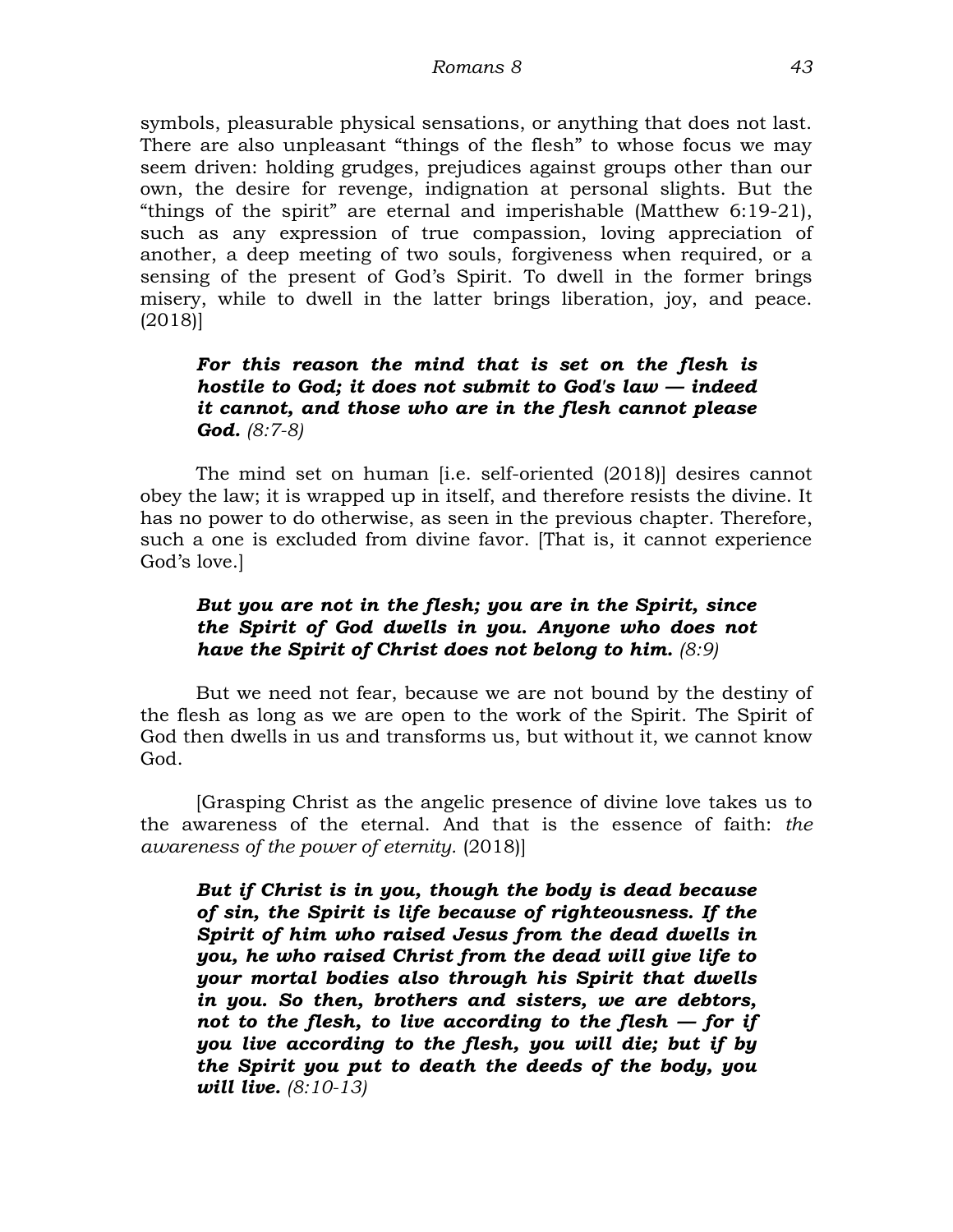It remains true that if we return to the dictates of our sinful impulses, we return also to the consciousness of sin and death and its ensuing despair. But we can allow the Spirit to counter the working of these impulses, and thus always return to a sense of new life.

[Paul is not preaching against the physical body, but showing an alternative to being controlled by self-centered impulses. Receiving the Spirit that was in Christ Jesus may revitalize the body as well. (2018)]

#### *For all who are led by the Spirit of God are children of God. (8:14)*

For all who so allow the Spirit to change them have an immanent sense of God's guiding love.

#### *For you did not receive a spirit of slavery to fall back into fear, but you have received a spirit of adoption. When we cry, "Abba! Father!" (8:15)*

We are not inescapably bound to the sinful nature that has corrupted us in the past; it is in fact our true destiny to rise from it to the direction of the Spirit. Then we feel ourselves to be children of the divine. When we call out to God,

#### *it is that very Spirit bearing witness with our spirit that we are children of God, (8:16)*

we no longer feel that God does not hear us, but we feel the Christ within resonating to our prayer and assuring us that God has not let us slip past the scope of divine direction.

### *and if children, then heirs, heirs of God and joint heirs with Christ — if, in fact, we suffer with him so that we may also be glorified with him. (8:17)*

And feeling so connected to God, we also find ourselves inheritors: inheritors of the specific destiny lovingly prepared for us. But to realize this treasure, we must be willing also to suffer with Christ: by taking our stand with goodness, to suffer the attacks against goodness that always arise from the human impulses that resist the Spirit of God and the ideals of the law.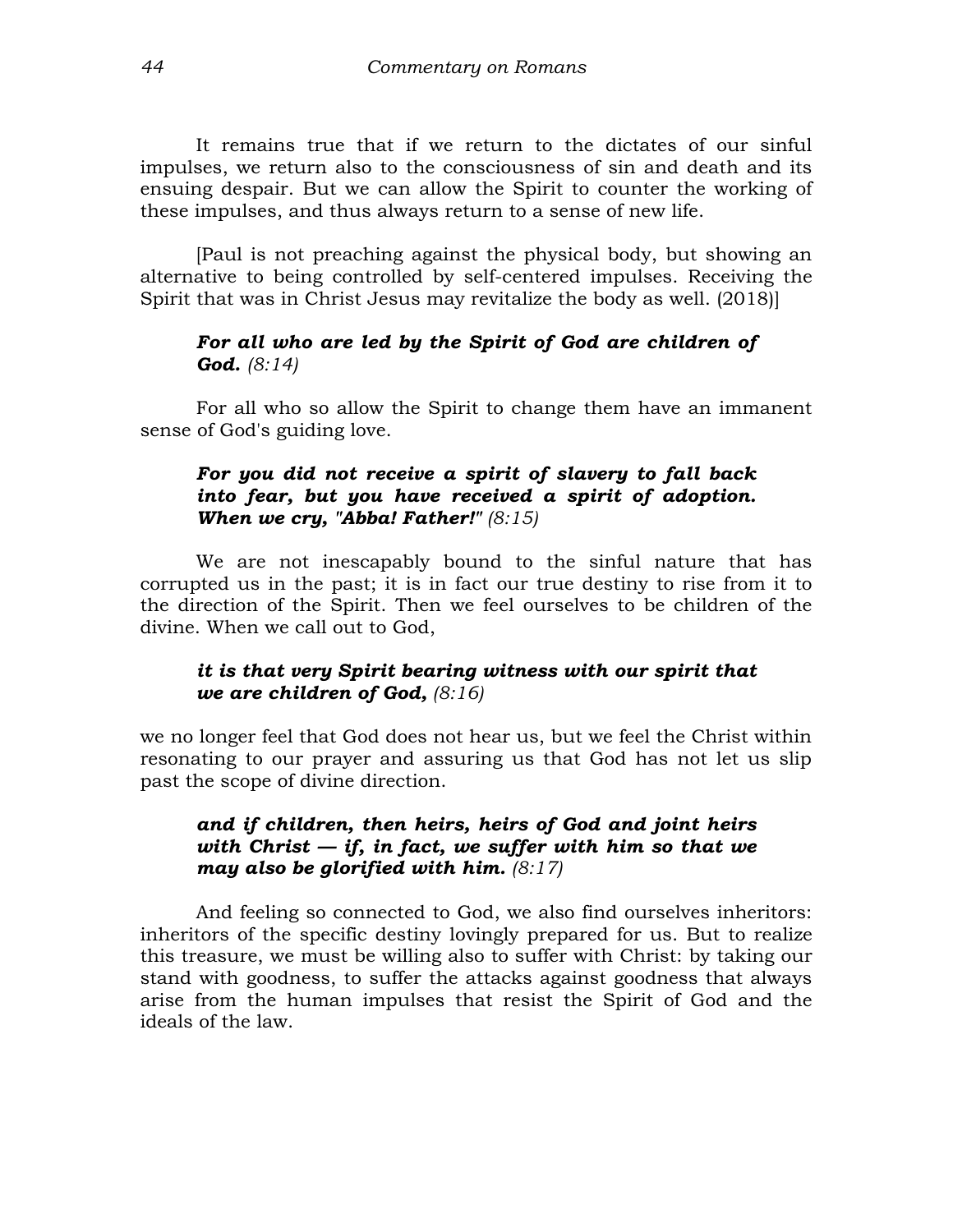#### *I consider that the sufferings of this present time are not worth comparing with the glory about to be revealed to us. (8:18)*

What we suffer from such attacks, and also from still being connected to the human world of decay and death, do not compare with the riches of the spiritual world that become our inheritance when we have given ourselves to the Christ.

#### *For the creation waits with eager longing for the revealing of the children of God; (8:19)*

For even though humanity appears to resist the good, it waits ardently for those who can bear the Christ within them, for all humanity knows, deep in the heart, that it is only through those who are bearers of the Christ that hope can be made real.

#### *for the creation was subjected to futility, not of its own will but by the will of the one who subjected it, in hope (8:20)*

The very nature of the created world is futility, destruction, and death – it had to be this way; it was the will of the Creator. Because only in this way,

#### *that the creation itself will be set free from its bondage to decay and will obtain the freedom of the glory of the children of God. (8:21)*

through being set free by the power of the Christ from bondage to this decay, can the human being realize the freedom and glory that rightfully belong to it as an inheritance from the divine. (Only through experiencing the futility of the world and overcoming it through the inner work of the Christ is consciousness of the divine even possible.) [Today I would say that only through suffering can love, which is born in the compassionate response to suffering, be consciously realized.]

#### *We know that the whole creation has been groaning in labor pains until now; (8:22)*

Human life is characterized by suffering, but this suffering is necessary for the birth of the Kingdom of God in human experience.

*and not only the creation, but we ourselves, who have the first fruits of the Spirit, groan inwardly while we wait for adoption, the redemption of our bodies. For in*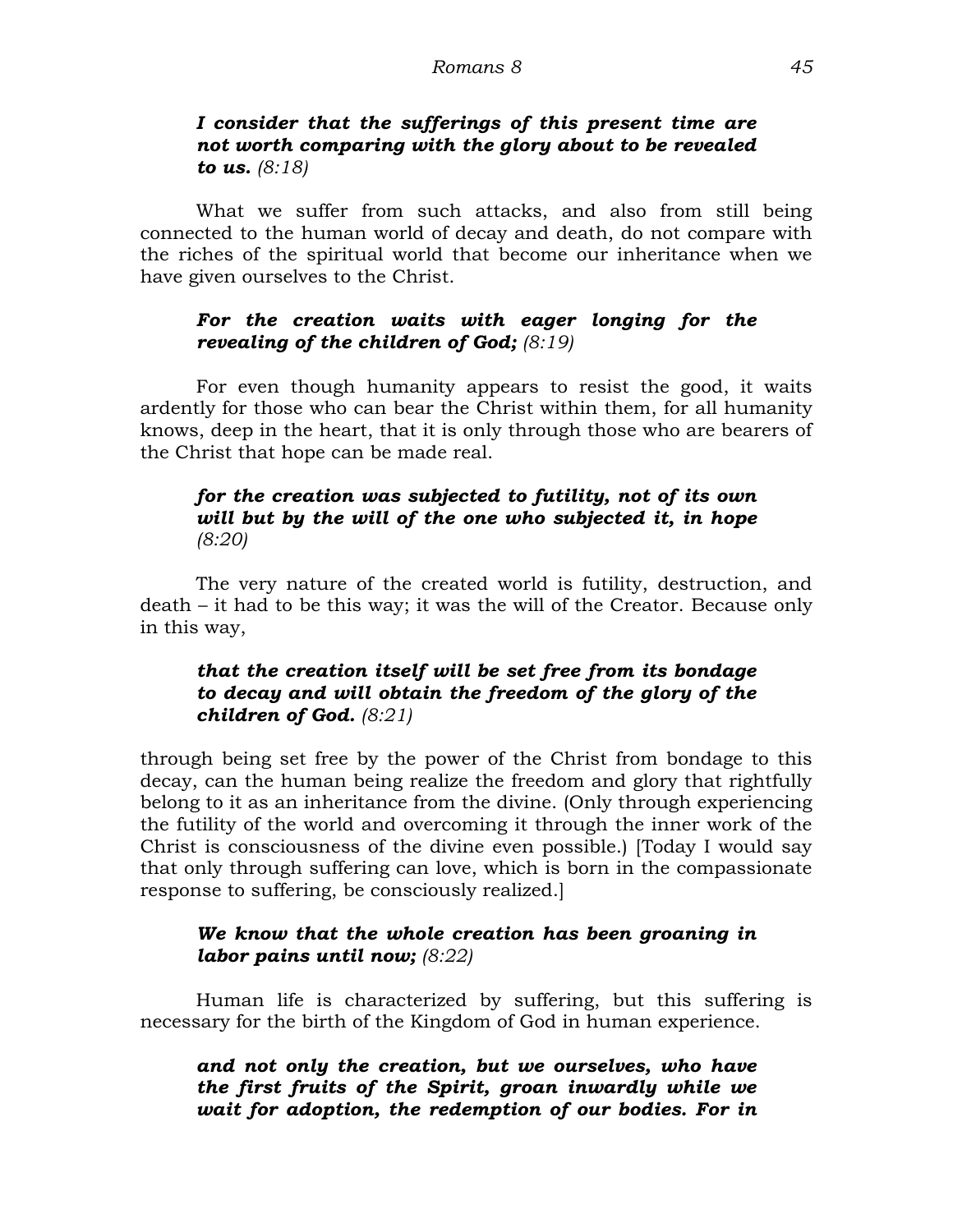*hope we were saved. Now hope that is seen is not hope. For who hopes for what is seen? (8:23-4)*

Salvation has given us not certainty, but hope. Hope heals, but certainty makes us complacent. If we are certain, we do not know hope.

#### *But if we hope for what we do not see, we wait for it with patience. (8:25)*

When we have hope for that of which we are not yet certain, we become able to wait in patience for it, to live with the uncertainty.

#### *Likewise the Spirit helps us in our weakness; for we do not know how to pray as we ought, but that very Spirit intercedes with sighs too deep for words. (8:26)*

We are not alone, left to our own devices. Something beyond us and greater than us comes to meet us, and helps us in our uncertainty. It resonates with our prayers and carries them up to heaven,

#### *And God, who searches the heart, knows what is the mind of the Spirit, because the Spirit intercedes for the saints according to the will of God. (8:27)*

and God actually hears them, because all workings of the Spirit of Christ are known to God. In fact, it is the divine will that we be reached and aided by the Spirit.

#### *We know that all things work together for good for those who love God, who are called according to his purpose. (8:28)*

We can have faith that even if we are ignorant of the outcome, it will be good as long as we are subject to the call of the Spirit [God's love working within us as we open ourselves to it].

*For those whom he foreknew he also predestined to be conformed to the image of his Son, in order that he might be the firstborn within a large family. And those whom he predestined he also called; and those whom he called he also justified; and those whom he justified he also glorified. What then are we to say about these things? If God is for us, who is against us? (8:29-31)*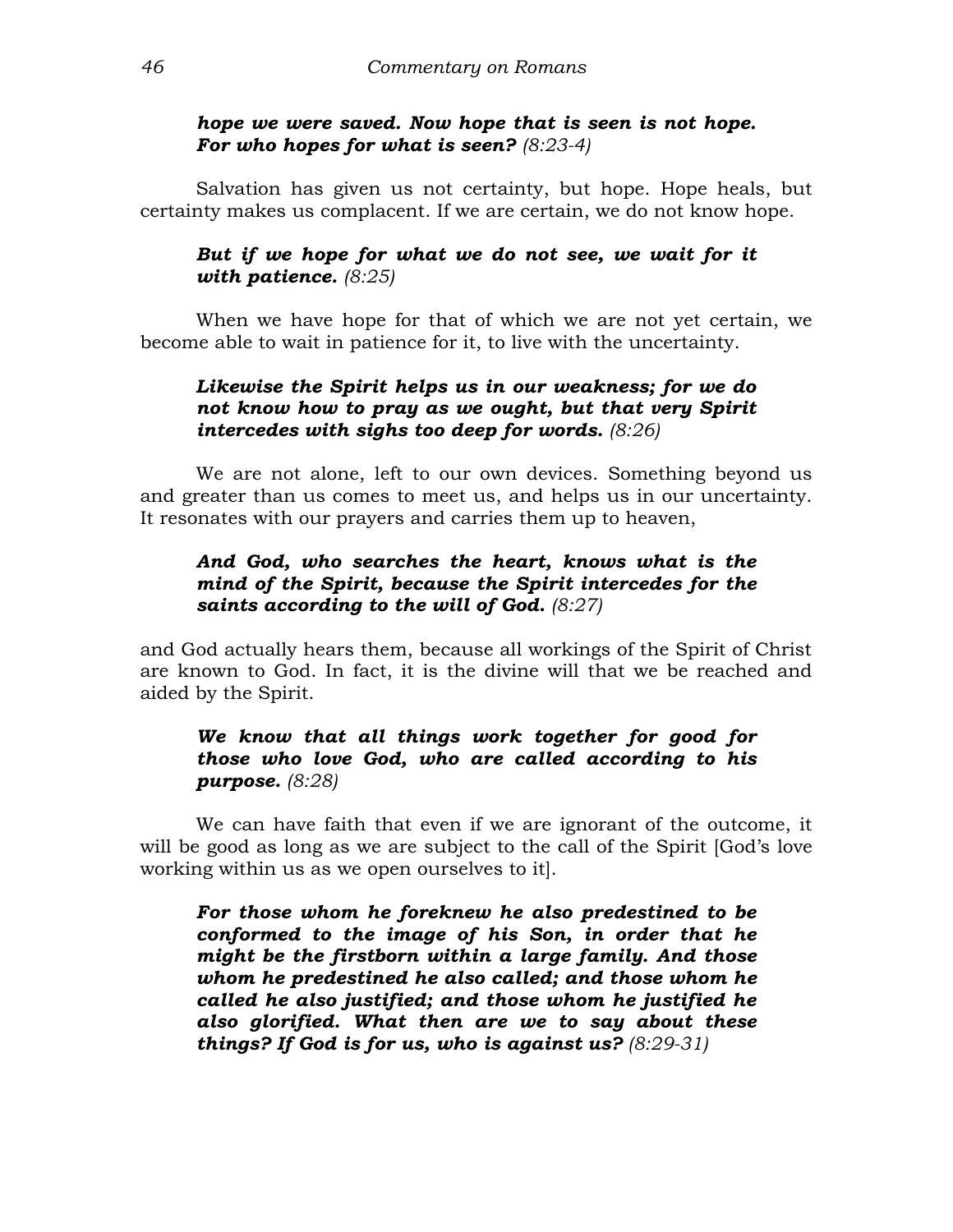#### *Romans 8 47*

If God leads us on the path toward the fulfillment of our destiny, then who can hinder our progress? Who can condemn us? The divine presence comes to meet us when we approach it through the power of its own goodness and love – and having met us, it remains with us until its purpose has been fulfilled.

["Those whom he predestined": God provides a destiny for each of us through which we may be fulfilled (Jeremiah 1:5). "Those whom he justified": whom he made upright through transforming faith. "He also glorified": brought us to a place of fulfillment inspiring our gratitude. (2018)]

#### *He who did not withhold his own Son, but gave him up for all of us, will he not with him also give us everything else? (8:32)*

Since God has given us the gift of the prophets, and the gift of the Christ which God has shown through them and specifically through Jesus, will God not lead us the rest of the way? After having brought us this far, will God not take us to our path's completion? Will we not receive everything we require to attain it?

#### *Who will bring any charge against God's elect? It is God who justifies. Who is to condemn? It is Christ Jesus, who died, yes, who was raised, who is at the right hand of God, who indeed intercedes for us. (8:33-34)*

If the Christ itself, at "the right hand of God," that is, God's nature reaching out to us and grasping us [in the form of pure love], is guiding our way, then no human agency can deny us our destiny.

#### *Who will separate us from the love of Christ? Will hardship, or distress, or persecution, or famine, or nakedness, or peril, or sword? (8:35)*

God's guiding and sustaining love, shown as the Christ, is with us regardless of the nature or intensity of the suffering we may experience.

#### *As it is written, "For your sake we are being killed all day long; we are accounted as sheep to be slaughtered." (8:36)*

In this case, all our suffering is *for God's sake* (as in the prayer of Levi Isaac of Berdichev). That is, even though suffering is not inherently good, God uses our sufferings to fulfill God's plan for us. Our suffering is then redeemed, and we extract from it a blessing.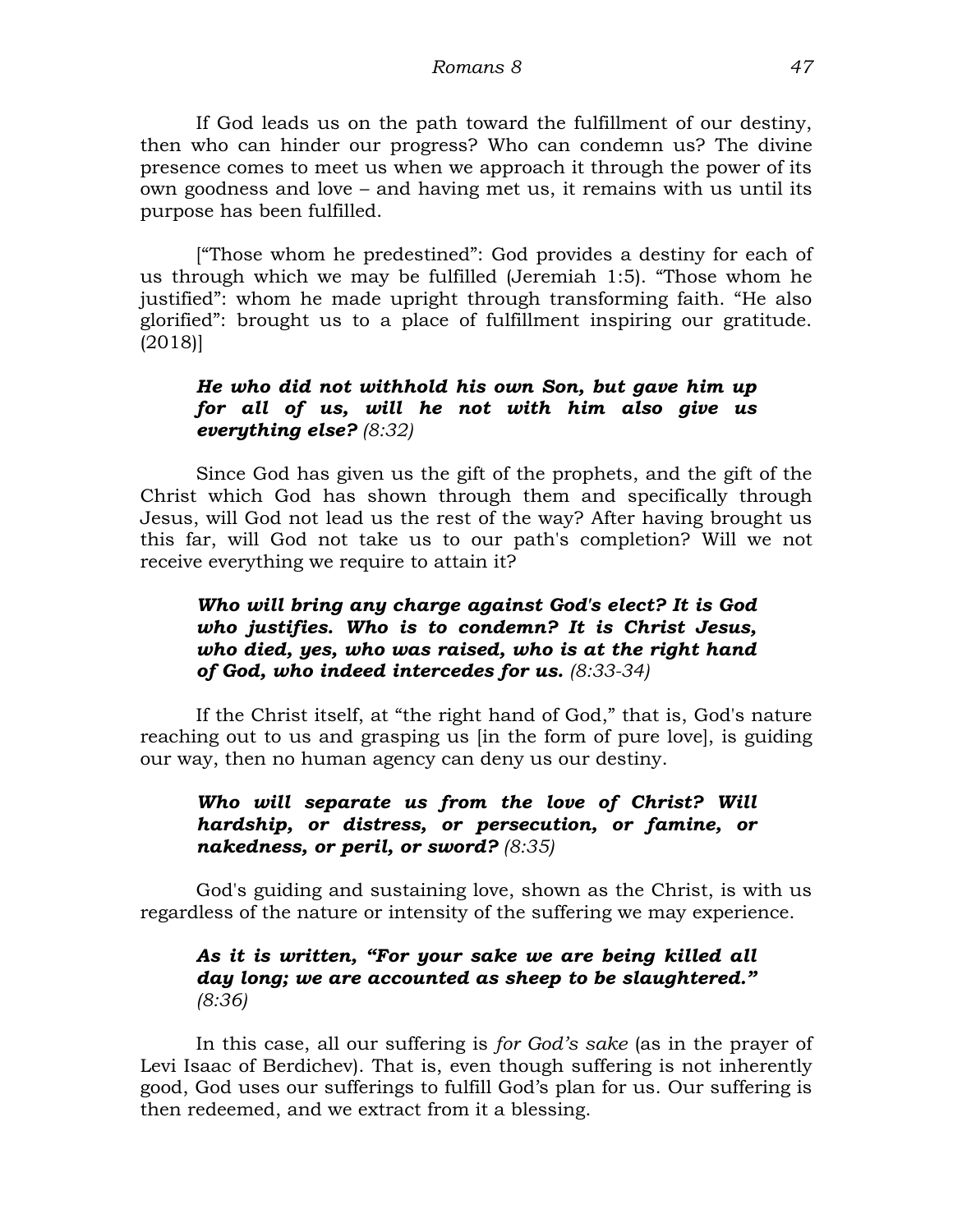[The prayer of Levi Isaac of Berdichev: "God, I do not ask you why I suffer, but only that I suffer for your sake." (2018)]

#### *No, in all these things we are more than conquerors through him who loved us. (8:37)*

God's using every one of our sufferings for divine purposes makes us "conquerors": our trials do not destroy us; they only bring us closer to our destiny [fulfillment].

#### *For I am convinced that neither death, nor life, nor angels, nor rulers, nor things present, nor things to come, nor powers, nor height, nor depth, nor anything else in all creation, will be able to separate us from the love of God in Christ Jesus our Lord. (8:38-39)*

Therefore nothing in all creation, nothing imaginable, of human, spiritual, or demonic origin, can keep us from our destiny or deny us the guiding hand of God. Because we progress along our path not primarily through our own power, but through the love of God in the Christ that Jesus has shown to us [and been for us].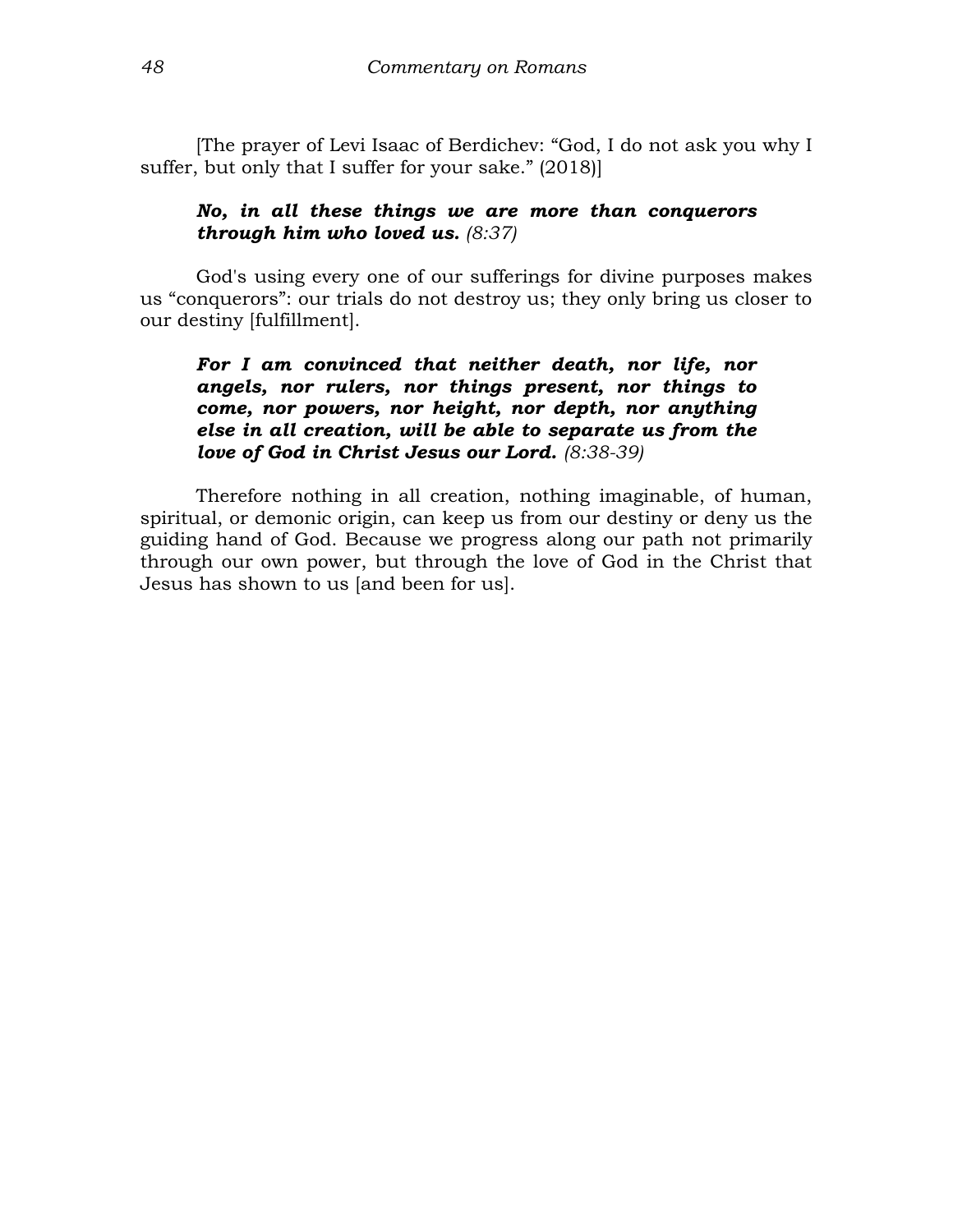# Romans 9-11

I have not commented directly on the later chapters of Romans because I received no commentary on them that night in 1996. The first eight chapters form a unit, after which Paul turns to another topic. The relationship between Romans 1-8 and Romans 9-11 has been explored from many angles. Some have seen the second part as merely an appendix to the first, or even an anticlimax following the glorious language that closes the first part. Others see these subsequent chapters forming a continuous narrative with the preceding ones, perhaps even as the climax of the book outlining the fulfillment of Paul's main project in Romans, which is to bring the Gentiles into the People of God.

The interpretation of Romans 9-11 is fraught with difficulties, and historical developments as well as the complexities of the text itself have made the meaning of this section extremely hard to recover. I have struggled with these chapters for years, and have become so aware of their problems that I could not find much worth in them – until I reevaluated them from within the context of the preceding commentary on chapters 1-8. This context provides perhaps a new way of looking at these chapters – once again (recall the Introduction), one that is present in the text but that may transcend Paul's conscious intent. Or maybe not. I believe Paul really could have intended something like the interpretation presented here. Some scholars may disagree. It doesn't matter. The insights I have gained from considering Paul's words come directly from Paul, and it is to him that I feel indebted. The power of an inspired text cannot be limited to what textual and historical analyses tell us about the text's origin. There is a reason these words were incorporated into Holy Scripture; there is a wisdom behind it, which goes beyond the conscious understanding of the people who put them there.

(I will give one other illustration of this last point. The "two accounts of the Creation," Genesis 1 and 2, are well known. So are their contradictions. How did these two very different versions make it into the same Bible? Various theories exist about the origin of each one, and how a "redactor" put them together. Perhaps this redactor just wanted to include traditions from different subgroups of the population. I think there is another reason. Taken together, these two Creation accounts become a powerful depiction of the contrast between the eternal and the temporal, between essence and existence. Together these two stories, which conflict only superficially, express a profound spiritual truth that neither one of them alone could capture. They tell us of the split within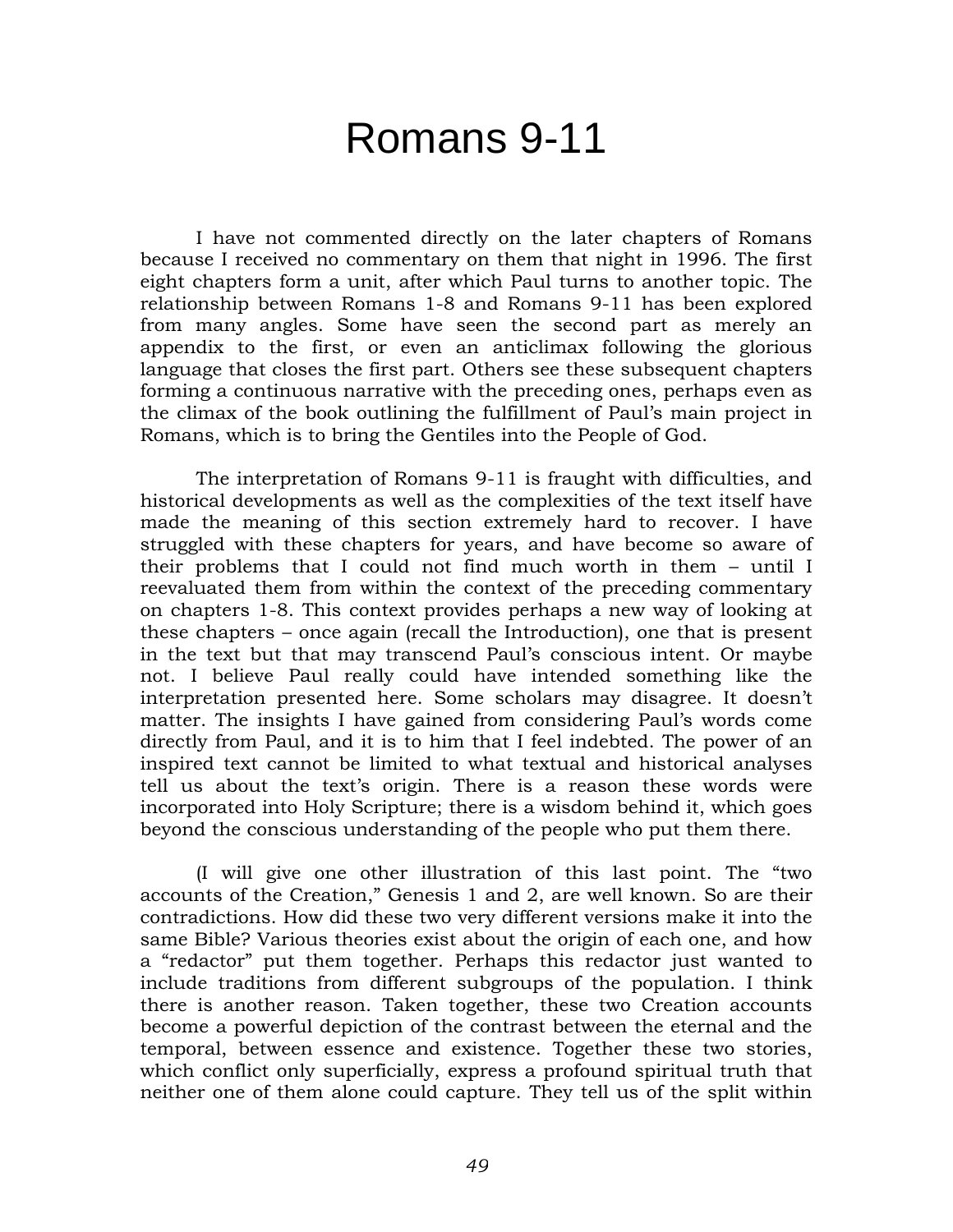creation, to which God's reconciliation with humanity at the end of the Gospel story is the final answer. I do not think this result of juxtaposing the first two chapters of Genesis is coincidental, even though – and we will never know for sure – it may well have completely escaped the consciousness of the hypothetical redactor. A deeper wisdom was working.)

As the commentary on chapters 1-8 helped me understand the rest of Romans, I discovered a bitter irony: that Paul wanted to heal the rift between Jew and Gentile, whereas the way these chapters were most often understood and used has only exacerbated that rift.

The direction we follow – whether towards the healing interpretation or towards the divisive one – will depend on how we understand *faith.* This is absolutely critical: the meaning of chapters 9- 11 (and indeed the epistle as a whole) changes radically depending on how one defines this word. Let us recapitulate the understanding of faith that came from our consideration of Romans 1-8:

*Faith is an inner transformation, a transformation of the heart through contact with the love shown in Christ, which gives us confidence and changes our motivations so that we act not from greed and fear but from the desire to express this love. In this way faith "justifies" us; that is, it makes us "righteous." This is the true meaning of "justification by faith."*

In my other writings I define faith as *the awareness of the power of eternity.* These two definitions of faith are two ways of saying the same thing: in faith we are held by the eternal dimension of life, which gives us both guidance and destiny.

Keeping this in mind, let us first consider these chapters in the light of the preceding commentary and this definition of faith. Afterwards we will look at them as they have usually been understood, in terms of a faith defined as belief. The shift from defining faith as inner transformation to defining it as belief has led to dogmatic interpretations of these chapters which, unfortunately, have provided support for anti-Semitism. The purpose of the following exposition is to show that such support lacks foundation and to cast a different light on Paul's view of salvation history.

(Some defenders of the traditional view maintain that faith is not simply belief understood as intellectual assent to a proposition; it is also *trust,* both in God and in Jesus Christ*.* But trust cannot be commanded; it may lie beyond the reach of some whose life experiences have taught them not to trust. Trust cannot be realized through an act of will. So if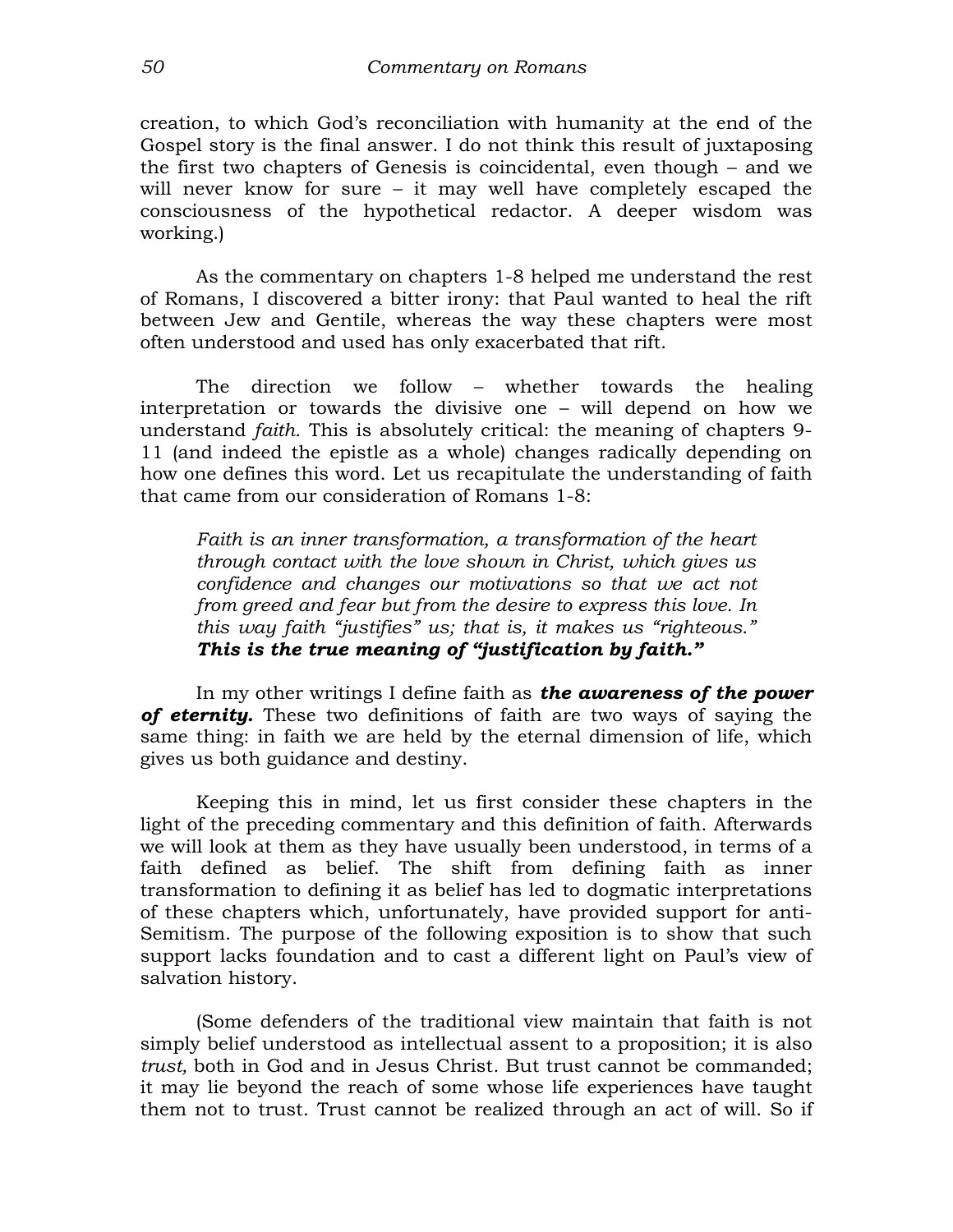faith is trust, and trust comes only by the grace of God, then salvation is reserved only for those whom God chooses arbitrarily – a Calvinist view that should be considered morally questionable and inconsistent with God's goodness. The approach to faith presented here shows us a way towards acquiring it, especially for those for whom life has made trust difficult. It also does not hold a simplistic view of "salvation" in which only those with a religiously acceptable "faith" are saved.)

#### Romans 9

Having outlined a magnificent account of the content and development of faith in the first eight chapters, Paul now turns to a problem he sees in communicating that faith. Why, he wonders, have his own people failed to accept this faith, the very people from whom Jesus came? This question is a source of anguish to him (v. 2), so Paul examines it to see if he can find within it a redemptive meaning.

Paul's major insight comes at the beginning of the chapter:

### *It is not as though the word of God had failed. For not all Israelites truly belong to Israel, and not all of Abraham's children are his true descendants; but "It is through Isaac that descendants shall be named for you." This means that it is not the children of the flesh who are the children of God, but the children of the promise are counted as descendants. (9:6-8)*

Paul is redefining the meaning of "Israel," God's people, the community of faith. It is exactly that: a community of *faith,* not of blood ties. That was Christ's message: members of the Spiritual Community (cf. Tillich's use of the term in *Systematic Theology III)* are characterized not by ethnic origin or religious practice but by their *faith,* specifically the faith rooted in the love taught by Christ. This was Jesus's own great discovery as his destiny became revealed to him through his ministry. At first, he saw himself called not to the Gentiles but only to "the lost sheep of the house of Israel" (Matthew 10:5-6). But before long he found himself caring for Romans and Canaanites and Samaritans. By the end of the Gospel it becomes clear that Jesus's ministry is universal. It was Jesus's task to preach to the whole world the covenant with God that his own people had discovered. It was his mission to let all people know they are included in God's love and so invited to join the Spiritual Community.

Paul quotes Hosea to support his thesis: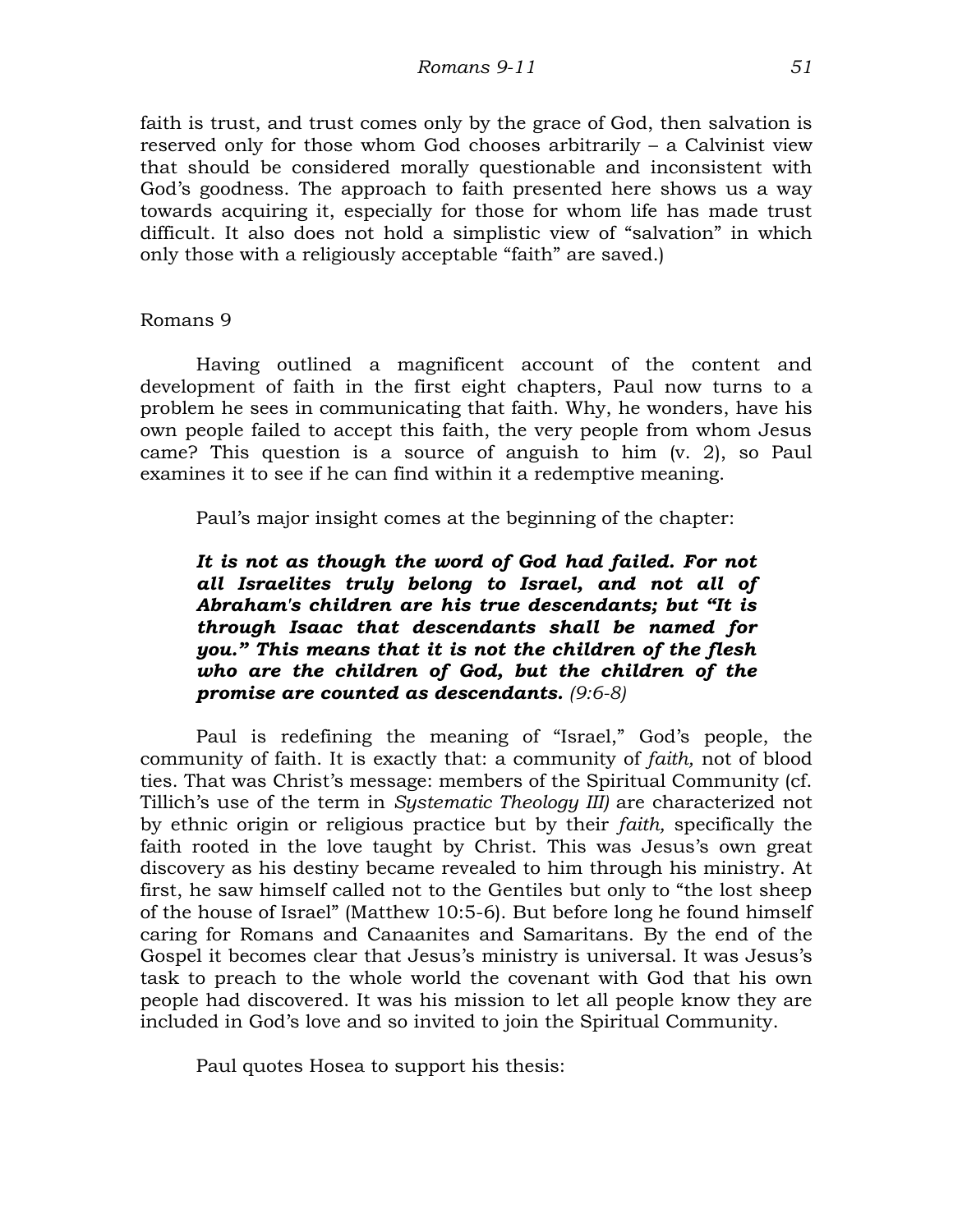*"Those who were not my people I will call 'my people,' and her who was not beloved I will call 'beloved.' And in the very place where it was said to them, 'You are not my people,' there they shall be called children of the living God." (9:25-26)*

The concept of a people of the covenant grew out of the history of Israel. Paul universalizes this idea, making membership open to all who join on the basis of faith. This is consistent with Jesus's life and mission.

But how to explain those of the original Israel who have not joined? Paul makes this difficult statement:

*What then are we to say? Gentiles, who did not strive for righteousness, have attained it, that is, righteousness through faith; but Israel, who did strive for the righteousness that is based on the law, did not succeed in fulfilling that law. Why not? Because they did not strive for it on the basis of faith, but as if it were based on works. They have stumbled over the stumbling stone. (9:30-32)*

This passage should be understood in terms of our previous commentary. The "law," or more specifically in this context, a revealed set of moral guidelines, cannot "justify"; that is, it cannot make one righteous. True righteousness comes from a transformation of the heart formed in love. One cannot make oneself good simply by possessing a set of rules, no matter how noble. One may try, but one is not really changed. That is the "stumbling stone." Paul maintains that righteousness comes only through faith, which is change from within. (These statements should not be construed as promoting the erroneous idea that Judaism is a religion of "salvation through works." We will discuss this in more detail in our final summary.)

Romans 10

"For Christ is the end of the law so that there may be righteousness for everyone who believes" (10:4). The law is not an end in itself. The end, the *telos,* the purpose of the law is to bring us to the Christ; that is, to a life of righteousness and ultimately to faith. "The law was our disciplinarian until Christ came, so that we might be justified by faith" (Galatians 3:24). Before we are ready to experience the inner transformation of faith we need the law's guidelines to show us life in obedience to God's will. Once we acquire true faith, which includes the desire to follow God's will not from obligation or fear of punishment but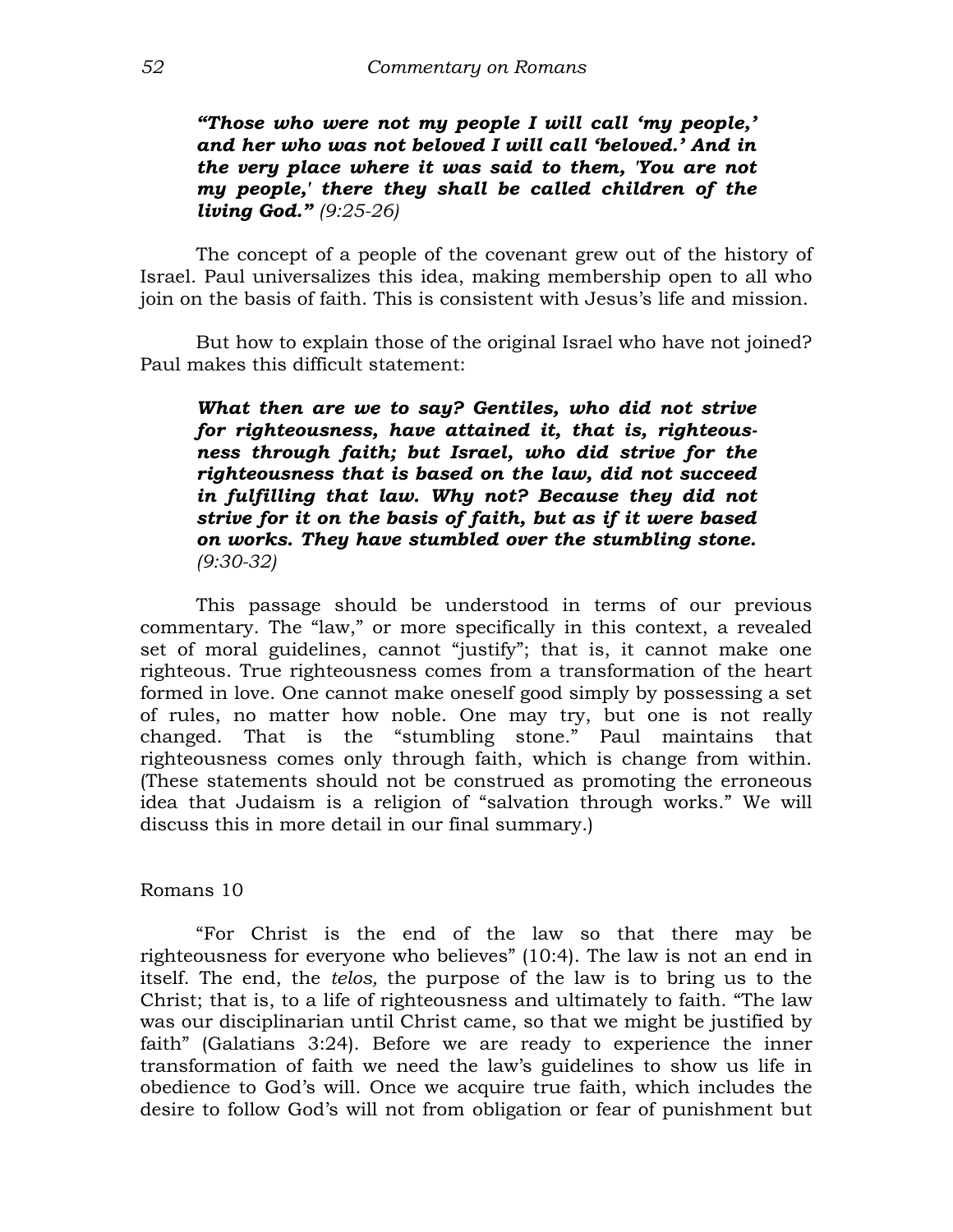because our hearts have been changed, the purpose of the disciplinarian has been served. "For everyone who believes" is an unfortunate translation because in Greek there are not separate words for "belief" and "faith" as there are in English; it is all faith. "For everyone who has faith" is a better rendering.

*Moses writes concerning the righteousness that comes from the law, that "the person who does these things will live by them." But the righteousness that comes from faith says, "Do not say in your heart, 'Who will ascend into heaven?'" (that is, to bring Christ down) "or 'Who will descend into the abyss?'" (that is, to bring Christ up from the dead). But what does it say? "The word is near you, on your lips and in your heart" (that is, the word of faith that we proclaim). (10:5-8)*

Thus whatever this "faith" is, it must be more than belief, because it must not be just on one's lips or on one's mind but in one's heart.

The next couple of verses might seem to contradict our thesis:

### *Because if you confess with your lips that Jesus is Lord and believe in your heart that God raised him from the dead, you will be saved. For one believes with the heart and so is justified, and one confesses with the mouth and so is saved.* (10:9-10)

A different meaning comes to the surface with a better rendering of verse 10: "For one has faith within one's heart and so is made righteous." It is the inner transformation of the heart through love, and not just belief in something, that "justifies" or makes one conform willingly to God's righteousness. Confessing Jesus as Lord will not by itself make one righteous. This "confession" means placing one's confidence in Jesus as the teacher of faith. Recognizing the significance of Jesus as Christ, of his life and of his death, brings us into contact not only with his teachings but with his example. Being exposed to the love that shone through Jesus, we can allow it to enter our own hearts as well, and then we are changed. That, and not just what we believe, is what transforms and saves us. *One has faith with the heart and so is justified:* this one brief sentence includes all of the preceding.

This brings Paul to a great conclusion: "For there is no distinction between Jew and Greek; the same Lord is Lord of all and is generous to all who call on him" (10:12). There is no distinction of ethnicity in defining the covenant people. The fulfillment of Jewish prophecy has arrived and the covenant now belongs to all people, all who would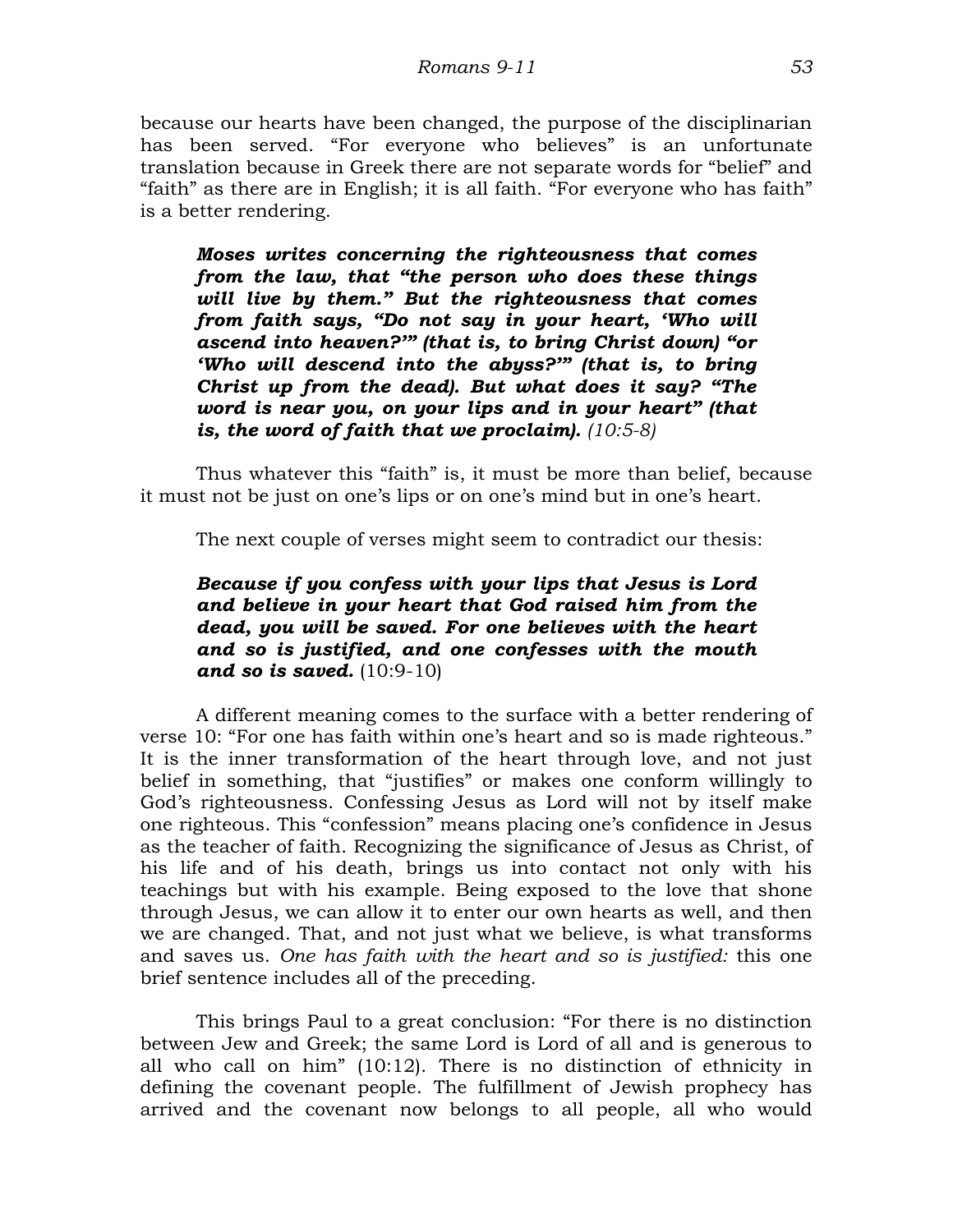willingly enter into it. "For my house shall be called a house of prayer for all peoples" (Isaiah 56:7). As Paul says, quoting Joel 2:32, "For everyone who calls on the name of the Lord shall be saved" (10:13).

If this faith is open to everyone, and if as Paul says it has already been proclaimed (10:18), then what can it mean that the original Israel has not completely accepted it? Paul gives us a hint, quoting Deuteronomy 32:21: "I will make you jealous of those who are not a nation" (10:19). He develops this theme in detail in the following chapter.

#### Romans 11

As if anticipating how his words might be used (and how later on they actually were used), Paul asserts emphatically that the Jews are *not* rejected by God: "I ask, then, has God rejected his people? By no means!" (11:1). As he said, "They are Israelites, and to them belong the adoption, the glory, the covenants, the giving of the law, the worship, and the promises" (9:4). There is actually a divine purpose to Israel's incomplete absorption into the new faith community:

*So I ask, have they stumbled so as to fall? By no means! But through their stumbling salvation has come to the Gentiles, so as to make Israel jealous. Now if their stumbling means riches for the world, and if their defeat means riches for Gentiles, how much more will their full inclusion mean! (11:11-12)*

This is the key to Paul's argument: Israel's entrance into the new covenant community has been delayed to allow space for the Gentiles, who Paul hoped would then arouse jealousy in his people through the richness of their faith and so attract them as well. Then the universal Spiritual Community, with no one excluded, would be complete.

And so Paul warns the Gentile converts not to consider themselves superior to those among the Jewish people who have not joined:

*But if some of the branches were broken off, and you, a wild olive shoot, were grafted in their place to share the rich root of the olive tree, do not boast over the branches. If you do boast, remember that it is not you that support the root, but the root that supports you. You will say, "Branches were broken off so that I might be grafted in." That is true. They were broken off because of their unbelief, but you stand only through*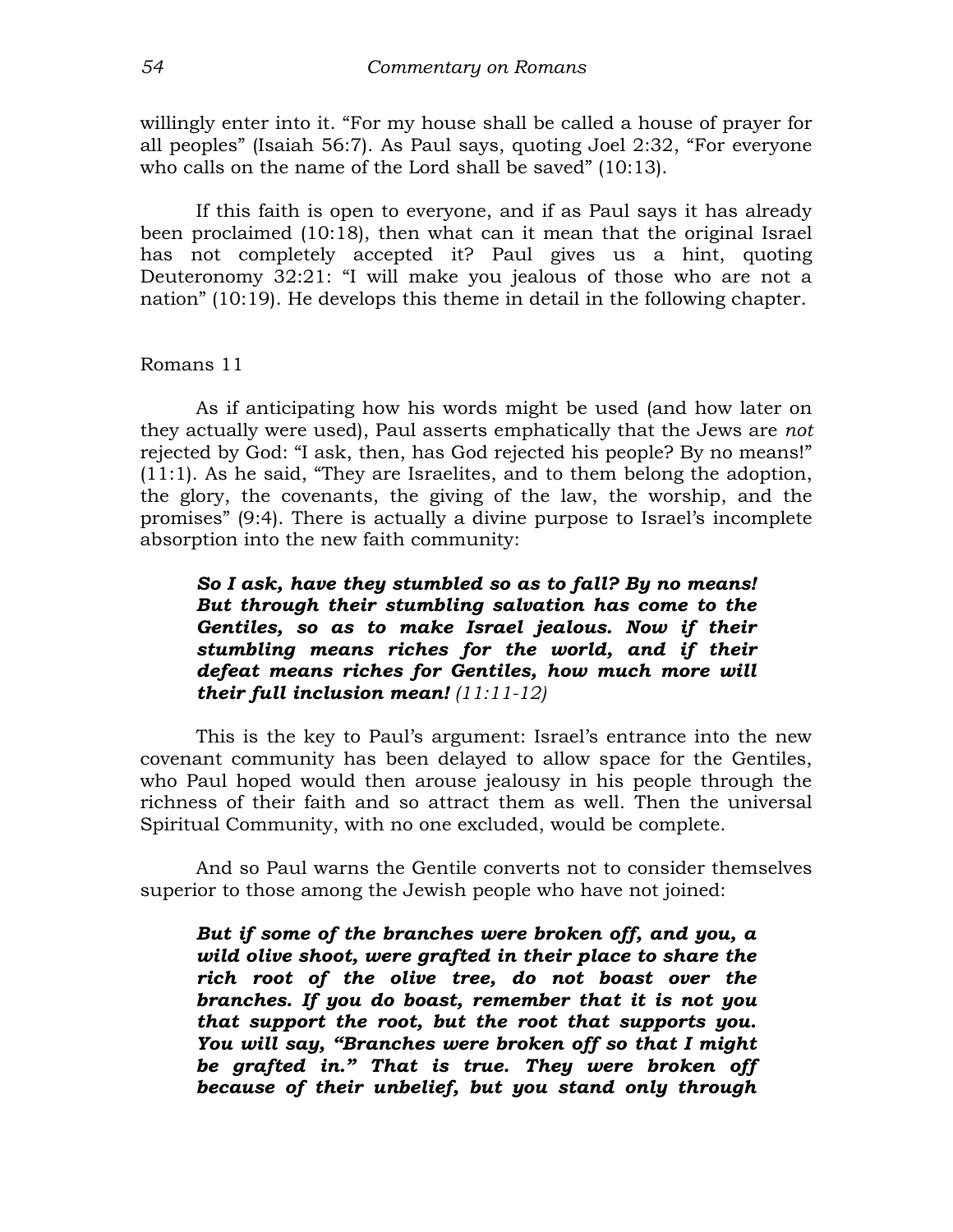#### *faith. So do not become proud, but stand in awe. (11:17- 20)*

Once again, "They were broken off because of their unbelief" is not a preferred translation, since "unbelief" in Greek is simply the negation of the word for "faith": "They were broken off due to their lack of faith." Boasting, arrogance, an attitude of exclusivity, are signs of a lack of love and so are not appropriate within the community of faith. [And those same qualities indicate a lack of true faith even in some who profess Christian faith. (2018)]

Paul's vision of this community is inclusive and universal. The absence of the Jews is temporary, so as to make space for the Gentiles; eventually all will be included:

*And even those [of Israel], if they do not persist in unbelief, will be grafted in, for God has the power to graft them in again.... So that you may not claim to be wiser than you are, brothers and sisters, I want you to understand this mystery: a hardening has come upon part of Israel, until the full number of the Gentiles has come in. And so all Israel will be saved. (11:23, 25-26)*

Paul does call the absence of faith "disobedience" since all are called to be part of this community, but this is not a specifically Jewish trait. It characterizes all and must be overcome by all:

*Just as you [Gentiles] were once disobedient to God but have now received mercy because of their disobedience, so they [Israel] have now been disobedient in order that, by the mercy shown to you, they too may now receive mercy. For God has imprisoned all in disobedience so that he may be merciful to all. (11:30-32)*

In conclusion, Paul's vision is a challenge to Jews and Gentiles alike, and is meant to shake up both. Jews are called upon to change their traditional understanding of who constitutes the covenant people. Gentiles are called upon not to feel superior to Jews or to marginalize them but to treat them with love and gratitude for having carried the covenant that now includes them as well. This is strong medicine for both communities, as subsequent history has abundantly shown. Yet the Messianic era for which we are all called to work – an era in which our dealings with each other will be governed by the non-self-interested love that Jesus taught – will necessarily shake up each one of us and challenge our preconceptions. It will be no surface change but a radical transformation of the heart, as Paul outlined in his first eight chapters.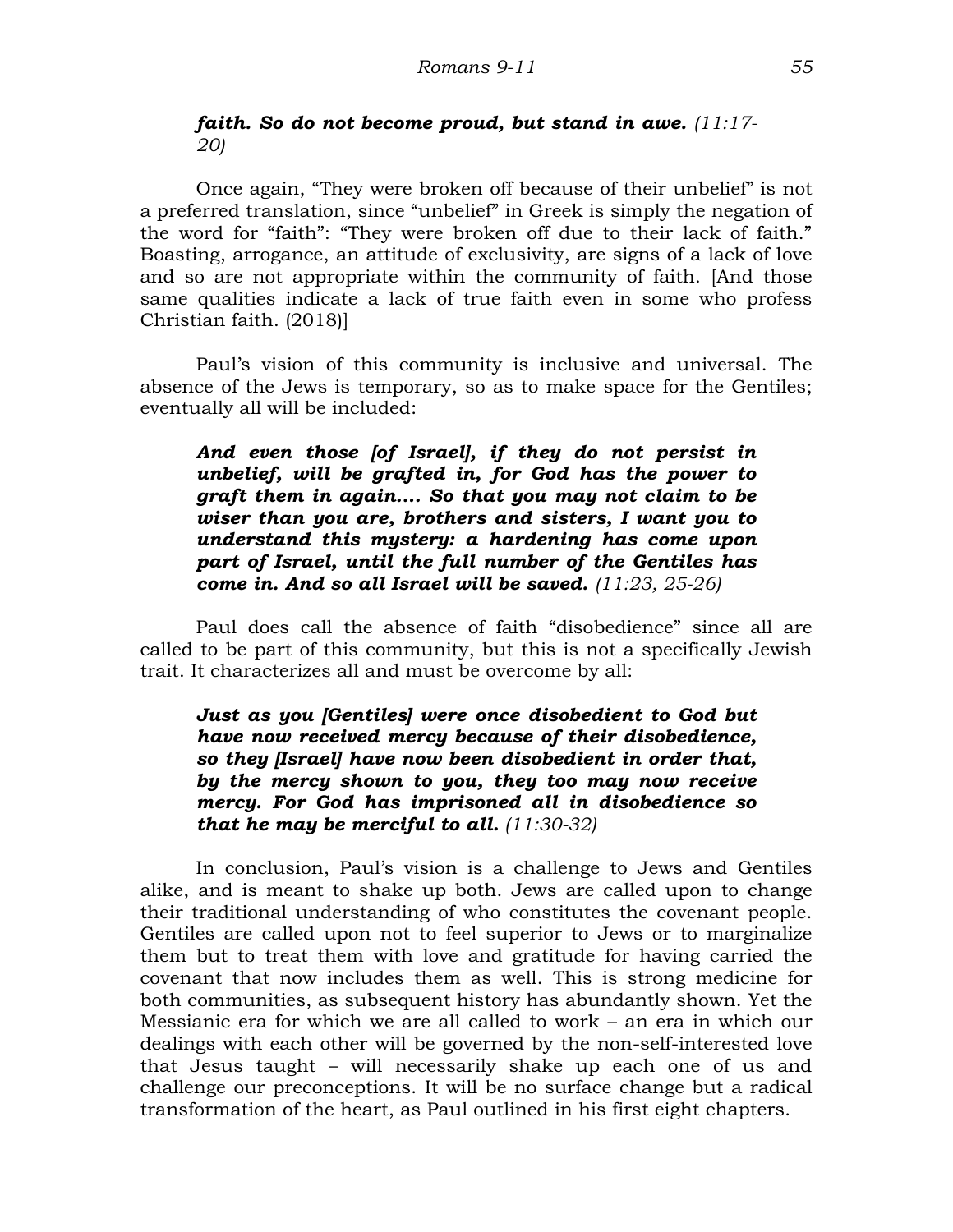[We cannot conclude this section without mentioning something extremely important: For Paul there is only one Israel, meaning God's covenant community, and therefore *there is only one Covenant.* "Covenant" with a capital "C" signifies the reciprocal promise God entered into with the children of Israel, and that Jesus representing the culmination of Hebrew prophecy extended to all people. There is not an "Old" Covenant and a "New" Covenant, nor is there an "Old" Testament and a "New" Testament. *There is only one Covenant,* the one that began with the Hebrew people and to which Gentiles were "grafted in." This should make us rethink the way we approach the Bible. (2018)]

#### **But Now for the Dark Side**

If we consider the core of Paul's vision as outlined above, we will see that it is very consistent with Jesus's ministry and role as Jewish prophet. Jesus's task was to redefine the covenant and proclaim it to all people. This is also essentially what Paul has done. However, these chapters contain many unfortunate turns of phrase that have had regrettable consequences throughout the ages. As a result, this central message has gotten lost. Here are just some of these passages:

*What if God, desiring to show his wrath and to make known his power, has endured with much patience the objects of wrath that are made for destruction. (9:22)*

*Being ignorant of the righteousness that comes from God, and seeking to establish their own, they have not submitted to God's righteousness. (10:3)*

*But of Israel he says, "All day long I have held out my hands to a disobedient and contrary people." (10:21)*

*What then? Israel failed to obtain what it was seeking. The elect obtained it, but the rest were hardened, as it is written, "God gave them a sluggish spirit, eyes that would not see and ears that would not hear, down to this very day." (11:7-8)*

*As regards the gospel they are enemies. (11:28)*

It may simply not be possible to read these passages today, after centuries of tension between Christians and Jews, without experiencing them as encouraging anti-Jewish feeling. Unfortunately, many exegetes tend to gloss over their implications, but these are serious and we cannot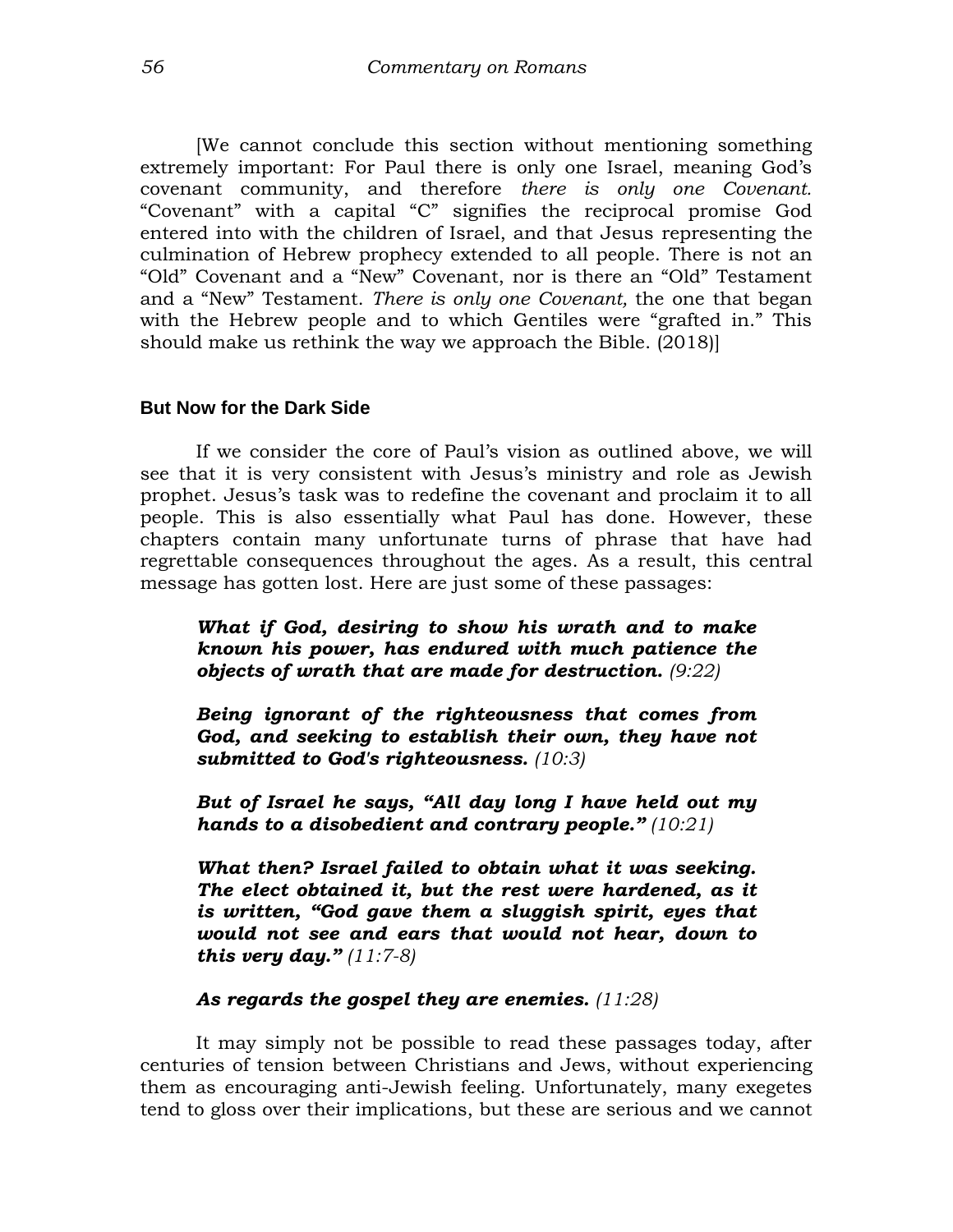#### *Romans 9-11 57*

afford to ignore them. We also need to remember that Paul's letters were occasional, written for a specific time and specific place in response to a specific situation. But once a piece of writing is designated as Holy Scripture people assume it applies to all times and places and to every situation just as originally written. The tendency to do this in any religious body of writing, including the Hebrew Bible, the New Testament, and the Qur'an, has caused tremendous damage. So I like to hope that had Paul been able to see into the future, or had he known that what he wrote would someday be called the word of God, he would have chosen a different way to express himself. Paul certainly did not know at the time that he was actually writing the Bible.

What can we make of these passages? Paul no doubt felt frustrated that his own people were not joining him in the new faith he came to proclaim. He believed his faith was a saving faith and would lead to redemption for all people. We can assume he meant what he said about feeling heartbroken on losing his own people. So no doubt Paul's human emotional reactions found their way in among his more inspired passages. This is the greatest challenge we face when reading the Bible: how to discern the human from the divine, the reaction of the moment from the timeless inspiration. It is like trying to tell the wheat from the weeds (Matthew 13:24ff). I hope the preceding commentary has shown that there is in this letter much timeless inspiration, and its record over the years has also demonstrated that. But also present is Paul the human being, who still must be considered. Fundamentalists have it easy; they don't need to consider it because for them every single word of the Bible is the literal word of God. But fundamentalists pay a tremendous price for this simplicity; or more accurately, they exact a tremendous price from the world for it, in the form of an intolerant faith that has created division and violence and has betrayed the very message Jesus and Paul so passionately hoped to pass down to us.

For this reason, an interpretation of Paul is necessary that solves these ethical problems yet also makes clear Paul's relevance for our spiritual lives.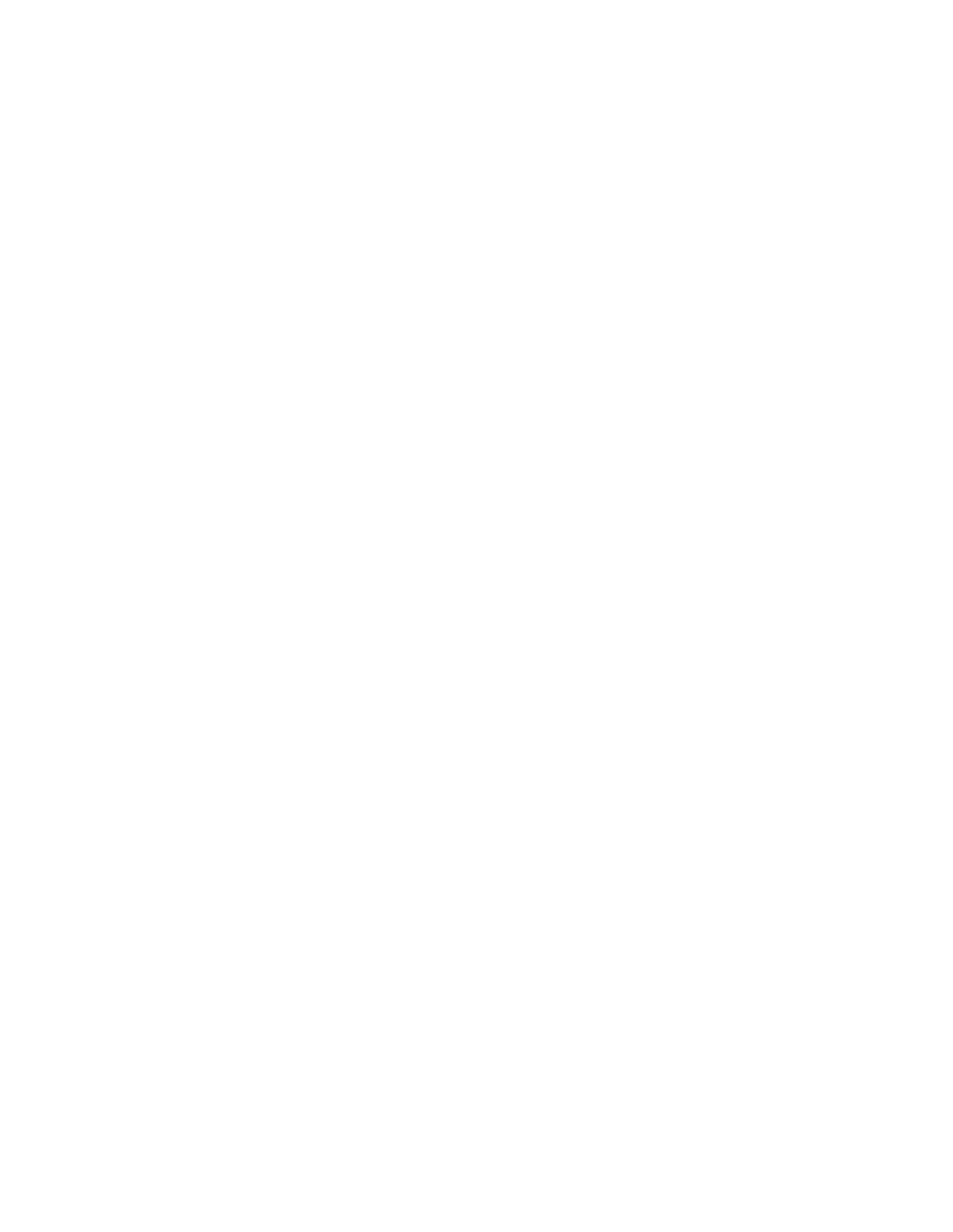# Romans 12-16

#### Romans 12

*We can see these chapters forming the third main division of an integral whole. In chapters 1-8 Paul describes the content and development of the new faith. In chapters 9-11 Paul fleshes out the implications of the first section, emphasizing the universality of the new faith and its ability to transcend the boundary that separates Jew from Gentile. Now in this section Paul applies this faith to the life of the new community.*

There is more great writing here: "Do not be conformed to this world, but be transformed by the renewing of your minds, so that you may discern what is the will of God – what is good and acceptable and perfect" (12:2). Being transformed by the new faith enables one to resist the toxic trends in society. One hopes this would also include the ability, when imbued by the love of Christ, to resist the exclusivity and intolerance resulting from narrow and literal interpretations of Paul's own words, especially when such interpretations have become the social norm.

The new community will reflect unity in diversity. Echoing 1 Corinthians 12 Paul says: "For as in one body we have many members, and not all the members have the same function, so we, who are many, are one body in Christ, and individually we are members one of another" (12:4-5). Differences are not to be feared but respected; indeed, even seen as a strength.

Next comes a summary of the new faith taking form in practice. We can hear the teachings of Jesus behind the words of Paul:

Let love be genuine; hate what is evil, hold fast to what *is good; love one another with mutual affection; outdo one another in showing honor. Do not lag in zeal, be ardent in spirit, serve the Lord. Rejoice in hope, be patient in suffering, persevere in prayer. Contribute to the needs of the saints; extend hospitality to strangers. Bless those who persecute you; bless and do not curse them. Rejoice with those who rejoice, weep with those who weep. Live in harmony with one another; do not be haughty, but associate with the lowly; do not claim to*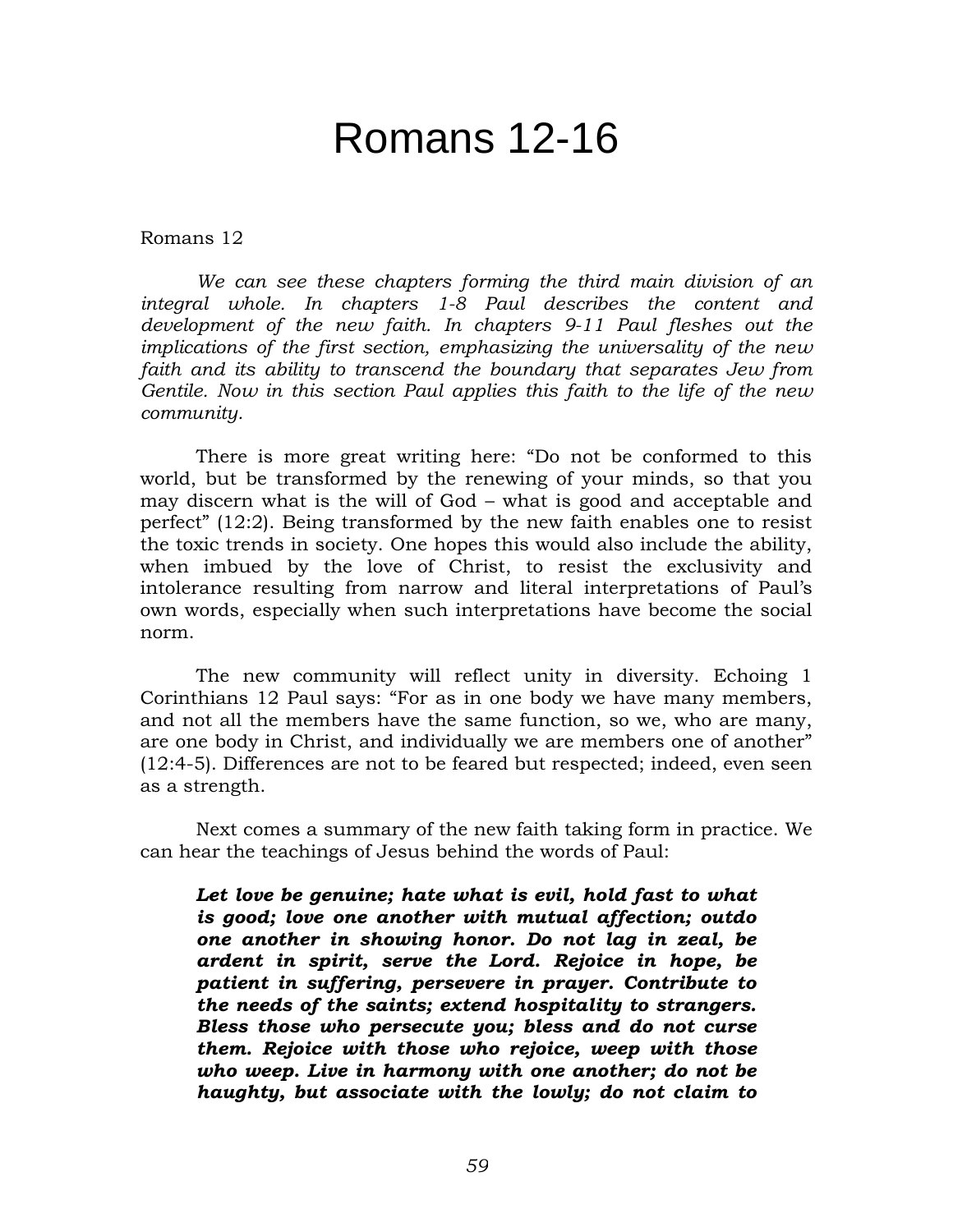*be wiser than you are. Do not repay anyone evil for evil, but take thought for what is noble in the sight of all. If it is possible, so far as it depends on you, live peaceably with all. Beloved, never avenge yourselves, but leave room for the wrath of God; for it is written, "Vengeance is mine, I will repay, says the Lord." No, "if your enemies are hungry, feed them; if they are thirsty, give them something to drink; for by doing this you will heap burning coals on their heads." Do not be overcome by evil, but overcome evil with good. (12:9-21)*

There is one view of Paul that says, with some justification, that Paul taught the death and resurrection of Jesus at the expense of Jesus's teachings. While Paul rarely quotes Jesus directly, here, as in 1 Corinthians 13, we can sense Jesus's influence. And like Jesus's exhortations in the Sermon on the Mount, Paul's advice can be followed only if one has internalized the love that Jesus expressed through his presence. Paul is asking us to live like Christ.

Romans 13

After exhorting the people to respect the governing authorities Paul continues:

*Owe no one anything, except to love one another; for the one who loves another has fulfilled the law. The commandments, "You shall not commit adultery; You shall not murder; You shall not steal; You shall not covet"; and any other commandment, are summed up in this word, "Love your neighbor as yourself." Love does no wrong to a neighbor; therefore, love is the fulfilling of the law. (13:8-10)*

Here Paul recaps the solution he found to the problem he posed in chapter 7. The commandments so hard to obey by force of will power, even the notoriously difficult "You shall not covet," can be fulfilled naturally and willingly by a heart imbued with love. "Love is the fulfilling of the law": living in faith that comes from the transformation of the heart through love, one can fulfill the law without feeling that one fights against one's own nature. [Cf. Matthew 22:37-40. (2018)]

"Let us then lay aside the works of darkness and put on the armor of light" (13:12). The spiritual struggle becomes defined less in terms of good and evil and more as light vs. darkness. Those who have difficulty observing the commandments are not necessarily evil. They lack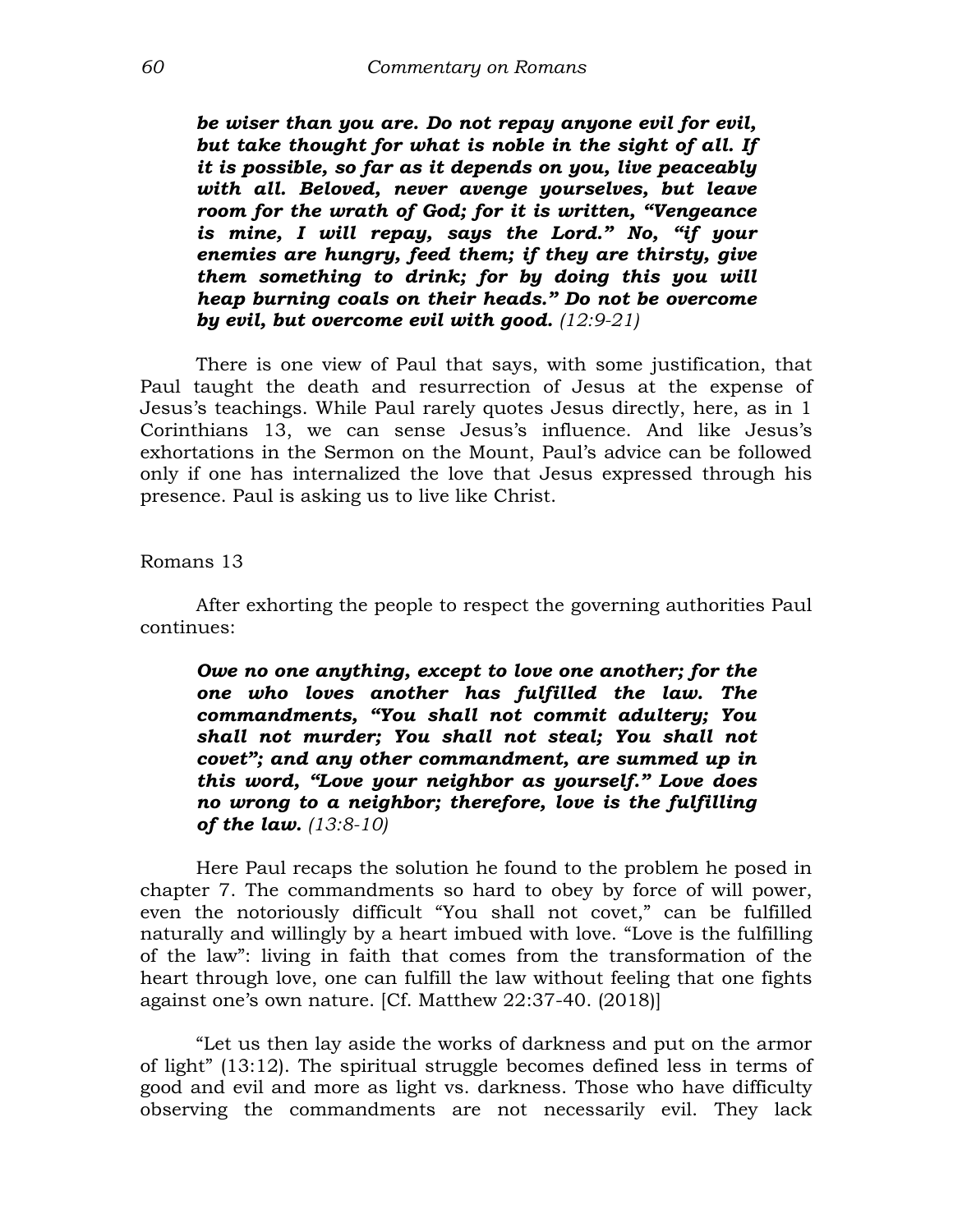sufficient awareness of the love that makes observance possible. Living in the absence of love is like searching in the absence of light. Jesus knew this when he prayed for the forgiveness of those *who did not know what they were doing.* Love is essentially *awareness,* and a metaphor for awareness is light.

#### Romans 14

Paul continues his description of the life of the faith community, composed of Jews and Gentiles alike. I love this: *"Welcome those who are weak in faith, but not for the purpose of quarreling over opinions"* (14:1). Wouldn't that be wonderful! Here is another important pronouncement:

*Some judge one day to be better than another, while others judge all days to be alike. Let all be fully convinced in their own minds. Those who observe the day, observe it in honor of the Lord. Also those who eat, eat in honor of the Lord, since they give thanks to God; while those who abstain, abstain in honor of the Lord and give thanks to God. (14:5-6)*

Jews living with the expanded understanding of covenant need not give up their Sabbath and holiday observances, the things that are important to them as Jews. Some liturgical revisions may be necessary to reflect the new understanding, but the rites themselves may be preserved.

#### *We do not live to ourselves, and we do not die to ourselves. If we live, we live to the Lord, and if we die, we die to the Lord; so then, whether we live or whether we die, we are the Lord's. (14:7-8)*

These verses became the text of a beautiful Spanish hymn that, in my work in hospice, I have sung to many people as they were dying. The hymn continues: "In sadness or in pain, in beauty or in love, whether we suffer or rejoice, we are the Lord's." We are all one in the new body of faith.

In the rest of this chapter Paul works toward reconciliation between the Jewish and Gentile segments of the community. In the incident at Antioch related in Galatians 2, where Paul clashed with Peter on sharing meals with Gentiles, Paul showed a passionate concern that traditions about food and table fellowship not become a force of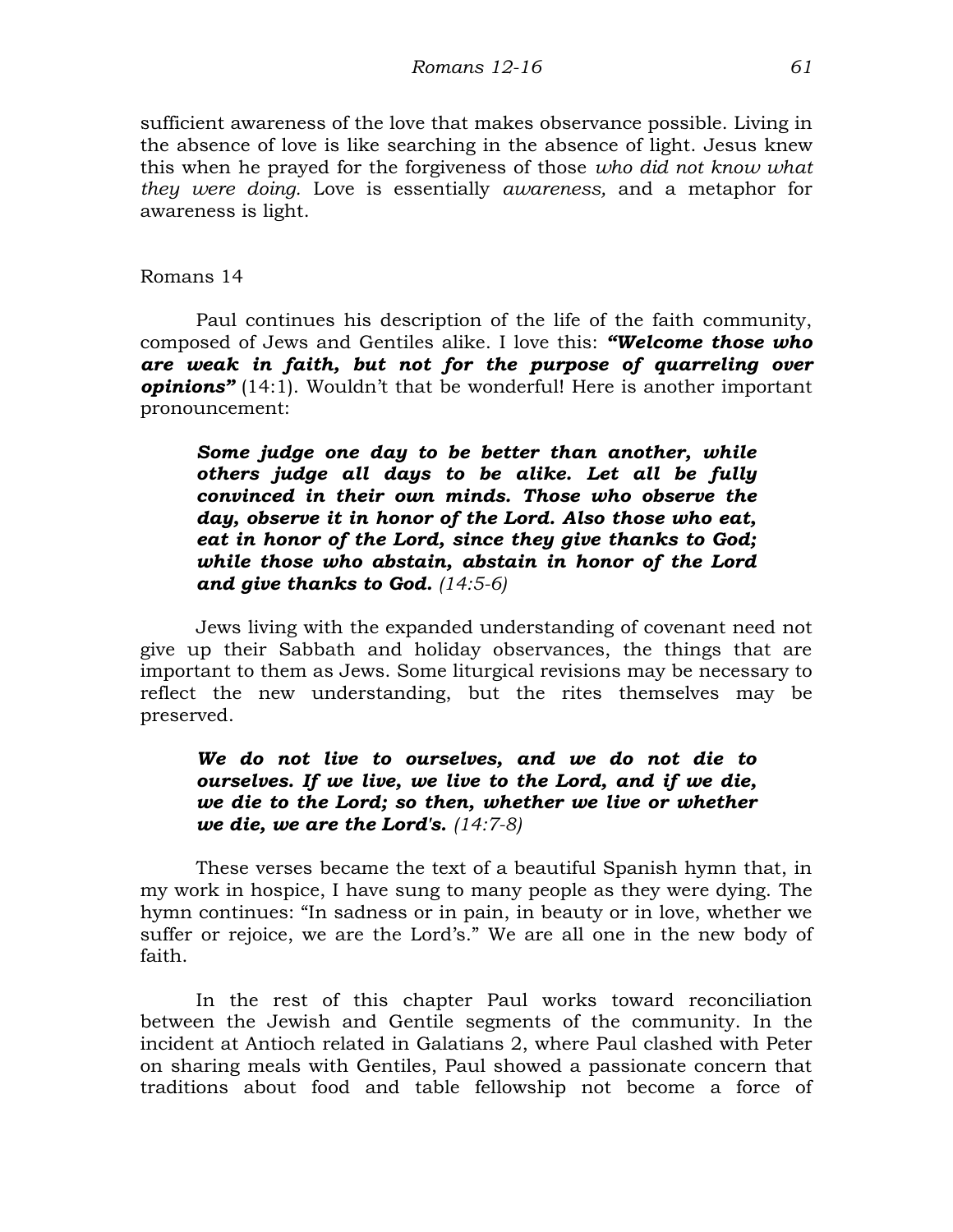separation and fragmentation of the community. Here Paul takes a gentler approach, urging each side to respect the customs of the other:

*Let us therefore no longer pass judgment on one another, but resolve instead never to put a stumbling block or hindrance in the way of another. I know and am persuaded in the Lord Jesus that nothing is unclean in itself; but it is unclean for anyone who thinks it unclean. If your brother or sister is being injured by what you eat, you are no longer walking in love. Do not let what you eat cause the ruin of one for whom Christ died. So do not let your good be spoken of as evil. For the kingdom of God is not food and drink but righteousness and peace and joy in the Holy Spirit. The one who thus serves Christ is acceptable to God and has human approval. Let us then pursue what makes for peace and for mutual upbuilding. Do not, for the sake of food, destroy the work of God. Everything is indeed clean, but it is wrong for you to make others fall by what you eat; it is good not to eat meat or drink wine or do anything that makes your brother or sister stumble. (14:13-21)*

Paul condemns neither side – those Jews who still want to observe the food laws may do so; indeed, if their conscience forbids them from violating those laws then they must keep them (v. 23). Table fellowship must bring people together, not become a source of resentment and contention.

Chapters 15-16

Paul concludes his plea for reconciliation. "Each of us must please our neighbor for the good purpose of building up the neighbor" (15:2) – That about says it all. "May the God of steadfastness and encouragement grant you to live in harmony with one another" (15:5).

The one God is the God of all, and the people need to reflect this oneness.

*Welcome one another, therefore, just as Christ has welcomed you, for the glory of God. For I tell you that Christ has become a servant of the circumcised on behalf of the truth of God in order that he might confirm the promises given to the patriarchs, and in order that the Gentiles might glorify God for his mercy.*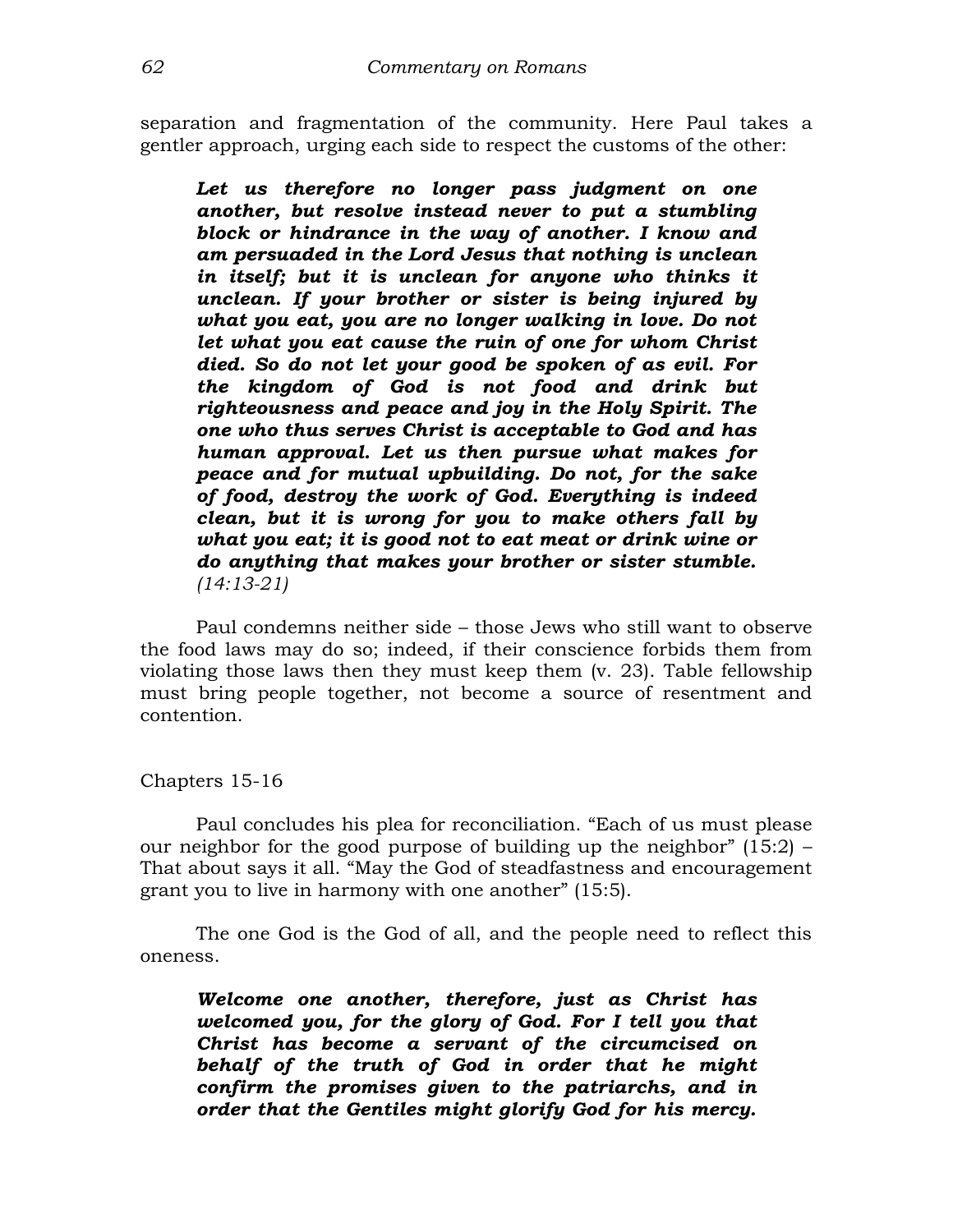*As it is written, "Therefore I will confess you among the Gentiles, and sing praises to your name"; and again he says, "Rejoice, O Gentiles, with his people"; and again, "Praise the Lord, all you Gentiles, and let all the peoples praise him." (15:7-11)*

There is a bit of a play on words here: in the Hebrew Bible, the word here rendered "Gentiles" literally means "nations." Israel too was a "nation" in this sense. But as the word became applied to "the nations of the earth," it later also took on the meaning of "Gentiles." Gentiles and Jews now join together in praising God.

After informing his correspondents of his travel plans, followed by a list of greetings to a number of people in Rome (which, if nothing else, shows us how active women were in the church), Paul once again presses for a united community: "I urge you, brothers and sisters, to keep an eye on those who cause dissensions and offenses, in opposition to the teaching that you have learned; avoid them" (16:17). He ends his letter with praise to God, who has granted "the revelation of the mystery that was kept secret for long ages but is now disclosed, and through the prophetic writings is made known to all the Gentiles" (16:25-26). Now in fulfillment of the mission of Christ, all the people of the earth will attain the knowledge of God revealed in the writings of the Hebrew prophets. *Christianity is not a new faith formed over and against Judaism. Rather, Jewish prophecy has expanded to become one faith encompassing all.* "For my house shall be called a house of prayer for all peoples" (Isaiah 56:7).

The "New Perspective" has criticized traditional ways of reading Romans for splitting off the first eight chapters from the rest of the letter as if they were two separate documents on two different themes. This is correct. Those who see Paul's Letter to the Romans as one complete piece, rather than one section on justification followed by another on communal relations, are right. But the unifying theme is not simply Paul's mission to the Gentiles, though that indeed is present. The principal connector is *faith itself:* a faith that grows through the transformation of the heart by Christlike love (Part 1), that has the power to dissolve the barriers separating Jews and Gentiles (Part 2), and that enriches the life of the community (Part 3). If we see faith as the unifier, then every chapter of the letter makes sense and has its place within the whole.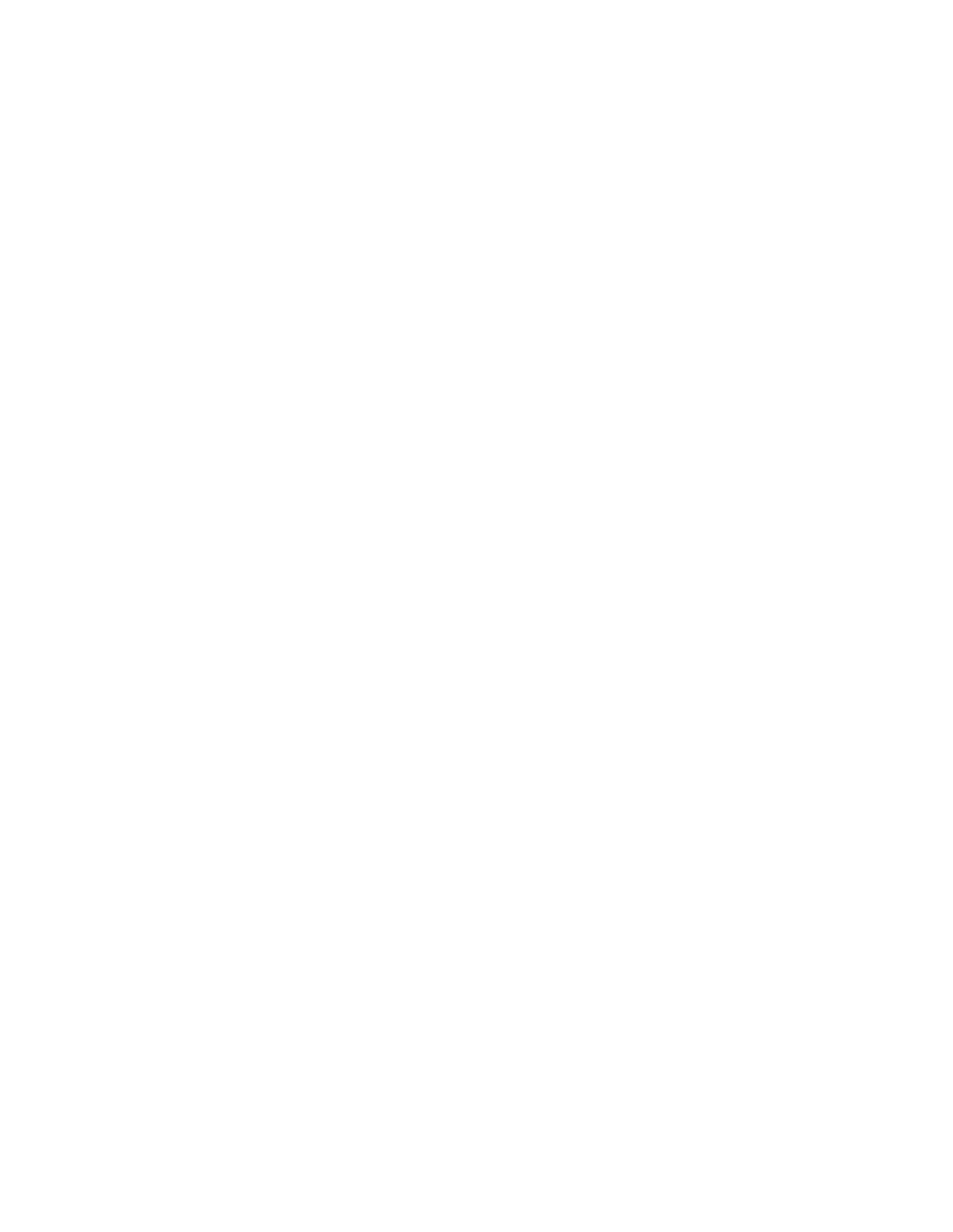# Conclusion:

# Proposing "A Different Perspective"

Paul's Letter to the Romans is notoriously difficult to understand, and as I mentioned at the outset, two thousand years later scholars are still arguing about what Paul meant and even proposing contradictory opinions. After being exposed to a number of these, I had to suspend them for just a while and let myself "get into" the book and allow it to speak to me. It is immensely difficult to come to a work as well known and thoroughly discussed as Romans without any preconceptions.

I would like to consider two ways of looking at Romans and then propose a third. In doing so I realize the issues are vast, and volumes would be needed to do full justice to them. Indeed, volumes have been written and are still being written. My aim is only to sketch an outline of why I find previous perspectives wanting and the need I see for a different one, not necessarily "instead of" but "in addition to."

## **1. The "Old Perspective"**

The terms "Old Perspective" and "New Perspective" in referring to Pauline studies were coined by the Bible scholar James D. G. Dunn. The "Old Perspective" historically refers to Paul's work as interpreted by Martin Luther and subsequently by the Protestant Reformers. Within this approach the key issue at stake is how the individual attains salvation. Paul considers and rejects the (assumed) Jewish way, which is based on "works of the law." In its place he substitutes faith in Jesus Christ alone.

The Lutheran view, variants of which were adopted by most Protestants, considers Judaism a "legalistic" religion. This means it is based on the belief that we can merit salvation through our own efforts; specifically, by obeying the law and doing good works. This attitude only makes us arrogant and leads to boasting: we take credit for our supposed (and often imaginary) accomplishments and feel unjustifiably good about ourselves. Protestants call this "works righteousness." But it is all self-deception, because "There is no one who is righteous, not even one" (3:10). We are wretched sinful beings who can do nothing good on our own and who deserve condemnation, yet we fancy ourselves good.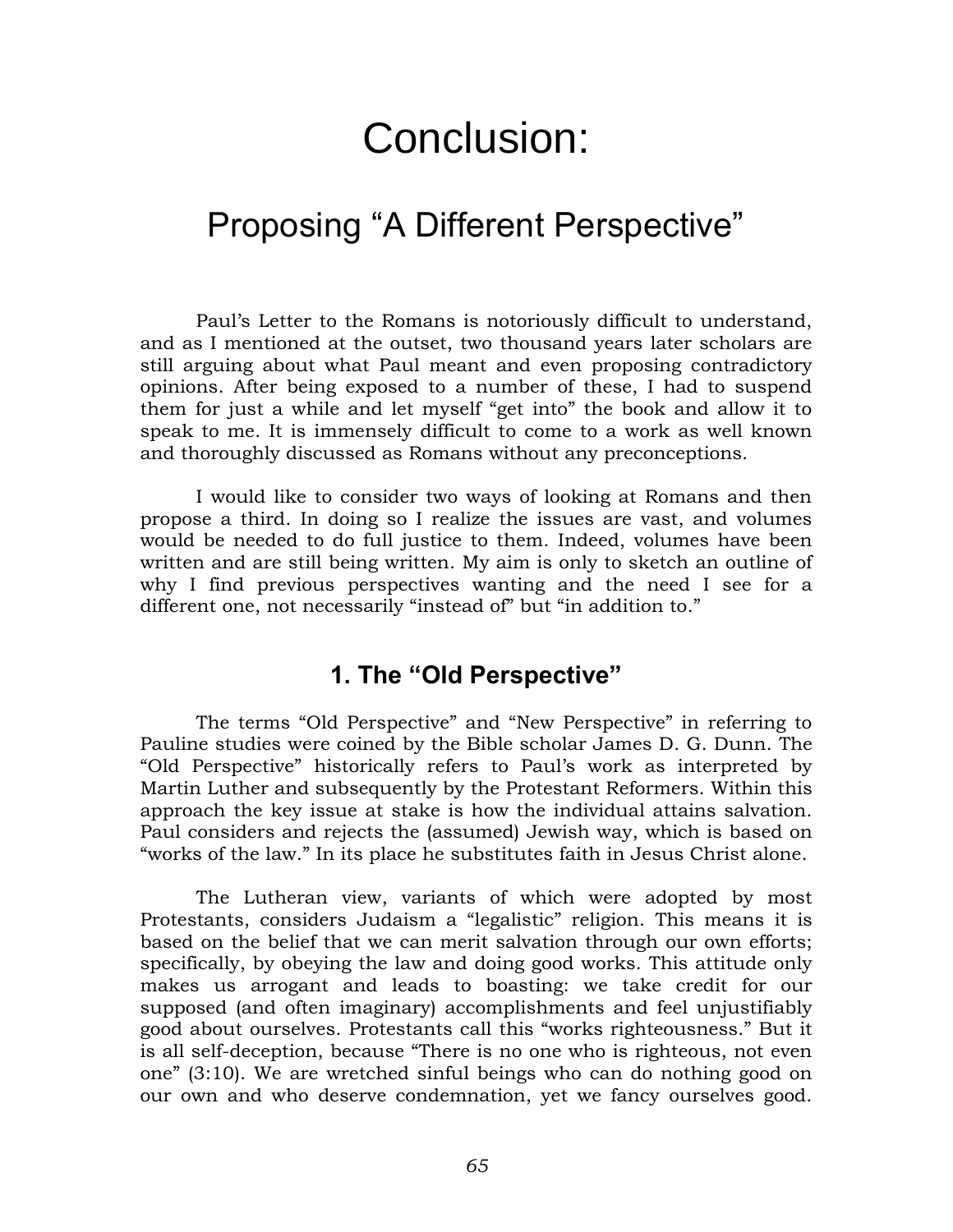Such is the Jewish conceit. In fact, the more we try to make ourselves good, the harder we fail. Sin even uses the law as its instrument (7:8): by telling us what is forbidden, it increases our temptation and leads us to sin even more. Once we confront our inability to attain righteousness through our own efforts, we will see that the law only leads us into sin. The only way out is through faith. "Faith" means accepting Jesus Christ as Lord, God, and Savior, and through this faith we are "justified." We attain the status of righteousness in a way the law can never accomplish, because the righteousness of Christ, who paid with his blood on the cross for all our sins, is imputed to us. We are justified in this way by faith alone: "There is therefore now no condemnation for those who are in Christ Jesus" (8:1). Being "in Christ Jesus" is taken to mean having faith in him, believing in him, trusting in him. In this way we are saved.

#### **Criticism of the Old Perspective**

This classic Protestant view of Paul was and still is very influential. It is difficult to read Paul even today without being influenced by it, especially since most translations seem geared to it. Nevertheless, it is based on a number of misconceptions.

Research on first century Judaism has called into question the picture of Judaism on which much of the classic view is based. The pioneer in this field was E. P. Sanders in his work *Paul and Palestinian Judaism.* Sanders pointed out that Jews do not "earn salvation" by keeping the law or lose it if they don't. The law or *torah* is the mark of one's already being included in the covenant, which is based on God's grace. Judaism already has a mechanism for atonement and forgiveness, so one is never left in despair if one fails to keep all of the law. Luther's portrayal of Judaism through the eyes of Paul is a distortion resulting from Luther's projection of his dispute with the Catholic Church onto Paul's conflict with traditional Judaism.

Sanders is essentially correct, and I would go even further. Traditional Protestants have maligned Judaism, calling it "legalism" and a religion of "salvation through works." Christian defenders of Judaism say no, in Judaism one does not earn salvation through works but is saved through the grace of God. To Jewish ears the entire discussion sounds bizarre. Judaism does not fixate on salvation and the afterlife as much of Christianity does. There is no sharp dichotomy between the everlasting joy of heaven and the endless pain of hell. One keeps the laws not in order to earn salvation but because God commanded them. The laws and observances signify the Jews' everlasting covenant with God, and it is for the love of God that Jews follow them. Jews who fail to observe these ordinances are still Jews. They do not lose their "salvation"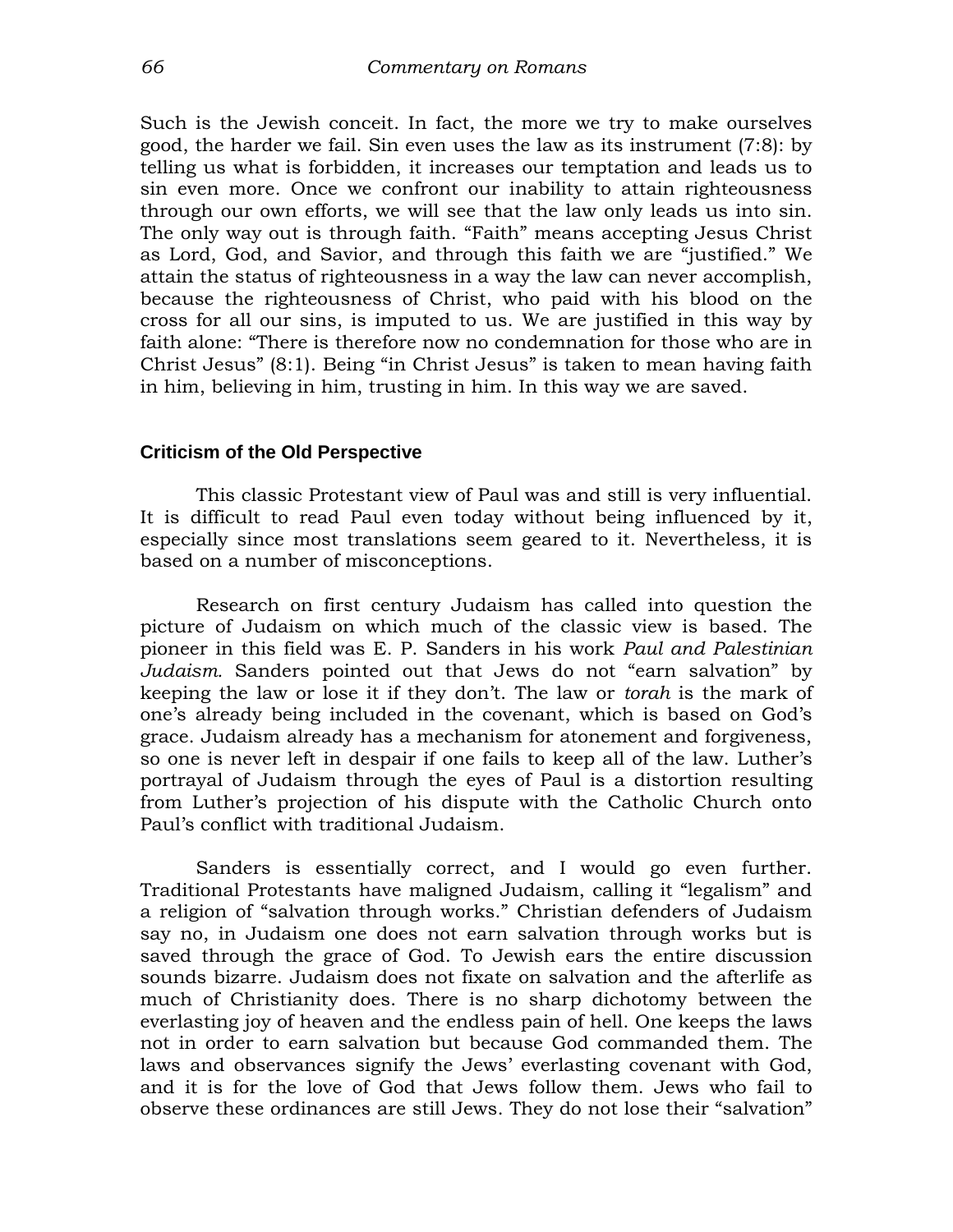and they do not go to hell. In Judaism, "salvation" does not signify the individual's destiny after death, but rather deliverance of the Jewish people from the suffering they have experienced in every generation.

This disconnect between Jewish and Christian use of the same language brings us up against a significant development within Christianity. Jesus was a Jew; he identified as a Jew and he taught as a Jew. His message was to distill the essence of the *torah* as a command to love God and our fellow human beings: "In everything do to others as you would have them do to you; for this is the law and the prophets" (Matthew 7:12). Jesus was not primarily concerned about how one procures one's eternal salvation. Such concerns are purely selfinterested. Jesus wanted to draw people out of their own self-interest with a love that calls them to something greater than the self.

(It is worth noting that the Jewish sage Hillel taught something very similar. When asked to describe Judaism "while standing on one foot" he said: "What is hateful to you, do not do to your neighbor; all the rest is commentary." There is nothing in that essential description about how to get to heaven when you die.)

Shortly after Jesus's death the message changed. It became less about the teachings of Jesus and more about the resurrection of Christ. It became less about practicing the universal and nondiscriminatory love that Jesus taught and more about attaining individual salvation. Not that love was always missing; it just took a back seat to soteriology, and that emphasis has persisted to this day. It is true that Paul frequently exhorts the members of his communities to love one another, but this is the love of one's neighbor, the members of one's own group. What becomes less prominent than it was with Jesus is the conscious striving towards the love of the stranger, of the outsider, those who do not belong to one's ethnic group or even to one's community of faith. As Christianity developed and became itself a new kind of "group," concern about salvation came to occupy the central position that this "groupless" love once had in the ministry of Jesus. To see this more clearly, consider that if you were to encounter an evangelist in the street who wanted to test whether or not you were truly a Christian, the first question you'd hear would not likely be "Do you love?" but "Are you saved?"

The major disagreements between Catholics, Lutherans, and Calvinists centered on this – how to assure one's own salvation after one dies – and the stakes were considered so high that it was even worth going to war. So in the name of the Prince of Peace we witnessed the French wars of religion, the Schmalkaldic War in the Holy Roman Empire, and the devastating Thirty Years' War, fought between groups who detested each other's programs for salvation and who believed the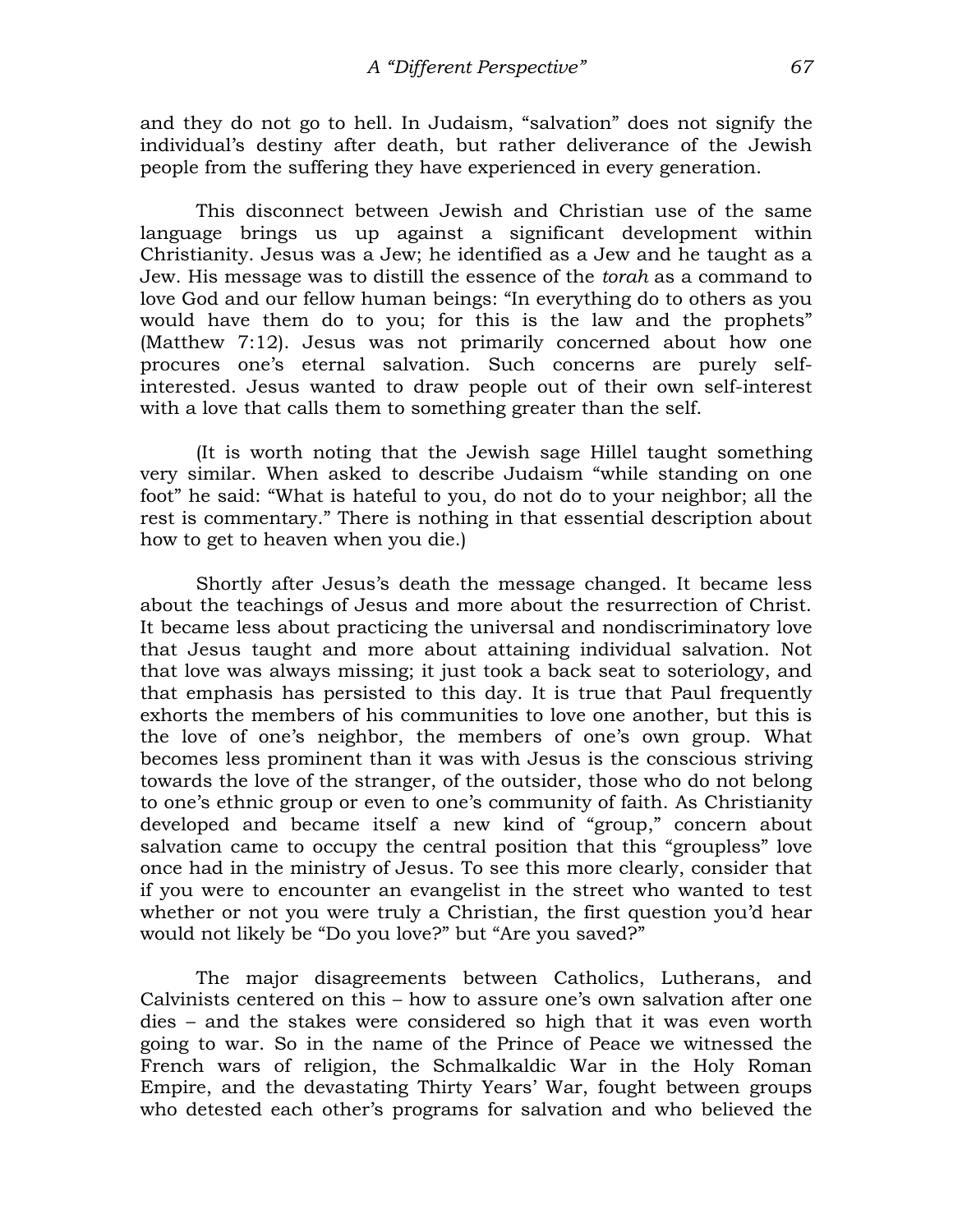others were leading their followers down the road to hell. And those wars were just for starters.

If nothing else, these historical consequences should be sufficient evidence of the egotism of the personal quest for a happy fate after death. Jesus did not come so that we might be more concerned about ourselves, more fearful about what is going to happen to *me.* In the true spirit of Christ we should care only about serving one another, not even giving thought to whether we are saved or damned – and that, in fact, is what will save us. If we are in the love Christ showed us, what else is there to care about? Yet we place more weight – and worse, we think God does also – on what a person believes than on the kind of person one is. That is the legacy of "faith alone." It makes it impossible to view as equals those whose beliefs are different, even if they happen to be much better people than we are.

Jesus came to teach us how to love, not to terrify us with threats of unceasing pain or to tempt us to dehumanize others who may even conform more closely to the love of Christ but who just happen to believe differently. What would Jesus, who said "No one has greater love than this, to lay down one's life for one's friends" (John 15:13), think of a religion established in his name whose primary concern is to procure one's own personal salvation?

#### **On Justification**

We mentioned earlier that a critical factor determining whether our path will be a healing one is what we mean by *faith.* In the Old Perspective faith is understood essentially as the *belief* in, or acceptance of, Jesus Christ as Lord, God, and Savior, with a trust in God growing as a result. Through this belief one is "justified," that is, accounted righteous, and one's sins are considered as paid, washed away. How is one brought to righteousness simply by believing? It is not our own righteousness that does it but the righteousness of Christ, which is imputed to us as though it were our own.

The problem with this doctrine is obvious and well known. History has proven over and over again that belief alone, even with a trust in the God in whom one believes, does not make one righteous. We have mentioned the numerous wars fought in the name of religion. We could also mention corruption in the churches, as well as countless sins committed in spite of their belief by those who believe. In what meaningful sense, then, can this faith be said to "justify" anyone?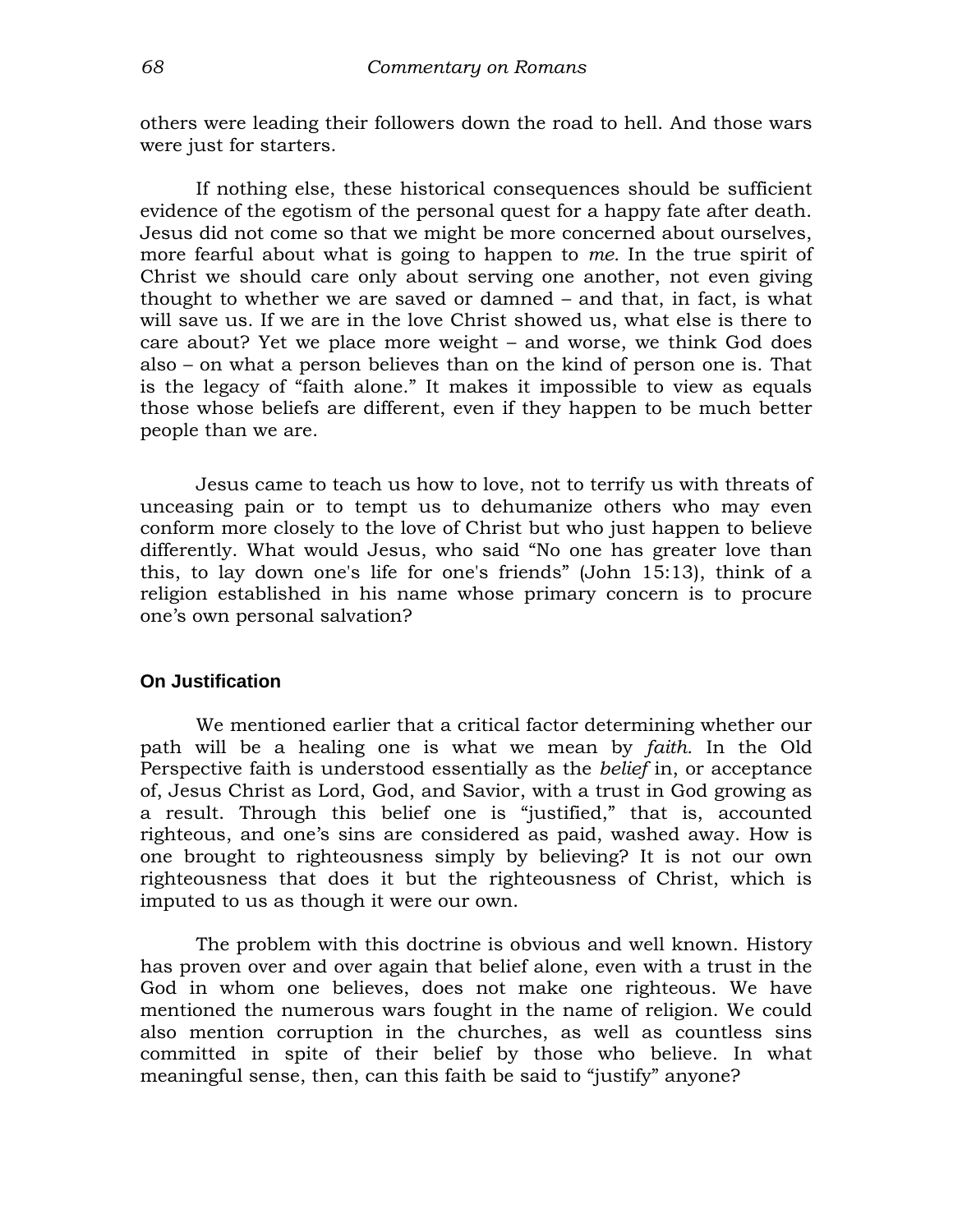Of course answers are given. One is that true faith is known by its fruits. However, not all believers produce good fruits. If one doubts the faith of such believers because their works are bad, then works, not faith, become the criterion of righteousness. Another answer is that Jesus paid for all sins, past and future. What, then, is to keep one from sinning in the future and thinking there will be no consequences, since the debt has already been paid?

If we dig deeper into the doctrine, more problems arise. At the foundation of justification by faith in the traditional sense we find the doctrine of substitutionary atonement, and the specific form of it known as "penal substitution." Jesus took the punishment we all deserve, to satisfy God's justice and to spare us from God's wrath. He took our sins upon himself, and imputed to us his righteousness so that we could be spared his fate.

The problems with this idea are legion. We will outline only a few.

First, there is the obvious difficulty of inflicting someone else's punishment on an innocent victim, especially a punishment so sadistic. One answer given is that since Jesus is God, it is really God taking the punishment upon Himself. If that is the case, then why is the punishment even necessary? The debt is owed to God, and the owner of a debt who has forgiven that debt forgets it; he does not pay it back to himself. The debt is simply canceled.

If God wished to spare human beings the punishment we deserve, why not forgive the way Christ asked us to forgive, and let it go? Can divine forgiveness be any less than human forgiveness? Can God refuse to do the very thing God requires us to do? The answer usually given is that God's justice must be satisfied. But we humans are asked to forgive in spite of justice, and for the sake of love – is God's love any less than our own? God is the author of justice, and can overrule justice in favor of love if that is truly God's purpose. However, if justice is such that even God must answer to it, then there is something higher than God, and so God would not really be God. But there is no justice higher than God's will. After all Paul himself tells us, "Is there injustice on God's part? By no means! For he says to Moses, 'I will have mercy on whom I have mercy, and I will have compassion on whom I have compassion'" (Romans 9:14-15).

And even if "all have sinned and fall short of the glory of God" (Romans 3:23), is it really true that we all deserve to be crucified? There are surely many people whose good deeds outweigh their bad, and even of the others there are many who certainly do not deserve the torturous fate that Christ endured. I work in a nursing home with many frail and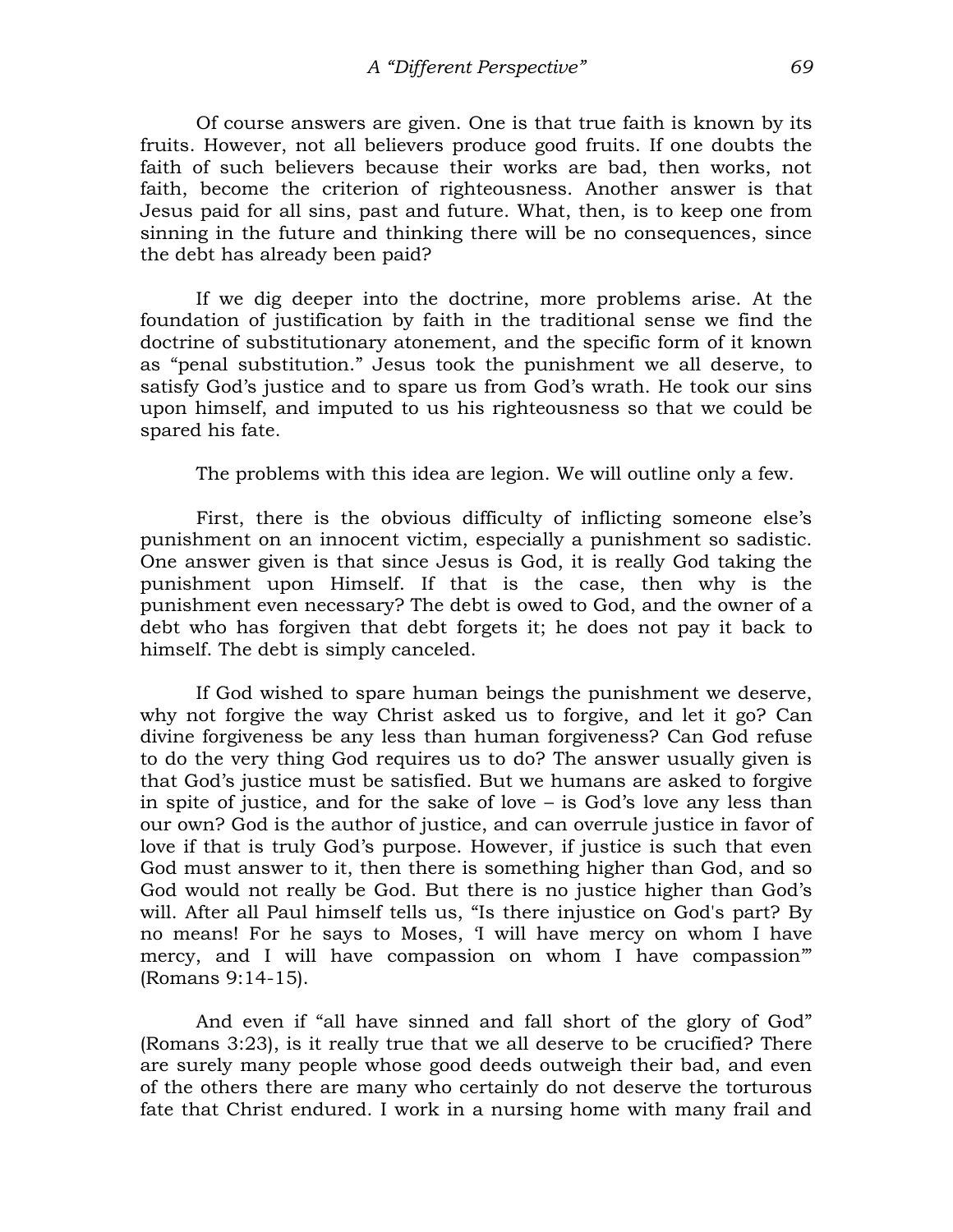gentle people who could not harm anyone. Imperfect though they may be, do they collectively deserve to be crucified? Yet this is exactly what the doctrines of "total depravity" and substitutionary atonement imply. It would seem that the God of the Protestant Reformers hates the human race so much that were it not for the generous self-sacrificial act of Christ, this God would crucify us all and send us to hell forever. Conventional wisdom often tells us the God of the "Old Testament" is a God of wrath while the New Testament God is a God of love. Penal substitution completely reverses this "conventional wisdom." *The God of the Hebrew Bible forbade Abraham from sacrificing his innocent son.* The New Testament God inflicts a bloody, agonizing, punishing death on His own innocent son. Such is the understanding of divine justice that ultimately it was not the Jews who killed Christ, it was not the Romans – it was God Himself!

The imputation of righteousness, were it even possible, does not actually make one righteous. Justification is not transformation. It is unconditional acceptance of everything we do. For the believing Christian all sins, past, present, and future, are forgiven because Jesus already paid for them. So why worry anymore about sinning? The moral problem is obvious. Of course one may object that this is not the intent of the theology, but please consider: often throughout history Christians have felt a license to mistreat others who were not of the faith. Damnation is only the first step toward dehumanization.

Substitutionary atonement, penal substitution, justification by belief in Christ, are all ideas that came from another time with another set of values. They need to be reexamined especially in the light of Christ himself, what he taught us and what he stood for.

## 2. The "New Perspective"

As biblical scholarship began to reveal errors in the orthodox view, over the past few decades a "new" way of looking at Paul's writings and theology has arisen. In the early sixties the scholar and theologian Krister Stendahl, perhaps best thought of as foreshadowing the "New Perspective," set things into motion with an influential article, "The Apostle Paul and the Introspective Conscience of the West," a viewpoint he expanded later in *Paul Among Jews and Gentiles* (Philadelphia: Fortress Press, 1976)*.* Stendahl maintains that what Romans really is all about is not the struggle for faith or the perils of a troubled conscience but rather the mission to bring the gospel to the Gentiles. Romans 9-11 is not an appendix to Romans 1-8; it's precisely the opposite. The letter's "center of gravity" is chapters 9-11, to which chapters 1-8 are a "preface."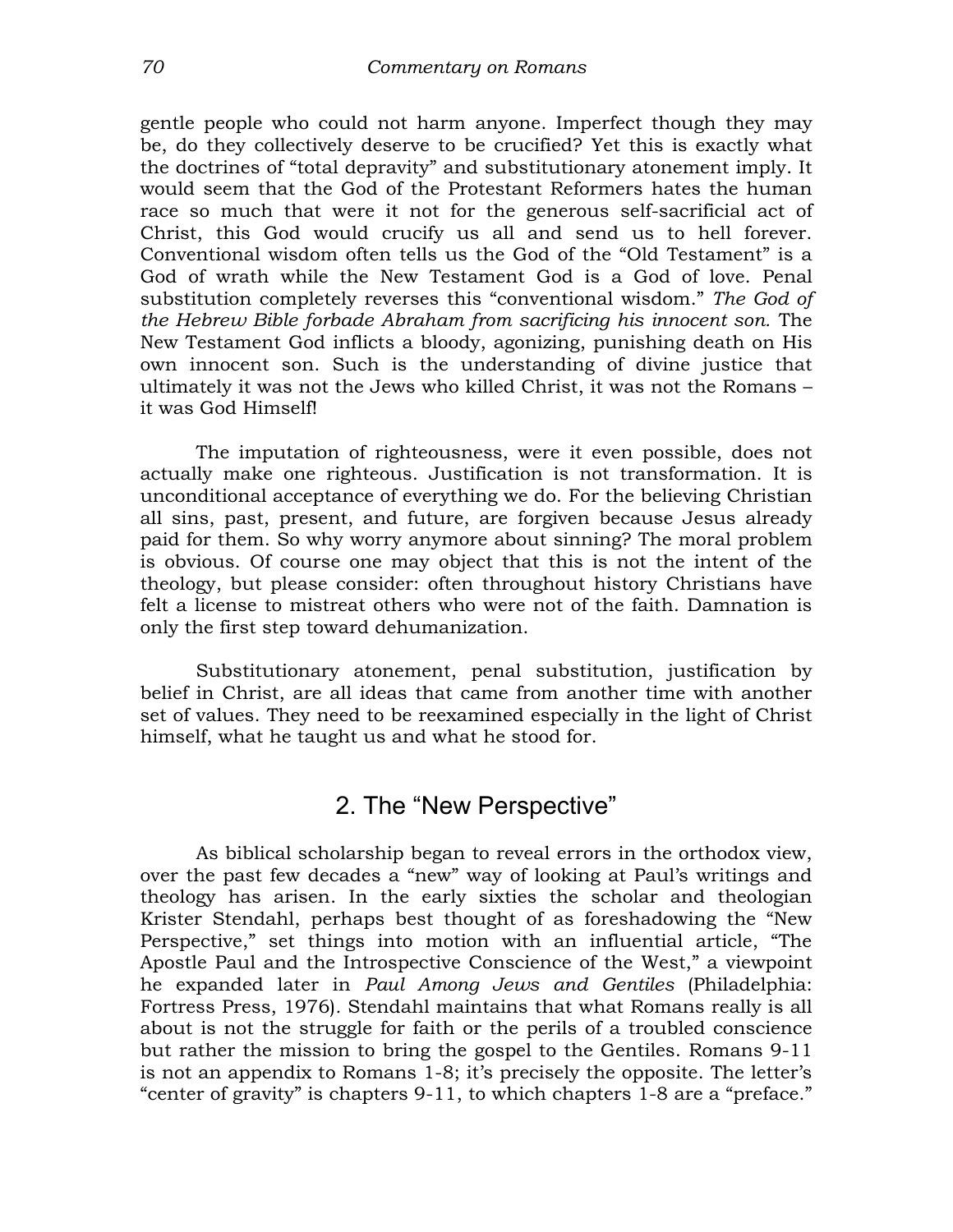Paul began with his mission to the Gentiles; in the opening chapters he establishes a basis for it by defining a faith equally accessible to both.

Stendahl believes our interpretation of Paul is nowhere more in error than in our understanding of Romans 7. We read that chapter projecting onto it our own personal struggles with faith and conscience: "For I do not do the good I want, but the evil I do not want is what I do" (7:19). But, Stendahl says, Paul had no conflicts of conscience. On the contrary, he felt perfectly assured of his own righteousness under the law and even boasted about it: "If anyone else has reason to be confident in the flesh, I have more: circumcised on the eighth day, a member of the people of Israel, of the tribe of Benjamin, a Hebrew born of Hebrews; as to the law, a Pharisee; as to zeal, a persecutor of the church; as to righteousness under the law, blameless." (Philippians 3:4-6).

Stendahl goes on to observe that in the rest of his letters Paul generally does not exhibit a contrite spirit but on the contrary is usually quite proud of his accomplishments. The concerns of a later age, beginning with the conflicted conscience of Augustine as expressed in his *Confessions* and continuing with guilt-ridden Martin Luther chafing under the Catholic system of penance, were superimposed onto Paul's writing. But Paul was not preoccupied with any of that. Paul's interest was in winning the Gentiles for the new church. So what Paul really says is that the law is good, that he has fulfilled the law, but that the law no longer defines the covenant people. It is now based on faith in the resurrected Lord Jesus Christ, a faith open to Gentiles and Jews equally.

Other writers picked up these themes and developed them further. As they rightly insist, there is no one "New Perspective" on Paul, since they differ with each other on many issues. Yet one pervasive theme is the emphasis that Paul's greatest priority, especially in Romans, is the inclusion of the Gentiles into the covenant community, and therefore everything else is secondary.

N.T. Wright, an influential New Perspective scholar, sees Paul's idea of justification tied inextricably to the incorporation of the Gentiles into the new Israel. Wright insists one must understand justification within the context of both the covenant and of Paul's eschatology. In the coming new age, the age of the final resurrection, God will be recognized as the ruler of all without distinction. But to participate in the resurrection one must become part of the covenant community. One does this by faith, through confessing one's belief in Jesus Christ as Lord (Romans 10:9). This is what it means to be "justified": it is to be declared and known as a member of the covenant community.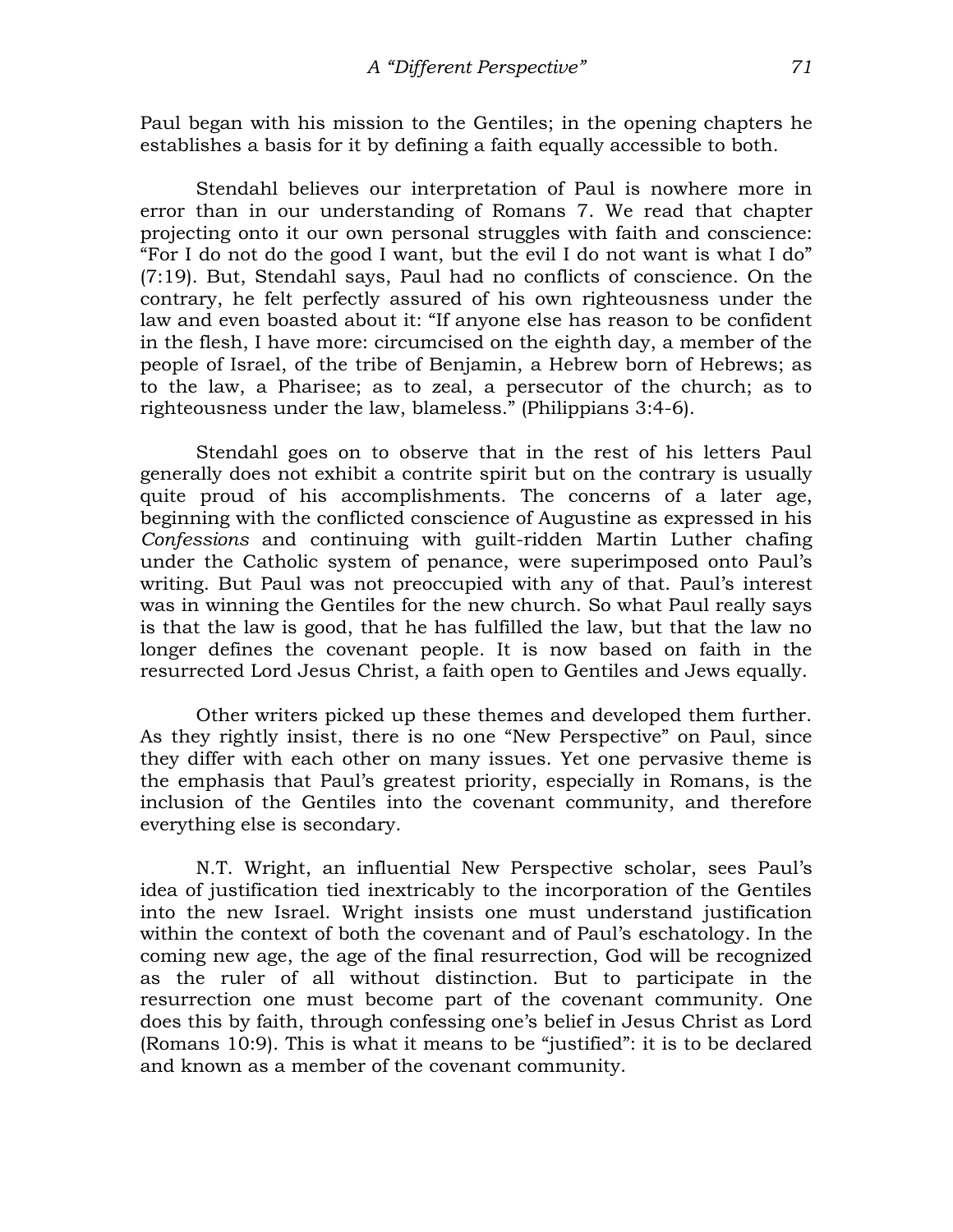Wright emphasizes that "Justification" is "law court language"; it means acquitted, forgiven, vindicated. The eschatological event has traditionally been seen as a final judgment, a trial through which the world will at last be "put to rights." This new age is anticipated right now in the new community of the people of God, no longer defined by ethnic descent but by faith. God's faithfulness to the covenant consists in establishing this new creation, and those baptized into Christ are part of it now, in advance of its full realization.

Wright's view is similar to the classical one in holding that faith in Jesus Christ is what makes one "justified," or reckoned as righteous. Only the way it works is different. Instead of viewing the process in terms of God's grace working through faith to replace a legalistic religion based on earning one's salvation through good works, Wright sees it eschatologically, as anticipating the final verdict in the divine law court. While the classical view sees justification as the imputation to sinners of the surplus of Jesus's own merit, Wright sees it as a declaration of acquittal, which the court applies regardless of what the defendant may have done or will do in the future. The faith community consists of those in whom the new age has already been actualized. To be justified by faith means to be *identified* as a member of that community. The doctrine of justification is not about how one comes to faith or gets converted. It is about how one can tell who does and who does not belong to the people of God.

This brief summary does not even begin to cover the spectrum of views included in the "New Perspective," but hopefully is enough to highlight some basic principles that will become important in the critique and in the conclusion to follow.

#### **Criticism of the New Perspective: Stendahl**

Clearly I cannot go into the nuances of all the differences between the various New Perspective writers. The present concern is the general de-emphasis of the individual spiritual struggle in Paul in favor of his mission to proselytize the Gentiles. Both Stendahl and Wright are examples of this trend. Without question, Paul's mission to the Gentiles is central to his theology. However, not only do we give up a lot when we subordinate everything else to it, we also have to read the biblical text selectively – which is exactly what New Perspective writers warn us not to do.

I am willing to concede Stendahl's point that Paul may not have been a master of introspection. This is not Dostoyevsky writing *Notes from the Underground.* There was no psychology or psychoanalysis back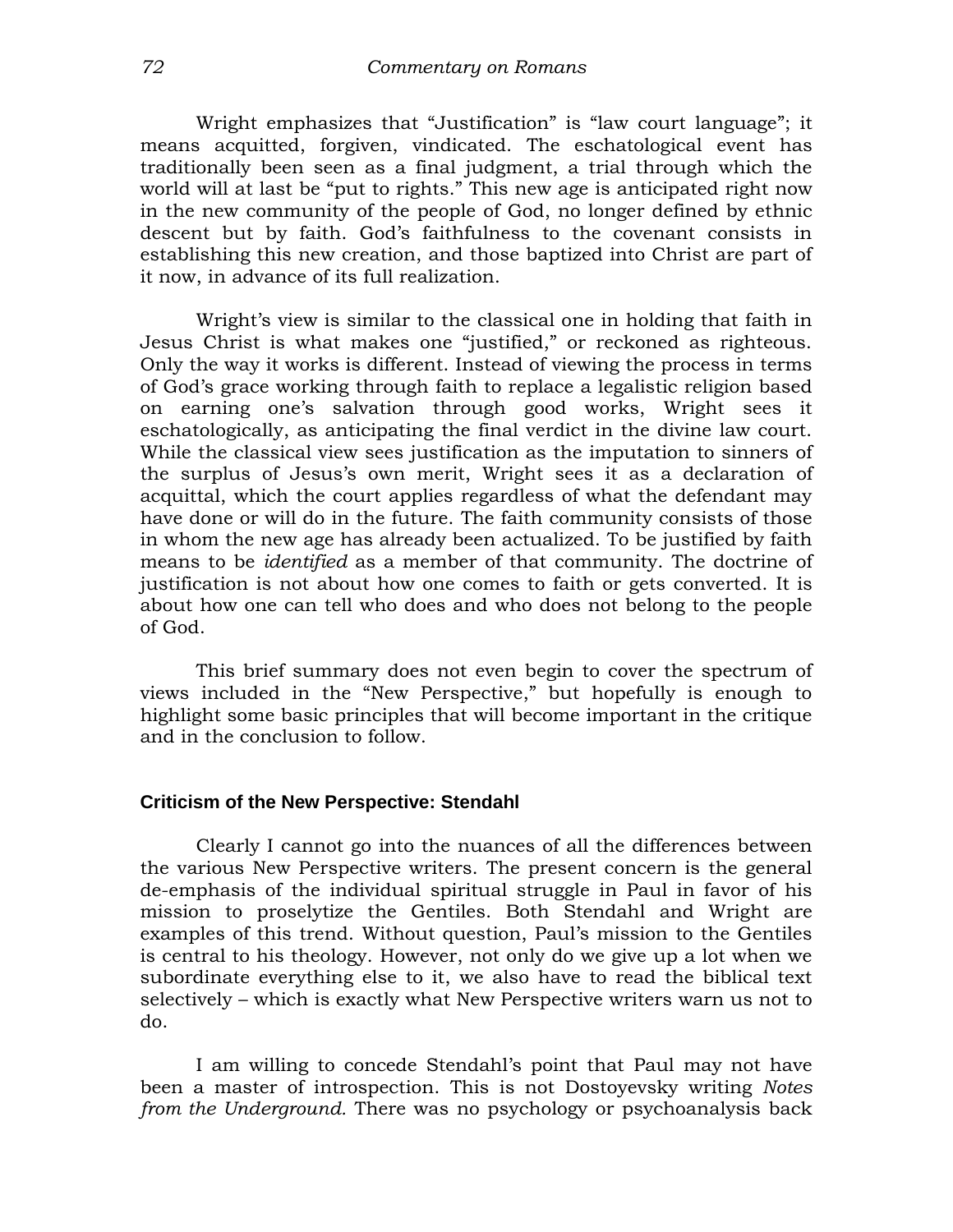in the first century. But there was concern about sin. Why else would Jesus have preached so often about forgiveness, even counseling us to ask God for forgiveness in our daily prayers? Even the Hebrew Bible speaks of sin offerings and the unceasing need for atonement. People wanted to be right with God.

The New Perspective tradition downplays this theme. While arguing persuasively for the restoration of chapters 9-11 to their rightful place as an integral part, indeed the centerpiece of the letter, it bleeds too much of the energy out of chapters 1-8. In particular, there is a tendency to trivialize chapter 7 and to downplay the impact of its very strong language.

*While we were living in the flesh, our sinful passions, aroused by the law, were at work in our members to bear fruit for death. (7:5)*

*I was once alive apart from the law, but when the commandment came, sin revived and I died, and the very commandment that promised life proved to be death to me. (7:9-10)*

*I do not understand my own actions. For I do not do what I want, but I do the very thing I hate. (7:15)*

*Wretched man that I am! Who will rescue me from this body of death? (7:24)*

Stendahl reduces all of this to "the rather trivial observation that every man knows that there is a difference between what he ought to do and what he does" *(Paul Among Jews and Gentiles* [Fortress, 1976], p. 93). "Wretched man that I am! Who will rescue me from this body of death?" This is trivial?

Is this just Paul the master of rhetoric striking poses, engaging in melodrama for the sake of enticing his Gentile converts? Or is there a reason these words have spoken to people's souls across generations? Can it be pure happenstance that this text has captured the feelings of so many in their efforts to find faith, comforting them with the knowledge that a figure as great as Paul understood their trials? I have yet to find in any New Perspective writer an exposition of this text that does justice to its power.

Stendahl handles it this way: he focuses on 7:16-17, "Now if I do what I do not want... it is no longer I that do it, but sin that dwells within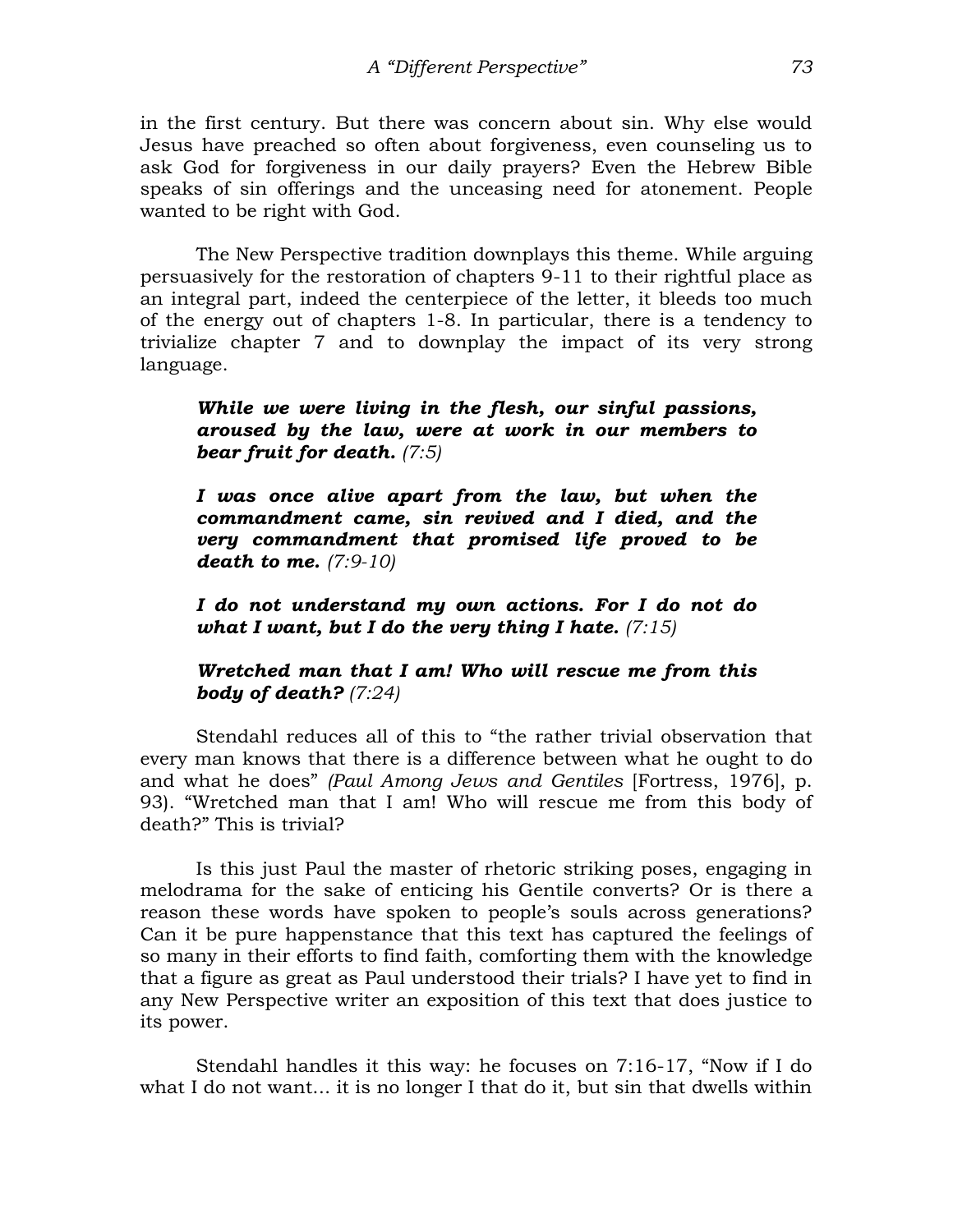me." Stendahl takes this to mean that Paul is exonerating himself! "It's not my fault," Stendahl would have Paul say, "sin made me do it." Thus Paul has no problem with his conscience; he can blame his actions on something outside himself, on "sin." The plain meaning of the text, however, would seem to suggest precisely the opposite. In recognizing the power of sin, Paul has not found cause for relief. On the contrary, he becomes aware of impulses within him that defeat the intent of the law and thwart his desire to do God's will. This is not a source of relief but of anguish. Paul himself tells us all this:

*So I find it to be a law that when I want to do what is good, evil lies close at hand. For I delight in the law of God in my inmost self, but I see in my members another law at war with the law of my mind, making me captive to the law of sin that dwells in my members. Wretched man that I am! Who will rescue me from this body of death? (7:21-24)*

There has been much speculation as to the source of this "other law," but Paul tells us where it comes from: it dwells in his members. That is the "law of sin," the self-interested human impulses that act contrary to love. Finding such meaning in this text would hardly seem to be bending it out of shape.

Stendahl points to the boasting Paul of other letters (and especially Philippians 3:6) to show that Paul could not have experienced the doubts and struggles Romans 7 appears to record. This is hardly convincing, since it is by now a commonplace that those who are least secure boast the most. There has been much debate about whether the "I" in Romans 7 is Paul speaking for himself or Paul writing rhetorically. It doesn't matter. Even if Paul's "I" is some generic everyman, his exposition of the spiritual struggle that many do experience loses none of its power.

At the end of his article Stendahl does attempt to tackle the rest of chapter 7, but I find him so intent on proving his thesis against the apparent meaning of the text that his analysis becomes incoherent. (For a more detailed deconstruction of Stendahl's position see my article "A Higher Power" on [www.judeochristianity.org.](http://www.judeochristianity.org/))

#### **Criticism of the New Perspective: Wright**

Wright is an accomplished scholar and his expertise in the language of the New Testament is readily apparent. He is concerned about correcting the excesses of the classical view stemming from Luther. In this Wright is certainly right; however, I believe he loses too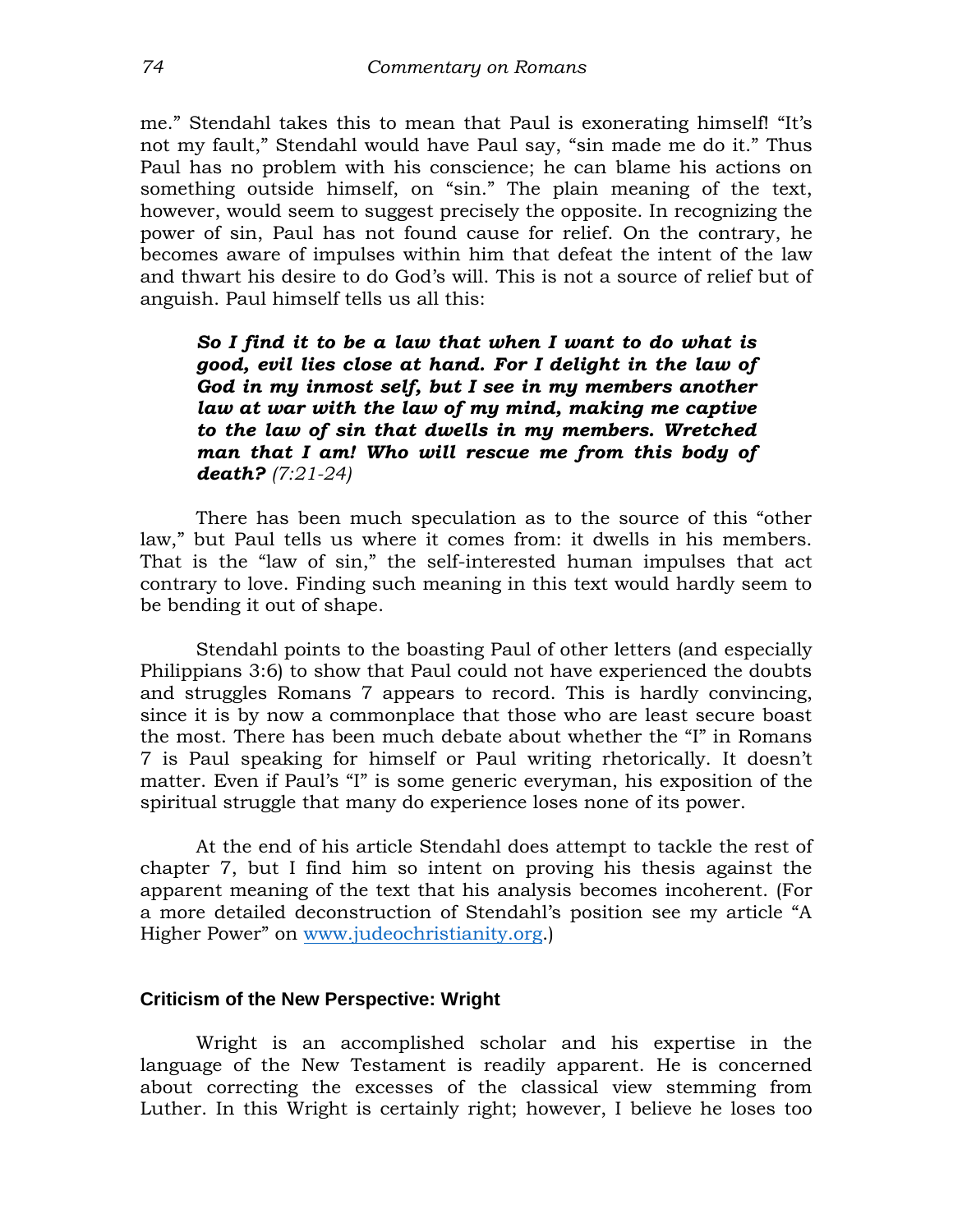much in the process. For Wright, justification makes sense only within the context of Paul's mission to the Gentiles. Justification is essentially a marker of membership in the covenant community, now open to all. It is participation in "actualized eschatology." It is not a response to the individual's struggle with the tendency to sin and the effort to do God's will. It is not about saving people from destructive and self-destructive impulses. Justification signifies a change of status, not a change of character.

Wright repeatedly admonishes us to respect the text, not to treat it selectively, and to let Paul speak through his own voice rather than ours. He praises "those who are committed to letting every word of the text count instead of eliminating those that are inconvenient for their theories" (N.T. Wright, *Justification* [Downers Grove, IL: InterVarsity, 2009], p. 212). However, it is impossible to distill any systematic theological statement from a complex writer like Paul without emphasizing some things and downplaying others.

And so I soon found out. Accepting Wright's promise to weigh every word of the biblical text, I picked up the book just cited and eagerly read through his exegesis of Romans to see how a New Perspective scholar makes sense out of Romans 7. I went through the treatment of the earlier chapters and my excitement grew as I anticipated a new clarification of this difficult text. It wasn't there! In the place where it should have been I found another of Wright's warnings to consider the whole of Scripture without prejudice:

I cannot stress too strongly the point of principle. We must read Scripture in its own way and through its own lenses, instead of imposing on it a framework of doctrine, however pastorally helpful it may appear, which is derived from somewhere else. There are many things which are pastorally helpful in the short or medium term which are not in fact grounded on the deepest possible reading of Scripture. *(Justification,* p. 233)

And in *the very next paragraph* there is this:

From Romans 6 we leap straight into Romans 8. For a lifelong exegete to skip over Romans 7 is like a thirsty Irishman ignoring a pint of Guinness. But that is what we must do, because our theme sends us straight to the great chapter where so much of Paul's theology is summed up and celebrated. *(Justification,* pp. 233-234)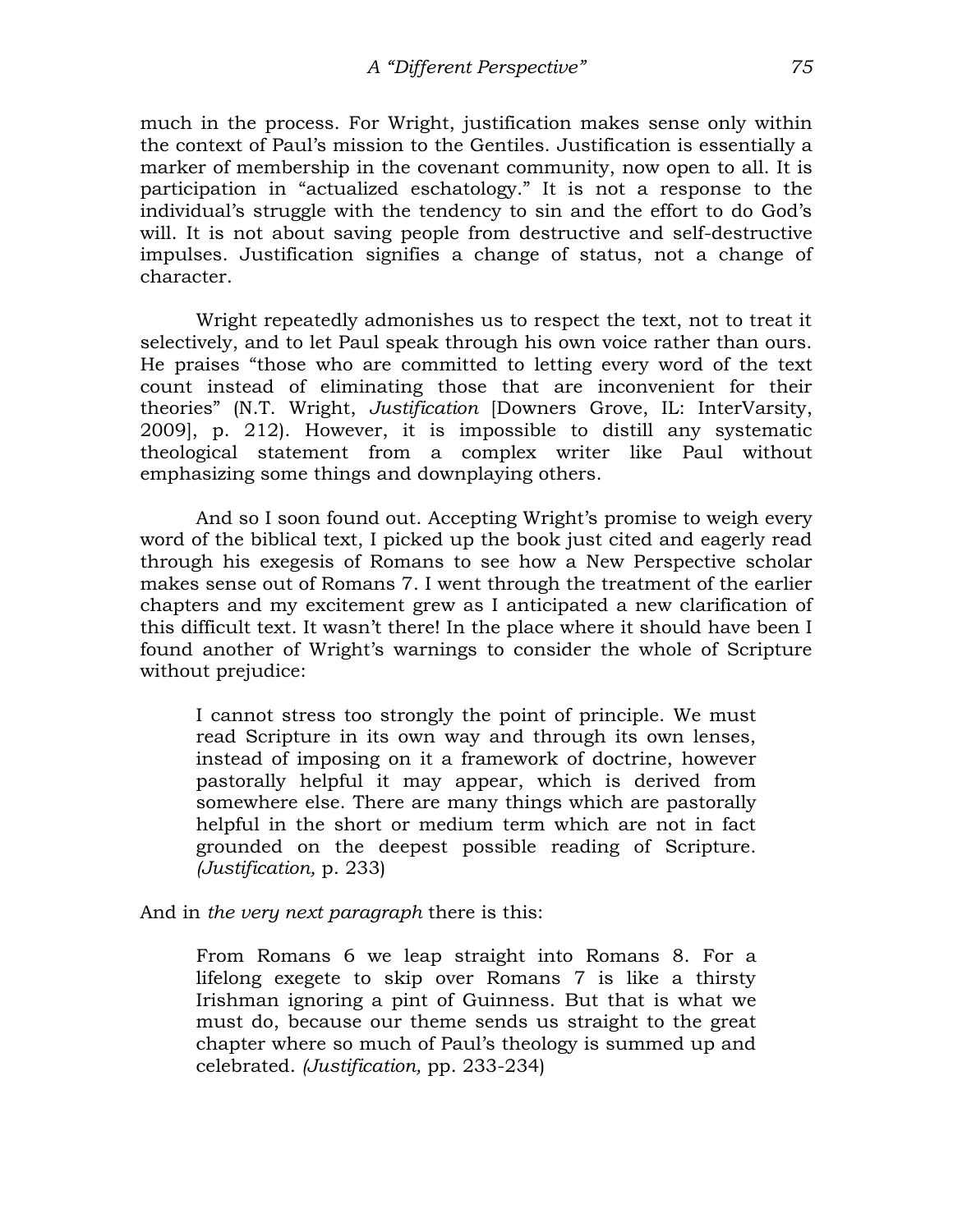This is no time to be a teetotaler! Romans 7 is a pivotal chapter, and if we are going to "read Scripture in its own way and through its own lenses," then we mustn't "skip over" it. Wright does so in the name of "our theme" – but what are we doing having our own "themes" and picking and choosing our texts when we're supposed to be letting Paul speak for himself? Once we start reordering things and omitting things, we change the nature of that which we observe; we turn it into something else.

The fact is, we cannot help organizing the material that we find in some way. That is how the human mind understands things. It is how we extract meaning from data. We must organize the data in some way before we can understand it. Everybody does it. We just have to be aware that we're doing it, and be ready with a good case if we need one. It just won't do to start being selective right after warning people not to be. It's also important not to omit pieces of the argument that are so central that their absence distorts the entire message. If the New Perspective is superior to the Old (and I believe it is), it is not because it lets the pure unvarnished text speak for itself. It is because at the very least it makes an attempt to get beyond projecting one's perceptions onto the text itself, and tries to pay closer attention to the language Paul used. Unfortunately it fails, because like the "Old Perspective" it too must be choosy with the text in order to make its interpretation stand, and the passages it either ignores or trivializes are just too important and powerful to neglect in that way.

As expert Bible translators will tell you, every translation is an interpretation. If that is true, then *a fortiori* so is every exegesis. Both the translator and the exegete must constantly make decisions about how to render a word, a phrase, an entire section, trying to choose the best of many possible renderings. With every such decision comes the risk of drifting from the original intent of the writer – assuming the latter is even accessible. But we must at least assume there is a reason for the text's being written the way it is. There is a reason chapter 7 falls between chapters 6 and 8 rather than elsewhere or rather than not at all. Leaving chapter 7 out of the flow of the argument is a major distortion that changes the meaning of the pivotal chapter 8. The result is a different letter from the one Paul actually wrote.

I have read exegeses of Romans by several New Perspective scholars and have yet to find in any of them a treatment of chapter 7 with the seriousness it deserves. Usually it is just glossed over or grossly oversimplified as a "defense of the law," as if the many subtleties and ambiguities it contains were not significant. This certainly amounts to applying one's own lens to the text. The notion of a pristine *urtext* that could speak its one original truth to us if only we would let it is a myth.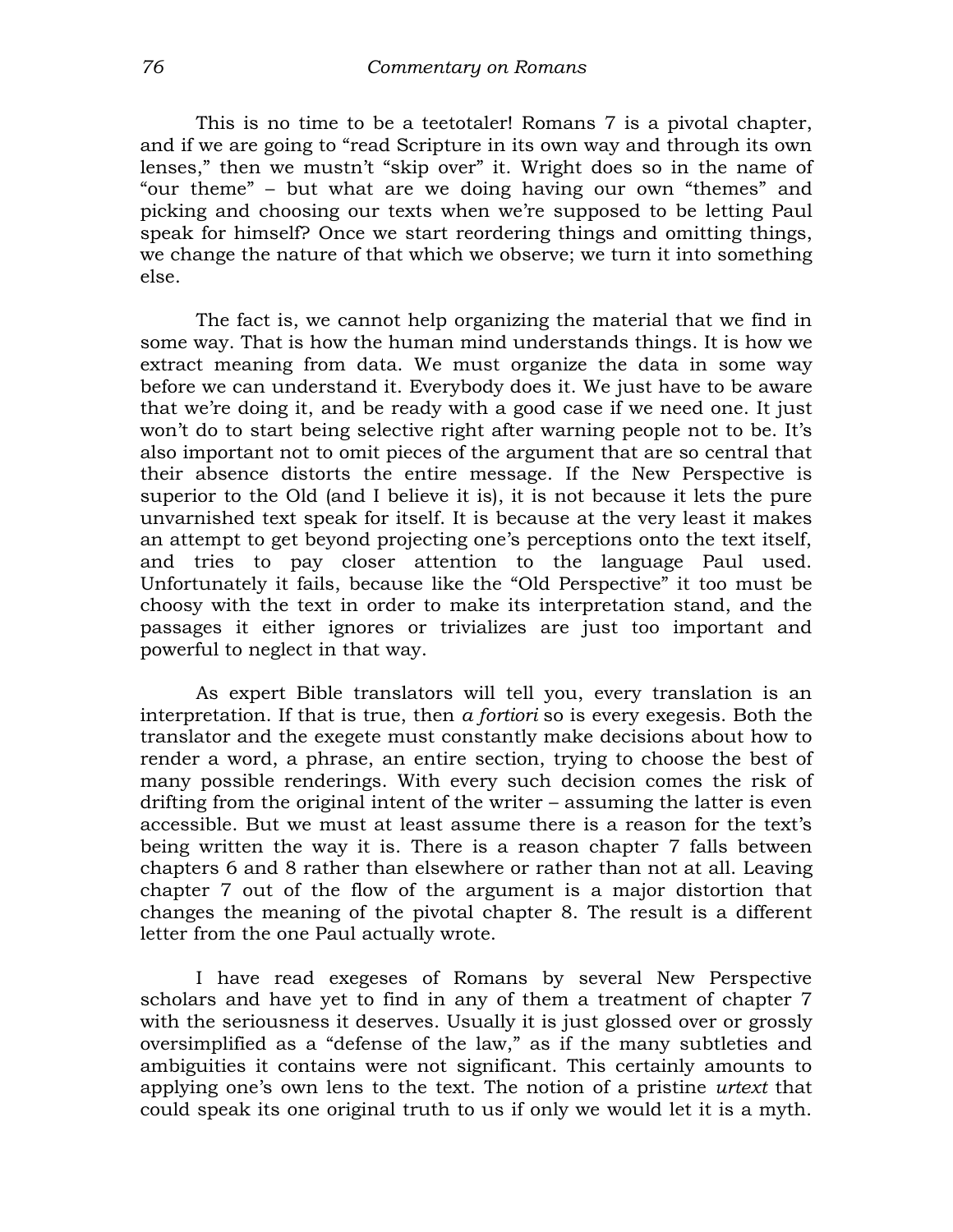We all come to the text struck by certain things, emphasizing some things at the expense of others. There is no one who is exempt from this tendency, "not even one." And there is nothing necessarily wrong with that. A great text has many dimensions and layers of meaning. Some will focus on one, others on another. No one will capture them all. The important thing is to make sure that what we do capture is what is most significant and timeless.

Of course the danger here is unrestrained subjectivism, the notion that a text means whatever one wants it to mean – this would be to err at the other extreme. If a text can mean anything, then it means nothing. We need criteria (see next section), and one to keep in mind is the faithfulness of our interpretation to the spirit of Christ. Old Perspective ideas such as replacing one exclusive group with another, double predestination, intolerance towards non-Christians and sending them to hell, all lack this faithfulness. The New Perspective is an improvement, but it too has vulnerabilities.

These become apparent in the following summary statement:

Within this context, "justification," as seen in 3:24-26, means that those *who believe in* Jesus Christ are declared to be members of the true covenant family; which of course means that their sins are forgiven, since that was the purpose of the covenant. They are given the status of being "righteous" in the metaphorical law court. When this is cashed out in terms of the underlying covenantal theme, it means that they are declared, in the present, to be what they will be seen to be in the future, namely the true people of God....

On this basis, Paul argues in Romans 5-8 that all who believe this gospel are the true, sin-forgiven, people of God, who are thus assured of their future salvation, which will consist in their resurrection as one aspect of the renewal of all of God's world. (N.T. Wright, *What Saint Paul Really Said*  [Grand Rapids, MI: Eerdmans, 1997], pp. 129, 130, emphasis added)

This basic statement of the relationship between justification and salvation raises two ethical issues, problems inherited from the Old Perspective and not corrected in the new:

- 1. A dilution of the concept of "righteousness";
- 2. An exclusivist definition of the covenant people.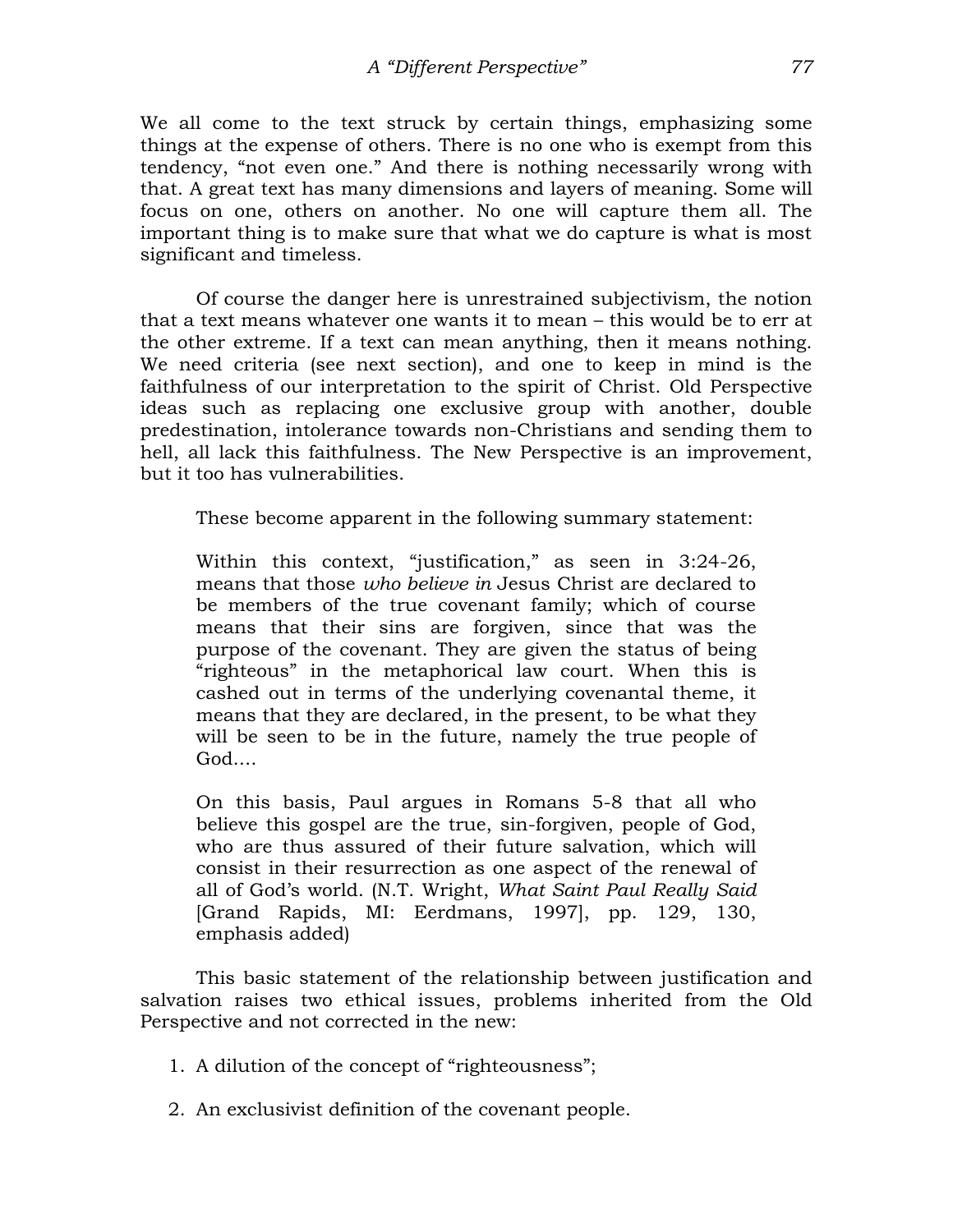Let us take these in turn.

In criticizing the Old Perspective it was already mentioned that belief alone does not make one righteous. This is true even if we expand the idea of "belief" from the assent of the mind to a proposition to placing one's trust and confidence in something. History is full of people who placed their full trust and confidence in Jesus Christ as Lord their God but who treated others abominably. Now one might say those were not real Christians. But the implications of such a statement would be 1) that works are primary and one's faith is judged by them, and 2) that few real Christians ever existed, in spite of Christianity's having arguably been the world's most influential religion.

Wright solves this problem by stating that to "justify" does not mean to "make righteous." It is law-court language; it means to acquit or to vindicate, to be accorded the status of "not guilty." It does *not* mean that the person's character is necessarily any different from before the "justification":

"Righteousness," within the lawcourt setting – and this is something that no good Lutheran or Reformed theologian ought ever to object to – *denotes the status that someone has when the court has found in their favor.* Notice, it does *not* denote, within that all-important lawcourt context, "the moral character they are then assumed to have," or "the moral behavior they have demonstrated which has earned them the verdict."... It is possible for the judge to make a mistake, and to "justify" – that is, to find in favor of – a person who is of thoroughly bad character and who did in fact commit the crimes of which he or she had been charged. If this happens, it is still the case that the person concerned, once the verdict has been announced, is "righteous," that is, "acquitted," "cleared," "vindicated," "justified." *(Justification,* p. 90)

So one is not necessarily different after one has been "justified." *No inner transformation need have taken place.* Wright's statement should be appreciated for its honesty. It also has implications for the rest of his theology.

For Wright, a central feature of Paul's theology is that the new age has already begun. Wright calls this *inaugurated eschatology.* What was promised by God through the Jewish people has been fulfilled in Christ and has already come. This includes Messiahship (Jesus Christ is the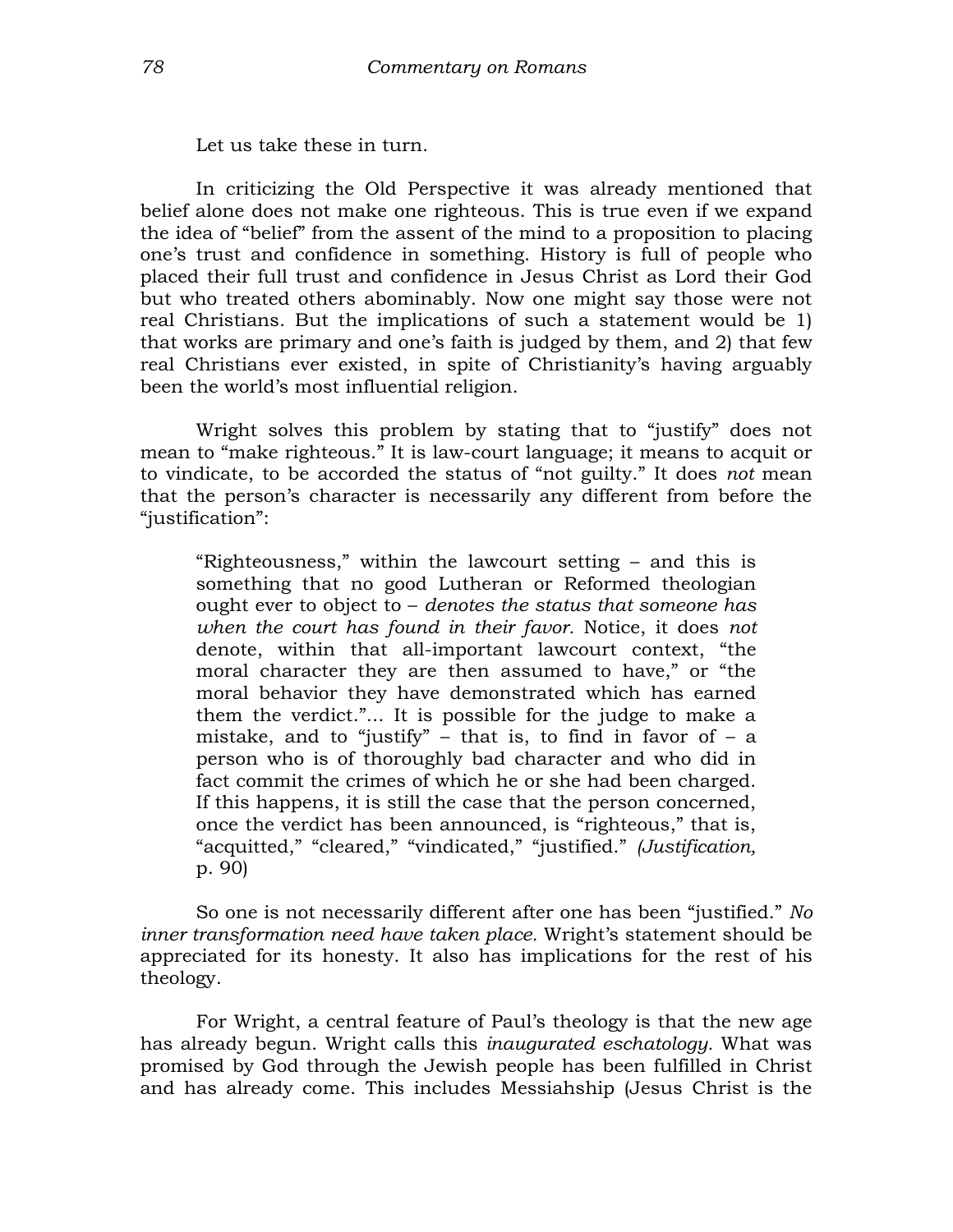Messiah), resurrection (Jesus is the "first fruits" of the general resurrection), and the Kingdom of God, the "new creation" in which Christ will reign over all the earth.

That all this has now come to pass in Jesus the Messiah is a central plank in the theology of St. Paul. Cognate, and closely interwoven, with his redefinitions of monotheism and election, Paul's eschatology remains deeply Jewish in its shape and emphasis, right down to fresh retellings of the same narratives and fresh exegesis of some of the same key texts. Through his high Christology, it is indeed God's *own* future that has burst into the present. Through his incorporative Christology, summing up his redefined doctrine of election, it is *Israel's* future that has at last come to pass. Through his extraordinary interpretation of Jesus's crucifixion as the divine victory over the powers of evil, the great battle has come and gone, and the pagan powers have been decisively defeated. This is perhaps the first and most important thing to say about Paul's reworking of eschatology: that the complex event for which Israel had hoped had already happened in the events of Jesus of Nazareth. (*Paul: In Fresh Perspective* [Minneapolis: Fortress Press , 2005], pp. 135-136)

To be sure, the process is not complete. There will still be a final judgment, in which the type of life one has led will be important. This will take place after the covenant people have already been identified through their faith in Jesus Christ. Then Jesus will be recognized by the entire creation and will hand the Kingdom over to the Father, so that God "will be all in all" (p. 136). *The final Day of the Lord is yet to come, but the Kingdom has already arrived.* It is both anticipated in the future *and* already present. While God the Father will reign in the future, Jesus the Christ reigns now (p. 137).

The problem arises: In what sense can it really be said we are living in a new age? If Jesus did not reign over the world before but reigns over it now, how can we tell? Two millennia after Christ, things are not better in the world. We have witnessed massive genocides on a scale unknown before Christ, as well as the technological development sufficient to make conceivable the destruction of the whole human race. Hatred between nations and ethnic and religious groups is worse than ever and has claimed many innocent lives. How can we say to survivors of these atrocities, Rejoice, the Messianic age has already begun, and Christ rules the earth?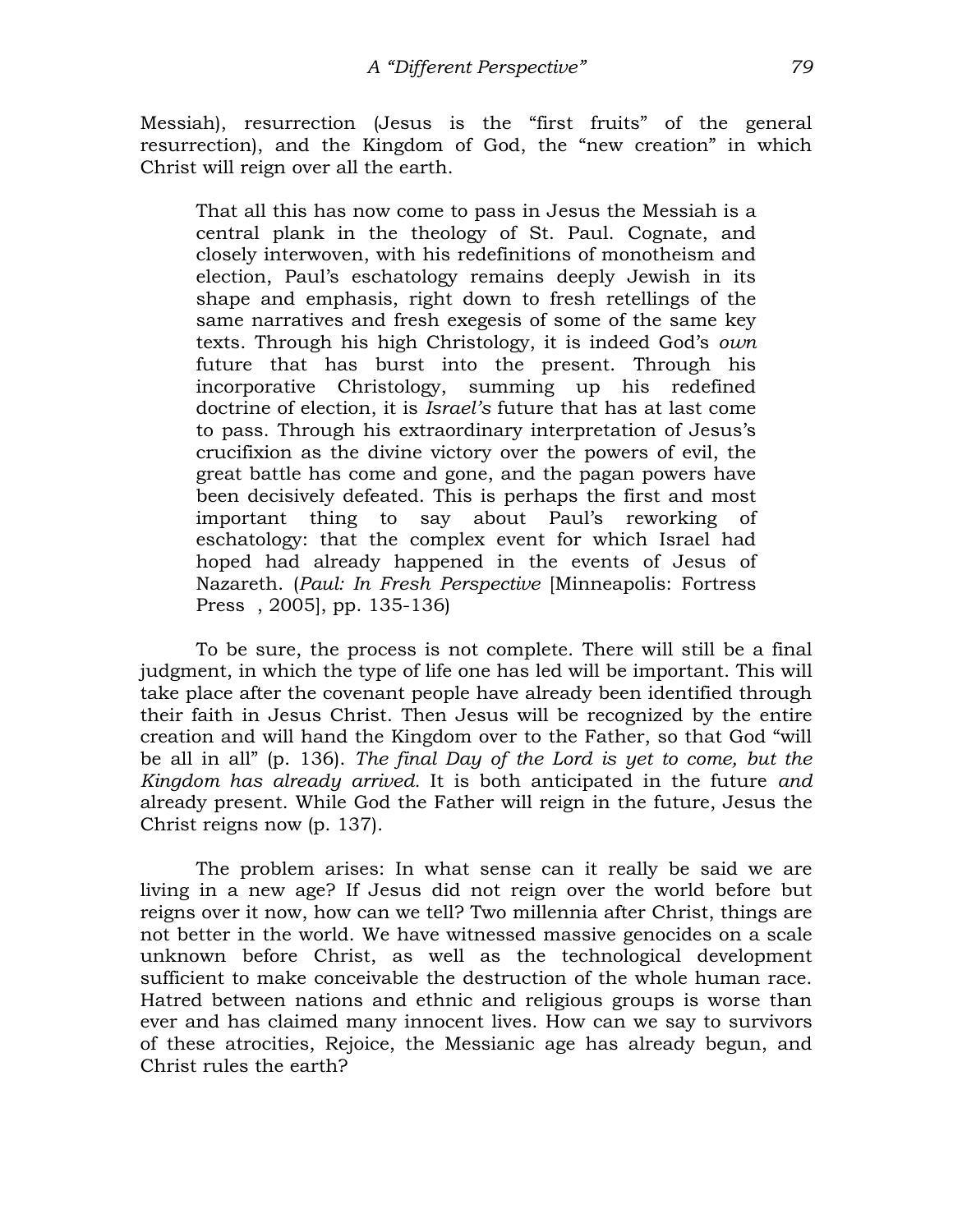As we've seen, Wright has conceded that "justification" does not transform the character of the one who is justified. One is simply forgiven one's sins by virtue of one's profession of faith in Christ. Justification is not a process of conversion or transformation; it is rather a badge of membership in the covenant community. As Wright puts it, "What Paul means by justification, in this context, should therefore be clear. It is not 'how you become a Christian,' so much as 'how you can tell who is a member of the covenant family'" *(What Saint Paul Really Said,* p. 122). But if that is the case, what reason is there to expect this to effect any real change in the world, let alone bring about the Messianic era?

Extracting the doctrine of "inaugurated eschatology" from Paul's theology and applying it to our own age is a tricky business. "Inaugurated eschatology" cannot mean the same thing to us, who live two thousand years after the Christ event with no end in sight, as it might have meant for Paul, who believed "that we who are alive, who are left until the coming of the Lord" (1 Thessalonians 4:15) stood a good chance of becoming eyewitnesses to the final appearance of Christ. It is very difficult to make sense of saying, as Wright puts it, that "The end of exile, the undoing of creation's bondage to decay," already "has happened in Christ and by the Spirit" *(Paul: In Fresh Perspective,* p. 149). No, the Prince of This World has yet to be displaced. As C.S. Lewis so appropriately put it, this earth is still "enemy-occupied territory."

And lest there be any doubt, Wright does apply Paul's theology to our own time. If the new age had already been inaugurated by the time of Paul, then we are living in it too.

Teach someone to think through, from first principles, what it means to live in the new age inaugurated by the death and resurrection of Jesus and in the power of the Spirit, and you equip them not only for that particular topic but for every other question they may meet. That is the kind of thing Paul is doing again and again. Only if we are bent on flattening Jesus and Paul out into "teachers of religion and ethics," rather than people who believed that God was at last fulfilling his promises and launching his new age upon the world, will we think otherwise. *(Paul: In Fresh Perspective,* pp. 160-161)

So the new age has arrived. Nevertheless, neither the individual nor the world has been transformed. Even justification has been reduced from a mark of spiritual struggle and progress to a badge of identity. Paul supposedly was not talking about how the individual progresses spiritually (even if he appeared to be); everything he preached had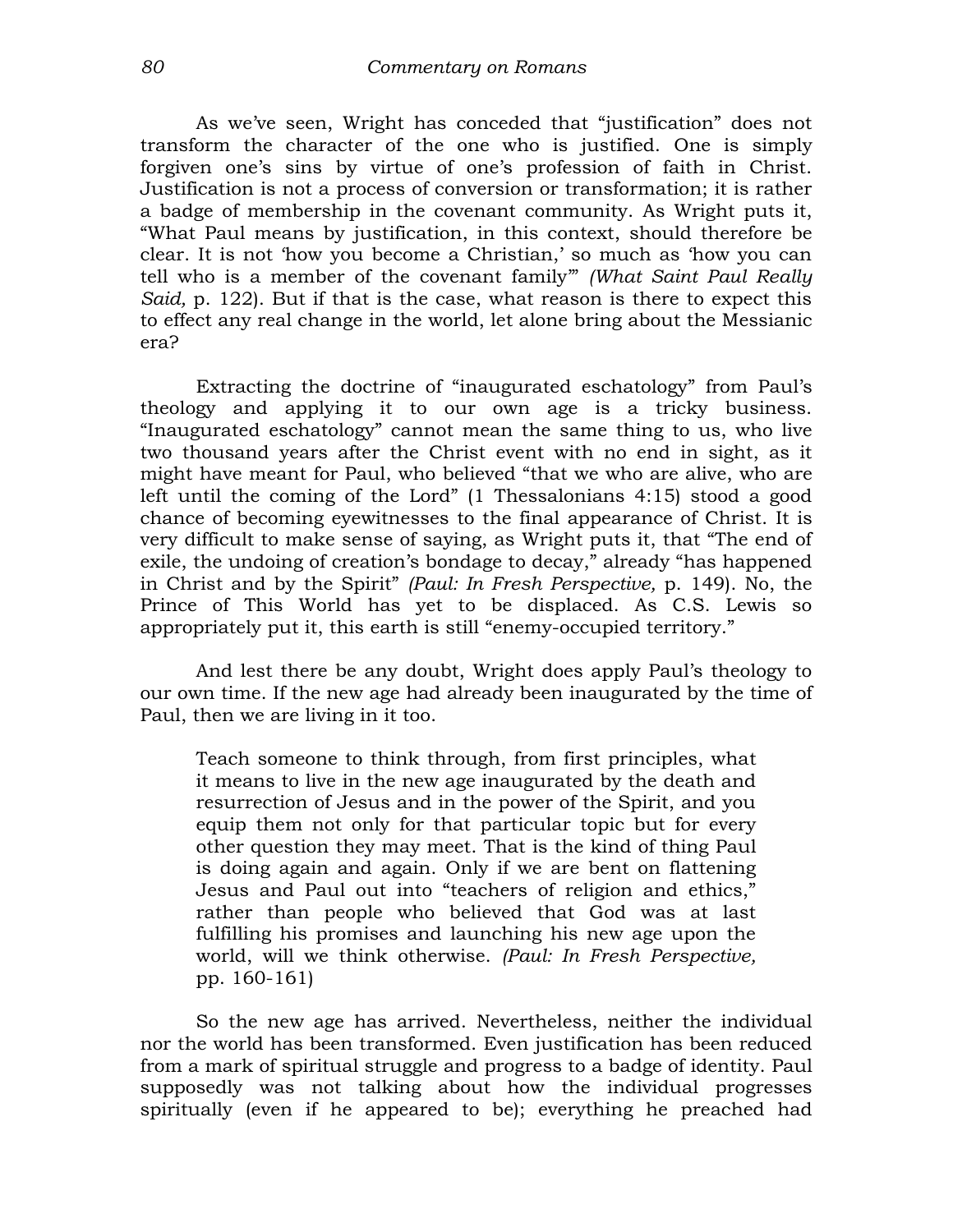primarily to do with missionizing the Gentiles. This raises the question: Then how is Paul relevant for us today? It also creates a disconnect between Romans 7 and Romans 8. The glorious vision in chapter 8 is the response to the anguished question of chapter 7 (v. 24): "Wretched man that I am! Who will rescue me from this body of death?" Only in the context of this question can the answer of chapter 8 truly be understood: "There is therefore now no condemnation for those who are in Christ Jesus. For the law of the Spirit of life in Christ Jesus has set you free from the law of sin and of death" (Romans 8:1-2). By jumping over chapter 7 and losing the question, Wright reduces this great response to a matter of status: one is now a member of the new community of faith; this is what justification means, even though things have not yet really changed. Wright fails to explain how membership in this group sets one free from the law of sin and death. Sin, death, corruption and human depravity, continue just as before. "*Righteousness" has been reduced to membership in a group,* rather than a fundamental transformation of the individual. This creates the first ethical issue mentioned earlier.

Romans 8 is just too large, its language too imposing, to be reduced to a revision of ethnic definitions for the new community. Romans 7 is too deep, its language too penetrating, to be glossed over as merely a defense of the law. But how Romans 8 answers the questions of Romans 7 is not simple. We will return to that later.

We now turn to the second ethical issue, which results from the first: an exclusivist definition of the covenant people. First we need to clarify a little further Wright's view of eschatology.

We have been discussing justification by faith extensively, yet some of Wright's critics accuse him of teaching justification by works (which for such critics might as well be devil worship). They quote passages from Wright supporting this. So which is it, by faith or by works? According to Wright, it is both. There are two stages to Wright's eschatology, and two corresponding "verdicts." There is *inaugurated* and there is *ultimate* eschatology *(Paul: In Fresh Perspective,* p. 151). And there is the *present* judgment corresponding to the former, and the *future* judgment corresponding to the latter *(Justification,* p. 190). The present judgment is by faith, through which the faithful are granted a verdict of acquittal. But there will be a second judgment, a final judgment, which will be according to works (Romans 2:1-16). And it is pretty hard to get around Paul's language: "For he will repay according to each one's deeds" (Romans 2:6). That seems to make it clear: we are not justified by faith alone; works are important too.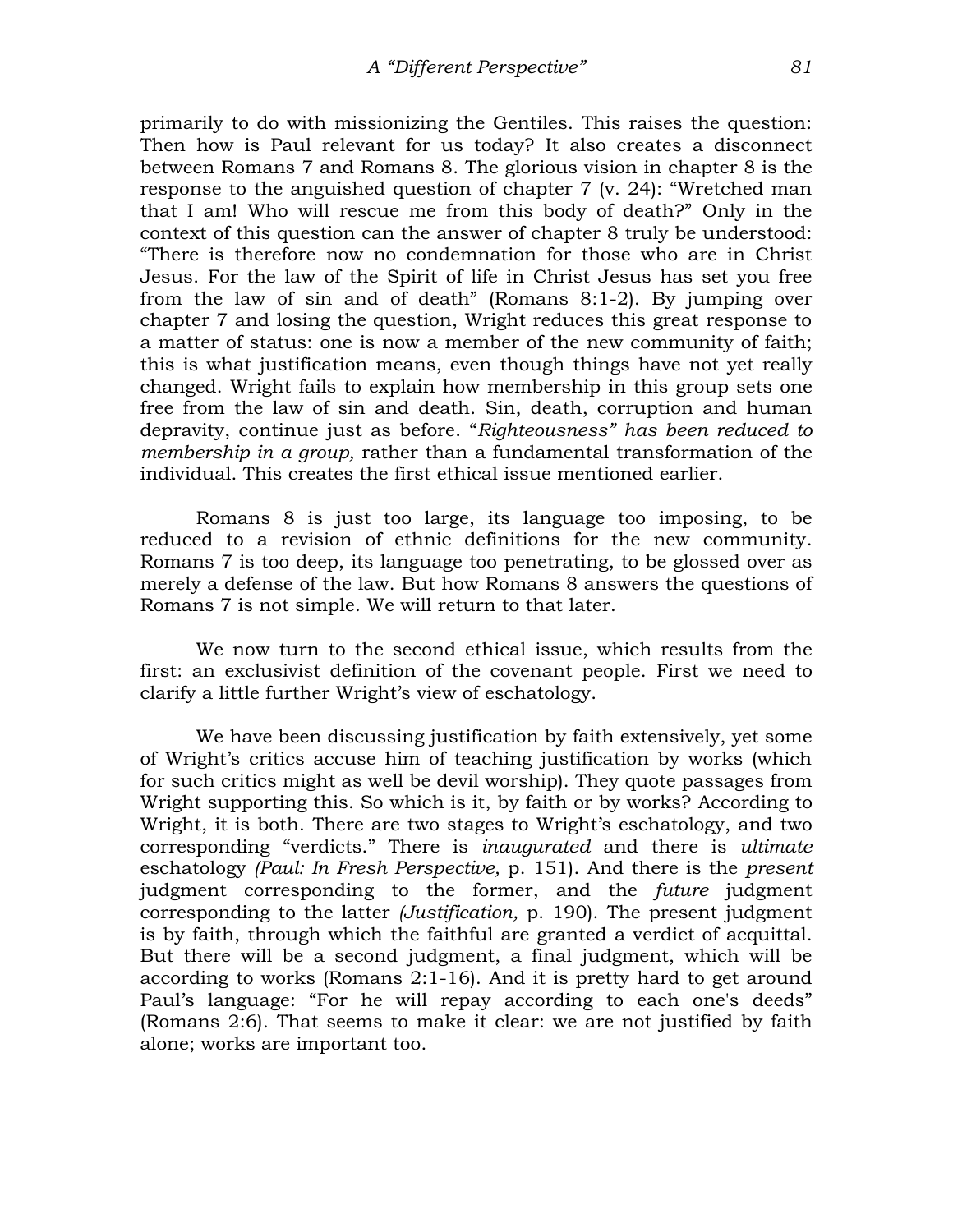So what exactly happens? If we miss the "faith" chance at salvation, do we get another chance through "works"? Does this open the door for the inclusion of non-Christians? No, says Wright, it doesn't. In the first stage the covenant people are identified by their faith, and that is explicitly Christian faith. In the second stage, the final one, the ranks are winnowed further when works *in addition to* faith come into play. In describing the final judgment according to works Paul is not talking about the "moral pagan": "These people are Christians" *(Justification,* p. 191). Wright does not state explicitly what becomes of those who fail to make the second cut, but those who will survive to participate in the new creation are exclusively Christians.

This effectively stands Paul on his head. Paul, whose life's mission was to make the covenant inclusive, not restricted to one group or one faith only, now ends up creating another exclusive covenant group based on a specific belief. Wright makes this belief explicit in his article "New Perspectives on Paul" (2003) (available on his web site):

And we now discover that this declaration, this vindication, occurs twice. It occurs in the future, as we have seen, on the basis of the entire life a person has led in the power of the Spirit – that is, it occurs on the basis of "works" in Paul's redefined sense. And, near the heart of Paul's theology, it occurs in the present as an anticipation of that future verdict, when someone, responding in believing obedience to the "call" of the gospel, *believes that Jesus is Lord and that God raised him from the dead.* (emphasis added)

One must begin with faith, specifically belief, and after that one is judged on works. Does one come to this faith by free choice, or in some Calvinist sense is one pre-selected to receive the call of the Spirit? It would seem to be the latter, judging from Wright's frequent mention of the role of the Spirit. But in either case the point is clear: the necessary qualification is that one "believes that Jesus is Lord and that God raised him from the dead." Only Christians are saved, and they are saved through their belief.

Thus one form of exclusivism has been replaced by another. There may be neither Jew nor Greek, but there is now Christian and non-Christian. It's quite an irony: Christianity, which began as the endeavor to open the covenant faith to all people, has become another faith excluding members of other faiths. So how far have we progressed?

We hinted earlier that the New Perspective on Paul raises questions about his relevance for us today. If Paul's major concern, overriding all others, was to include the Gentiles into the faith community, well, in the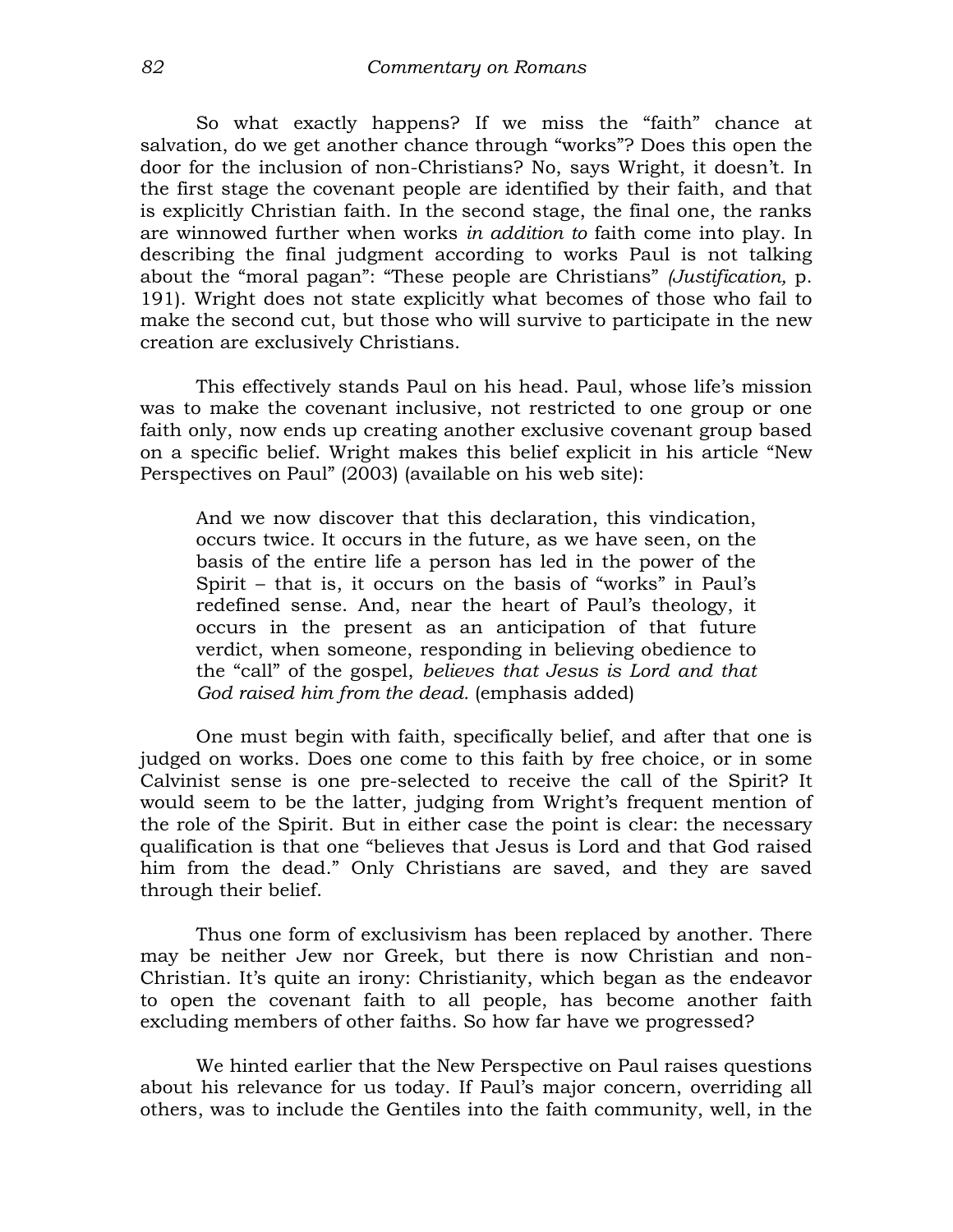era of a Gentile church that's a dead issue. If that's what Paul is really all about and he doesn't have much to say about the actual process by which faith casts out fear and brings us God's presence, then why pay him so much attention? Francis Watson sums this up in the first edition of his book *Paul, Judaism, and the Gentiles* (Cambridge University Press, 1986), which is more in line with the New Perspective than his second edition:

In an age in which it was becoming increasingly difficult to talk meaningfully about God, it was believed that Paul's gospel would address us and challenge us as it had addressed and challenged Luther's contemporaries; this outweighed the need for careful investigation of the historical and sociological context of Paul's teaching about justification, law, and faith. But the real Paul is not the stranger of Protestant mythology, who was cast into the wilderness by a legalistic early Catholic church, and who returns to the church to preach his gospel anew in times of crisis. He is a stranger only in so far as his activity and teaching *belong to a unique and unrepeatable historical situation, in which the church was confronted for the first and only time in its history* with the possibilities either of remaining within the Jewish community, or of separation from that community. (Pp. 179-189, emphasis added)

Watson concludes:

When the early church accepted the Pauline letters as canonical, it asserted its belief in their permanent value as a normative guide to faith and conduct. That fundamental decision has been maintained by many modern New Testament scholars, who have held that Paul's theology transcends its original historical setting and is still of crucial significance for the modern understanding of God. But if the interpretation of Paul offered here is accepted, it is important to face the question: Can a Paul who devotes his energies to the creation and maintaining of sectarian groups hostile to all non-members, and especially to the Jewish community from which in fact they derived, still be seen as the bearer of a message with profound universal significance? Facing this question will mean that the permanent, normative value of Paul's theology will not simply be *assumed,* as is often the case at present. It must instead be *discussed* – and with genuine arguments, not with mere rhetorical appeals to the authority of the canon, the Reformers, or an *a priori*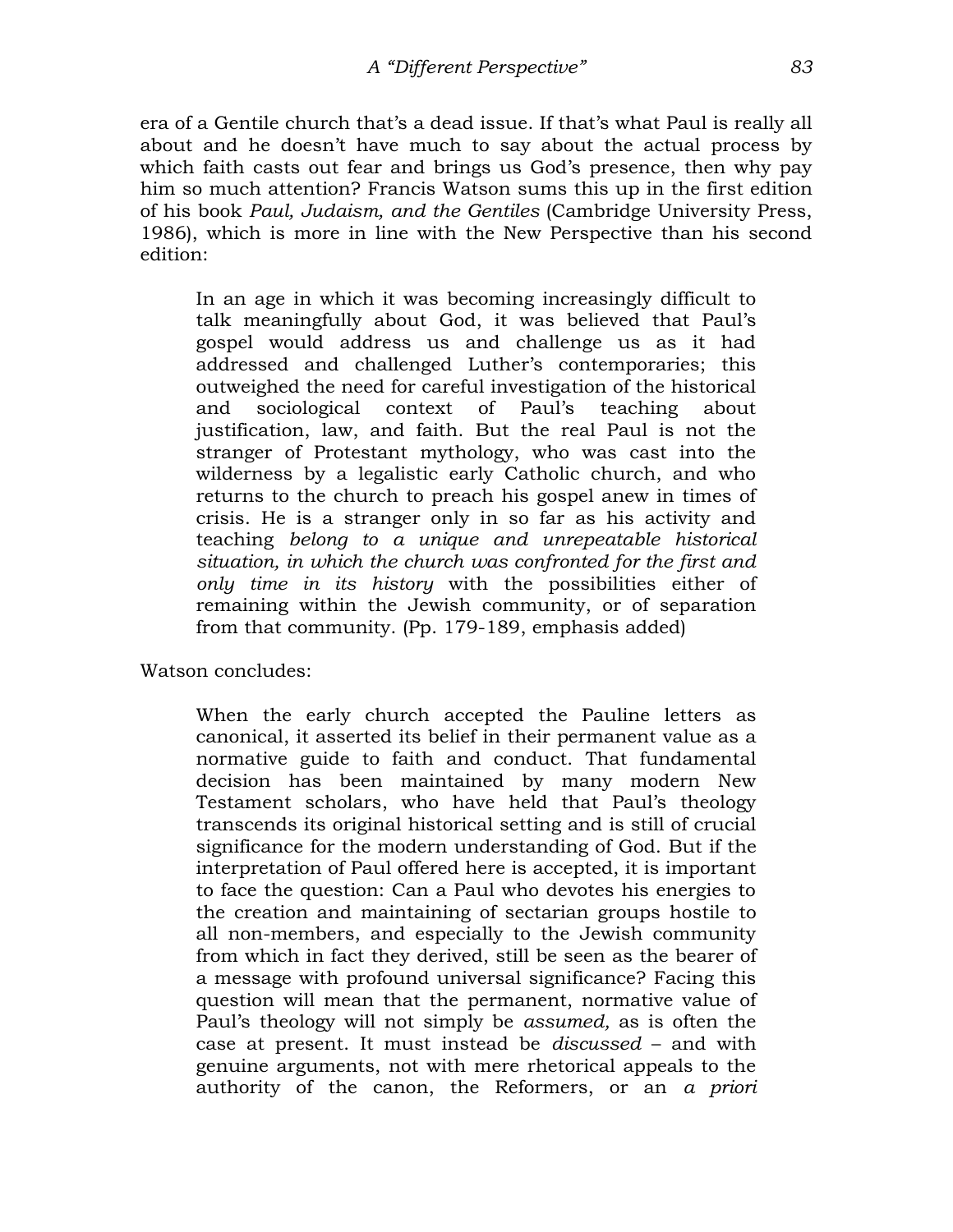Christology. Should Paul's thought still be a major source of inspiration for contemporary theological discussion? Or should it be rejected as a cul-de-sac, and should one seek inspiration elsewhere? (Pp. 180-181)

If Paul's all-consuming task was to bring Gentiles into the church, a task accomplished long ago, and if that's what his faith talk is really all about, then does he still have much to say to us today?

# 3. A Different Perspective

According to the commentary on Romans presented earlier, the answer is Yes. That is the conclusion of this third, or "different" perspective.

This commentary understands justification by faith differently from both the Old and the New Perspectives. It solves the logical and ethical problems inherited from those perspectives. It does so first by redefining some basic terms:

*The Christ:* The presence of the love that was present in Jesus (see commentary on 2:16). This is not love as the world loves. It is divine, non-self-interested love. It can be described but not completely captured by conceptual definition. One way of coming closer to it is to bring oneself into the life of Jesus as the Christ shone through him. If this love is present and active in one's own heart, then one is *in Christ* (see on 8:3)*.*

*Faith:* This is more than belief; it is even more than placing one's trust and confidence in a person or a principle. *It is the awareness of the power of eternity itself.* It is knowing we are held by this power. It is the conviction of God's presence (see commentary on 3:25).

*Justification by faith:* The inner transformation, or changing of our hearts, that faith brings about in us. Faith "justifies" us or "makes us righteous" by giving us a new motivation: Christlike love, in which we fervently desire to participate, overpowers the human impulses of greed and fear. In Paul's language, the law of the Spirit conquers the law of sin and death (see commentary on 5:21).

The logical problem of justification is solved because justification by faith really does create a transformation of the individual, conforming one's thoughts and actions to God's will. The connection between the question of Romans 7 and the answer of Romans 8 is solid. There is no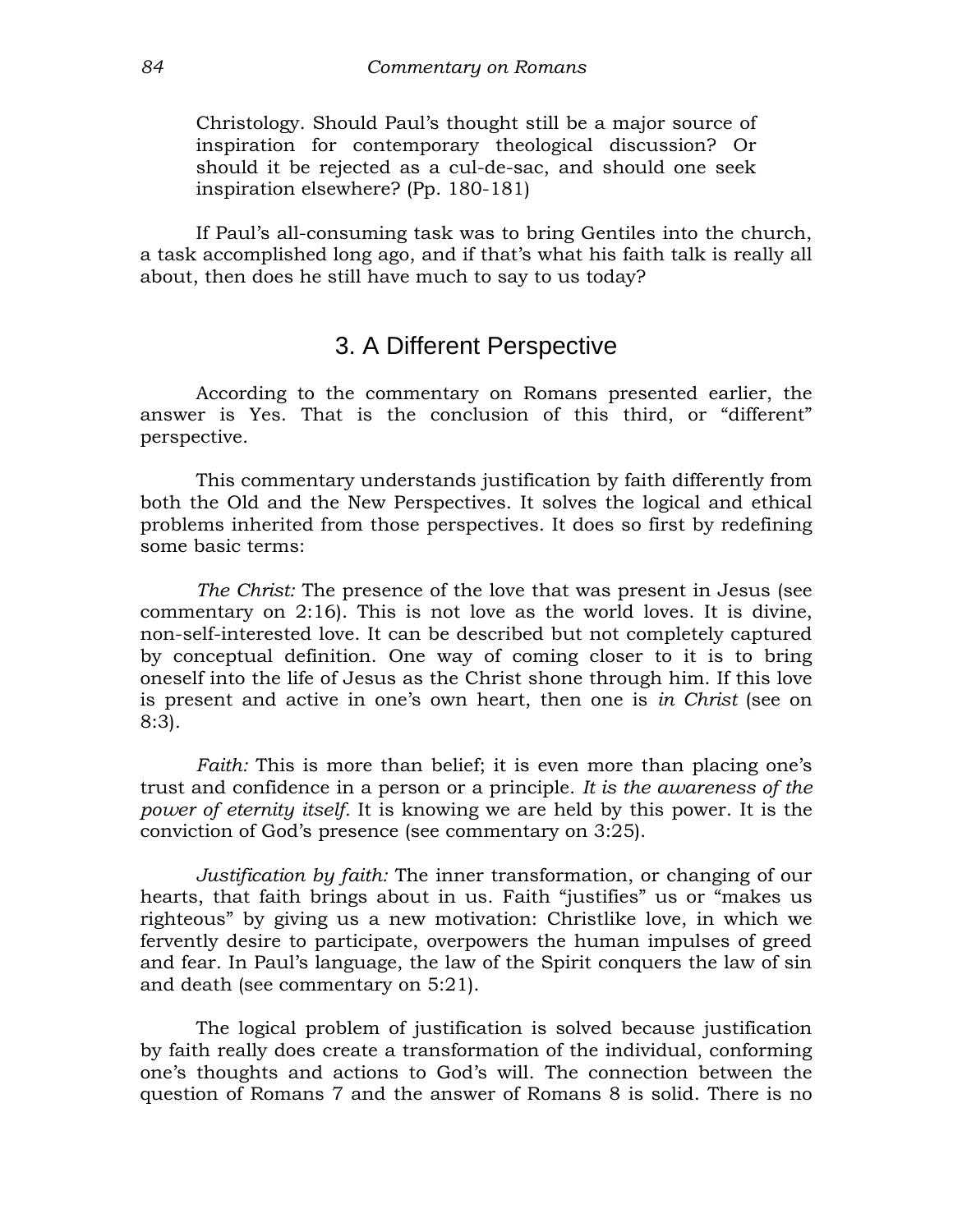condemnation for those who are in Christ because, in so far as they are in Christ, there is nothing to condemn. Love has become their governing power. God "condemned sin in the flesh" by showing how the power of self-transcending love could be present in a man of flesh and blood. Those who live according to the Spirit – who are so inspired by the example of Christ that they are infused with the love he showed – live in a different reality from those who live according to the flesh, the natural impulses of greed and fear. The former fulfill the "just requirement of the law"; the latter cannot submit to God's law and cannot please God. One could go on for the entire chapter: when read this way the rest of chapter 8 makes perfect sense. No complicated explanations are necessary about how all this can be true if someone else's righteousness is merely imputed to the depraved and undeserving, or about what all this has to do with simply being identified as a member of the new community of Christian Jews and Gentiles. "Righteousness" now really means something. It is neither imputed nor diluted; it is real. It should also be understood that "justification" in this sense – being made righteous – is a process and not a singular event that suddenly makes us perfect. As our faith grows, so does our "righteousness."

The ethical problem of justification is solved because this understanding of it does not define one group over against another. What matters is not what one believes, but whether Christlike love is one's governing motivation. Christians are fortunate in having the example of Christ. Without a good example it is very difficult to learn, and there is no better example in recorded history than the one Jesus gave us. But I know for a fact that saints exist in other traditions. I have known some of them.

Just one whom I will mention was Rabbi Simon Greenberg, before his death Vice Chancellor of the Jewish Theological Seminary. The love and hospitality he showed me after the tragic death of my first wife could have been the love of Christ himself, although as a rabbi, Dr. Greenberg would not have put it in those terms. Yet such love was present in him. He displayed a charitable attitude towards everyone, and selfless compassion when it was needed. When we can see not only a person's love but God's love in the love that person shows us, we can know the same love is present that was in Christ Jesus. And those people, of whatever background or whatever faith, are the members of the true Spiritual Community. In the light of the Christ, or of divine love, there is now truly neither Jew nor Gentile, neither Christian nor non-Christian. All forms of exclusivism are finally broken.

Now someone in the audience may object: Hold on! Aren't you reading into Paul many things he did not explicitly say? Of course I am.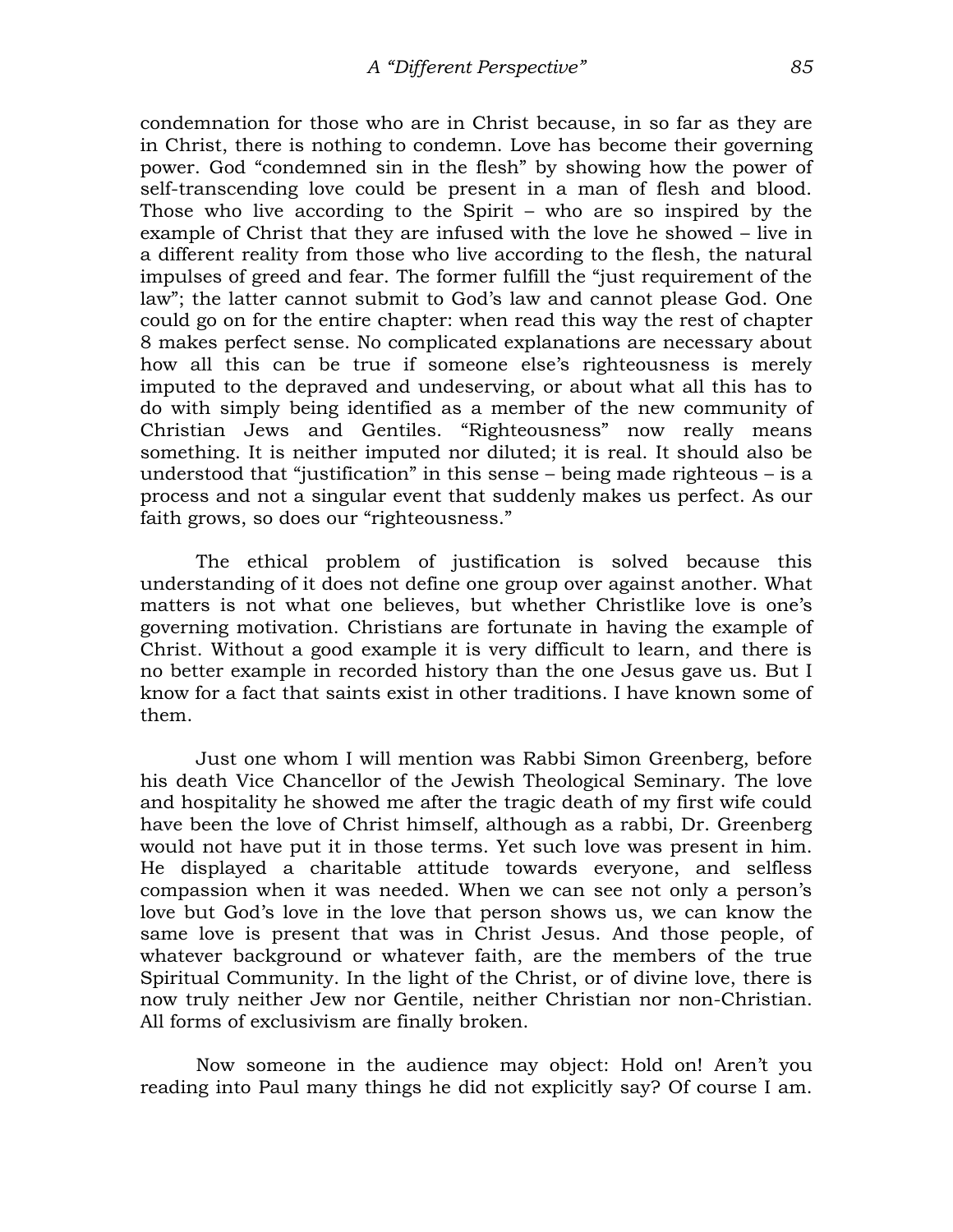Yet I believe that all of the above is implied in what Paul wrote. It might be time to consider the relationship between text and meaning.

The search for the "original," literal meaning of the biblical text is like the search for the historical Jesus. There is no end to it. I remember once as a child trying to follow a rainbow to its very end. I never got there. Same thing here. It cannot be otherwise. The text of the Bible is too elliptical, and the words have too many possible meanings, for anyone to say with absolute certainty, "This is precisely what it meant when it was written."

I have read enough biblical scholarship to appreciate the way scholars work. They have an admirable proficiency with the Bible's language – that is a prerequisite for their profession. But that alone does not get them to the meaning of the text. To get there they must make decisions, and they do so all the time: decisions about which of several possible definitions of a word to choose, how best to render into English a language whose thought-structure is very different, how to apply what we know about history and culture to illuminate passages that remain obscure. And even all this is not enough to arrive at a definitive meaning. Bible scholars constantly appeal to plausibility to fill in the gaps that remain even after the application of all relevant analytical tools. And what is plausible to one critic is implausible to another. On top of even that, there will always remain ambiguities in the original language that may never be finally resolved, permitting a variety of interpretations. As one notorious example, the great debate over *pistis Christou,* whether it means "faith *in* Christ" or "faith *of* Christ," continues, since the Greek can bear either rendering. Another example, also unresolved: Does "law" in Paul mean ceremonial law, moral law, or both? Old Perspectivists tend to say it means moral law. New Perspectivists tend to say it means the distinctively Jewish ceremonial law. I would say it means both, since when an educated Jew like Paul speaks of the Torah, he means both. Also, if one leaves out the moral component, then Paul's statements about the law, sin, and death become incomprehensible. Still, there are accomplished scholars on all sides of this issue.

It therefore comes as no surprise that often one finds two critics of the same text, for example N.T. Wright and John Piper, digging deep into the original Greek and coming up with diametrically opposite interpretations. *All* scholars and commentators make decisions about meanings and read into the words their own understanding of what they mean. Otherwise they wouldn't be able to do their work.

At this point one might get the impression I am espousing some sort of interpretive relativism, by which all possible meanings of a text are equal and therefore the text really has no meaning at all. As Paul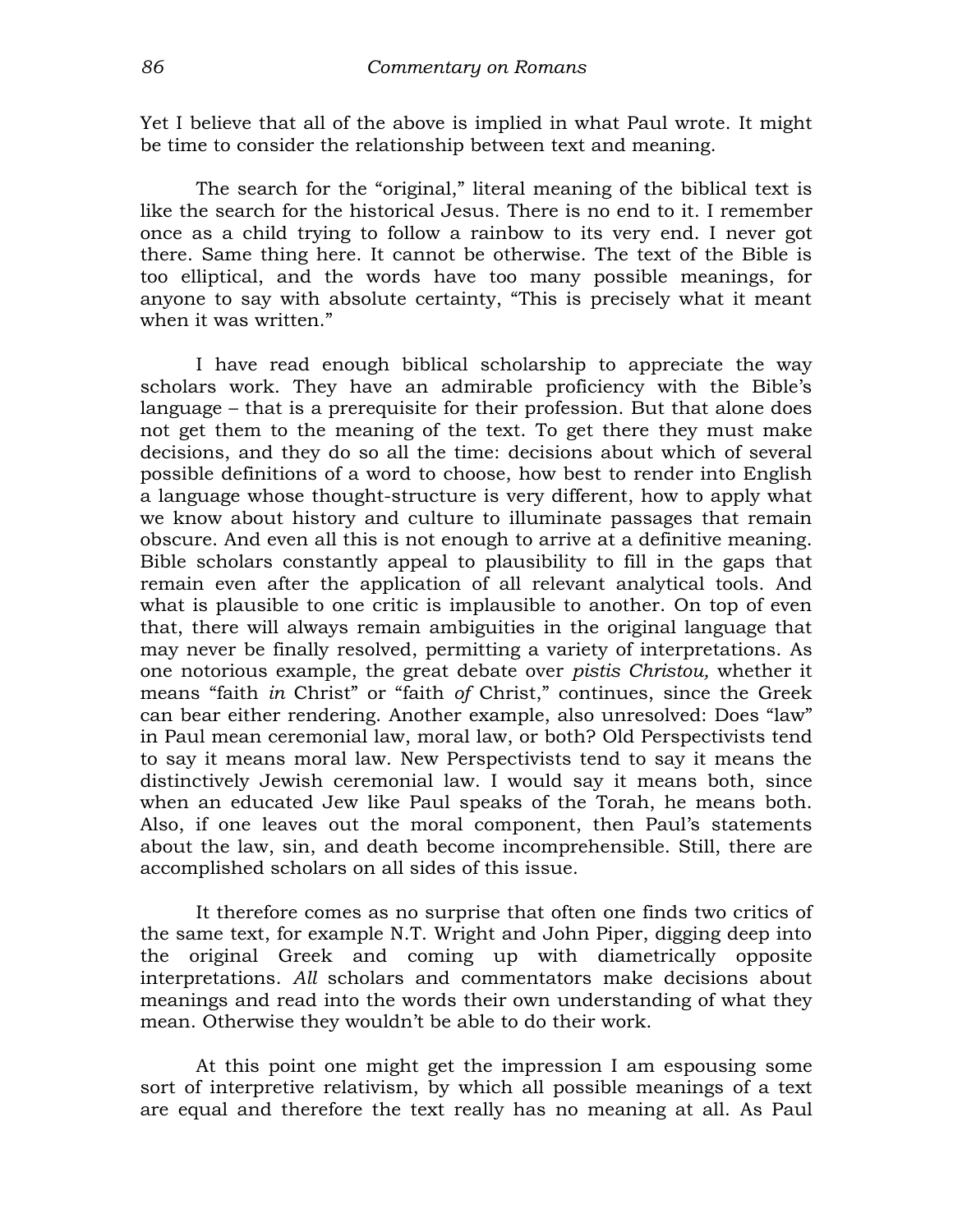would say, By no means! Some types of scholarship are better than others, some scholars' grasp of the language is better than others, and hopefully as the debates continue the better ones will become apparent. But the process cannot stop there; there is more to a text's meaning than this. We will need some additional criteria.

Before identifying these criteria, let's consider one illustrative example of what "meaning" means.

"The Christ" literally means "the anointed one." In ancient Israel, kings were anointed with oil before taking office. This symbolized divine designation for the post. Later on, the term became applied to the Messiah, the future king of Israel. Christians use the term to describe Jesus of Nazareth, whom they believe to be this Messiah. Thus the meaning of the term slowly evolved. But the evolution did not stop there. The term "Christ" came to mean much more than "anointed" or "Messiah" and came to refer to the qualities we associate with Jesus himself. Thus "Christlike" does not mean "soaked with oil," nor does it mean "Messianic." It means being like Jesus Christ, possessing the quality of boundless, suffering love. Some scholars believe the word "Christ" in the New Testament should always be translated "Messiah." But then shades of meaning would be lost. "So if anyone is in Christ, there is a new creation" (2 Corinthians 5:17) just isn't the same as "So if anyone is in the Messiah there is a new creation," nor as "So if anyone is in the anointed, there is a new creation." Which one of these best captures Paul's meaning in English?

There can, of course, be disagreement about that question. It may depend on what one believes Paul intended. It may also depend on what one believes the text conveys even beyond Paul's conscious intention. That is the beauty of any inspired text: it carries layers of meaning. And if that text is originally in another language, no one translation is going to capture all those layers.

So translation is not arbitrary, and not all translations are equal. My commentary is not an attempt at literal translation (as if such a thing were even possible). *Like every commentary, it is an interpretation.* This interpretation of the text renders "the Christ" in a meaning similar to and extending the last meaning mentioned above: as the presence of the love that was found in Christ Jesus. I also believe this commentary is faithful to the spirit of the text, and that in any case Paul's original, conscious intention cannot be ascertained with certainty, for all the reasons already given. The text does express Paul with all his human flaws and limitations; nevertheless, it is also greater than Paul.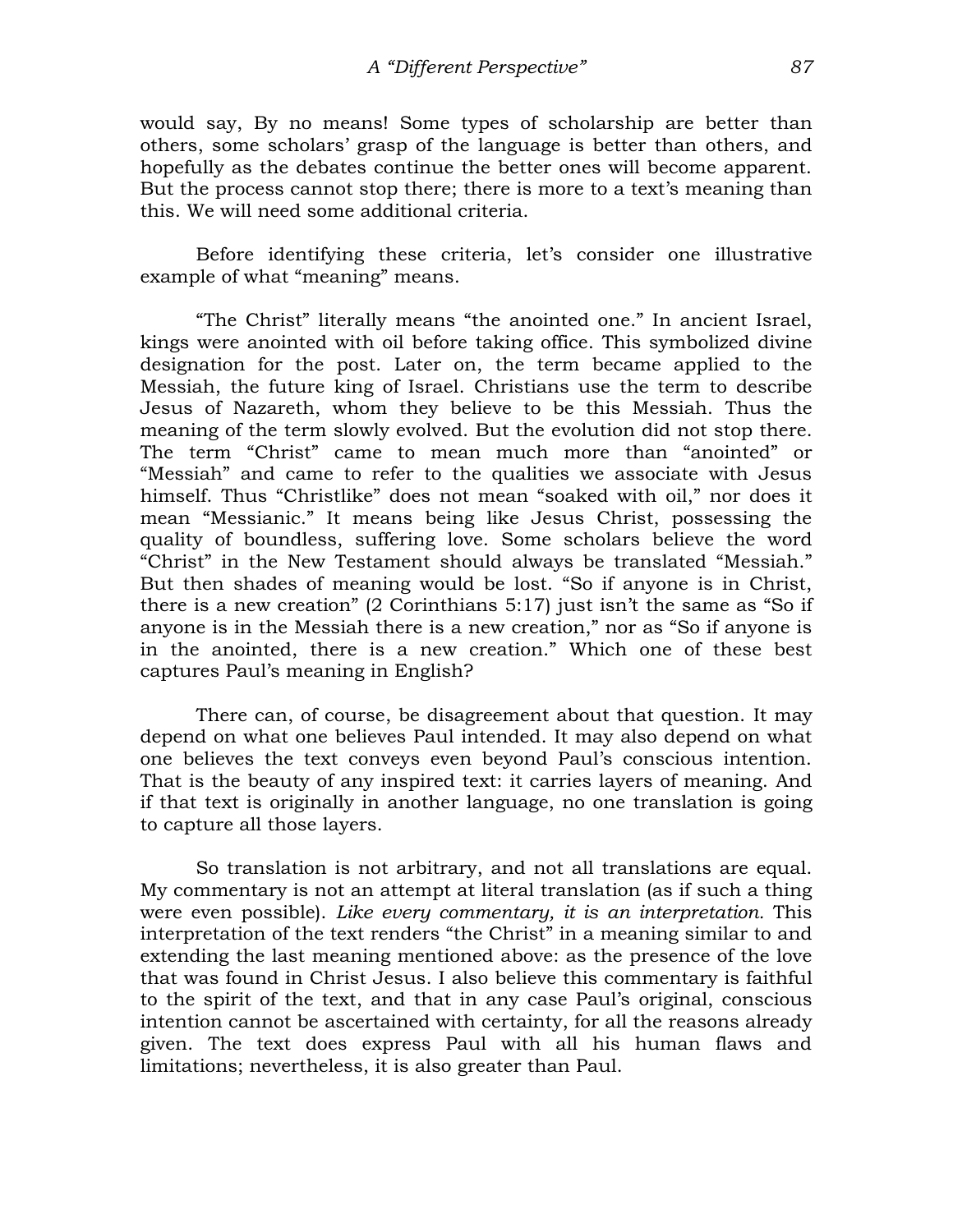So just how can we identify permissible interpretations and screen out bad ones? Which derived meanings of a text can be considered meaningful? I would like to propose the following criteria, phrased as questions rather than rigid guidelines:

- 1. Does the meaning respect the words themselves, not stretching them beyond recognition?
- 2. Does the meaning yielded convey an eternal, healing truth?
- 3. Would we have arrived at this meaning without the text at hand?

A proposed meaning need not answer "yes" to all these criteria, but if it answers "no" to any one of them, then either the proposed meaning or the text itself (or possibly both) is questionable.

One consequence of this approach is that the meaning of a text is not necessarily unique. A scriptural text has a literal meaning (often recoverable only by successive approximations) and a spiritual meaning (which is at least in some measure "intended," even if not consciously, by the text itself). The literal meaning is known with the aid of analytical tools at the disposal of the Bible scholar. The spiritual meaning is known by its healing power.

The "Different Perspective" presented here does not, of course, replace projects like the New Perspective, one of whose aims is to uncover the primary, literal meaning of the text to the extent it is possible to do so. The Old Perspective is another matter. New Perspective scholars have shown convincingly that the Old Perspective reads the text of Romans through Luther's theology. This theology is first assumed, and then "proven" by an exegesis of Romans based on that assumption. The Old Perspective has had unfortunate consequences. Its single-minded emphasis on *sola fide* and *sola gratia* has led to a faith that elevates creed above morality. Its caricature of Judaism as a degenerate religion whose members boast arrogantly of their own merit in order to influence God has fueled anti-Semitic stereotypes. Its rigid notions about who is saved and who isn't have spread fear and intolerance in the name of a loving Christ. A reexamination of these views, which the New Perspective has demanded, has been long overdue.

The New Perspective, despite its limitations, has made many significant contributions. It has identified and clarified the effects of Lutheran theology on the popular understanding of Paul. It restores a needed historical perspective to the study of the biblical texts. And it attempts to correct the distorted picture of Judaism that has been firmly fixed in much of traditional Christian theology. On this last point James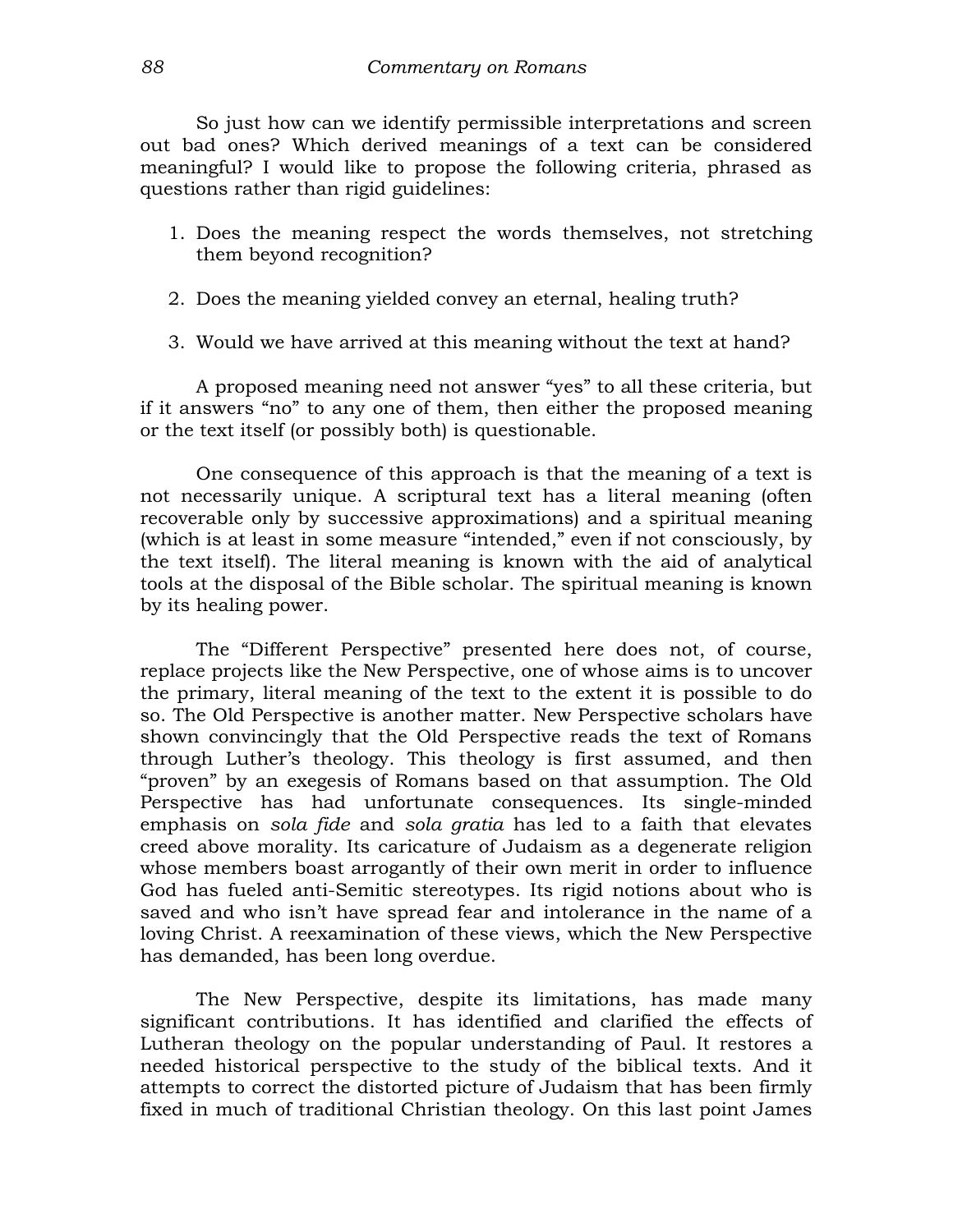Dunn has been particularly helpful and his writings on the subject deserve attention.

The main concern of the "Different Perspective" presented here is healing. Theology in general executes its task successfully only when its results contribute to the healing of our spiritual wounds and to our reconciliation with God. The present perspective seeks to understand just how faith makes us whole, what it means to be part of the Spiritual Community, and exactly how the assertions in Romans 8 answer the questions in Romans 7. It seeks to understand the connection between the letters Paul wrote and the gospel Jesus preached. It shows how the unique love Jesus demonstrated becomes the basis for the transformation of our hearts that Paul calls faith and by which we are "justified," that is, made to conform to the righteousness of God *(dikaiosyne theou).* This linkage between faith and righteousness becomes something we can understand, something demonstrable, which does not need mystical concepts like "imputation" to explain it. By meditating on the love of Christ, of which the Gospels provide many examples, and by internalizing faith as a change of heart wrought by this love and giving us the presence of the eternal, we can find healing for our souls. This requires our commitment. It is a way of life. This is what it means to "walk not according to the flesh but according to the Spirit" (Romans 8:4), enabling us to inherit the blessings Paul enumerates in the verses that follow.

As to our three criteria, the Different Perspective satisfies the first: it grows out of the language used by Paul. It satisfies the second: it expresses a healing truth. As to the third, after years of "wrestling with Romans" I am grateful to have received this commentary, because without Paul's words I would not have come upon these insights. The conclusions of the commentary are in the text. I did not put them there. Paul gave them to me. I believe they are one legitimate layer of the meaning of what he said.

### **Completing the Task: The Meaning of "Messiah"**

This Different Perspective is also distinct from the Old and from the New in its understanding of what it means to say that Jesus is the Messiah, the Christ. There is no need to invoke an "inaugurated eschatology" that has no observable traces in a still unredeemed world. Jesus is the Messiah in that he gave us the vision of the New Creation and the plan for how to get there. He did everything short of performing our part of the task for us. He set the example of non-self-interested love, and encouraged us to follow it. Love transcending the borders of self brings us to the divine, and brings the divine to us. Each of us, by